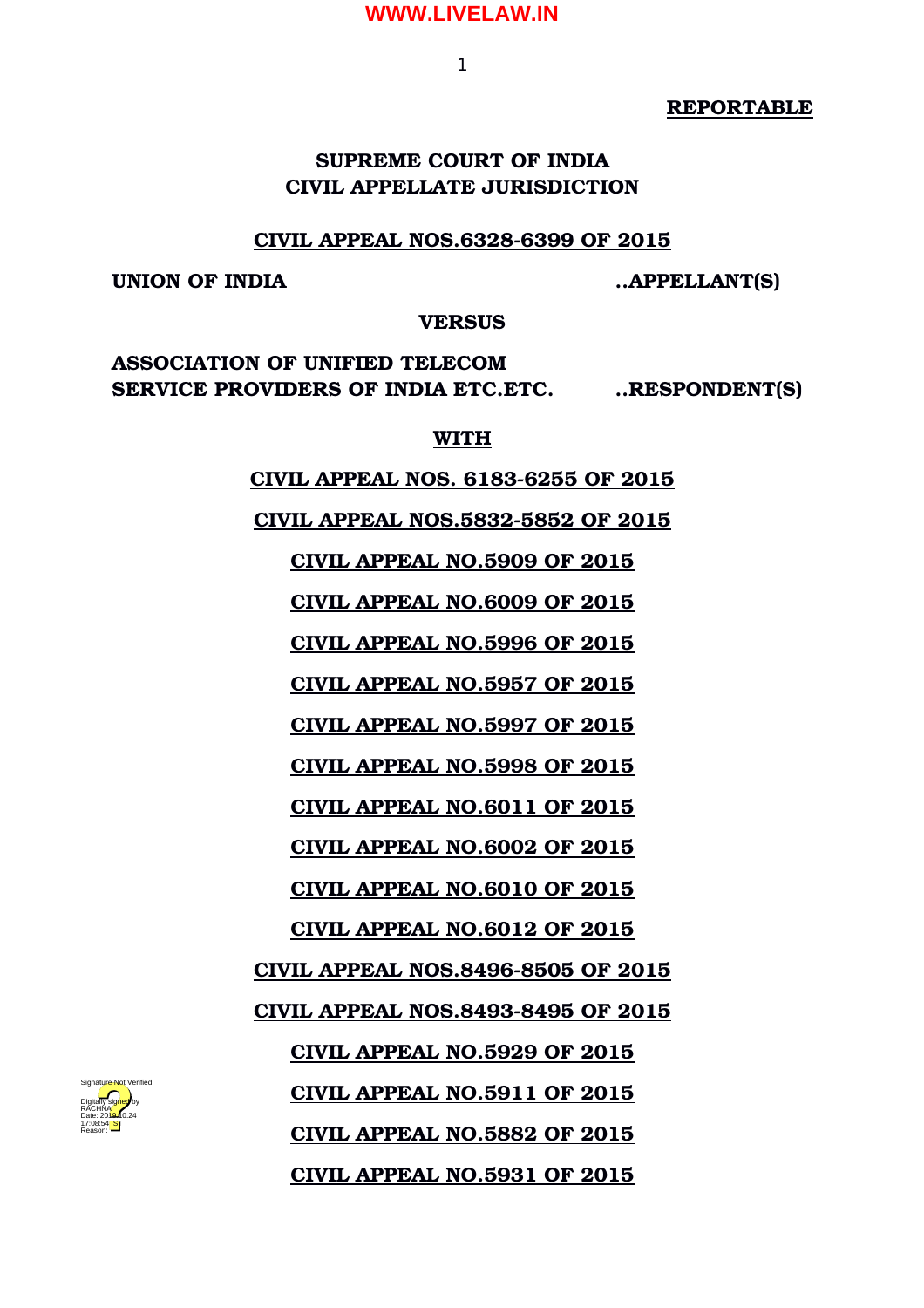$\overline{2}$ 

 **CIVIL APPEAL NO.5934 OF 2015 CIVIL APPEAL NO.5930 OF 2015 CIVIL APPEAL NOS.68886895 OF 2015 CIVIL APPEAL NO.6003 OF 2015 CIVIL APPEAL NO.6004 OF 2015 CIVIL APPEAL NOS.85068530 OF 2015 CIVIL APPEAL NOS.80098017 OF 2015 CIVIL APPEAL NO.344 OF 2016 CIVIL APPEAL NO.498 OF 2016 CIVIL APPEAL NO.497 OF 2016 CIVIL APPEAL NO.493 OF 2016 CIVIL APPEAL NO.14624 OF 2015 CIVIL APPEAL NO.13550 OF 2015 CIVIL APPEAL NOS.1370513711 OF 2015 CIVIL APPEAL NO.13590 OF 2015 CIVIL APPEAL NO.13587 OF 2015 CIVIL APPEAL NO.13586 OF 2015 CIVIL APPEAL NO.13585 OF 2015 CIVIL APPEAL NO.13591 OF 2015 CIVIL APPEAL NO.13538 OF 2015 CIVIL APPEAL NO.13588 OF 2015 CIVIL APPEAL NO.13593 OF 2015 CIVIL APPEAL NOS.1359513596 OF 2015 CIVIL APPEAL NO.13584 OF 2015 CIVIL APPEAL NO.13574 OF 2015 CIVIL APPEAL NO.13681 OF 2015 CIVIL APPEAL NOS.1358113582 OF 2015**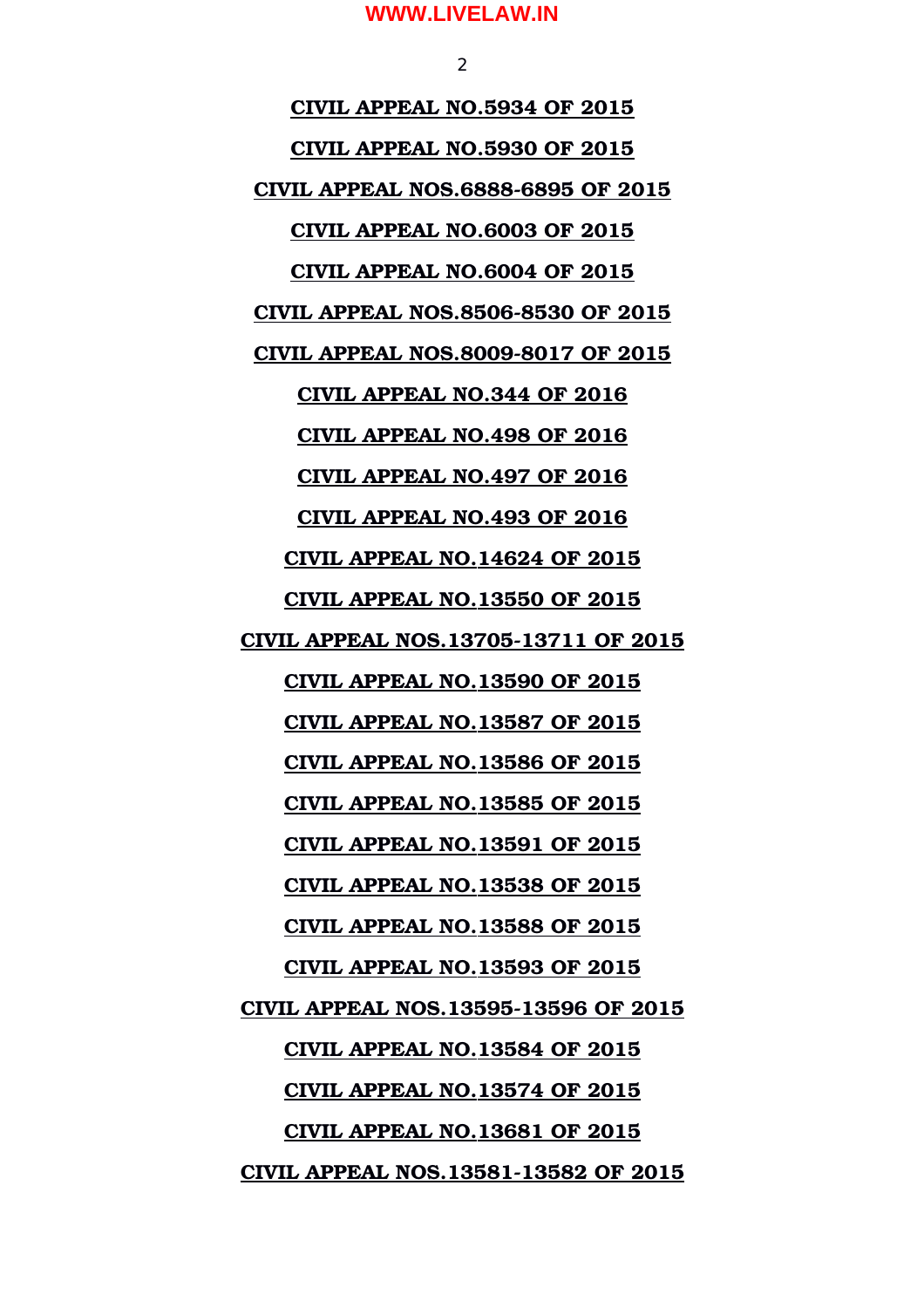3

# **CIVIL APPEAL NO.13592 OF 2015 CIVIL APPEAL NO.13699 OF 2015 CIVIL APPEAL NO.13697 OF 2015 CIVIL APPEAL NO.13698 OF 2015 CIVIL APPEAL NO.13680 OF 2015 CIVIL APPEAL NOS.60226044 OF 2016 CIVIL APPEAL NO. 8275 OF 2019 @ SPECIAL LEAVE PETITION (C) NO.20219 OF 2016 CIVIL APPEAL NOS.86468648 OF 2018**

## **J U D G M E N T**

#### **ARUN MISHRA, J.**

**1.** In the appeals, the question involved is with respect to the definition of gross revenue as defined in clause 19.1 of the licence agreement granted by the Government of India to the Telecom Service Providers. The case has a chequered history and the scenario projected is that even after the licensees agreeing with the revenue sharing regime under the Telecom Policy of 1999 for the last two decades, definition of gross revenue has been litigated upon, though the intendment was to keep it free from the same and various disputes. Notwithstanding the fact that disputes have been raised, and despite the fact what is the meaning to be given to gross revenue, was agreed upon between the parties. The telecom sector was liberalized under the National Telecom Policy, 1994 and various licenses were issued to companies under Section 4 of the Indian Telegraph Act, 1885. The licences granted to the service providers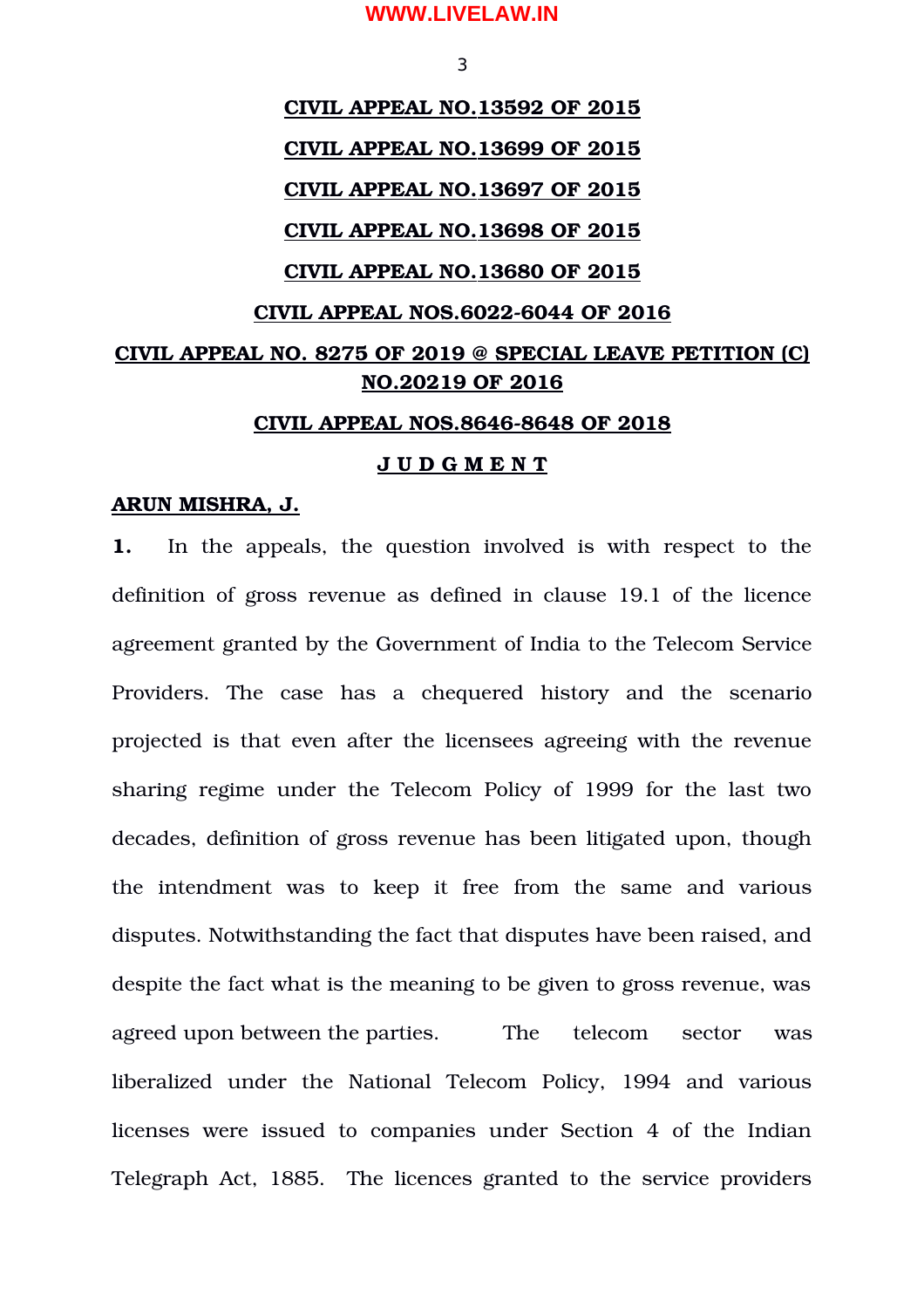$\Delta$ 

stipulated a fixed licence fee, which was payable by the service providers every year.

**2.** However, as the said fixed license fee was very high and the telecom service providers consistently defaulted in making the payments, the telecom service providers made a representation to the Government of India for relief against the steep license fee. The said representation was considered and keeping the interest of the country, and the telecom sector in mind, a new package, known as "the National Telecom Policy, 1999 Regime" giving an option to the licensees to migrate from fixed licence fee to revenue sharing fee was made applicable in the year 1999. The National Telecom Policy, 1999 was devised after holding detailed deliberations and consultations with the telecom service providers and the telecom industry. Clause III of the migration package reads as under:

> "(iii) The Licence fee as a percentage of gross revenue under the license shall be payable w.e.f. 1.8.1999. The Government will take a final decision to charge the quantum of the revenue share as licence fee after obtaining recommendations of the Telecom Regulatory Authority of India (TRAI). Meanwhile, the Government decided to fix 15% of the gross revenue of the licensee as a provisional license fee. The gross revenue for this purpose would be the total revenue of the Licensee company excluding the PSTN related call charges paid to DOT/MTNL and service tax collected by the licensee on behalf of the Government from their subscribers. On receipt of TRAI's recommendation and Government's final decision, the final adjustment of provisional dues will be effected depending upon the percentage of revenue share and the definition of revenue for this purpose as may be finally decided."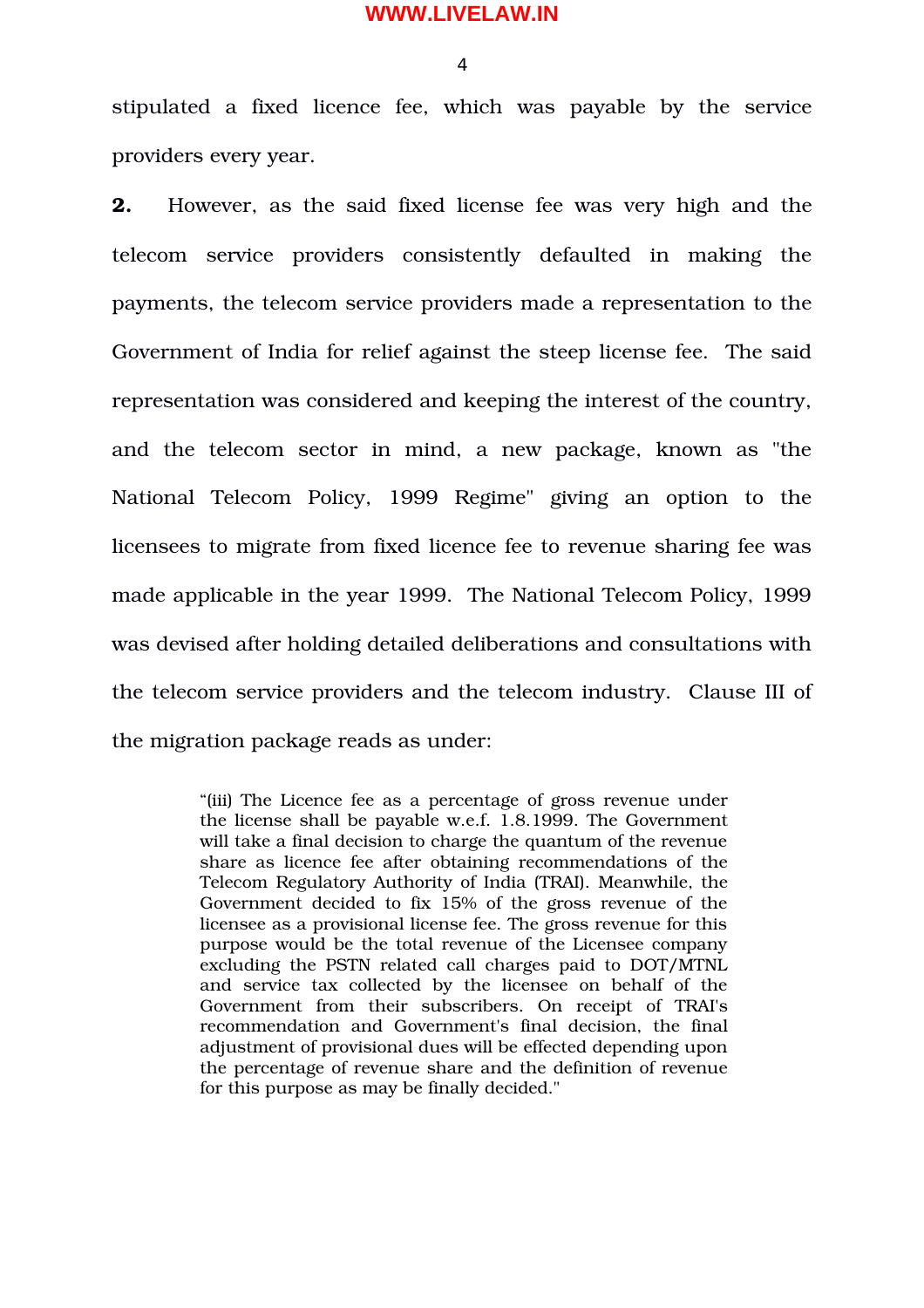5

**3.** As mentioned, in the new Telecom Policy, 1999, the purpose and objects for the shift to "Revenue Sharing Regime," which, as such, was more beneficial to the telecom service providers were:

- Make available telephone on demand by the year 2002 and sustain it after that to achieve a teledensity of 7 by the year 2005 and 15 by the year 2010.
- Encourage the development of telecom in rural areas making it more affordable by suitable tariff structure and making rural communication mandatory for all fixed service providers.
- Increase rural teledensity from the current level of 0.4 to 4 by the year 2010 and provide reliable transmission media in all rural areas.
- Achieve telecom coverage of all villages in the country and provide reliable media to all exchanges by the year 2002.
- Provide Internet access to all district headquarters by the year 2000.
- Provide high-speed data and multimedia capability using technologies including ISDN to all towns with a population higher than 2 lakh by the year 2002.
- **4.** Considering the objectives and targets of the new Telecom Policy,

1999, it appears that:

- i. The Central Government gave a liberalised mode of payment by "revenue sharing" regime, which was the price for parting with the exclusive privilege the Central Government had.
- ii. The Telecom Policy, 1999, was so designed that the Government becomes a partner or sharer of "gross revenue."
- iii. From out of money received under the head of "Adjusted Gross Revenue," the Central Government took a conscious decision to spend money to remote and uncovered areas,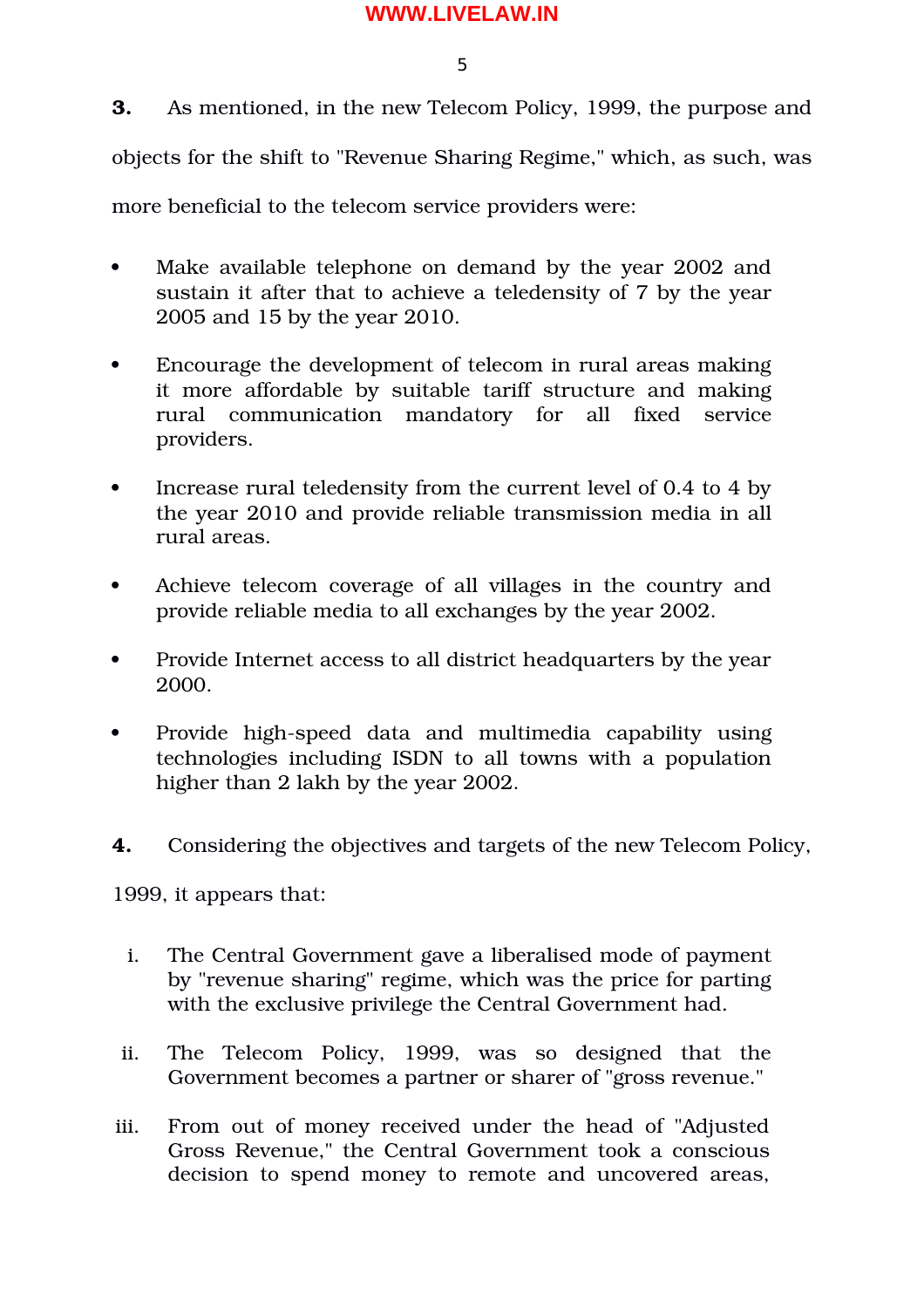6

rural areas, tribal areas, and hilly areas to ensure maximum tele-connectivity.

iv. The said objective was achieved, inter alia, by giving subsidies for the establishment of telecom infrastructure in such areas

**5.** Fifteen percent AGR was fixed as license fee under "revenue sharing," which was reduced to 13 percent and lastly to 8 percent in 2013. It appears that the "revenue sharing" package turned out to be very very beneficial to the telecom service providers, which is evident from the continuing rise in the gross revenue, which is as follows:

| <b>Financial Year (ending in</b><br>March) | <b>Gross Revenue earned by</b><br><b>TSPs (in crores)</b> |
|--------------------------------------------|-----------------------------------------------------------|
| 2004                                       | 4,855                                                     |
| 2006                                       | 2,666                                                     |
| 2007                                       | 89,108                                                    |
| 2008                                       | 1,05,061                                                  |
| 2009                                       | 1,43,044                                                  |
| 2010                                       | 1,44,232                                                  |
| 2011                                       | 1,60,251                                                  |
| 2012                                       | 1,82,637                                                  |
| 2013                                       | 2,04,221                                                  |
| 2014                                       | 2,24,430                                                  |
| 2015                                       | 2,37,676                                                  |

**6.** However, the telecom service providers in spite of the financial benefits of the package started to ensure that they do not pay the licence fee to the public exchequer based on even an agreed "AGR".

**7.** To arrive at the formula of "AGR," the Draft Licence Agreement was circulated to the telecom operators. It is pertinent to note that the Draft Licence Agreement provided clause 18.2, which pertains to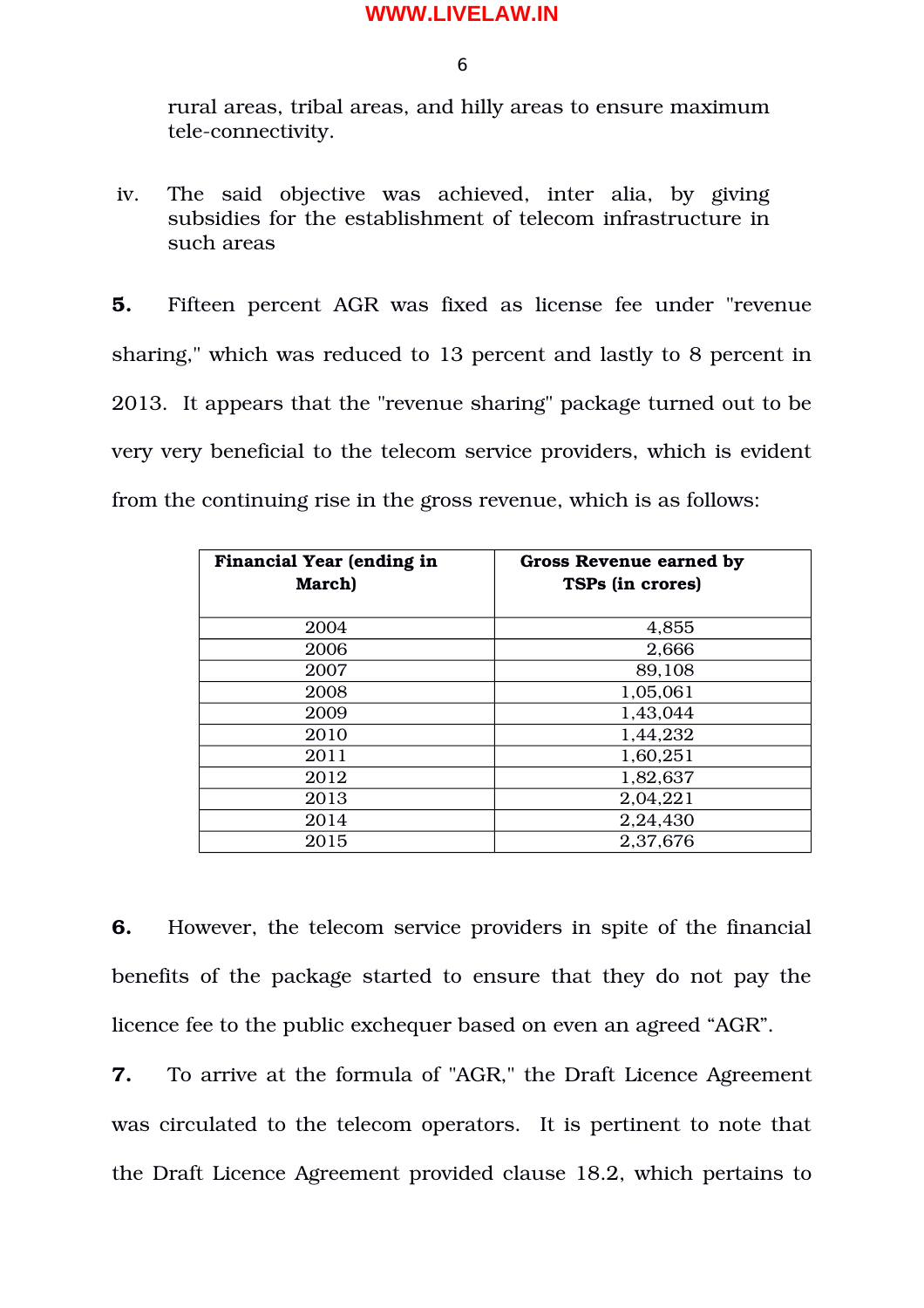7

an annual license fee payable as a percentage of adjusted gross revenue "AGR." Gross Revenue defined under clause 19 of the Draft Licence Agreement, reads as under:

#### "**19.** Definition of 'Adjusted Gross Revenue':

#### 19.1 Gross Revenue:

The Gross Revenue shall be inclusive of installation charges, late fees, sale proceeds of handsets (or any other terminal equipment etc.), revenue on account of interest, dividend, value-added services, supplementary services, access or interconnection charges, roaming charges, revenue from permissible sharing of infrastructure and any other miscellaneous revenue, without any set-off for related item of expense, etc.

19.2 For the purpose of arriving at the "Adjusted Gross Revenue (AGR)", the following shall be excluded from the Gross Revenue to arrive at the AGR:

- I. PSTN/PLMN related call charges (Access Charges) actually paid to other eligible/entitled telecommunication service providers within India;
- I. Roaming revenues actually passed on to other eligible/entitled telecommunication service providers and;
- II. Service Tax on provision of service and Sales Tax actually paid to the Government if gross revenue had included as component of Sales Tax and Service Tax.

19.3 Applicable AGR in respect of Spectrum usage charge shall be as given under Part VII of this agreement."

**8.** Along with the Draft Licence Agreement, all annexures to the license, including the format of Statement of Revenue and Licence Fee (Appendix-II to Annexure-II) were circulated. As per the form of the Statement of Revenue and Licence Fee, the telecom operators were required to submit the relevant data/revenue earned by them so that the ultimate AGR/license fee can be determined.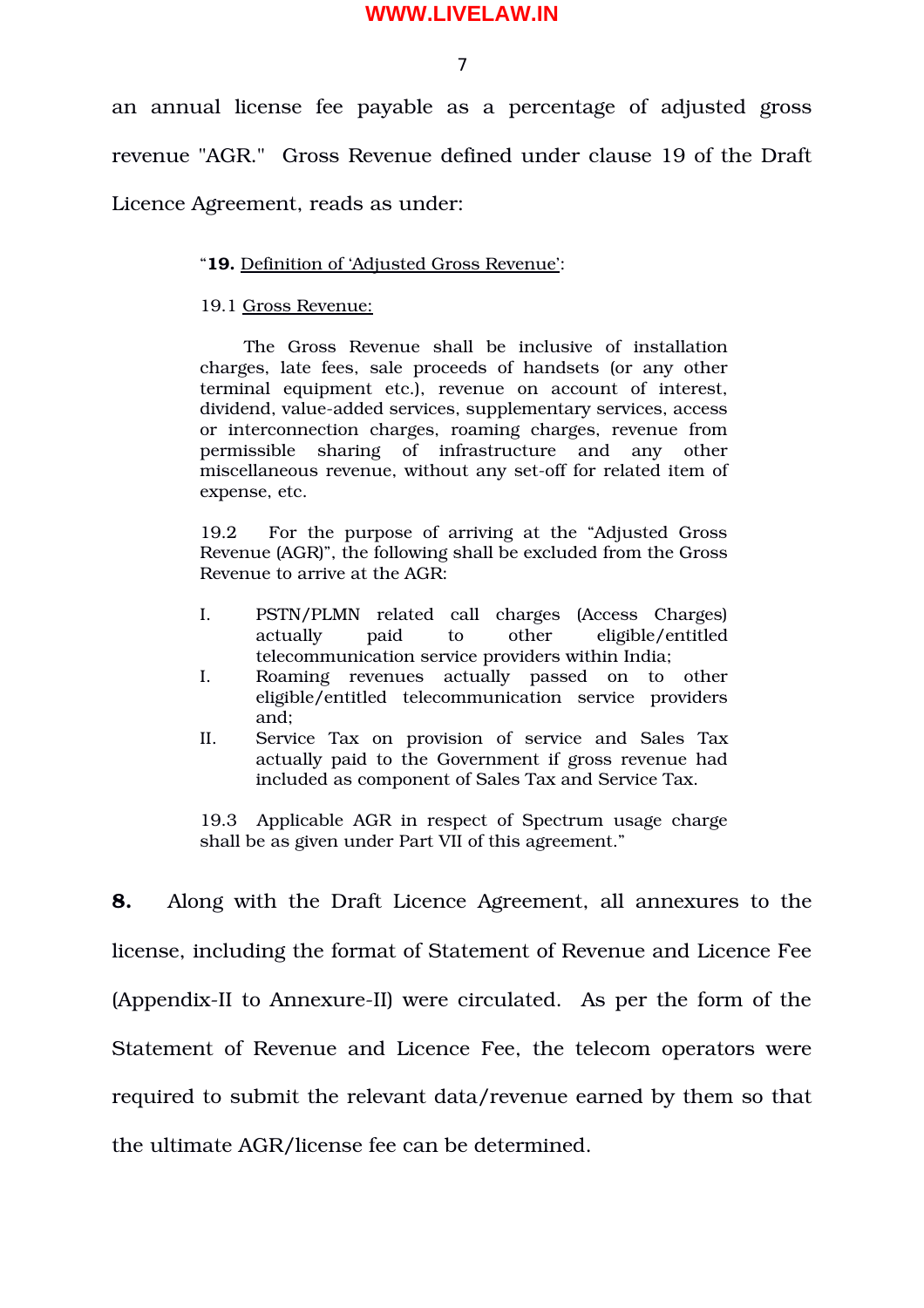8

**9.** That vide communication dated 01.03.2001, the Association of Basic Telecom Operators submitted their comments on Draft License Agreement for basic service licenses. The comments on the revenue to levy the license fee were as under:

> "For ascertaining the Revenue, income is proposed to be considered on an accrual basis while deductible expenses are proposed to be considered on an actual or pass-through basis. Also, logically, the LICENSEE should be required to pay license fee only on that income which he has actually obtained. In view of this, the above mode of revenue is inequitable. Hence, both the income as well as deductible expenses should be computed on actual basis to arrive at an equitable and fair figure of revenue on which the License Fee can be levied.

> Income from interest, dividend, etc. are also proposed to be included while computing the Revenue. Such income is purely non-operational income as it is earned from sources other than the provision of SERVICE and is recognised to be so by all statutory authorities including the ICAI, SEBI and the Stock Exchanges. Hence, no license fee should be levied on such income, and accordingly, such income should not be included for computing the figure of REVENUE.

> All such deposits as are credited to the P&L Account are proposed to be covered in REVENUE. This is irrational since these ....... Further, all bad debts recovered and write-back of provisions and other debits for earlier years are also proposed to be included in REVENUE. However, no deduction on account of bad debts provisions, etc. for the current year is allowed to while computing REVENUE. This is both inequitable, irrational, and against the fundamental accounting concepts. Such additions on account of write-back should be allowed only in licensees are given the corresponding benefit of the very same expenses from the current period's income for computing REVENUE.

> Lastly, the definition should be a comprehensive one comprising an exhaustive (and not indicative) list of items which will be included in the expression REVENUE. Any indicative list is bound to give rise to unnecessary disputes in the future, which will be detrimental to the LICENSEES in most cases."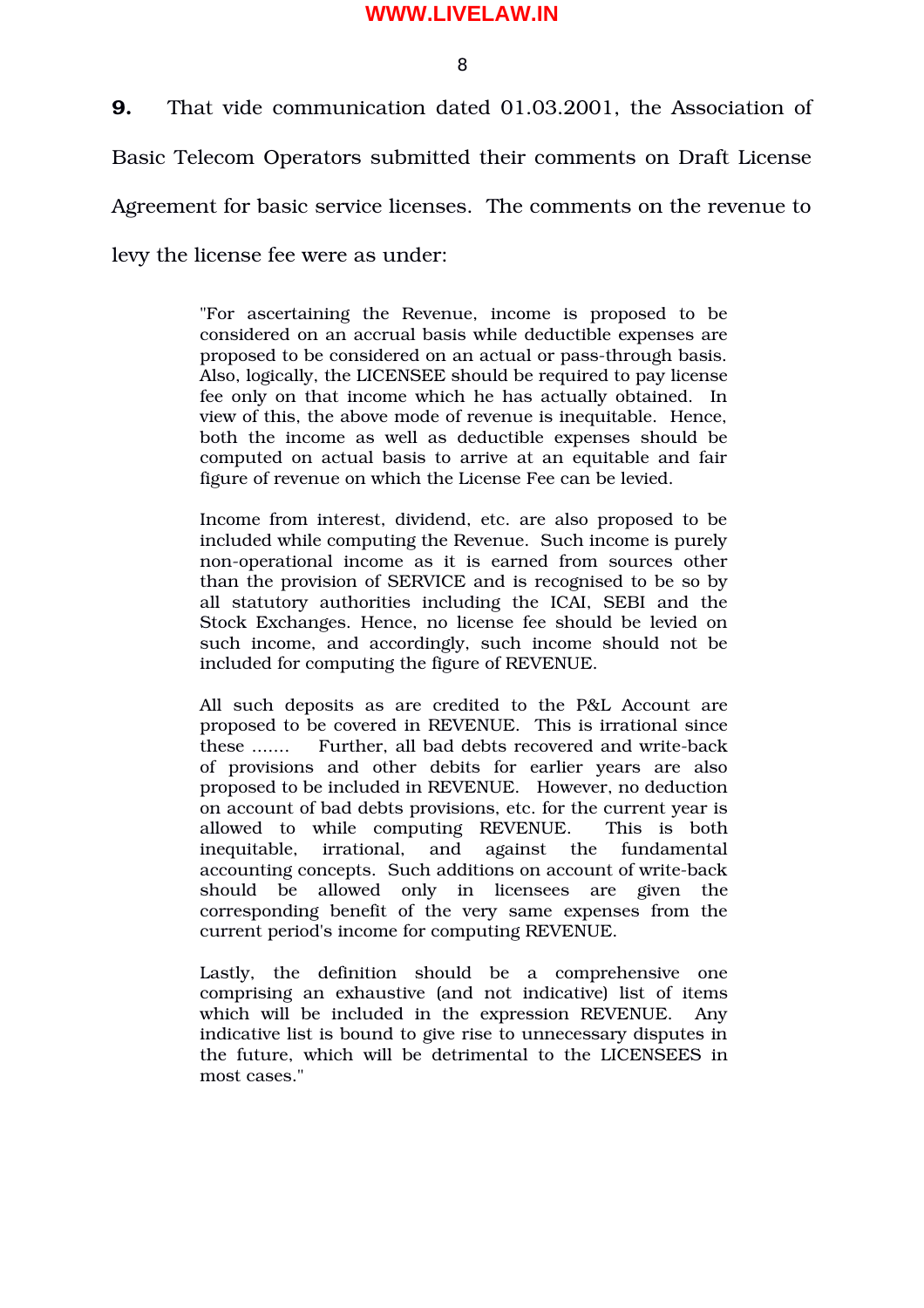$\mathbf Q$ 

**10.** It appears that after that the licenses were issued in favour of the respective telecom operators. As observed hereinabove, the telecom operators availed the benefit of migration package. However, thereafter when the department raised the demands on the service providers, in the year 2003 the Association of Basic Telecom Operators and respective telecom operators filed a petition before the Telecom Disputes Settlement and Appellate Tribunal, New Delhi (hereinafter referred to as the 'TDSAT') under Section 14(a)(i) read with Section 14(A) (1) of the Telecom Regulatory Authority of India Act, 1997 (hereinafter referred to as the "TRAI Act") being Petition No. 07 of 2003. It was a case of the telecom operators that the department was supposed to determine the quantum based on the recommendations of the TRAI. According to the telecom operators, the department had illegally included various elements of income in the definition of the term "AGR" which do not accrue from the operations under the license viz., dividend income, interest income on short term investment, discounts on calls, revenues from other activities separately licensed, reimbursements under the Universal Service Fund (USF) etc. The telecom operators heavily relied upon the recommendations issued by the TRAI on 31.08.2000, making detailed recommendations on the terms and conditions for issuance of licenses to new Basic Operators, more particularly the recommendations made by the TRAI with the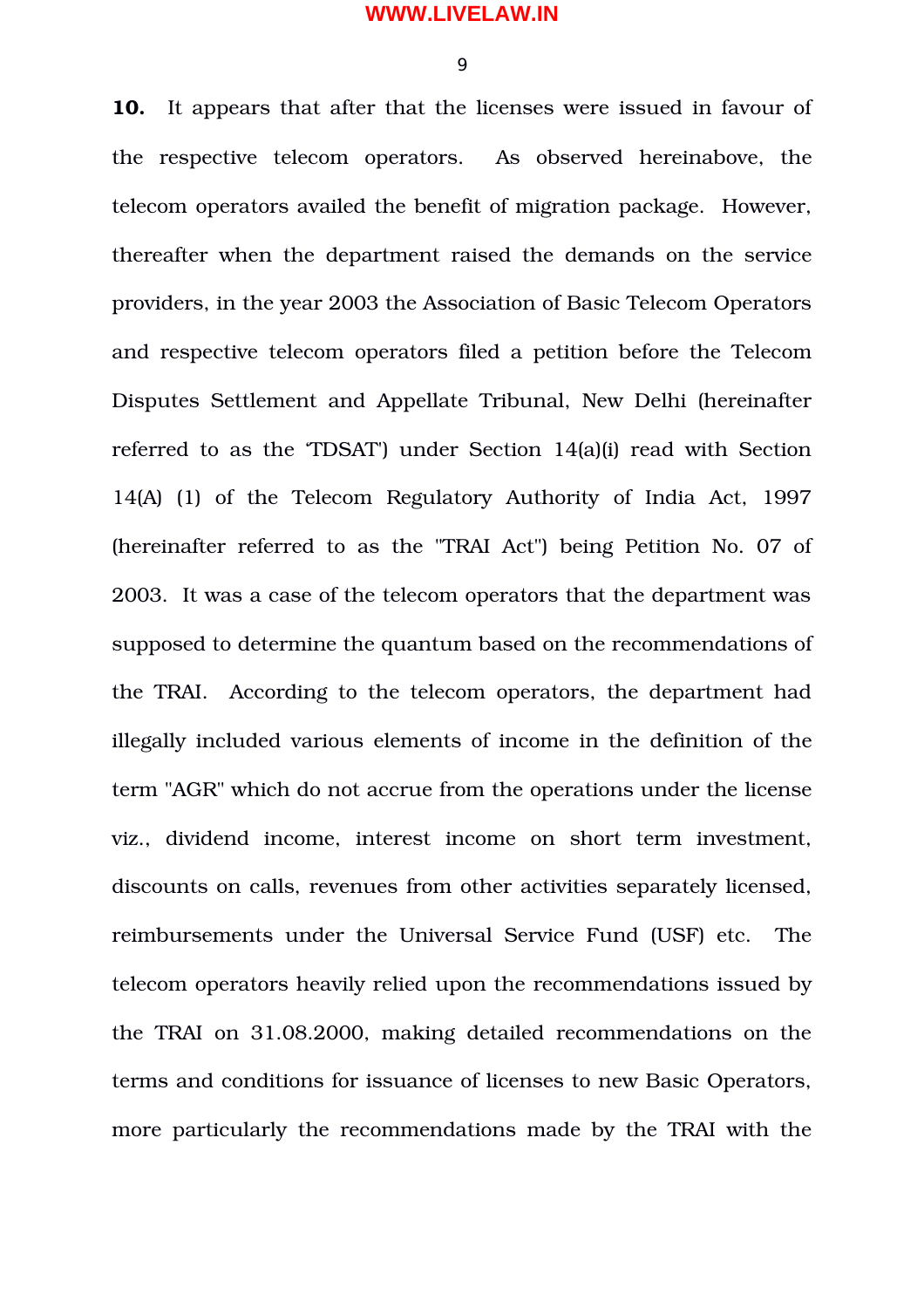10

revenue sharing of 12%, 10% and 8% for categories A, B and C Circles

respectively ought to be levied on the Basic Operators.

**11.** On merits and components of the AGR, the telecom operators

submitted the following grounds:

- "48) BECAUSE logically the LICENSEE should be required to pay licence fee only on that income which he has actually obtained;
- 50) BECAUSE income from interest, dividend, etc., which are proposed to be included while computing the Revenue are purely non-operational income as it is earned from sources other than the provision of SERVICE and is recognized to be so by all statutory authorities including the ICAI, SEBI and the Stock Exchange.
- 51) BECAUSE no licence fee should be levied on such income and accordingly such income should not be included for computing the figure of REVENUE;
- 52) BECAUSE all such deposits as are credited to the P&L Account are proposed to be covered in REVENUE which is irrational;
- 53) BECAUSE further, all bad debts recovered and write-back of provisions and other debits for earlier years are also proposed to be included in REVENUE;
- 54) BECAUSE no deduction on account of bad debts, provisions, etc. for the current year are allowed to be made while computing REVENUE;
- 57) BECAUSE the definition should be a comprehensive one comprising an exhaustive (and not indicative) list of items which will be included in the expression REVENUE;"

**12.** It appears that no other grounds were raised. The telecom operators in Petition No.7 of 2003 prayed as under:

> "a) declare that Adjusted Gross Revenues can only relate to revenues directly arising out of telecom operations licensed under Section 4 of the Indian Telegraph Act, 1885 (after adjustment of expenses and write-offs and revenues not directly attributable to the licensed telecom activities and miscellaneous and other items indicated in the DoT letter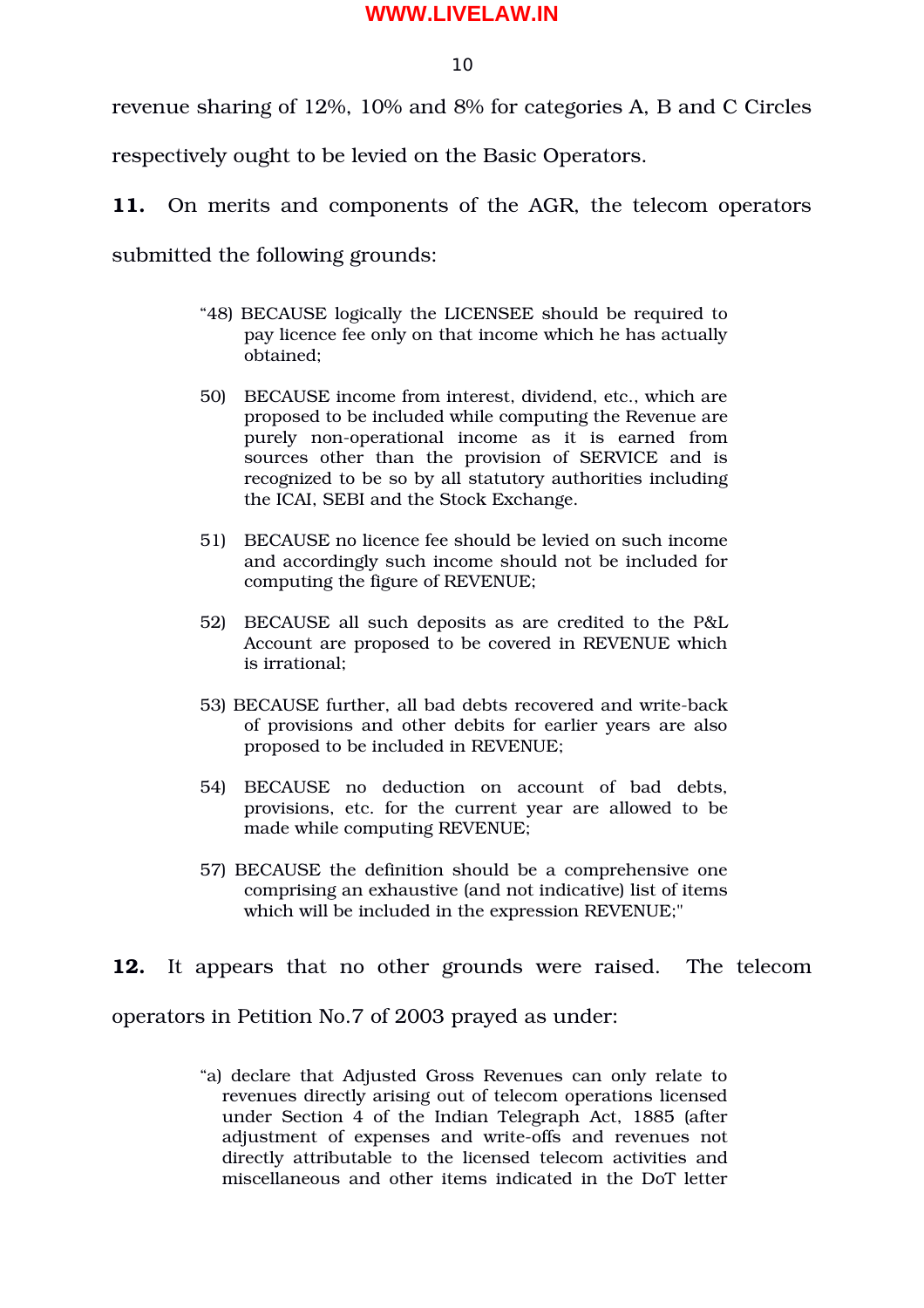11

dated 26.7.01, including interest income and dividend income, value of rebates, discounts, free calls and reimbursement from the USO fund etc., ought not be included in the Adjusted Gross Revenues for the purposes of computation License Fee;

- b) set aside the DoT letters dated 7.5.03, attempting to adjust/set off their claims relating to Adjusted Gross Revenue from out of the amounts due and refundable to the Petitioners consequent to the Judgements of this Hon'ble Tribunal and the Hon'ble Supreme Court;
- c) set aside the DoT demand letters inter alia dated 21.8.02, 9.8.02, 14/21.1.03, 23.1.03, 7.3.03 and similar demands raised against the BSOs claiming Revenue Share on interest income and other miscellaneous heads which are contrary to the Recommendations of the TRAI;
- d) direct the DoT to implement the recommendations of the TRAI dated 31.8.00 and 31.10.00;
- e) direct the DoT to refund the BSOs all such excess amounts together with interest @ 12% per annum that may have been collected by it under its letter dated 26.7.01 or 7.5.03 or otherwise, contrary to the recommendations of the TRAI dated 31.10.00."

**13.** The objections described above can be said to be the first set of the grounds by the telecom operators raised at the first instance and the earliest. It appears that after TDSAT remitted the matter to the TRAI by observing that there was no adequate consultation with the TRAI before finalising the AGR and the components which form the AGR. While remitting the matter to the TRAI, the TDSAT made some observations regarding the inclusion in gross revenue of the licensee revenue derived from non-licensed activities. The TDSAT directed listing for further directions/hearing after the recommendations of the TRAI are received or in the first week of October 2006, whichever is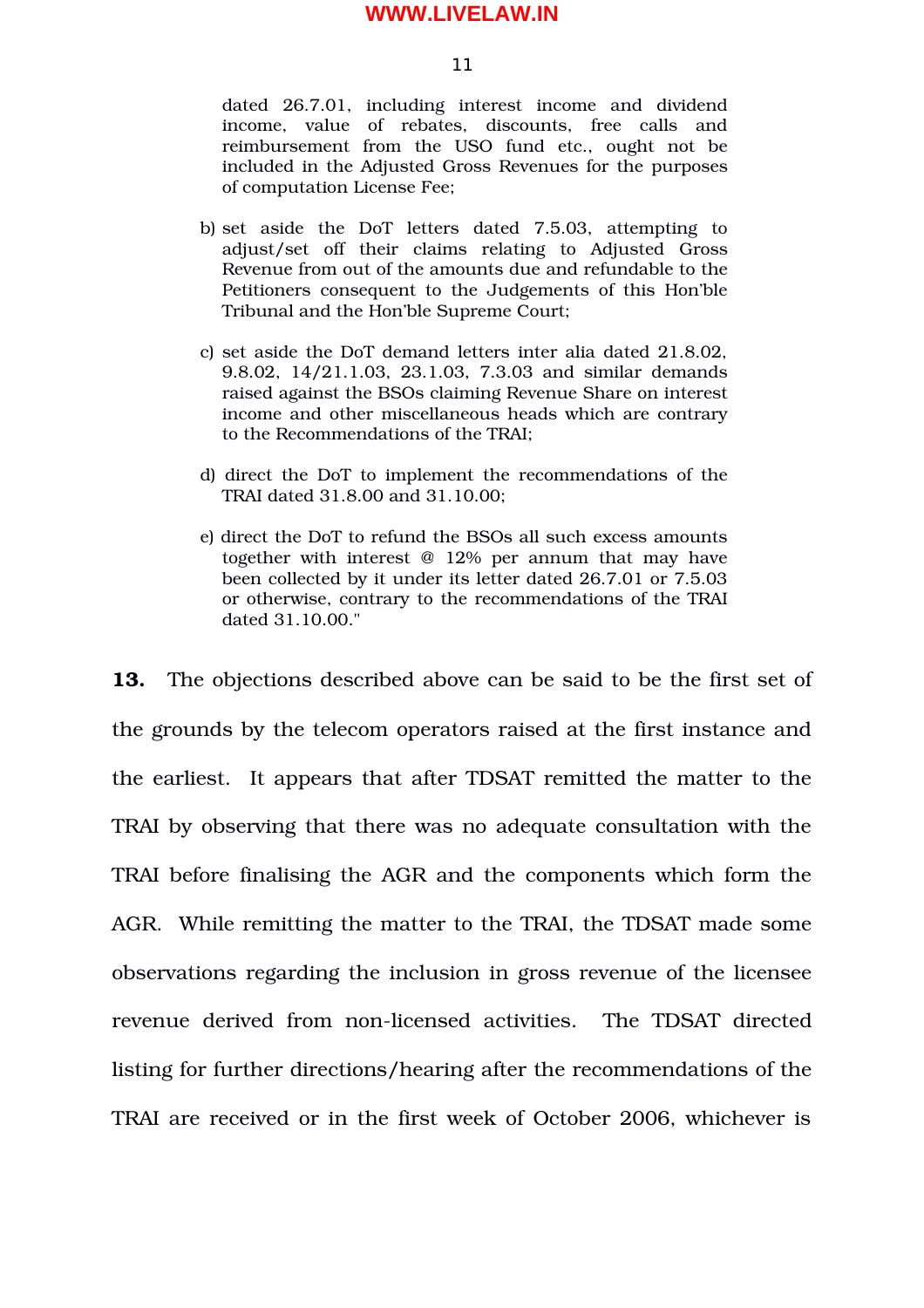12

earlier (Order dated 07.07.2006, Coram: Justice N. Santosh Hegde, Chairperson, and D.P. Sehgal, Member).

**14.** That in the order dated 07.07.2006, the Tribunal rejected the contentions of the UOI and held that under Section 4 of the Indian Telegraph Act, 1885, the Central Government can take percentage of the share of gross revenue of a licensee realised from activities of the licensee under the licence and therefore revenue received by a licensee from activities beyond licence activities would be outside the purview of Section 4 of the Telegraph Act. The Tribunal further held that Section 11(1)(a) of the TRAI Act mandates the Central Government to seek recommendations from the TRAI on the licence fee payable by the licensee and as the TRAI has made no effective consultation, the matter should be remitted to the TRAI and the TRAI can consider the issue and send its recommendations to the Tribunal. At this stage, it is required to be noted that the Union of India challenged the order dated 07.07.2006 of the Tribunal before this Court in Civil Appeal No. 84 of 2007 under Section 18 of the TRAI Act. During the pendency of the civil appeal, the TRAI sent its recommendations as to the AGR which have been sought by the Tribunal vide its order dated 07.07.2006. Therefore, when Civil Appeal No.84/2007 came up for hearing before this Court on 19.01.2007, this Court dismissed the said appeal with the liberty to the Union of India to urge all contentions raised in the civil appeal before the Tribunal.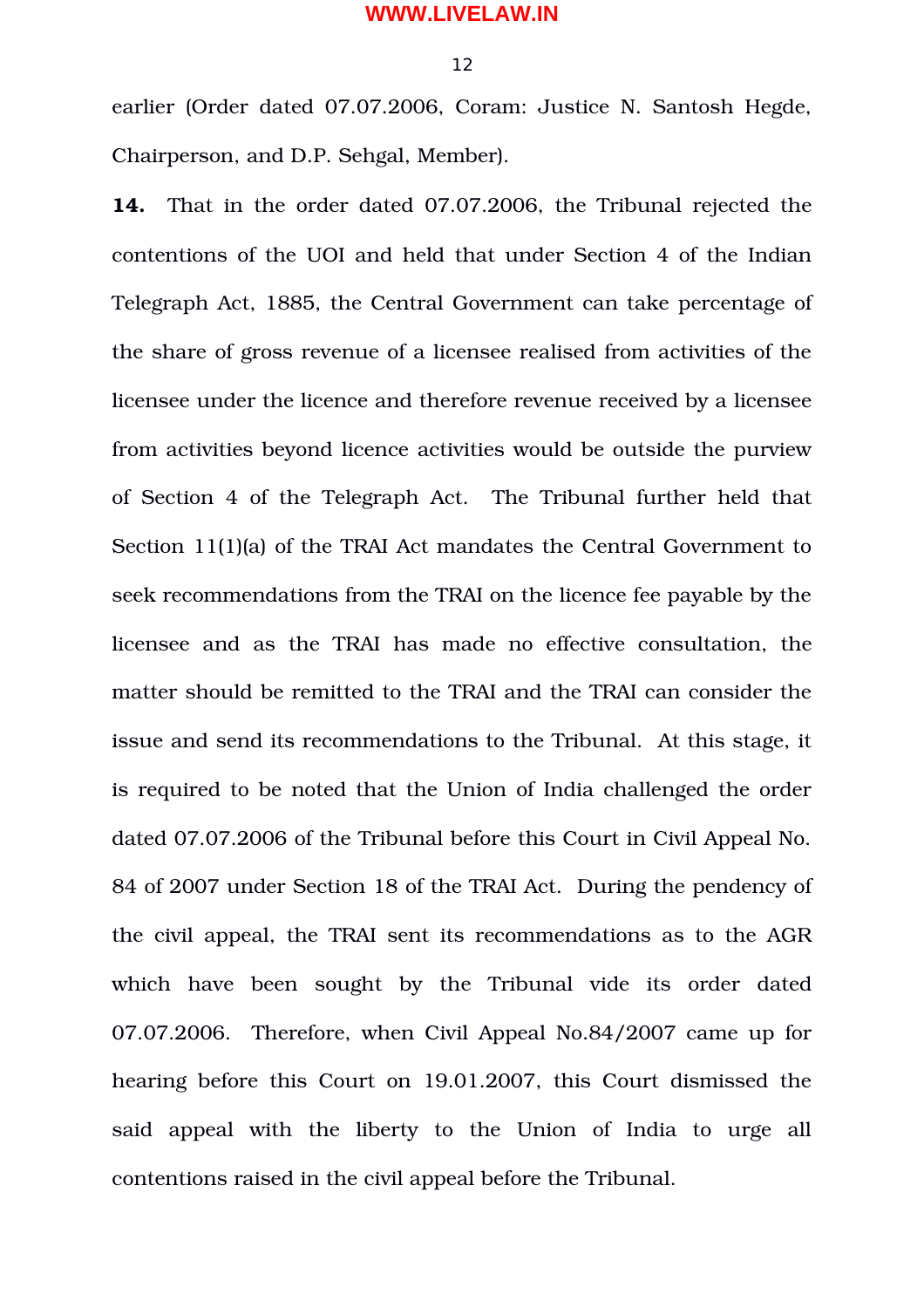**15.** It appears that after that the TRAI sent its recommendations to the TDSAT. At this stage, it is required to be noted that though in view of the order passed by this Court dated 19.01.2007 passed in Civil Appeal No. 84/2007, a liberty was reserved in favour of the Union of India to urge all contentions raised in the civil appeal and accordingly the Union of India submitted that the Union of India is entitled to reopen the issue whether the validity of the definition of AGR in the Licence Agreement could be questioned before the Tribunal including the submission that the AGR shall also include the revenue from activities outside the license, the TDSAT in its fresh order dated 30.08.2007 did not permit the Union of India to raise the aforesaid issues, and the Tribunal held that its earlier order dated 07.07.2006 having become final, it cannot be reopened after the disposal of Civil Appeal No. 84/2007. The Tribunal held that it's finding in the earlier order dated 07.07.2006 that the adjusted gross revenue "AGR" will include only revenue arising from licence activities and not revenue from activities outside the licence cannot be re-agitated by the Union of India. Therefore, the TDSAT held that the AGR would include only the revenue from licence activities. After that the Tribunal in its fresh order dated 30.08.2007 considered the recommendations of the TRAI regarding the heads of the revenue to be included and the heads of the revenue to be excluded from the AGR and decided as follows: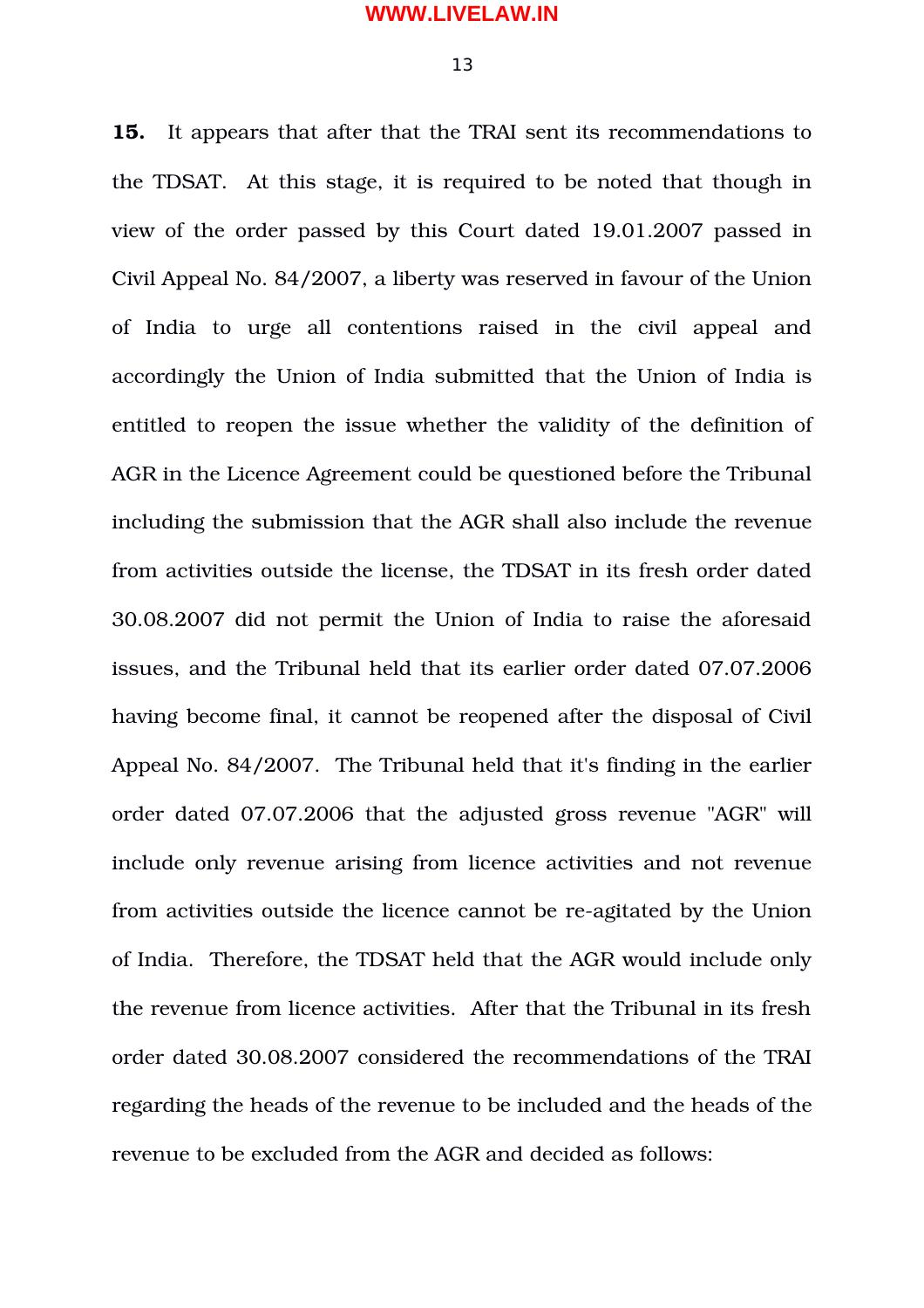14

"(*i*) The Tribunal accepted the recommendation of TRAI that income from dividend even though part of the revenue does not represent revenue from licensed activity and, therefore, cannot be included in the adjusted gross revenue.

(*ii*) The Tribunal accepted the recommendation of TRAI that interest earned on investment of savings made by a licensee after meeting all liabilities including liability on account of the share of the Government in the gross revenue cannot be included in the adjusted gross revenue, but, interest on investment of funds received by a licensee by way of deposits from customers on account of security against charges and on account of concessions given in the charges payable for using the telecom services have to be included in the adjusted gross revenue as these are related to telecom service, which is part of the licensed activity.

(*iii*) The Tribunal did not fully accept the recommendation of TRAI on capital gains and held that sale of assets of a licensee such as immovable properties, securities, warrants or debt instruments are not part of the licensed activity and, therefore, capital gains earned by a licensee on such sale of assets cannot form part of the adjusted gross revenue.

(*iv*) The Tribunal accepted the recommendation of TRAI that gains from foreign exchange rate fluctuations are also not part of the licensed activity of telecom service providers and, therefore, cannot constitute part of the adjusted gross revenue.

(*v*) The Tribunal did not fully accept the recommendation of TRAI on the reversal of provisions like bad debts, taxes and vendors' credits and held that all these reversals have to be excluded from the adjusted gross revenue.

(*vi*) The Tribunal also accepted the recommendation of TRAI that rent from property owned by the licensee should be excluded from the adjusted gross revenue, provided it is established that the property is not in any way connected with establishing, maintaining and working of telecommunication.

(*vii*) The Tribunal accepted the recommendation of TRAI that income from renting and leasing of passive infrastructures like towers, dark fiber, etc. should be part of the adjusted gross revenue as they are parts of the licensed activity of the licensee.

(*viii*) The Tribunal accepted the recommendation of TRAI that revenue from sale of tenders, directories, forms, forfeiture of deposits/earnest money in relation to telecom service should form part of the adjusted gross revenue, but held that management fees, consultancy fees and training charges from telecom service should not form part of the adjusted gross revenue as these activities do not require a licence.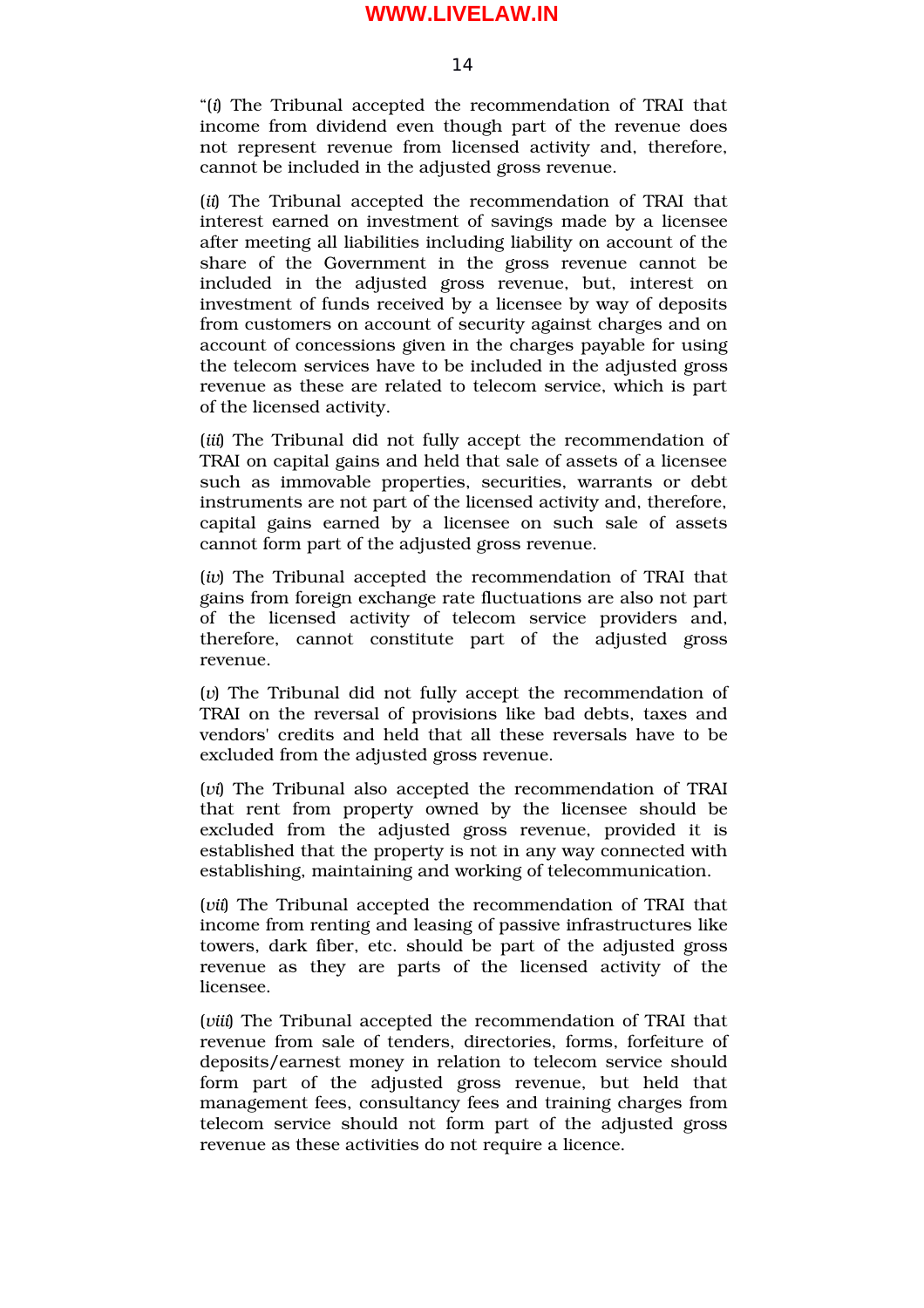15

(*ix*) The Tribunal held that payments received on behalf of the third party should not form part of the adjusted gross revenue and did not accept the recommendation of TRAI in this regard.

(*x*) The Tribunal did not accept the recommendation of TRAI that the revenue from TV uplinking and internet service should form part of the adjusted gross revenue as these activities are under a separate licence.

(*xi*) The Tribunal accepted the recommendation of TRAI that sale of handsets or telephone equipment bundled with telecom service should be part of the adjusted gross revenue because such sale comes within the licensed activity.

(*xii*) The Tribunal accepted the recommendation of TRAI that receipts from USO fund will not form part of the adjusted gross revenue.

(*xiii*) The Tribunal accepted the recommendation of TRAI that revenue receipts on account of ADC (access deficit charge) should form part of the adjusted gross revenue.

(*xiv*) The Tribunal accepted the recommendation of TRAI that costs on account of port charges, interconnection set-up charges, leased lines, sharing of infrastructure, roaming signalling charges and content charges should form part of the adjusted gross revenue.

(*xv*) The Tribunal did not accept the recommendation of TRAI that bad debts, waivers, and discounts should form part of the adjusted gross revenue and held that such losses incurred by a licensee should be excluded from the adjusted gross revenue.

(*xvi*) The Tribunal accepted the recommendation of TRAI that service tax payable by the licensee should be included or excluded from the adjusted gross revenue on an accrual basis and also accepted the recommendation of TRAI that interconnection usage should also be included or excluded from the adjusted gross revenue on an accrual basis.

(*xvii*) Tribunal did not accept recommendation of TRAI that its recommendations with regard to items, which are to be included or excluded from the gross revenue, should be effective from a prospective date and instead held that the findings of the Tribunal with regard to items, which are included or excluded from the adjusted gross revenue, will be effective from the date the licensee approached the Tribunal."

**16.** A fresh final order passed by the TDSAT dated 30.08.2007 was

the subject matter of appeal before this Court in the case of *Union of*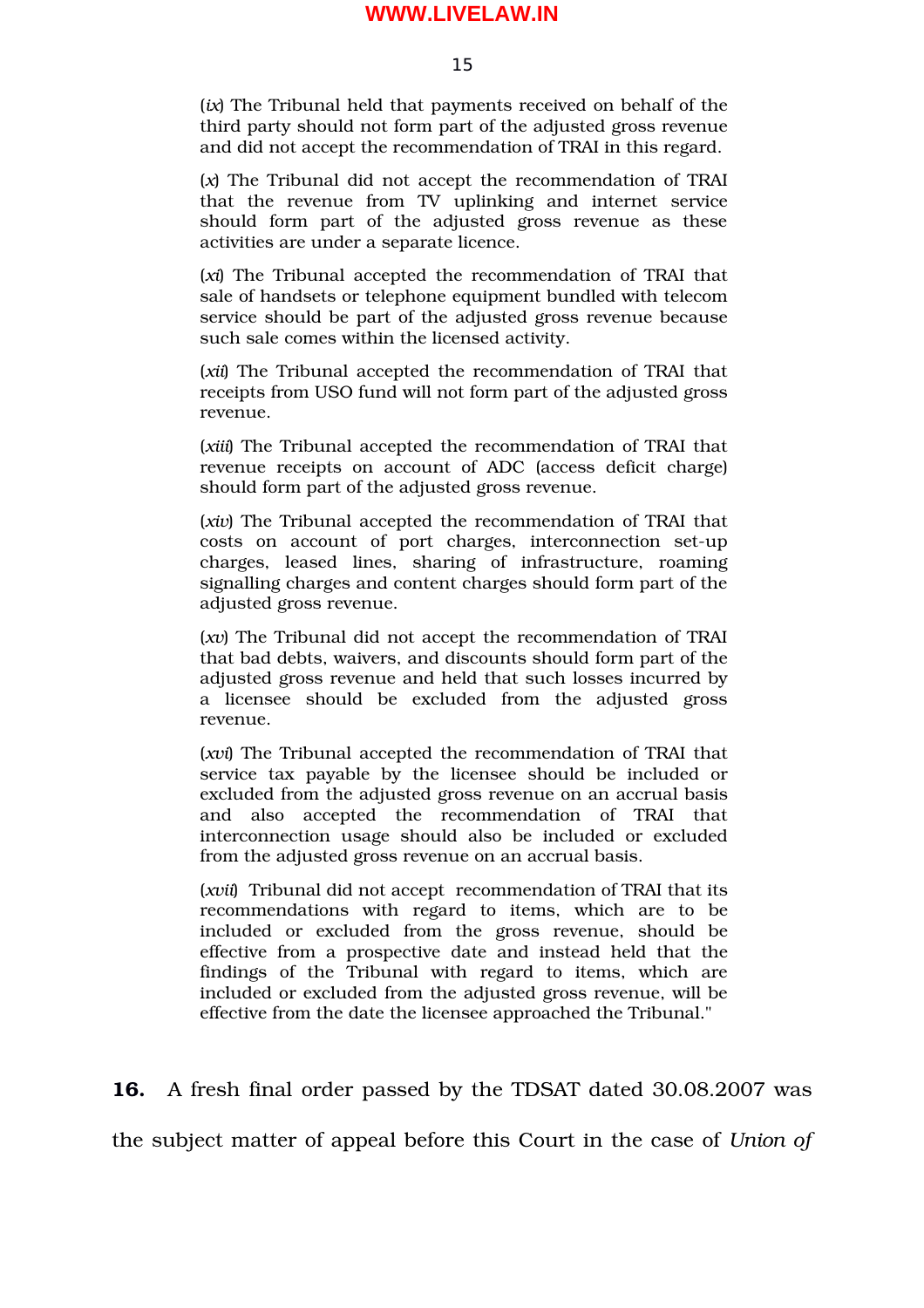16

*India and another v. Association of Unified Telecom Service Providers of*

*India,* (2011) 10 SCC 543. This Court formulated the following

substantial questions of law:

"(*i*) Whether after dismissal of Civil Appeal No. 84 of 2007 of the Union of India against the order dated 7-7-2006 of the Tribunal, by this Court by order dated 1912007 [*Union of India* v. *Assn. of Unified Telecom Service Providers of India*, Civil Appeal No. 84 of  $2007$  decided on  $19-1-2007$  (SC)], the Union of India can agitate the question decided in the order dated 7-7-2006 that the adjusted gross revenue will include only revenue arising from licensed activities and not revenue from activities outside the licence of the licensee.

(*ii*) Whether TRAI and the Tribunal have the jurisdiction to decide the validity of the terms and conditions of the licence which had been finalised by the Central Government and incorporated in the licence agreement including the definition of adjusted gross revenue.

(*iii*) Whether as a result of the Union of India not filing an appeal against the order dated 7-7-2006 of the Tribunal passed in favour of some of the licensees, the said order dated 772006 had not become binding on the Union of India with regard to the issue that revenue realised from activities beyond the licensed activities cannot be included in the adjusted gross revenue.

(*iv*) Whether the licensee can challenge the computation of adjusted gross revenue, and if so, at what stage and on what grounds."

**17.** While answering issue No.1, this Court took note of the expressed language of the order dated 19.01.2007 passed in Civil Appeal No.84 of 2007 and held that it was open for the Union of India to raise all contentions which were raised in Civil Appeal No.84 of 2007 including the following grounds:

> "1. Because the judgment and order dated 772006 passed by the TDSAT are wrong, erroneous, contrary to law and deserves to be set aside.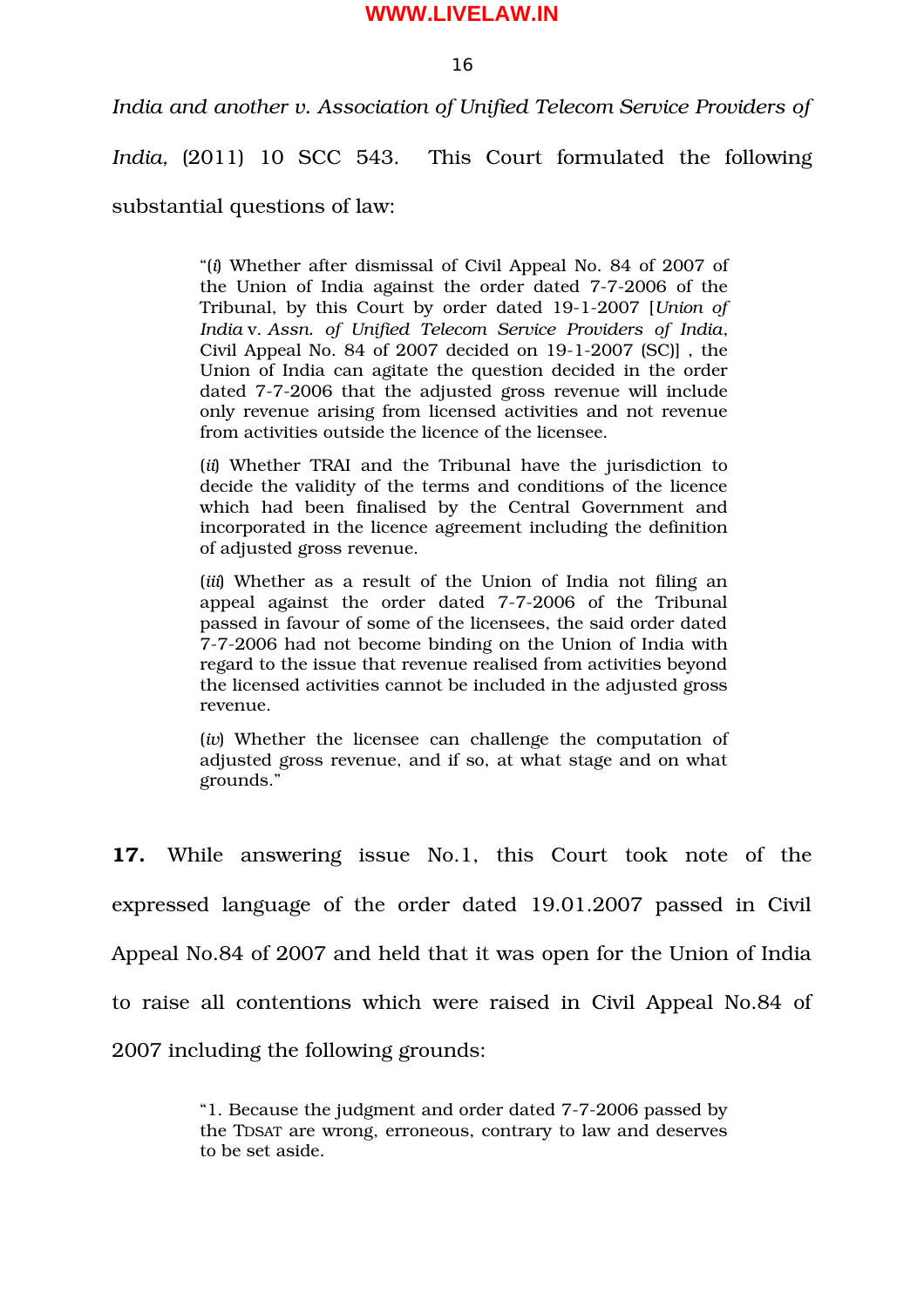17

2. Because the TDSAT failed to appreciate that the migration package accepted and acted upon by the respondents herein itself provided for the definition of gross revenue and adjusted gross revenue.

3. Because the TDSAT failed to appreciate that the licensees unconditionally accepted the migration package, exploited the licence on the terms and conditions mentioned therein and after that challenged the definition of adjusted gross revenue.

4. TDSAT failed to appreciate that it had no jurisdiction or power to examine the correctness of terms of the licence which had been unconditionally accepted and acted upon by the licensees.

5. Because the TDSAT failed to appreciate that in fact, some licensees obtained a new licence which contains the definition of 'gross revenue' and 'adjusted gross revenue' which has been unconditionally accepted by the appellants (*sic* respondents).

6. Because the TDSAT failed to appreciate that under Section 4 of the Telegraph Act, 1885 it is the exclusive privilege of the Central Government to establish, maintain and work telegraph/telecom and this privilege can be given to the private parties by granting licences on such terms and conditions as the Central Government thinks fit and appropriate."

**18.** This Court specifically observed and held that the Union of India could urge before the Tribunal all contentions under the Grounds 1 to 6, extracted above, including the assertion that the definition of adjusted gross revenue "AGR" as given in the licence could not be challenged by the licensees before the Tribunal and will include all items of revenue mentioned in the definition of adjusted gross revenue in the licence.

**19.** While answering second substantial question of law, namely, whether TRAI and the Tribunal have the jurisdiction to decide the validity of the terms and conditions of the licence including the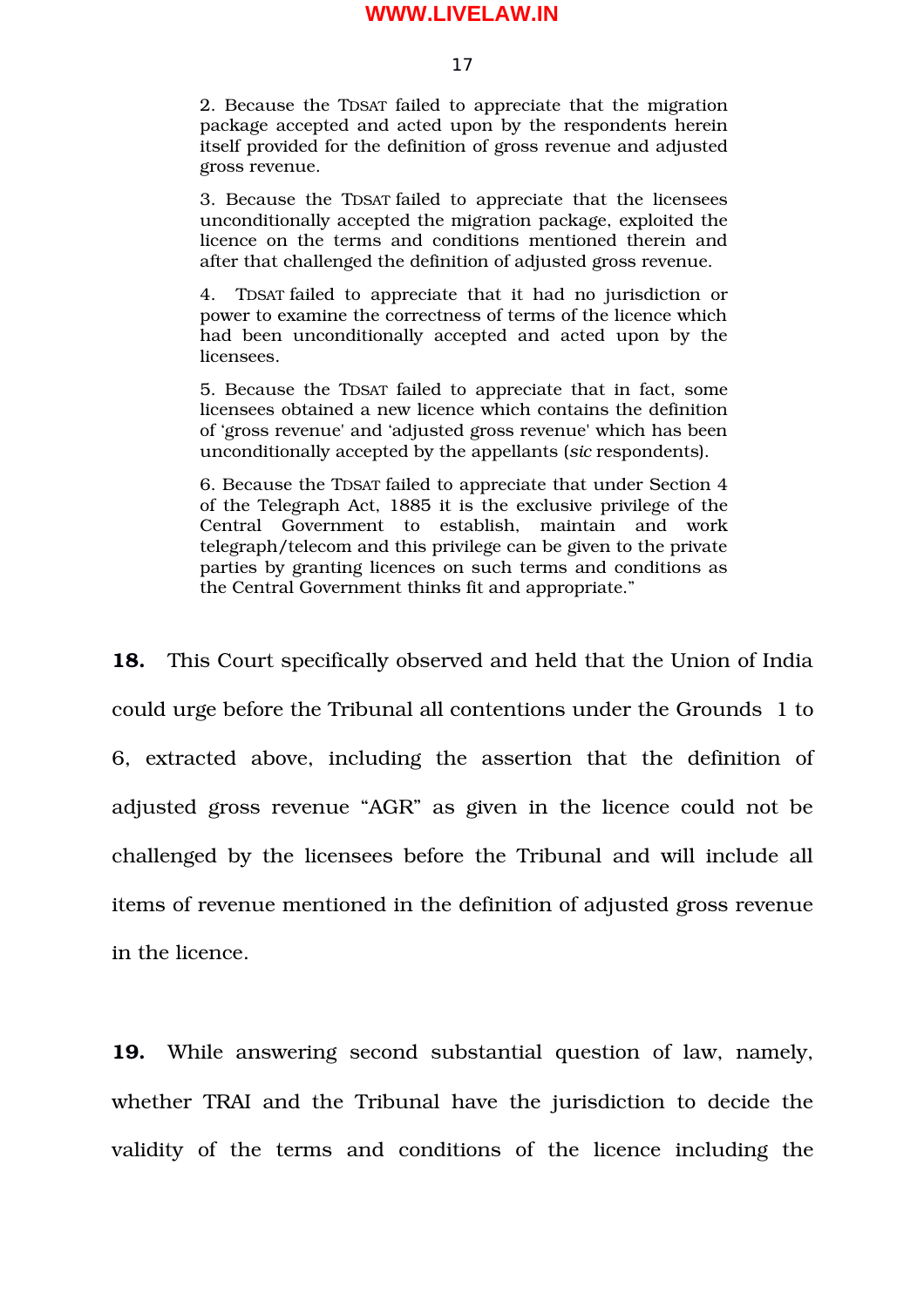definition of adjusted gross revenue finalised by the Central Government and incorporated in the licence, this Court observed and held as under:

> "37. A bare perusal of sub-section (1) of Section 4 of the Telegraph Act shows that the Central Government has the exclusive privilege of establishing, maintaining, and working telegraphs. This would mean that only the Central Government, and no other person, has the right to carry on telecommunication activities.

> 39. The proviso to sub-section (1) of Section 4 of the Telegraph Act, however, enables the Central Government to part with this exclusive privilege in favour of any other person by granting a licence in his favour on such conditions and in consideration of such payments as it thinks fit. As the Central Government owns the exclusive privilege of carrying on telecommunication activities and as the Central Government alone has the right to part with this privilege in favour of any person by granting a licence in his favour on such conditions and in consideration of such terms as it thinks fit, a licence granted under the proviso to subsection (1) of Section 4 of the Telegraph Act is in the nature of a contract between the Central Government and the licensee.

> 40. A Constitution Bench of this Court in *State of Punjab* v. *Devans Modern Breweries Ltd.* [(2004) 11 SCC 26] relying on *Har Shankar case* [(1975) 1 SCC 737] and *Panna Lal* v. *State of Rajasthan* [(1975) 2 SCC 633] has held in para 121 at p. 106 that issuance of liquor licence constitutes a contract between the parties. Thus, once a licence is issued under the proviso to sub-section (1) of Section 4 of the Telegraph Act, the licence becomes a contract between the licensor and the licensee. Consequently, the terms and conditions of the licence, including the definition of adjusted gross revenue in the licence agreement are part of a contract between the licensor and the licensee. We have to, however, consider whether the enactment of the TRAI Act in 1997 has in any way affected the exclusive privilege of the Central Government in respect of the telecommunication activities and altered the contractual nature of the licence granted to the licensee under the proviso to sub-section (1) of Section 4 of the Telegraph Act.

> 41. Section 2(*e*) of the TRAI Act quoted above defines "licensee" to mean any person licensed under sub-section (1) of Section 4 of the Telegraph Act for providing specified public telecommunication services and Section 2(*ea*) defines "licensor" to mean the Central Government or the telegraph authority who grants a licence under Section 4 of the

18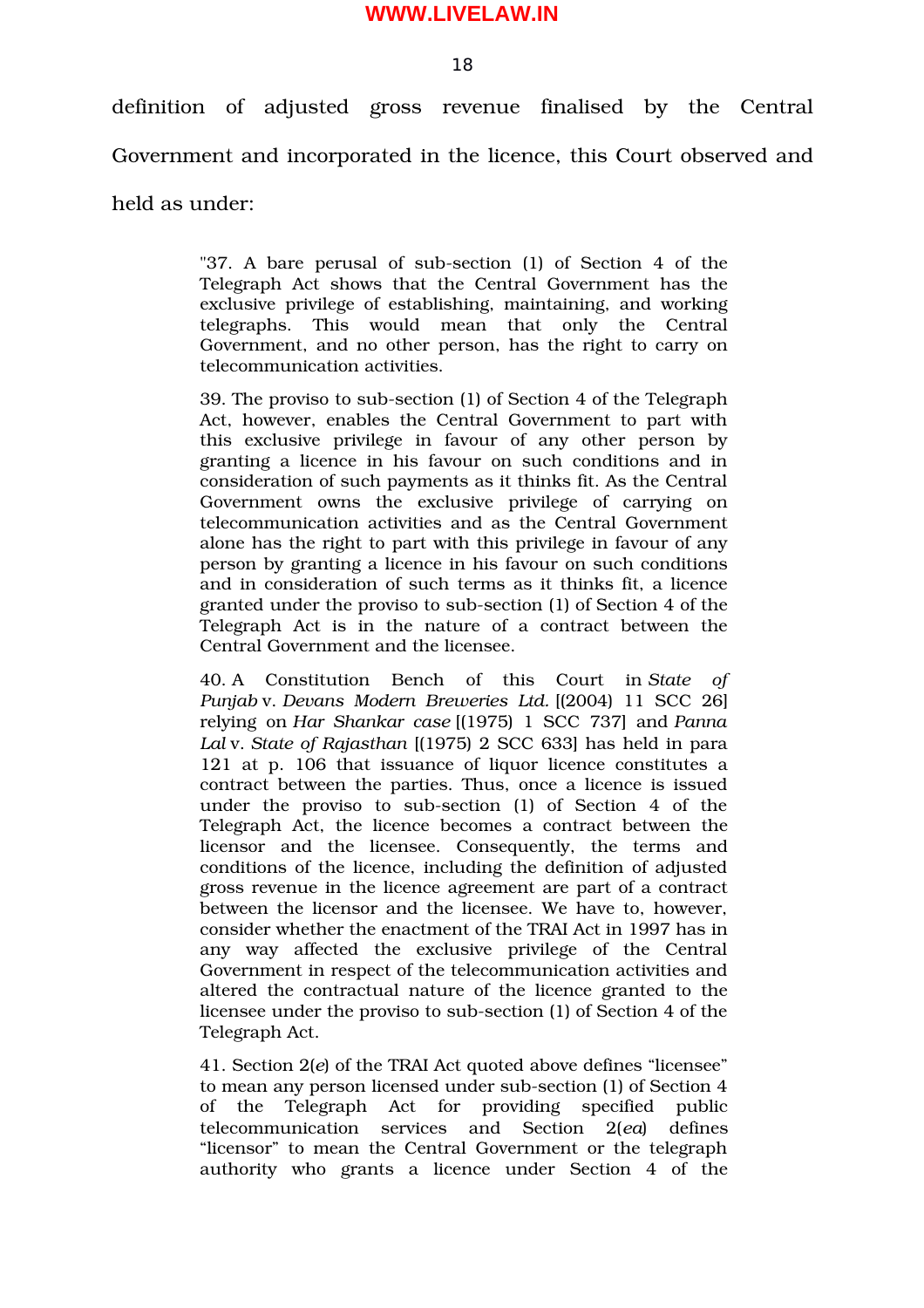Telegraph Act. Sub-section 2(k) defines "telecommunication service" very widely so as to include all kinds of telecommunication activities. These provisions under the TRAI Act do not affect the exclusive privilege of the Central Government to carry on telecommunication activities nor do they alter the contractual nature of the licence granted under the proviso to sub-section (1) of Section 4 of the Telegraph Act.

43. These provisions in the TRAI Act show that notwithstanding subsection (1) of Section 4 of the Telegraph Act vesting exclusive privilege in the Central Government in respect of telecommunication activities and notwithstanding the proviso to subsection (1) of Section 4 of the Telegraph Act vesting in the Central Government the power to decide on the conditions of licence including the payment to be paid by the licensee for the licence, TRAI has been conferred with the statutory authority to make recommendations on the terms and conditions of the licence to a service provider and the Central Government was bound to seek the recommendations of TRAI on such terms and conditions at different stages, but the recommendations of TRAI are not binding on the Central Government, and the final decision on the terms and conditions of a licence to a service provider rested with the Central Government. The legal consequence is that if there is a difference between TRAI and the Central Government with regard to a particular term or condition of a licence, as in the present case, the recommendations of TRAI will not prevail and instead the decision of the Central Government will be final and binding.

44. In contrast to this recommendatory nature of the functions of TRAI under clause (*a*) of subsection (1) of Section 11 of the TRAI Act, the functions of TRAI under clause (*b*) of sub-section (1) of Section 11 of the TRAI Act are not recommendatory. This will be clear from the very language of clause (*b*) of sub-section (1) of Section 11 of the TRAI Act which states that TRAI shall discharge the functions enumerated under sub-clauses (*i*), (*ii*) and (*ix*) under clause (*b*) of sub-section (1) of Section 11 of the TRAI Act. Under clause (*c*) of sub-section (1) of Section 11 of the TRAI Act, TRAI performs the function of levying fees and other charges in respect of different services and under clause (*d*) of sub-section (1) of Section 11, the Central Government can entrust to TRAI other functions. These functions of TRAI under clauses (*c*) and (*d*) of sub-section (1) of Section 11 of the TRAI Act are also not recommendatory in nature. That the functions of TRAI under clause (*a*) are recommendatory while the functions of TRAI under clauses (*b*), (*c*) and (*d*) are not recommendatory will also be clear from provisos first to fifth which refer to the recommendations of TRAI under clause (*a*) of subsection (1) of Section 11 of the TRAI Act and not to clauses (b), (c) and (d) of sub-section (1) of Section 11 of the TRAI Act.

19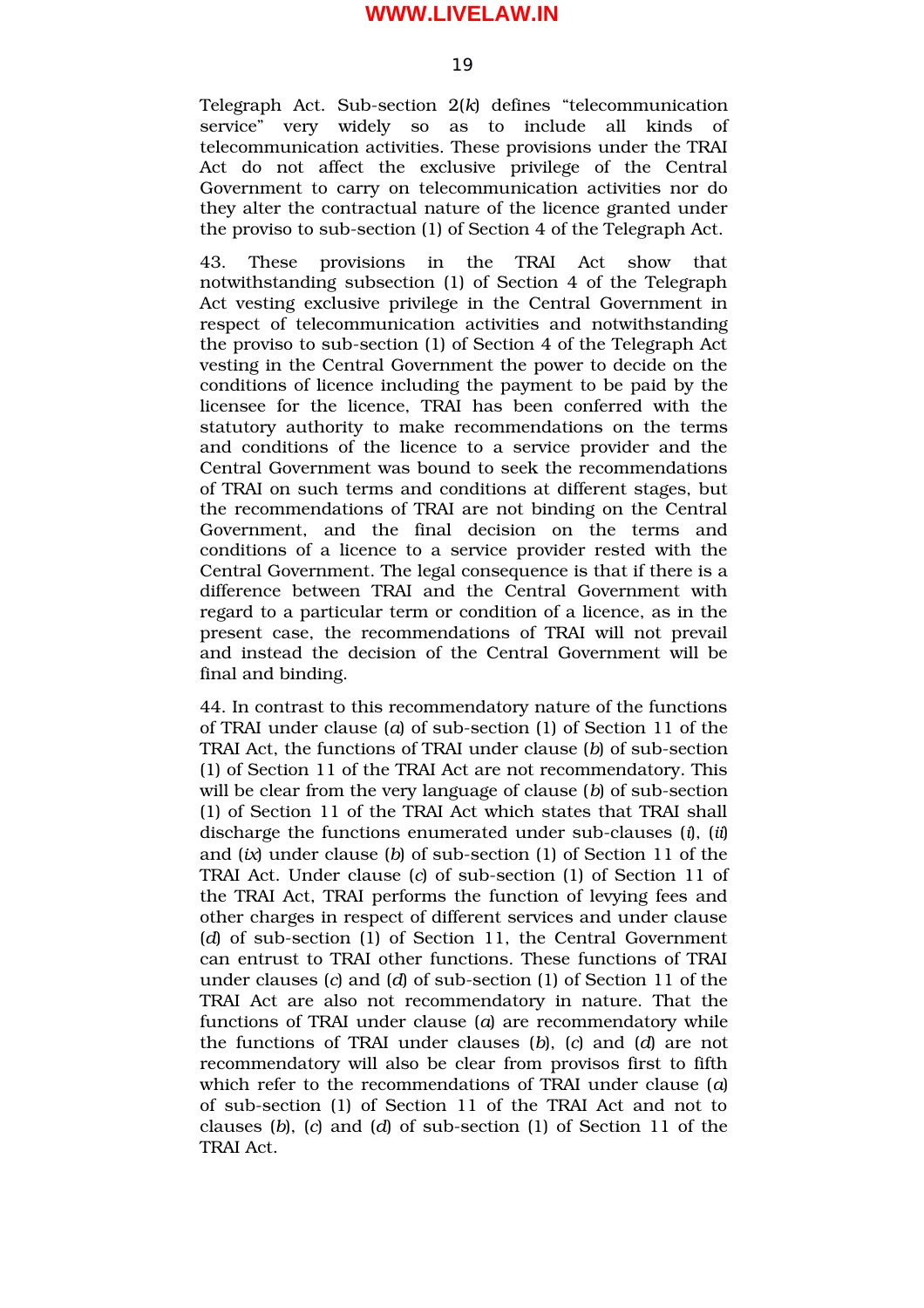45. The scheme of the TRAI Act therefore is that TRAI being an expert body discharges recommendatory functions under clause (*a*) of sub-section (1) of Section 11 of the TRAI Act and discharges regulatory and other functions under clauses (*b*), (*c*) and (*d*) of subsection (1) of Section 11 of the TRAI Act. TRAI being an expert body, the recommendations of TRAI under clause (*a*) of sub-section (1) of Section 11 of the TRAI Act have to be given due weightage by the Central Government, but the recommendations of TRAI are not binding on the Central Government. On the other hand, the regulatory and other functions under clauses (b), (c) and (d) of sub-section (1) of Section 11 of the TRAI Act have to be performed independent of the Central Government and are binding on the licensee subject to only appeal in accordance with the provisions of the TRAI Act.

46. A reading of Section 14(*a*)(*i*) of the TRAI Act would show that the Tribunal has the power to adjudicate any dispute between a licensor and a licensee. A licensor, as we have seen, has been defined under Section 2(*ea*) of the TRAI Act to mean the Central Government or the Telegraph Authority who grants a licence under Section 4 of the Telegraph Act and a licensee has been defined in Section 2(*e*) of the TRAI Act to mean any person licensed under sub-section (1) of Section 4 of the Telegraph Act providing specified telecommunication services. The word "means" in Sections 2(*e*) and 2(*ea*) of the TRAI Act indicates that the definitions of licensee and licensor in Sections 2(*e*) and 2(*ea*) of the TRAI Act are exhaustive and therefore would not have any other meaning. As Justice G.P. Singh puts it in his book *Principles of Statutory Interpretation*, 12th Edn., at pp. 179-80:

"… When a word is defined to 'mean' such and such, the definition is prima facie restrictive and exhaustive;"

47. A dispute between a licensor and a licensee referred to in Section 14(*a*)(*i*) of the TRAI Act, therefore, is a dispute after a person has been granted a licence by the Central Government or the Telegraph Authority under sub-section (1) of Section 4 of the Telegraph Act and has become a licensee and not a dispute before a person becomes a licensee under the proviso to sub-section (1) of Section 4 of the Telegraph Act. In other words, the Tribunal can adjudicate the dispute between a licensor and a licensee only after a person had entered into a licence agreement and become a licensee and the word "any" in Section 14(*a*) of the TRAI Act cannot widen the jurisdiction of the Tribunal to decide a dispute between a licensor and a person who had not become a licensee. The result is that the Tribunal has no jurisdiction to decide upon the validity of the terms and conditions incorporated in the licence of a service provider, but it will have the jurisdiction to decide "any" dispute between the licensor and the licensee on the interpretation of the terms and conditions of the licence.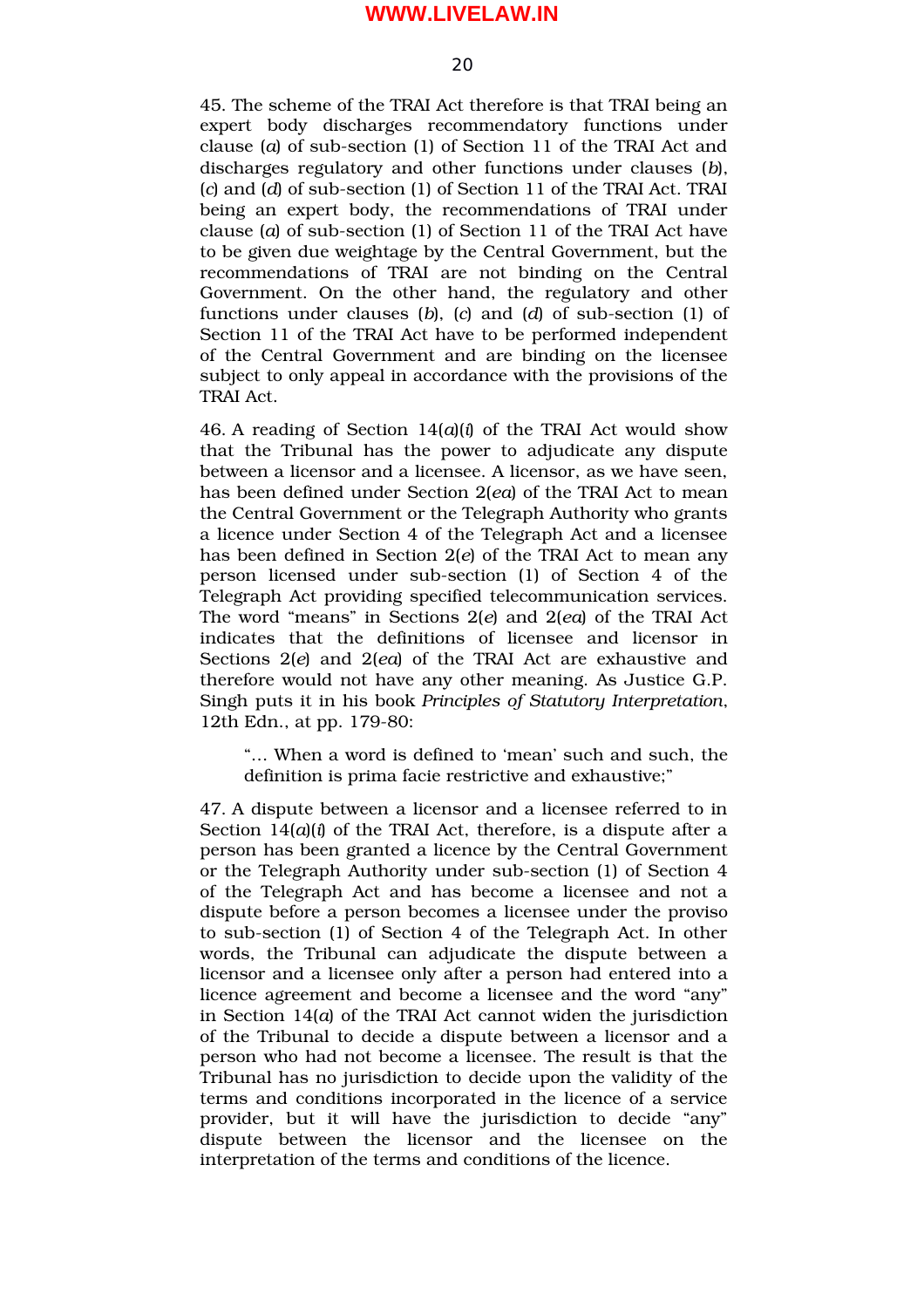21

48. Coming now to the facts of the cases before us, Clause (*iii*) of the Letter dated 22-7-1999 of the Government of India, Ministry of Communications. Department of Telecommunications, to the licensees quoted above made it clear that the licence fee was payable with effect from 1-8-1999 as a percentage of gross revenue under the licence and the gross revenue for this purpose would be total revenue of the licensee company excluding the PSTN related call charges paid to DoT/MTNL and service tax calculated by the licensee on behalf of the Government from the subscribers. It was also made clear in the aforesaid Clause (*iii*) that the Government was to take a final decision after receipt of TRAI's recommendation on not only the percentage of revenue share but also the definition of revenue. In accordance with this Clause (*iii*), the Government took the final decision on the definition of adjusted gross revenue and incorporated the same in the licence agreement. Once the licensee had accepted Clause *(iii)* of the Letter dated 22-7-1999 that the licence fee would be a percentage of the gross revenue which would be the total revenue of the licensee company and had also accepted that the Government would take a final decision not only with regard to the percentage of revenue share but also the definition of revenue for this purpose, the licensee could not have approached the Tribunal questioning the validity of the definition of adjusted gross revenue in the licence agreement on the ground that adjusted gross revenue cannot include revenue from activities beyond the licence.

49. If the wide definition of adjusted gross revenue so as to include revenue beyond the licence was in any way going to affect the licensee, it was open for the licensees not to undertake activities for which they do not require licence under Section 4 of the Telegraph Act and transfer these activities to any other person or firm or company. The incorporation of the definition of adjusted gross revenue in the licence agreement was part of the terms regarding payment which had been decided upon by the Central Government as a consideration for parting with its rights of exclusive privilege in respect of telecommunication activities and having accepted the licence and availed the exclusive privilege of the Central Government to carry on telecommunication activities, the licensees could not have approached the Tribunal for an alteration of the definition of adjusted gross revenue in the licence agreement.

50. Regarding the recommendations of TRAI under Section 11(1)(*a*)(*i*) of the TRAI Act, we find that the Tribunal in its order dated 7-7-2006 has held that the opinion of the renowned expert on Accountancy that any other definition of adjusted gross revenue would lead to reduction of licence fee liability by way of accounting jugglery was not placed before TRAI and as a result there was no proper and effective consultation with TRAI and the weightage that was due to the recommendations of TRAI was not given effect to. In our considered opinion, if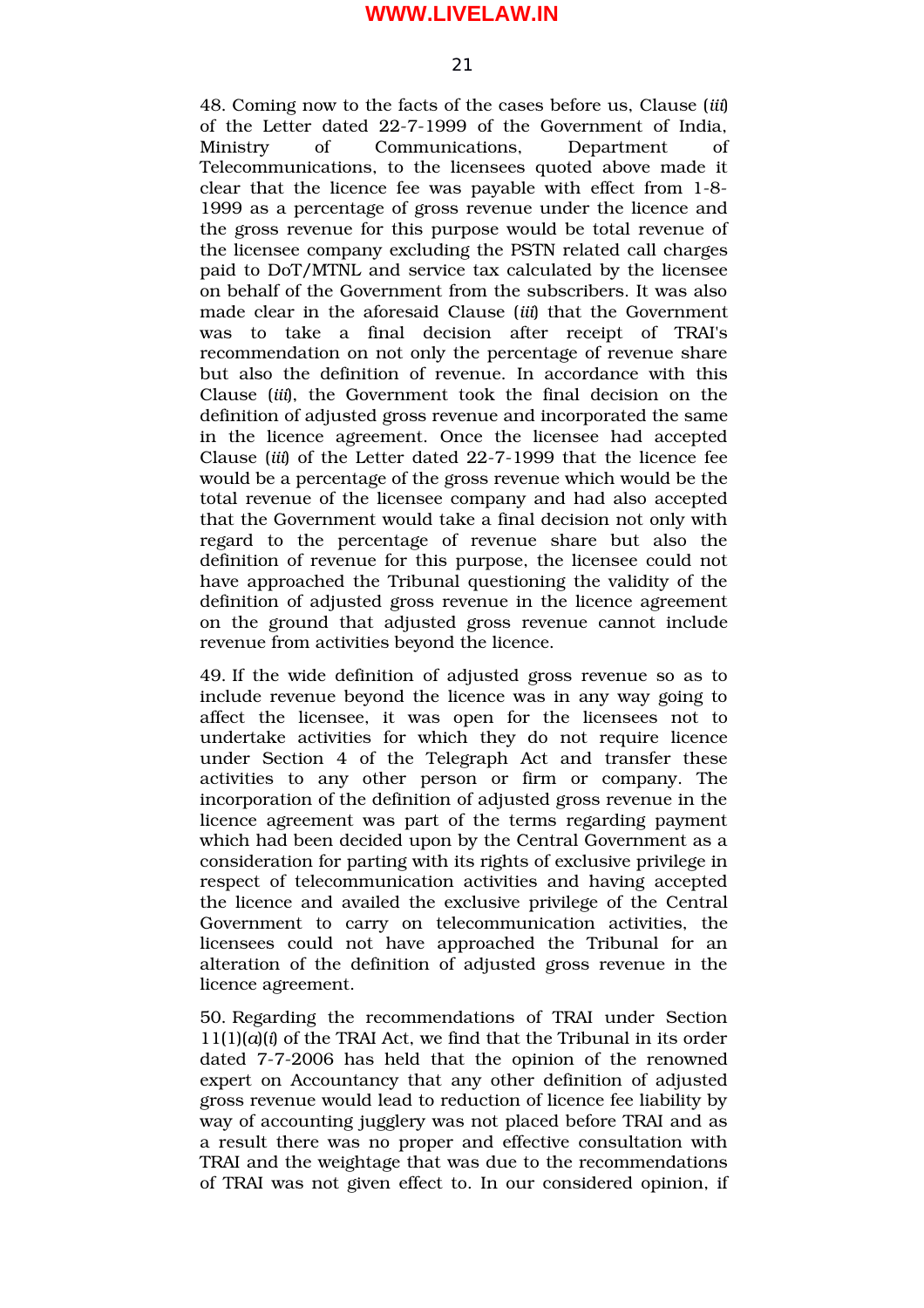the Tribunal found that there was no effective consultation with TRAI on the opinion of the expert on accountancy, the Tribunal could have at best, if it had the jurisdiction to decide the dispute, directed TRAI to consider the opinion of the expert on accountancy and send its recommendations to the Central Government and directed the Central Government to consider such fresh recommendations of TRAI as provided in the provisos to Section 11(1) of the TRAI Act. Instead, the Tribunal has considered the recommendations of TRAI and passed the impugned fresh order dated 30-8-2007 contrary to the very provisions of Section 11(1)(*a*) of the TRAI Act and the provisos thereto. At any rate, as the Central Government has already considered the fresh recommendations of TRAI and has not accepted the same and is not agreeable to alter the definition of adjusted gross revenue, the decision of the Central Government on the point was final under the first proviso and the fifth proviso to Section 11(1) of the TRAI Act, 1997.

53. In *State of U.P.* v. *Devi Dayal Singh* [(2000) 3 SCC 5] a truck owner, Devi Dayal Singh, challenged the right of the State Government to recover by way of toll under Section 2 of the Tolls Act, 1851, an amount for the actual construction of the bridge. This Court held that Section 2 of the Tolls Act, 1851 which enables the State Government to levy toll at such rates "as it thinks fit" and the only restriction is latent in the word "toll" itself. This was therefore not a case of a dispute between the Government and the contractor where the contractor had challenged a stipulation of the contract. In the present case, on the other hand, the licensees had accepted the terms of the licence and after having taken the benefits of the licence are now trying to wriggle out from the terms of the licence and in particular the definition of the adjusted gross revenue.

55. On the other hand, we find from the long line of decisions in *Har Shankar* v. *Excise & Taxation Commr.* [(1975) 1 SCC 737], *Govt. of A.P.* v. *Anabeshahi Wine & Distilleries (P) Ltd.* [(1988) 2 SCC 25 : 1988 SCC (Tax) 147], *Excise Commr.* v. *Issac Peter* [(1994) 4 SCC 104], *State of Orissa* v. *Narain Prasad* [(1996) 5 SCC 740], *State of M.P.* v. *KCT Drinks Ltd.* [(2003) 4 SCC 748], *State of Punjab* v. *Devans Modern Breweries Ltd.* [(2004) 11 SCC 26], *Shyam Telelink Ltd.* v. *Union of India* [(2010) 10 SCC 165 : (2010) 4 SCC (Civ) 99] and in *Bharti Cellular Ltd.* v. *Union of India* [(2010) 10 SCC 174 : (2010) 4 SCC (Civ) 108], that this Court has consistently taken a view that once a licensee has accepted the terms and conditions of a licence, he cannot question the validity of the terms and conditions of the licence before the court. We, therefore, hold that TRAI and the Tribunal had no jurisdiction to decide on the validity of the definition of adjusted gross revenue in the licence agreement and to exclude certain items of revenue which were included in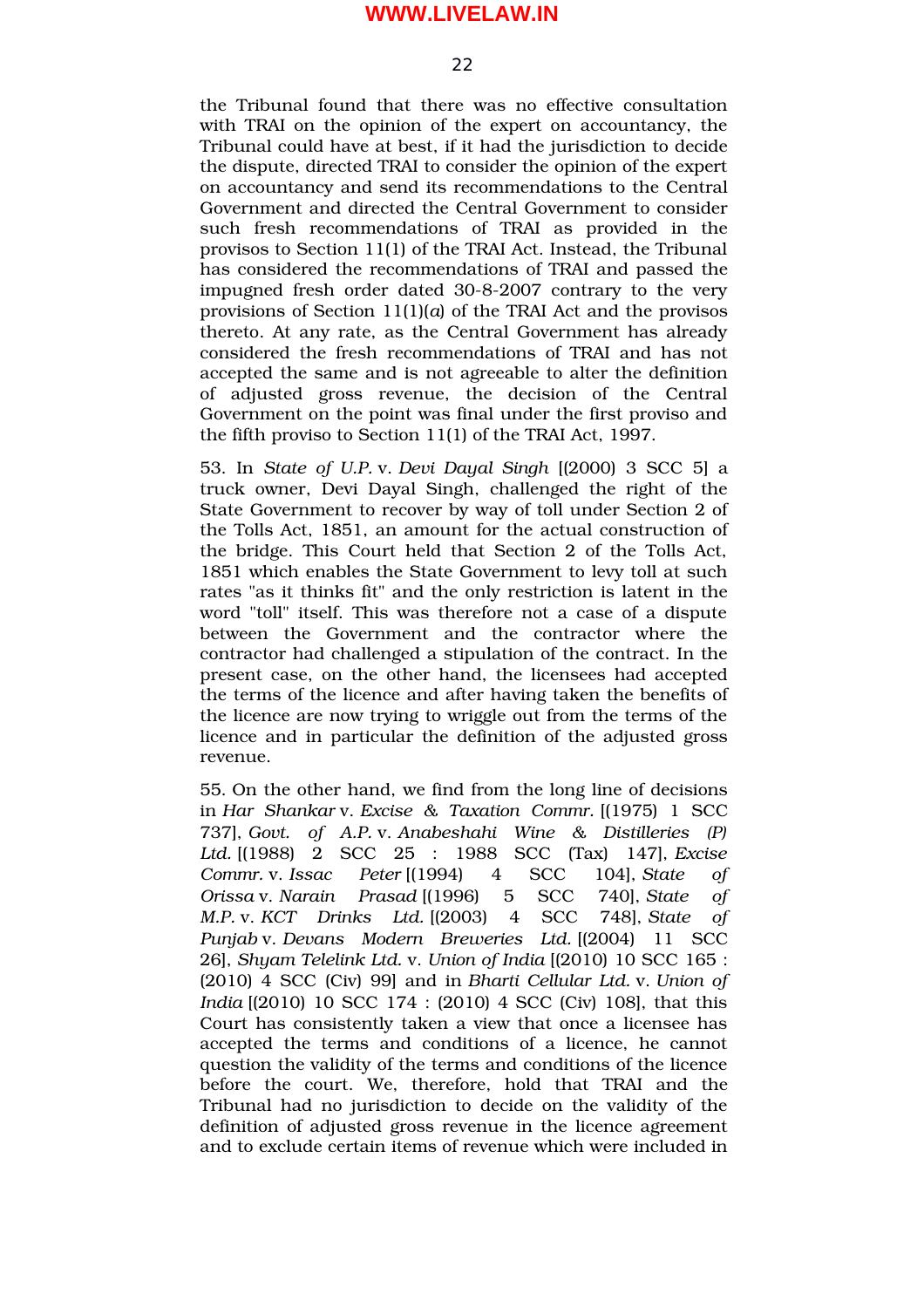23

the definition of adjusted gross revenue in the licence agreement between the licensor and the licensee."

## **20.** While considering the substantial question of law no.3, this

Court observed and held in paragraph 59 as under:

"59. Thus, the Tribunal in its order dated 7-7-2006 has not just decided a dispute on the interpretation of adjusted gross revenue in the licence agreement but has decided on the validity of the definition of adjusted gross revenue in the licence agreement. As we have already held, the Tribunal had no jurisdiction to decide on the validity of the terms and conditions of the licence, including the definition of adjusted gross revenue incorporated in the licence agreement. Hence, the order dated 7-7-2006 of the Tribunal insofar as it decides that revenue realised by the licensee from activities beyond the licence will be excluded from adjusted gross revenue dehors the definition of adjusted gross revenue in the licence agreement is without jurisdiction and is a nullity, and the principle of res judicata will not apply."

**21.** While answering and considering the fourth substantial question of law, namely, whether the licensee can challenge the computation of adjusted gross revenue, and if so, at what stage and on what grounds,

this Court observed and held in paragraph 63 as follows:

"63. Section 14(a)(i) of the TRAI Act, as we have seen, provides that the Tribunal can adjudicate any dispute between the licensor and the licensee. One such dispute can be that the computation of adjusted gross revenue made by the licensor and the demand raised on the basis of such computation is not in accordance with the licence agreement. This dispute, however, can be raised by the licensee, after the licence agreement has been entered into and the appropriate stage when the dispute can be raised is when a particular demand is raised on the licensee by the licensor. When such a dispute is raised against a particular demand, the Tribunal will have to go into the facts and materials on the basis of which the demand is raised and decide whether the demand is in accordance with the licence agreement and in particular the definition of adjusted gross revenue in the licence agreement and can also interpret the terms and conditions of the licence agreement. We, however, find from the order dated 7-7-2006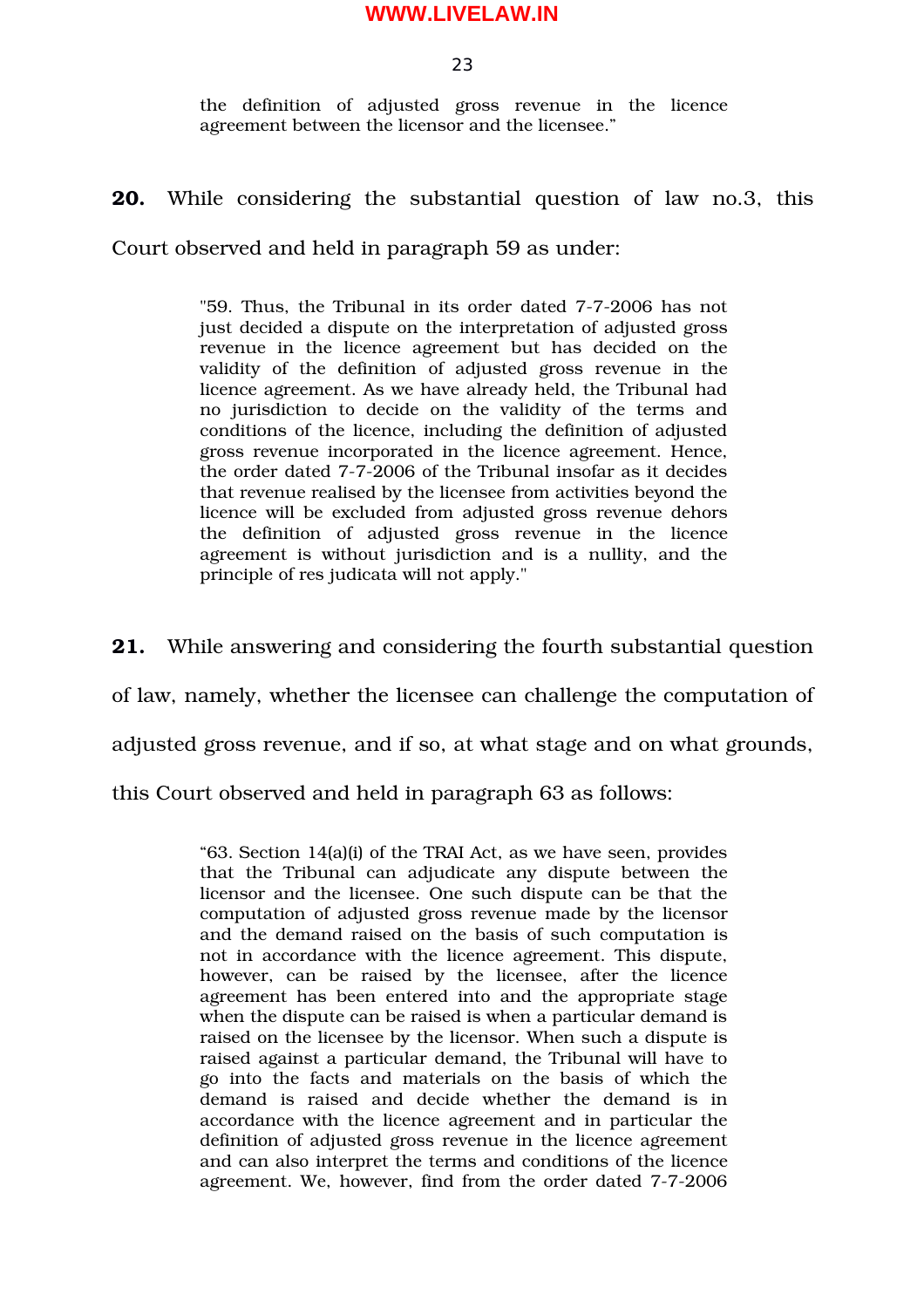$24$ 

that instead of challenging any demands made on them, the licensees have questioned the validity of the definition of adjusted gross revenue in the licences given to them and the Tribunal has finally decided in its order dated 30-8-2007 as to what items of revenue would be part of adjusted gross revenue and what items of revenue would not be part of adjusted gross revenue without going into the facts and materials relating to the demand on a particular licensee."

**22.** Ultimately, this Court allowed the appeals preferred by the Union

of India and set aside the order dated 30.08.2007 passed by the

TDSAT. Thereafter, in paragraph 67, this Court clarified as under:

"67. We have delivered today the judgment in these cases (supra paras 166) and while answering the last substantial question of law, we have held that when a particular demand is raised on a licensee, the licensee can challenge the demand before the Tribunal and the Tribunal will have to go into the facts and materials on the basis of which the demand is raised and decide whether the demand is in accordance with the licence agreement and in particular the definition of adjusted gross revenue in the licence agreement and can also interpret the terms and conditions of the licence agreement."

**23.** After that, the respective telecom operators again approached the TDSAT challenging the demand notices/demand. The TDSAT by the impugned order has considered the specific head of items to be included or excluded under the definition of AGR. The TDSAT examined the following heads:

> "1. Gain on sale of Capital Assets and receipt from the sale of scrap.

2. Insurance claim in respect of Capital Assets.

3. Discounts and Commissions.

Discounts allowed on international roaming. Commission and discount allowed to distributors on sale of pre-paid vouchers.

4. Waiver of Late Fee.

5. Amount of negative balance of the pre-paid customer.

6. Roaming Charges and PSTN pass-through charges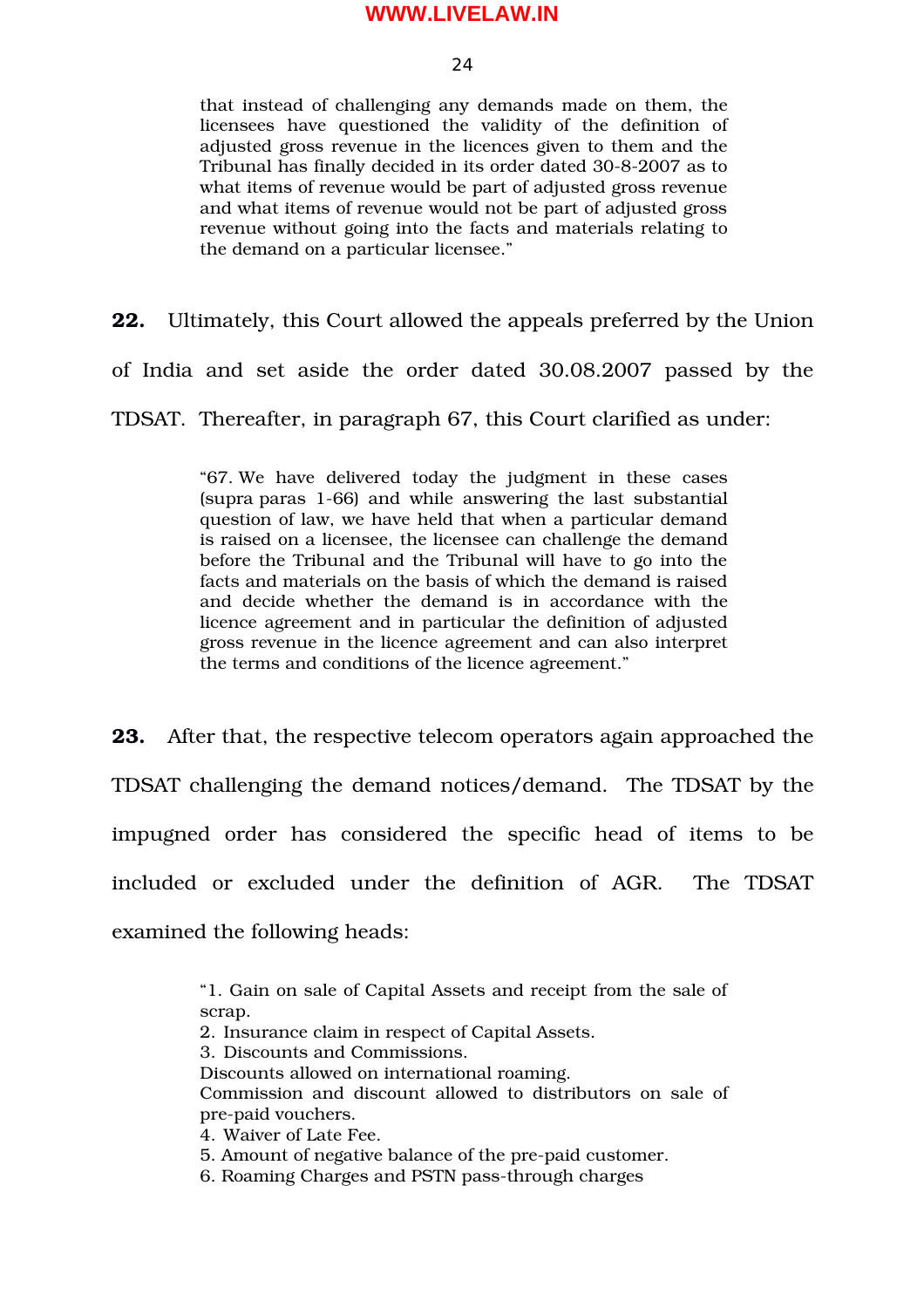#### 25

(PSTN – Public Switch Telephone Network) 7. Reimbursement of Infrastructure operating expenses. 8. Gain from foreign exchange fluctuation. 9. Revenue from 214 FCC License, USA (in the case of Bharti BILGO) 10. Proceeds from divestment of investment in a company (Example, case of Sistema Shyam in Hexacom) 11. The demand for License fee in a circle where the Licensee is not granted spectrum (in the case of Videocon & S. Tel) 12. Interest, Penalty, and Interest on Penalty 13. Non-refundable deposits and notional interest on interestfree loans."

**24.** TDSAT in the impugned order has held that the Gain on sale of Capital assets and receipt from the sale of scrap cannot be included in gross revenue for computation of licence fee. However, it is required to be noted that the said issue was raised earlier and considered by the TDSAT in its earlier order dated 30.08.2007 and held in favour of the telecom operators. However, this Court, in the case of *AUSPI (supra) –* expressly set aside the order passed by the TDSAT. Therefore, subsequently it was not open for the TDSAT to again hold contrary by the impugned order on the head as mentioned earlier and it can be said to be barred by *res judicata* because of the specific order of *AUSPI* (supra).

#### **25.** Various questions arise for consideration as under:

- (i) In re: Definition of gross revenue.
- (ii) In re: Discount and commissions.
- (iii) In re: Gains arising out of foreign exchange fluctuations.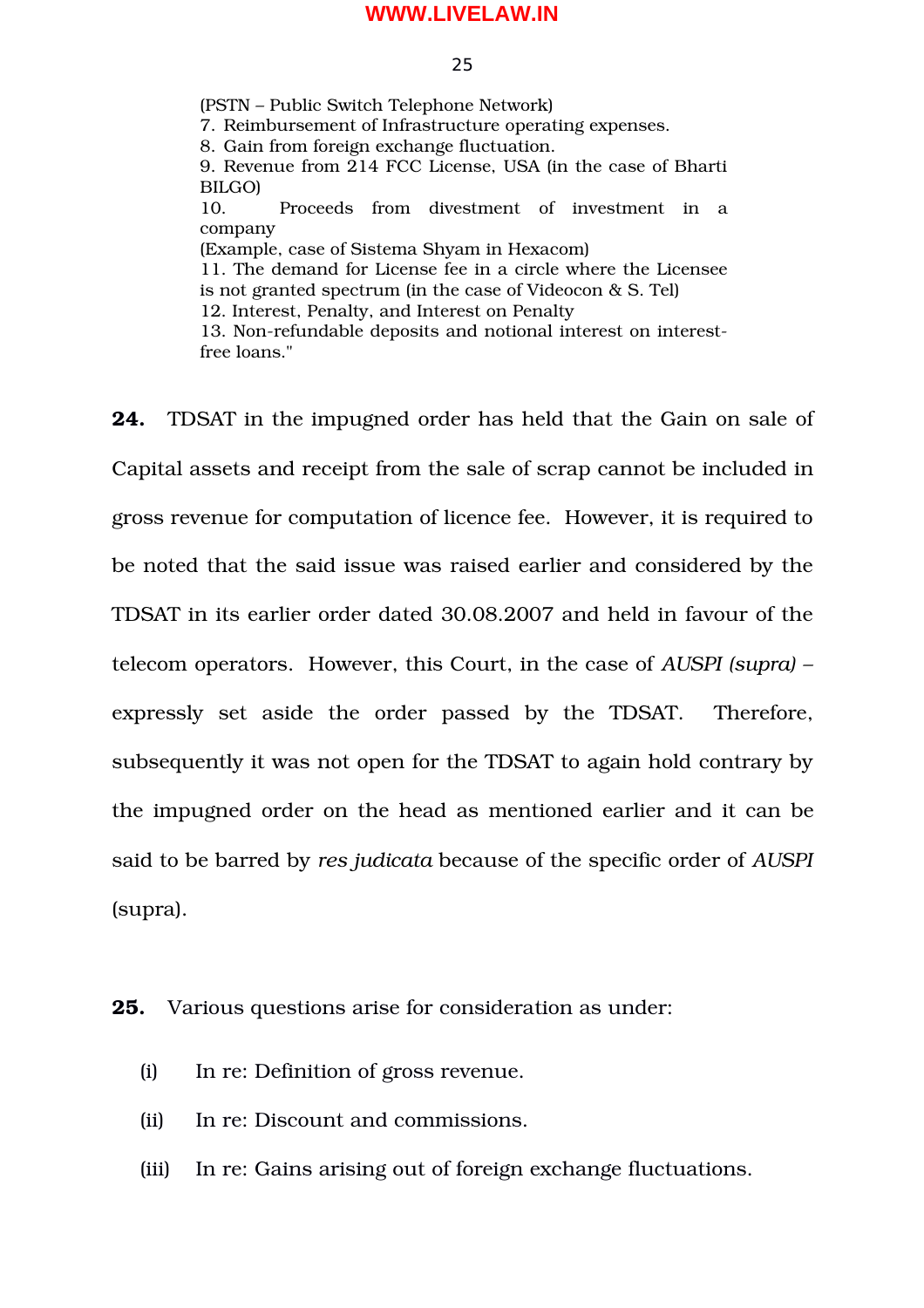#### 26

- (iv) In re: Monetary gains on sale of shares.
- (v) In re: Insurance claim in respect of capital assets.
- (vi) In re: Amount of negative balance of pre-paid customer.
- (vii) In re: Reimbursement of the infrastructure operating expenses.
- (viii) In re: Waiver of late fee.
- (ix) In re: Gains from roaming charges & PSTN pass-through charges.
- $(x)$  In re: Non-refundable deposits.
- (xi) In re: Licence fee demand where spectrum is not granted.
- (xii) In re: Income from interest & dividend.
- (xiii) In re: Bad-debts written off.
- (xiv) In re: Liability written off.
- (xv) In re: Inter-corporate loan.
- (xvi) In re: Revenue under IP-1 Registration.
- (xvii) In re: Income from management consultancy services.
- (xviii) In re: Res Judicata.
- (xix) In re: Levy of interest, penalty and interest on penalty.

## **In Re: Definition of Gross Revenue**

**26.** A new package, namely "the National Telecom Policy 1999 Regime," gave an option to the licensees to migrate from fixed licence fee to revenue sharing fee, which was to the advantage of Telecom Service Providers (for short, 'the TSPs'). The objective of the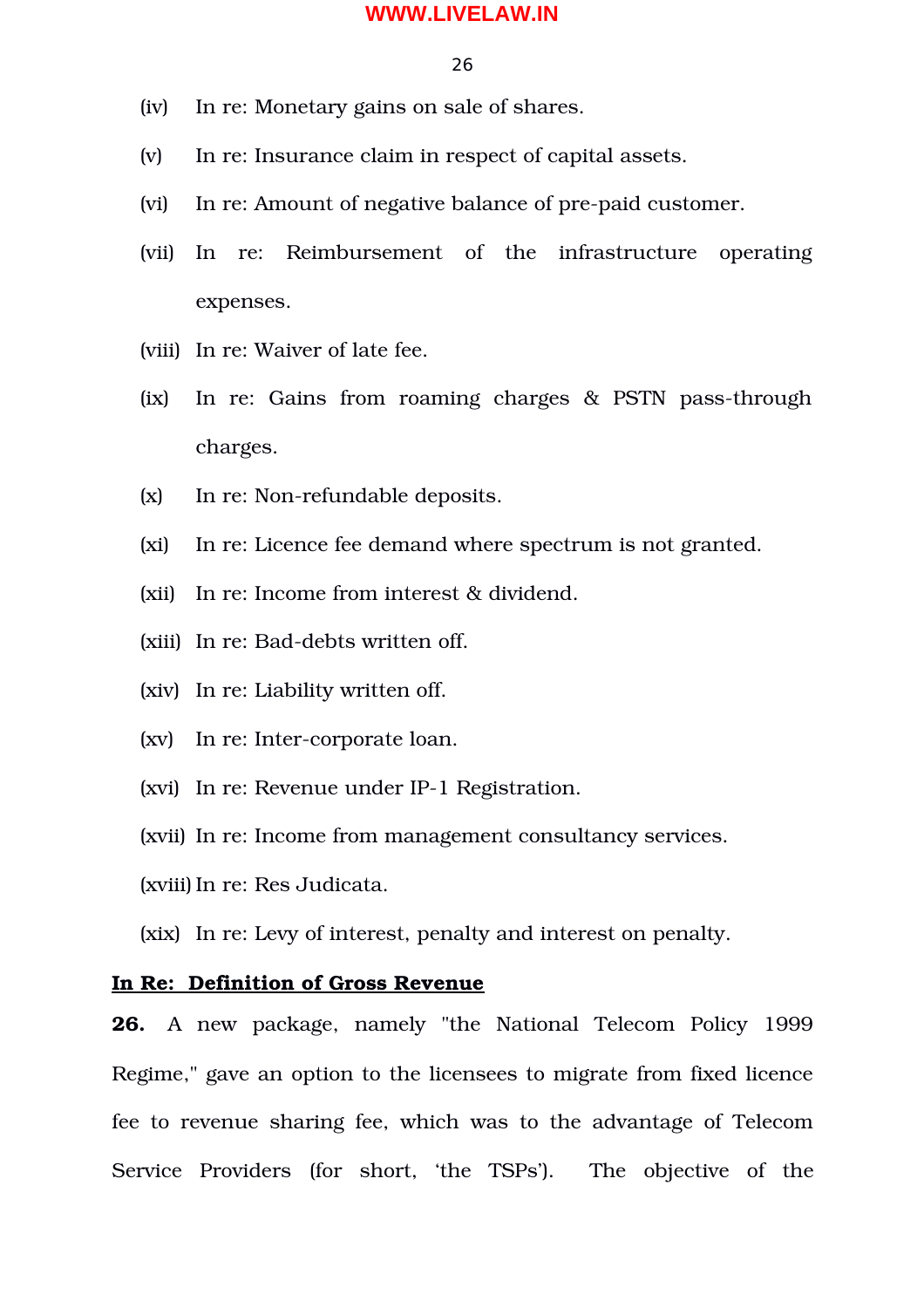27

Government was to achieve social and economic goals to provide the service to all uncovered area including rural areas, remote, hilly and tribal areas and to create an efficient infrastructure thereby propelling India into an IT superpower and to increase teledensity from 0.4 to 4 by the year 2010 and to provide internet access to all district Headquarters by the year 2000. Human resource development training, telecom equipment manufacturer, and remote area telephony were the other objectives.

**27.** The Central Government has given a liberalised mode of payment by revenue sharing regime, which was the price parting with the exclusive privilege which the Central Government had. The intendment was to make the Government partner or sharer of gross revenue. Out of the existing gross revenue, the Central Government decided to spend money on remote and uncovered areas, rural, tribal, and hilly areas. The Government incurred a colossal amount of Rs.49.120 crores under the Universal Service Obligation Fund (for short, 'the USOF') and incurred a committed liability of Rs.59,774 crores for ongoing projects including laying of optical fiber cables up to *Gram Panchayat* areas under "Digital India Mission." Initially, 15 percent Adjusted Gross Revenue (for short, 'the AGR') was fixed as license fee under revenue sharing, which was reduced to 13 percent and lastly to 8 percent in 2013. Out of the 8 per cent, a substantial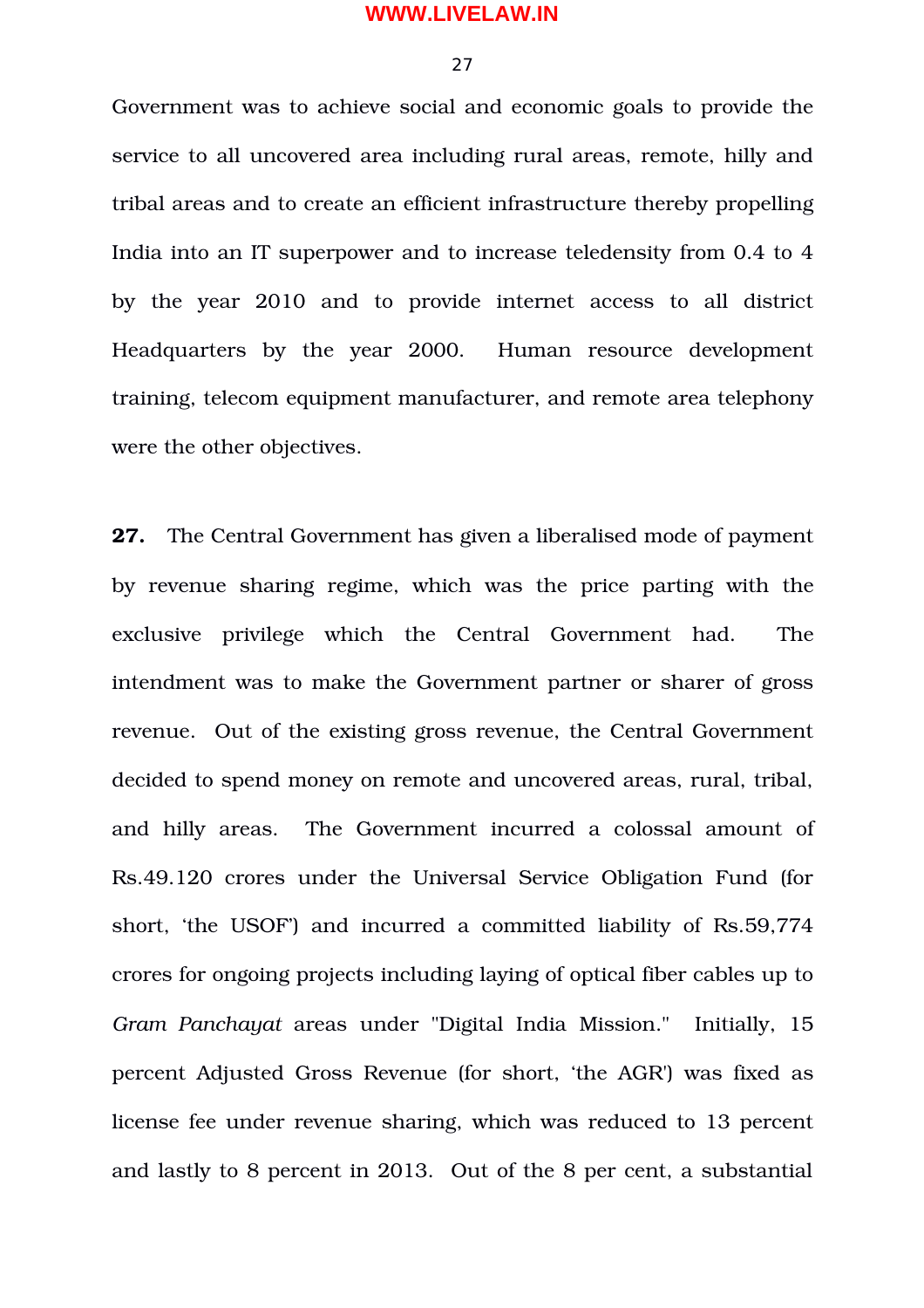28

portion of 5 per cent is spent by the Central Government under the USOF.

28. The Sector is benefited immensely under the Scheme as apparent from the gross revenue trend from 2004 to 2015. Clause 19.1 defines gross revenue. It came as relief against the high license fee. The gross revenue for this purpose would be the total revenue of the licensee company with certain exceptions provided in Clause 19.2 to arrive at the figure of AGR. The Policy of 1999 contained the stipulation that the conditions are to be accepted in its entirety, and no dispute concerning the license agreement shall be raised at any future date. The acceptance of the package be deemed full and final settlement, and after that amendment to the license agreement has to be signed. Following stipulations were mentioned explicitly in the Migration Package:

> "2. Migration to the NTP-99 on the conditions mentioned above will be permitted on the premise that the aforesaid conditions are accepted as a package in its entirety and simultaneously all legal proceedings in Courts, tribunals or in Arbitration instituted by the license and Associations of Cellular and Basic Service Operators (COAI) & ABTO) against DoT or UOI shall be withdrawn. Further, any dispute with regard to the license agreement for the period up to 31.07.1999 shall not be raised at any future date. The acceptance of the package will be deemed as full and final settlement of all existing disputes whatsoever irrespective of whether they are related with the present package or not.

> 3. After the terms and conditions of the package are accepted, amendments to the existing license agreement will be signed between the licensor and the licensee."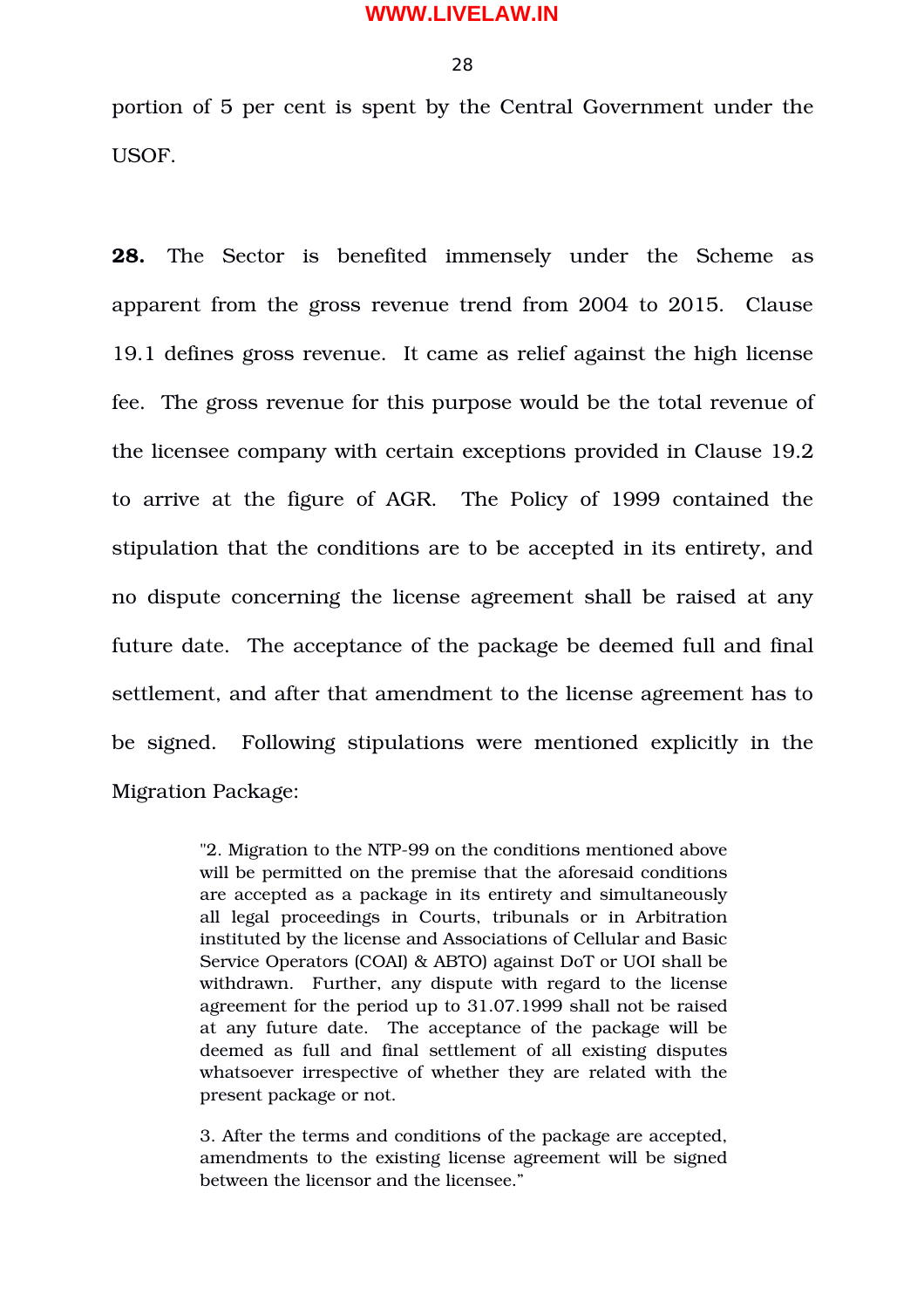29

**29.** To avoid the accounting jugglery, the Department of Telecommunications (for short, 'the DoT') sought the advice of experts in the field of accountancy to decide upon the broad definition of the gross revenue. The relevant portion of the experts' opinion is extracted hereunder:

> "1.1 The question of what should constitute 'revenue' in the context of the 'revenue sharing' policy of the government is a vexed one. Accounting principles seek to measure economic transactions and events in a dynamic and open environment and, therefore, do not always provide as definitive guidance as one would wish. While keeping these inherent limitations of accounting as a measurement discipline in view, an attempt has been made in this note to articulate a basic set of propositions that may assist in dealing with the issue on hand. Needless to add, these propositions are presented only as a starting point for discussions and further refinement.

> 1.2 As far as possible, our definition of 'revenue', the principles for its measurement and the procedure for establishing the authenticity of **actual figures should be simple and objective.** While it is recognised that this is a difficult proposition given the inherent nature of accounting and the diversity in the telecom scenario (which it is recognised that this is a difficult proposition given the inherent nature of accounting and the diversity in the telecom scenario (which is likely to grow at a fast pace), **our attempt should be to evolve a system of revenue sharing that does not become** as arduous and litigative as some other revenue-generating **activities of the government, e.g., income tax, excise duty etc.**

> 1.3 **Defining 'revenue in a broad, comprehensive and inclusive manner is likely to pose fewer problems of interpretation (and consequently lesser disputes and litigation) than would be the case otherwise. Further, exclusion of certain items from the definition of 'revenue' may sometimes encourage companies to design their tariff and payment schemes in such a manner that their license** fee liability is reduced to the minimum. Of course, the comprehensiveness of definition of revenue would need to be duly considered in determining the percentage of revenue to be charged as license fee, so that the amount of license fee is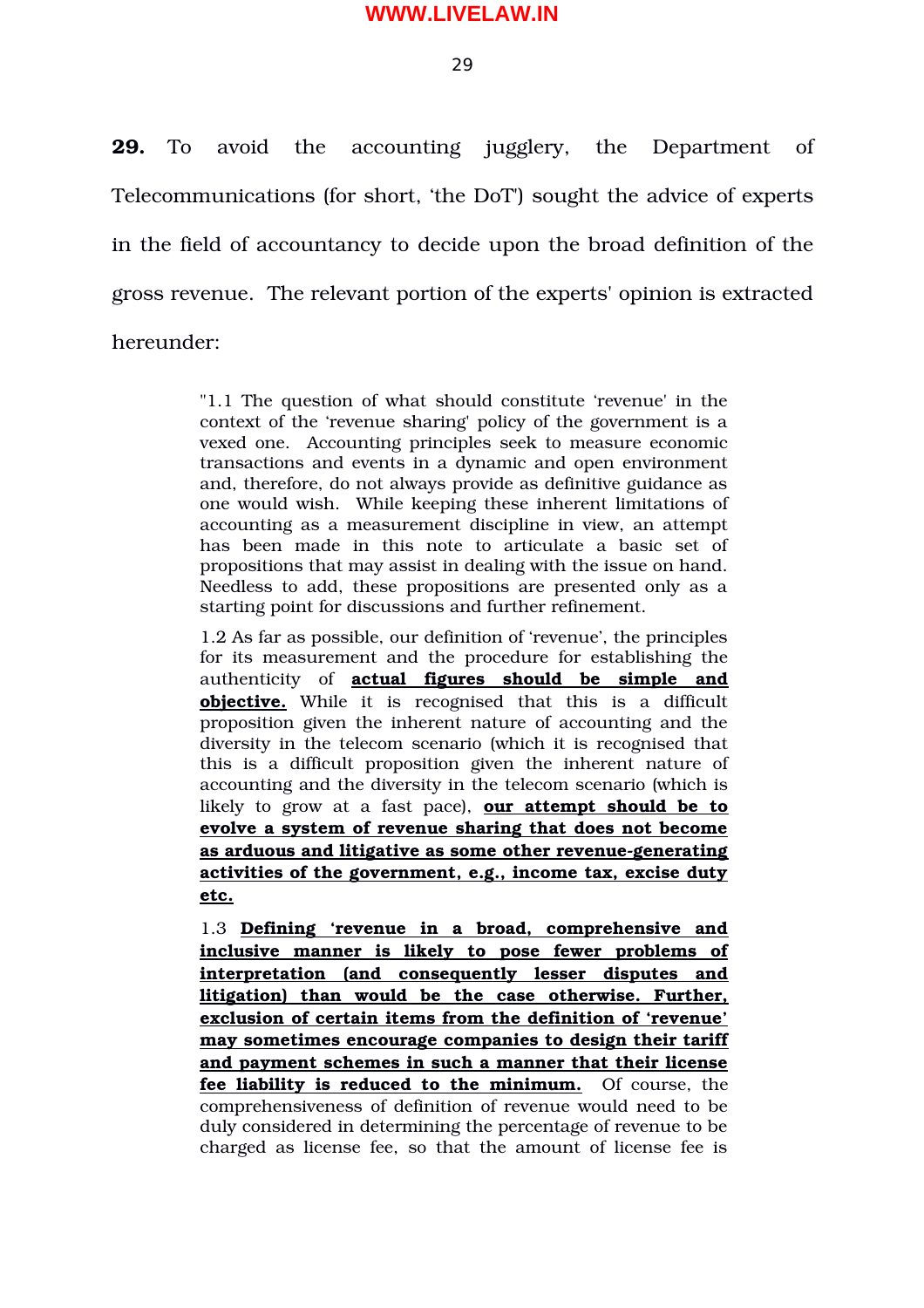30

appropriate in the context of the present stage of evolution of telecom companies.

1.4 To ensure consistency, we may lay down **uniform accounting policies** to be followed by telecom companies for presenting their annual accounts as well as periodical statements of revenue to be sent to the government supporting their payments."

(emphasis supplied)

**30.** The definition of revenue has been taken in a broad, comprehensive, and inclusive manner to pose fewer problems of interpretation, and exclusion of certain items was avoided.

**31.** On 21.5.2001, the Government of India finalised the concept of gross revenue and AGR.

**32.** The format of the statement of revenue and license fee payable by the TSPs is appended to the license agreement, which reflected the various heads and components, including any other income/miscellaneous receipts from the wireline subscribers, which was to be included for the computation of AGR. Provision in Clause 20.2 was made for payment of license fee by the licensee on the basis of actual revenue (on accrual basis). The accrual was necessary irrespective of its realisation at a subsequent date or even its nonrealisation.

**33.** Shri Tushar Mehta, learned Solicitor General of India, appearing on behalf of Union of India submitted that the definition of gross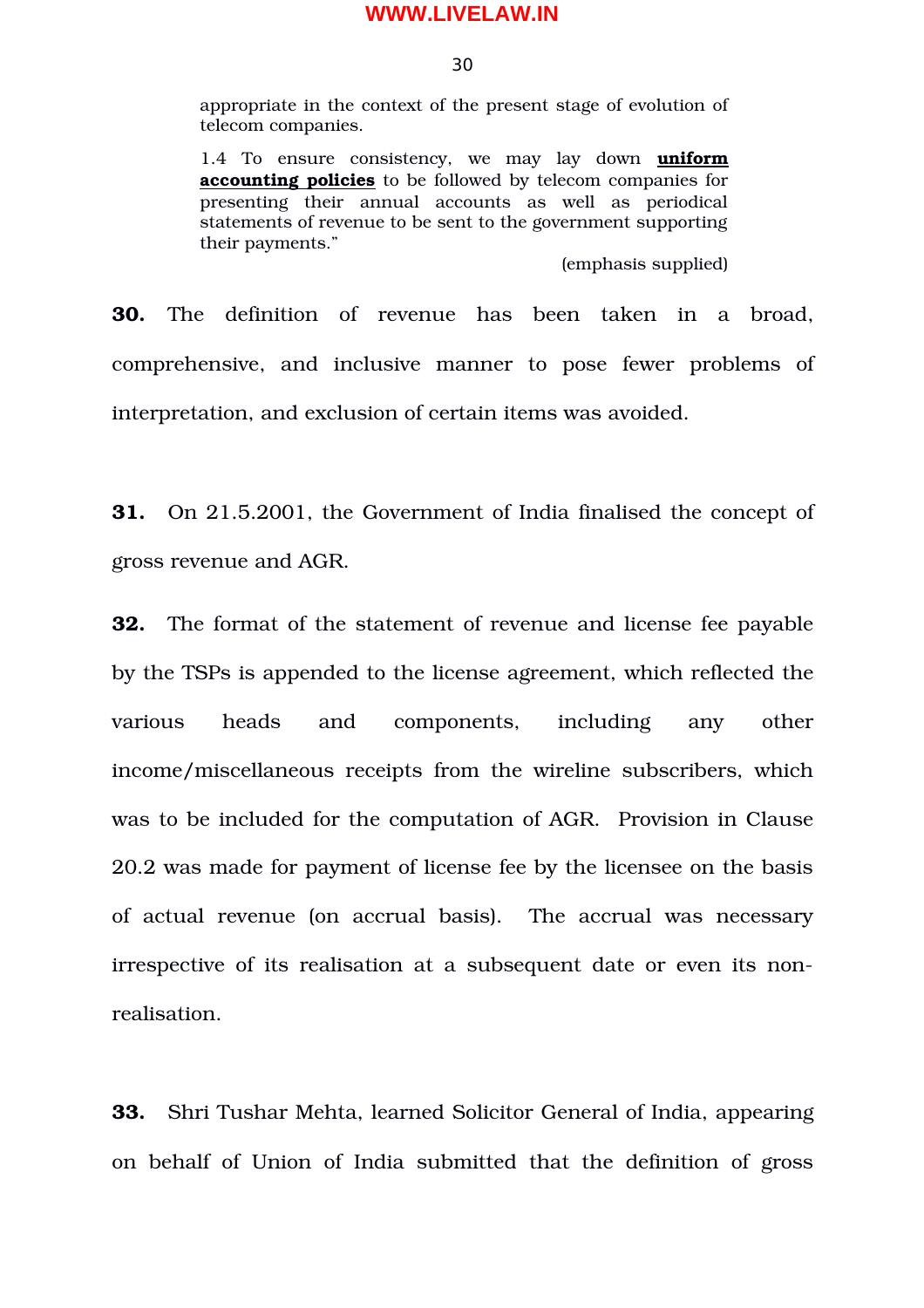31

revenue has to prevail over the mode of accounting. Under Clause 20.4 of the agreement, the licensee must state in the prescribed form as Annexure-II. The format is a part of the license under the title of "Format of Statement of Revenue and Licensee Fee." It has no connection with the accounting standards prescribed under the Companies Act. The format is the basis for the calculation of the license fee in revenue sharing. The licensees provide the details as per the format Annexure-II along with the certificate of Auditors. The TSP has to provide all the details of gross revenue as per the definition. The accounting standards deal with the broad principles to be followed while maintaining accounts and can never override the definition of gross revenue. Accounting Standard (AS-9) deals with the definition of revenue, but that cannot prevail over the definition of Gross Revenue as defined in the agreement. The provisions of Section 211 (3B) of Companies Act makes it clear that accounting standards are not sacrosanct.

**34.** The profit and loss account and balance-sheet have to comply with the accounting standards, as provided in Section 211(3A). In case they do not comply, for any deviation, the reasons, and the economic effect have to be disclosed. In Petition No.7 of 2003 filed by AUSPI, the declaration was sought that AGRs can only be related to revenues directly arising out of the telecom operations licenced under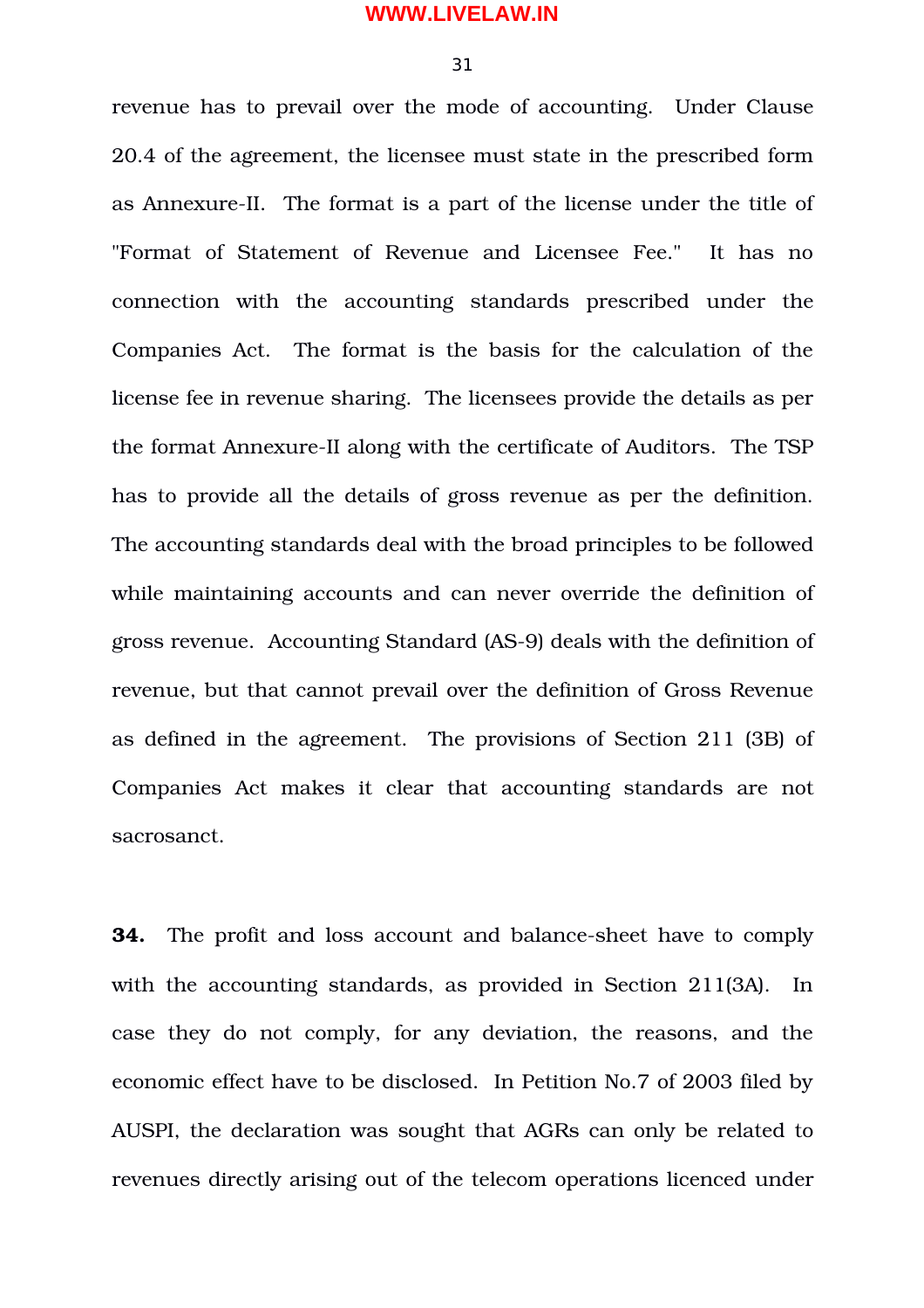32

Section 4 of the Indian Telegraph Act, 1885. A prayer was made to set aside the demand letter issued in 2002 and 2003, claiming revenue share on interest income and other miscellaneous heads. In Petition No.82 of 2005, a prayer was made to re-compute and modify the demands as per demand notes dated 28.3.2003 and 13.7.2004 on account of the wrongful entry of gross revenue and AGR, the DoT cannot levy license fee, which result in charge of the license fee twice on the same revenue in the hands of two or more operators/circles. DoT be directed to calculate AGR on realisation basis, not on an accrual basis, and not to include notional revenue income in AGR.

**35.** Prayer was made to direct DoT to modify the definition of gross revenue and AGR for license fee as also WPC charges under Section 4 of the Indian Telegraph Act, 1885. Prayers were also made to direct DoT to modify the Format of Statement of Gross Revenue, Adjusted Gross Revenue, and License Fee and strike down the definition of gross revenue and AGR. This Court in *Union of India v. AUSPI* (2011) held that Tribunal has no jurisdiction to exclude certain items of revenue, which were included in the definition of AGR. The licensee could not have approached the Tribunal for the alteration of the definition of AGR in the license agreement. TRAI and Tribunal had no jurisdiction to decide on the validity of the definition AGR in the licence agreement. The licensees are not only precluded to challenge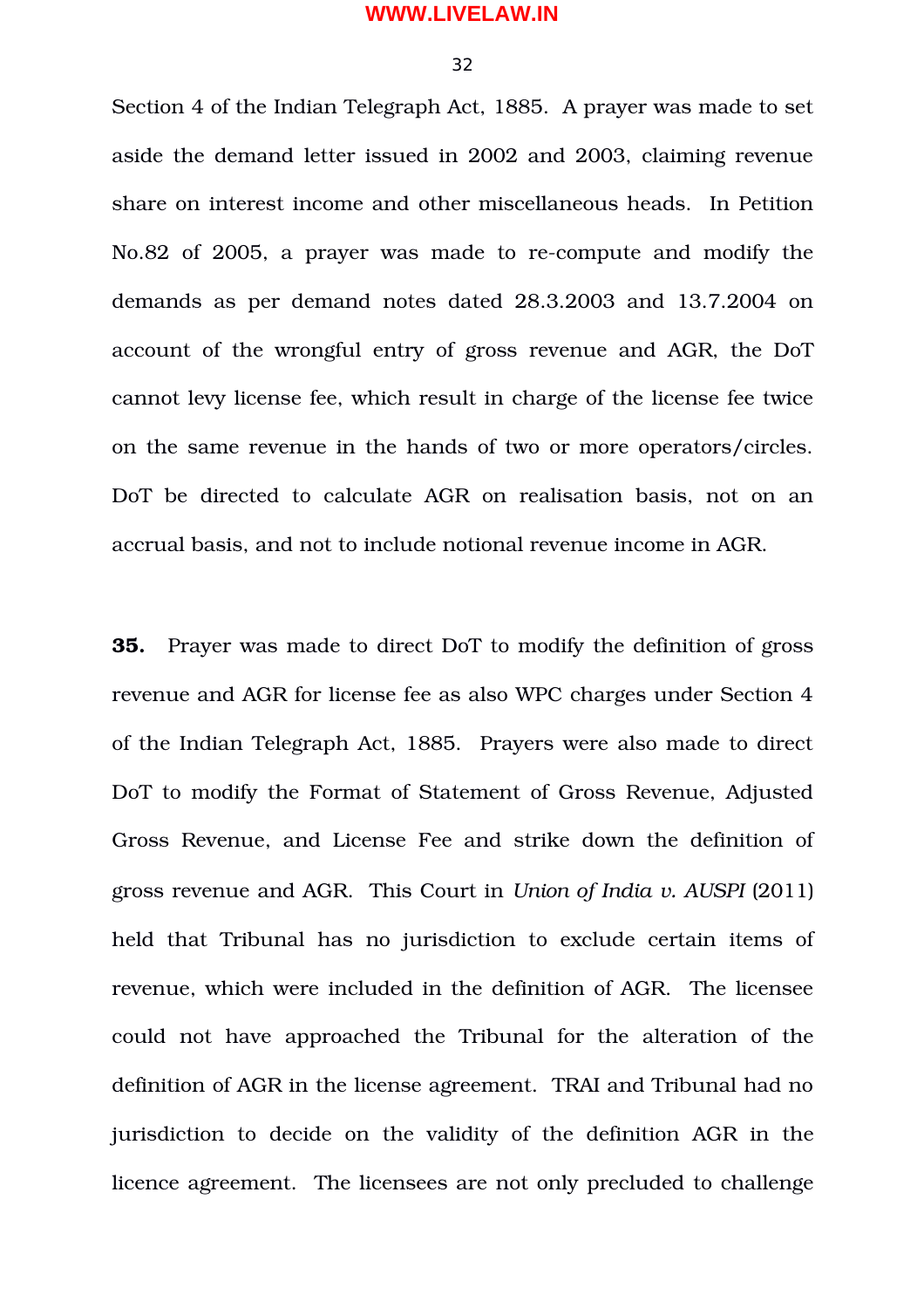33

the definition of gross revenue/AGR, but also by the meaning the Government may choose to put to the definition. The Tribunal has travelled beyond its jurisdiction to act contrary to the specific findings and decision in *AUSPI v. Union of India.*

**36.** Shri Arvind Datar, Shri C.A. Sundaram, Shri Shyam Divan, Shri Gopal Jain, Shri Ramji Srinivasan, Dr. Abhishek Manu Singhvi, Shri Kavin Gulati, Shri B. Adinaraynan Rao, Shri U. Hazarika, Shri Chetan Sharma and Shri Siddhartha Dave, learned senior counsel appearing on behalf of TSPs submitted that the meaning of gross revenue has to be determined in accordance with the provisions of AS-9 which only includes gross inflow of cash, receivables that arise out of ordinary activities of the telecom companies. In the definition of gross revenue, only revenue cash inflow as revenue can be included; not all the incomes which is recorded in profit and loss account and non-revenue items cannot be included in the definition of gross revenue within the ambit of accounting standards. Clause 18.2 of the license agreement provides only license fee of 10 per cent of AGR excluding the spectrum charges. The gross revenue under Clause 19.1 is not gross income or gross inflow or gross receipts.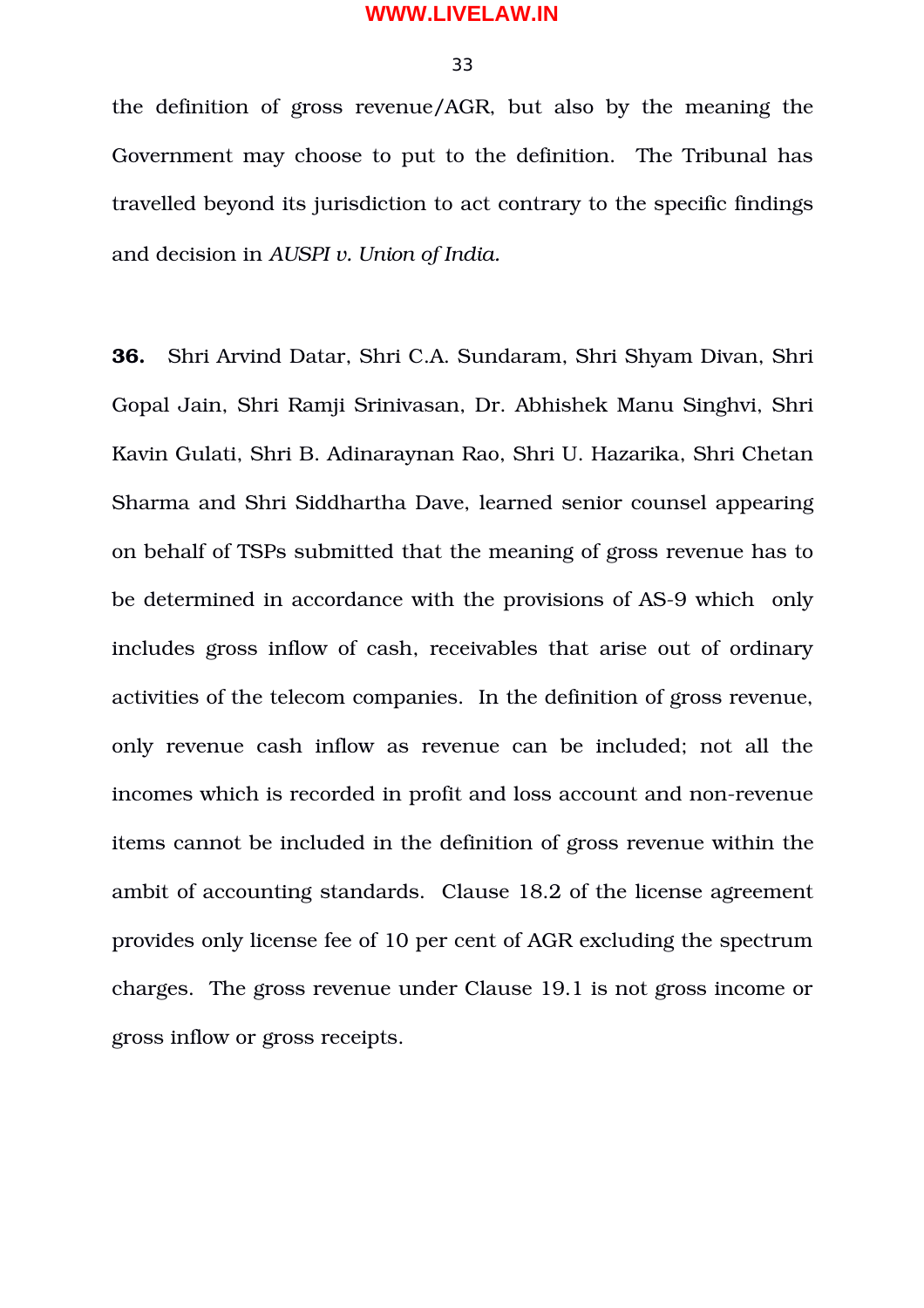34

**37.** It is further submitted on behalf of the licensees that revenue has not been defined under the license. Clauses 20.6 and 22 of the license agreement provided as to how the licensees are obliged to prepare their accounts. Section 211(3A) read with Section 211(3C) of the Companies Act, 1956, casts an obligation on companies to maintain their books of account following accounting standards recommended by the Institute of Chartered Accountants of India constituted under the Chartered Accountants Act.

**38.** They have insisted to adopt fair valuation method relying on decision in *J.K. Industries Limited v. Union of India*, (2007) 13 SCC 673.

**39.** It is further submitted that accounting standards have been made mandatory. The DoT has admitted in their counter affidavit dated 11.7.2003 in Petition No.7 of 2003 that definition of term revenue is in line with AS-9. The Government cannot resile from the stand that revenue definition is in line with AS-9 and cannot take a contradictory stand at different stages of the case. The party cannot be permitted to approbate and reprobate on the same aspect.

**40.** It is submitted on behalf of licensees. that in order to compute the adjusted gross revenue would constitute (a) it must be revenue; (b)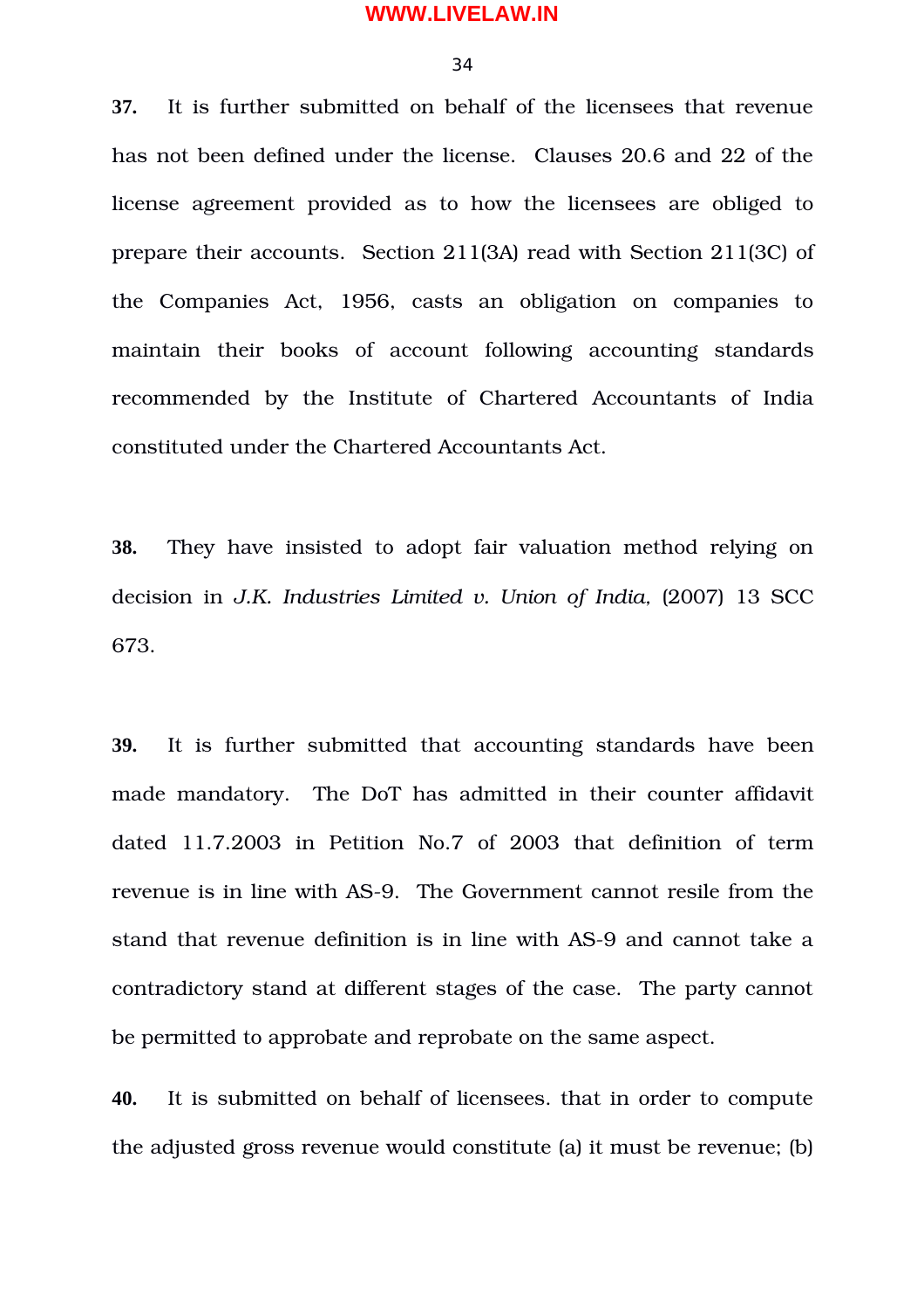35

it is gross and not net revenue; and (c) it would be adjusted revenue, but adjustment can be made only by deductions as provided under Clause 19.2. Revenue has to be interpreted in keeping with commercial and financial parlance. The contract itself recognise the applicability of the accounting standards as apparent from Clauses 20.6 and 22.7. The accounts have to be maintained as per the accounting standards. The purpose of accounting standards is to ensure that there is clarity, uniformity in dealing with the financial terms to give definitiveness and clarity to such financial expressions. Accounting standards are mandatory. Revenue had not been defined in the commercial license agreement and this being a commercial contract and the accounting standards having been incorporated by reference in the license agreement as such the basis on which the license fee has to be decided, the same would prevail.

**41.** It is further submitted that all receipts would not form part of AGR. The use of the word inclusive under Clause 19.2 does not make the definition of AGR expansive though the definition is not exhaustive as the provision of value-added services is different and provided in other clauses and service is to mean service in a licensed service area. Thus, license fee has to be confined in respect of business carried on to provide the services under the license. A single company may hold five licenses for five different service areas. The license fee at 10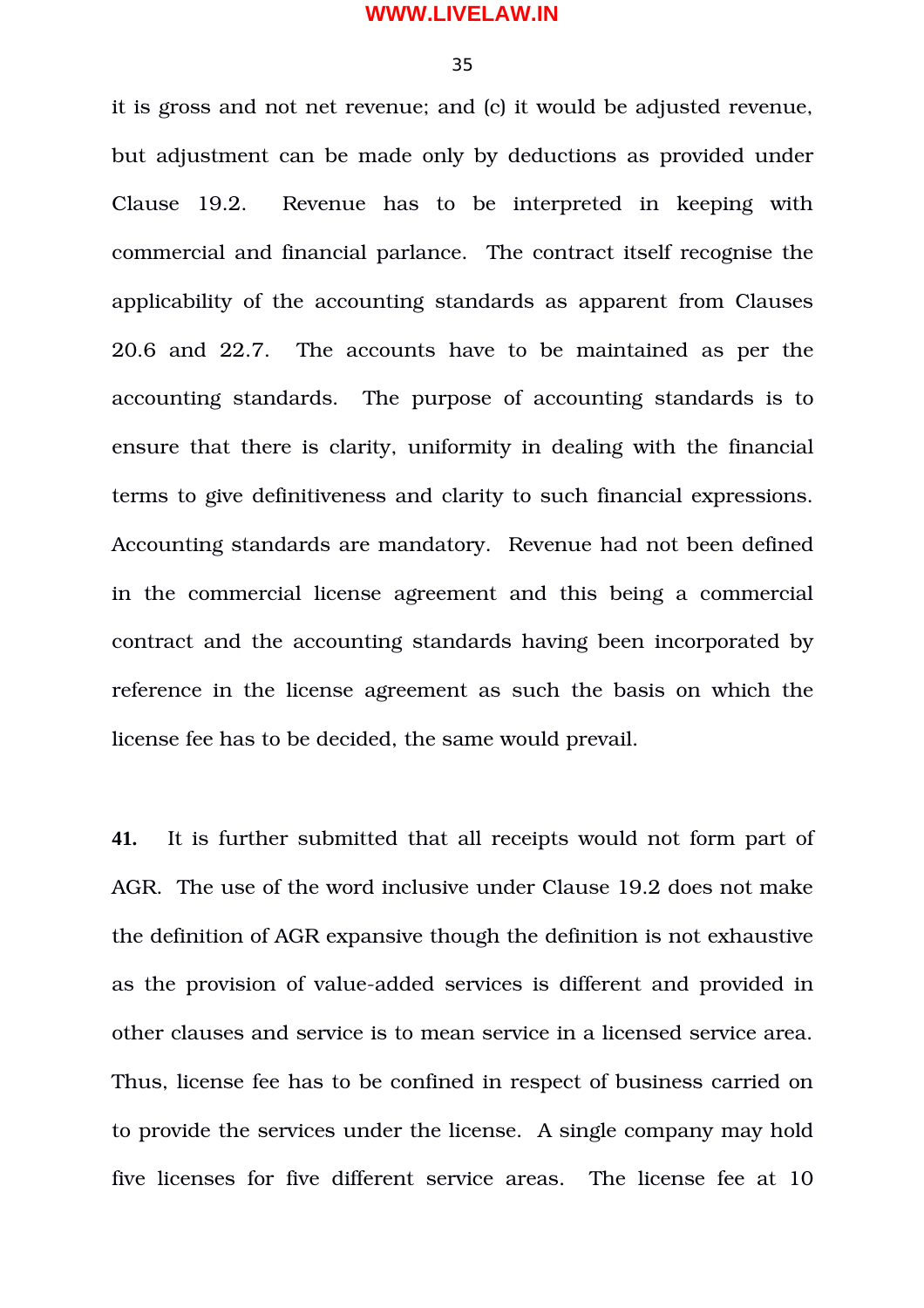36

percent cannot be levied on the same revenue cannot be charged to license fee more than once, as apparent from Clause 20.4 of the license read with Appendix-II to Annexure-II to it, which is the prescribed format by the licensor indicating the streams of revenue required by a licensee to be disclosed. The miscellaneous receipts provided under each head are not meant to include any and every receipt received by the company.

**42.** It should be held that such revenue from non-licensed revenue was not part of AGR at all. *Contra proferentum* rule requires clauses 19.1 and 19.2 to be interpreted against the maker and to prefer the interpretation which is favourable to the licensees.

**43.** The service providers submitted that basic principles to decide what constitutes revenue have to be followed. The receipt must be having the nature of revenue, and it cannot be subjected to double charge. No one can generate revenue from oneself, and someone else's revenue cannot be treated as that of others.

**44.** When we consider the submissions as observed there was a paradigm shift in Telecom Policy of 1999 from the fixed licence fee to the revenue sharing basis regime, which was advantageous to the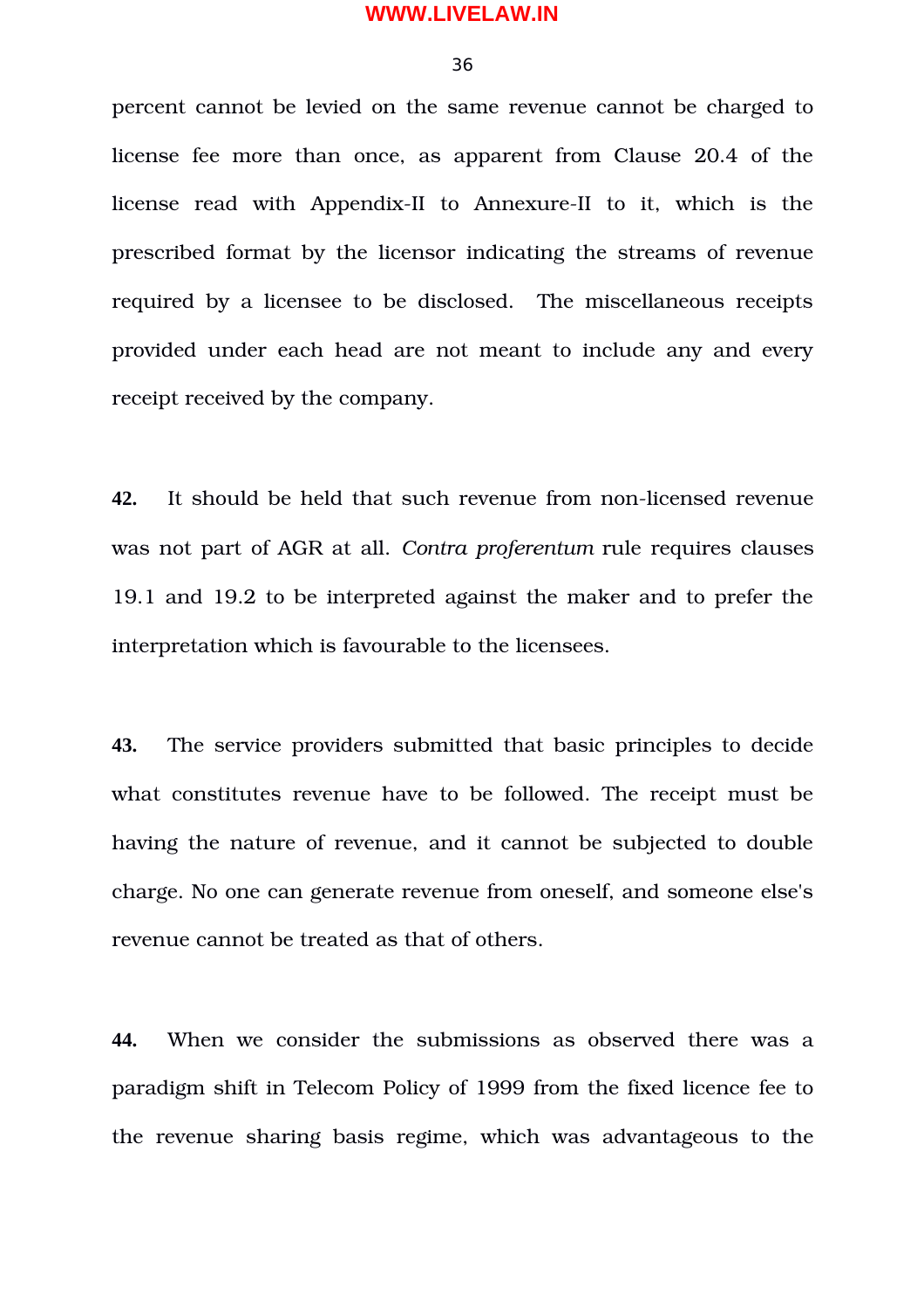37

Telecom Service Providers. Under the new regime, the Central Government shared the privilege under section 4 of the Indian Telegraph Act with the TSPs. It came as a relief against the high licence fee, which used to be charged under the 1999 policy. The migration package contained the stipulation as to no dispute to be raised as to working out sharing of revenue. Experts were consulted in the field of accountancy, and it was their advice that the actual figures should be simple and objective to evolve a system of revenue sharing that does not become as arduous one and litigative, had been evolved. Revenue has been defined in a broad, comprehensive, and inclusive manner not to pose problems of interpretation and to protect from the accounting jugglery. Gross revenue has been defined to be inclusive of specific items mentioned in clause 19.1 and any other miscellaneous revenue, without any set-off for related items of expense, etc. All the licensees accepted the migration package and have signed the agreements. It has turned out to be a substantial financial booster in favour of the licensees as is apparent from figures of the gross revenue earned by them mentioned above. When under a contract signed by the parties, gross revenue and AGR have been given the meaning coupled with the format and the annexures which form part of the contract. Format is contained in appendix to Annexure-II which is part of the agreement in which requisite information has to be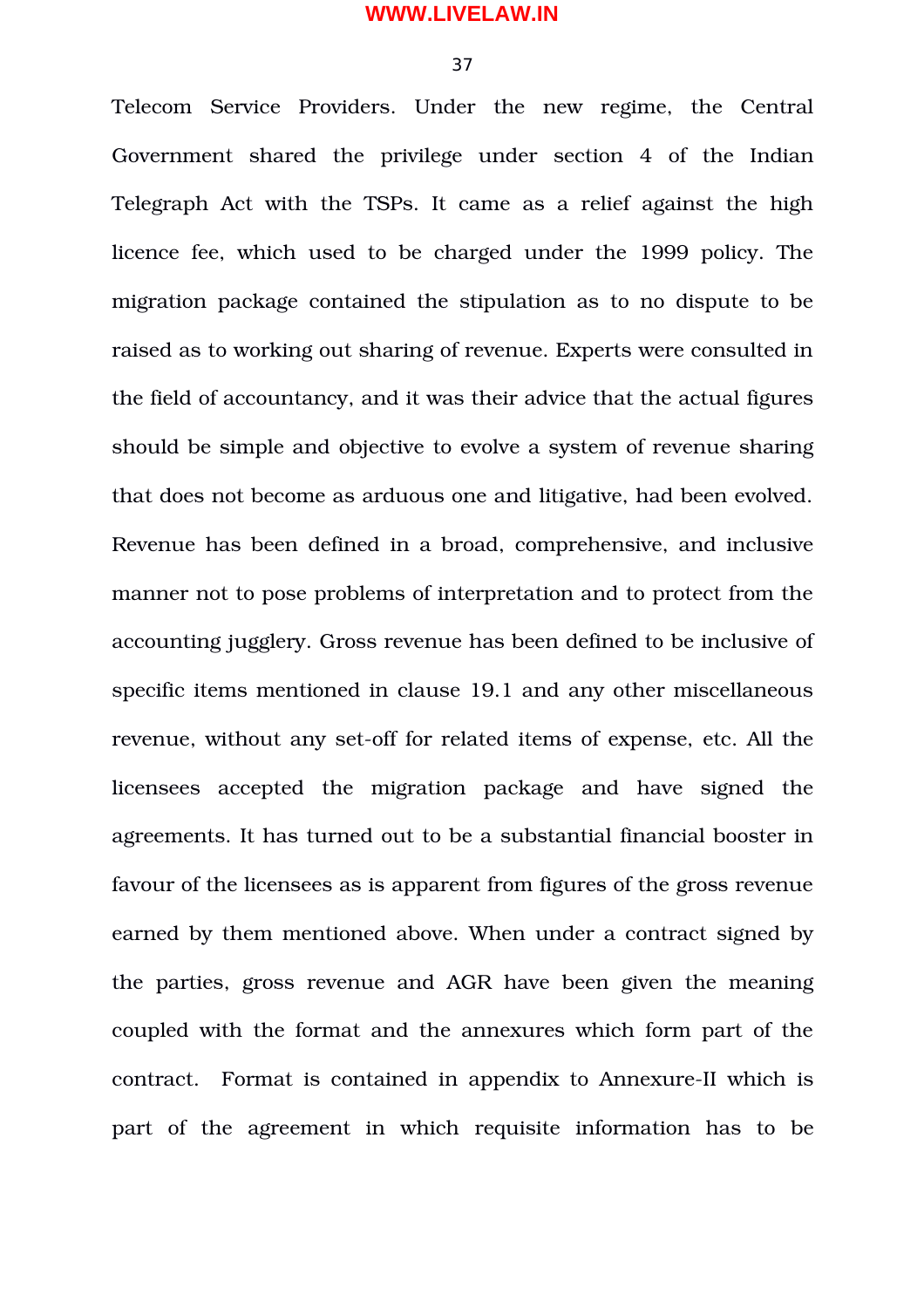38

furnished. The meaning in clause 19 of the gross revenue and the format mentioned above have to prevail.

**45.** No doubt about it that the accounts have to be maintained as per the AS-9 regime prevalent at the relevant time. The definition of the contract has to prevail and not what is generally revenue, as defined in AS-9.

**46.** The question as to what constitute Gross Revenue has been agitated, though concluded in earlier decision in 2011, by the TSPs. again by raising the submission that we have to follow the definition of revenue as defined in AS-9, it would be the revenue as generated by activities under the licence; whereas the definition of gross revenue includes the income from non-licensing activities also as part of the gross revenue, which we have to discard.

**47.** The definition of 'gross revenue' in clause 19.1 is inclusive, and it includes explicitly:

(i) installation charges; (ii) Late fees; (iii) sale proceeds of handsets; (iv) sale proceeds of any other terminal equipment, etc. (v) revenue on account of interest; (vi) revenue on account of dividend; (vii) value-added services: (viii) supplementary service as fixed charges;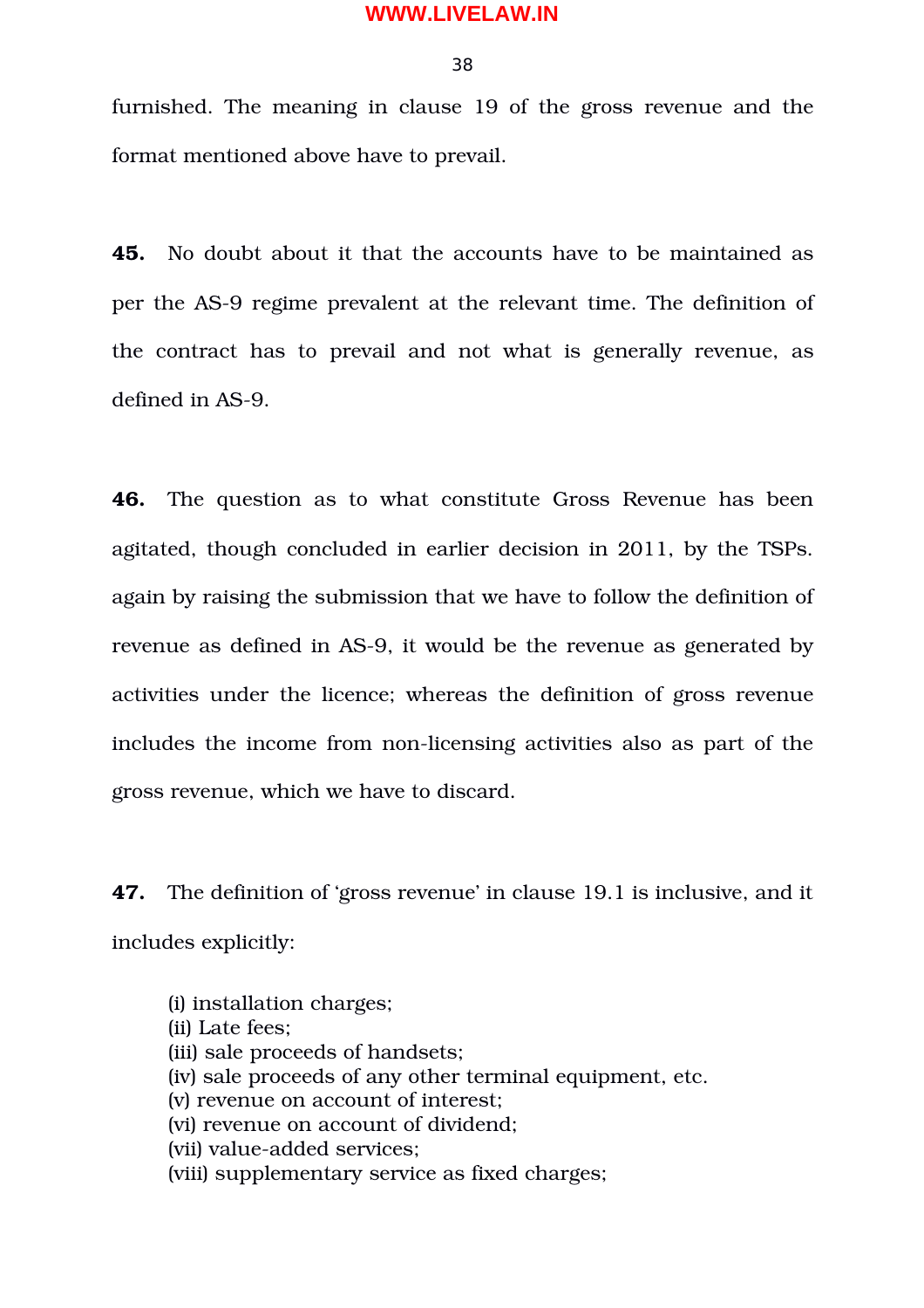39

(ix) access or interconnection charges; (x) roaming charges; (xi) revenue from permissible sharing of infrastructure; and (xii) any other miscellaneous revenue.

**48.** No set-off can be claimed for related items of expense etc. on any of the items mentioned above of the inclusive definition and on the miscellaneous revenue.

**49.** Clause 19.2 of the agreement excludes certain items from gross revenue to arrive at the figure of AGR, which are (a) PSTN/ PLMN related charges (access charges) actually paid to other eligible service providers within India; (b) roaming revenue passed on to the TSPs through service tax paid to the Government, if gross revenue had included the component of service tax and sales tax.

**50.** In *Union of India v. AUSPI* (2011), this Court has held that the terms and conditions of the licence, including the definition of gross revenue in the licence agreement, are part of the contract. The Central Government alone has the right to define revenue and has parted with the privilege under section 4 of the Telegraph Act. A licence granted under section 4(1) of the Telegraph Act is in the nature of the contract between the Central Government and the licensee. The provisions of the TRAI Act do not affect the specific exclusive privilege of the Central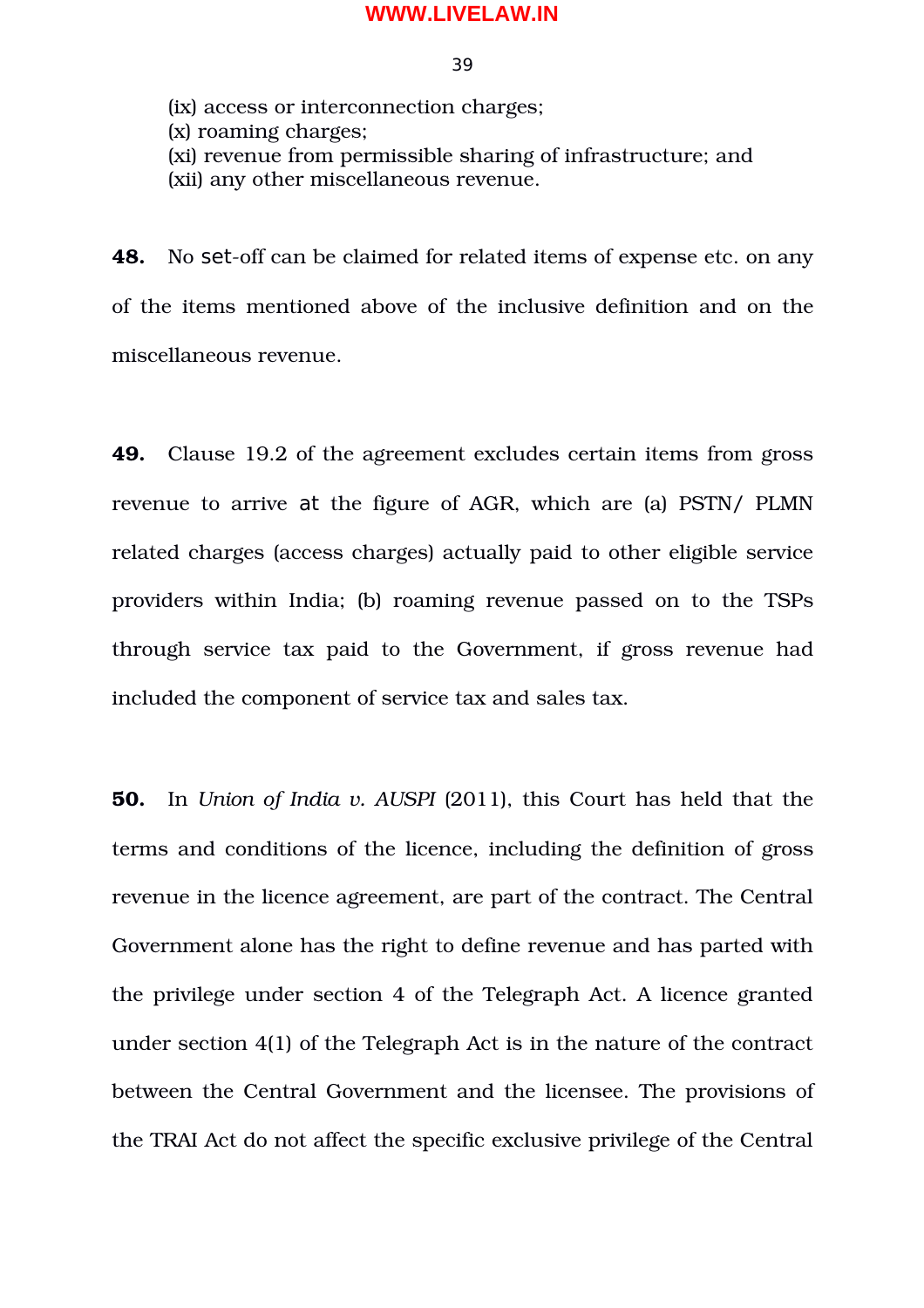40

Government to carry on telecommunication activities, nor do they alter the contractual nature for the licence granted under the proviso to section 4(1) of the Telegraph Act. After TRAI makes the recommendation, the Central Government shall take a final decision under section 11(1)(a)(ii) of the TRAI Act. The TRAI shall have the function to make a recommendation. In case of difference between TRAI and Central Government with regard to particular terms or conditions of the licence, the recommendation of TRAI cannot prevail, and it is the decision of the Central Government, which is to be final and binding. The tribunal has no jurisdiction to decide upon the validity of terms and conditions incorporated in a licence; it has jurisdiction to decide any dispute between the licensor and the licensee on the interpretation. It has also been observed to make a final decision on the definition of the gross revenue in the licence agreement, the Government has the competence. The licence fee would be a percentage of gross revenue, which would be the total revenue of the licensee company.

**51.** This Court has held in *Union of India v. AUSPI* (2011) that the licensing company had accepted in the letter dated 22.7.1999 that the licence fee would be a percentage of the gross revenue, which should be the total revenue of the licensee company. The licensee agreed that the Government has to take a final decision not only concerning the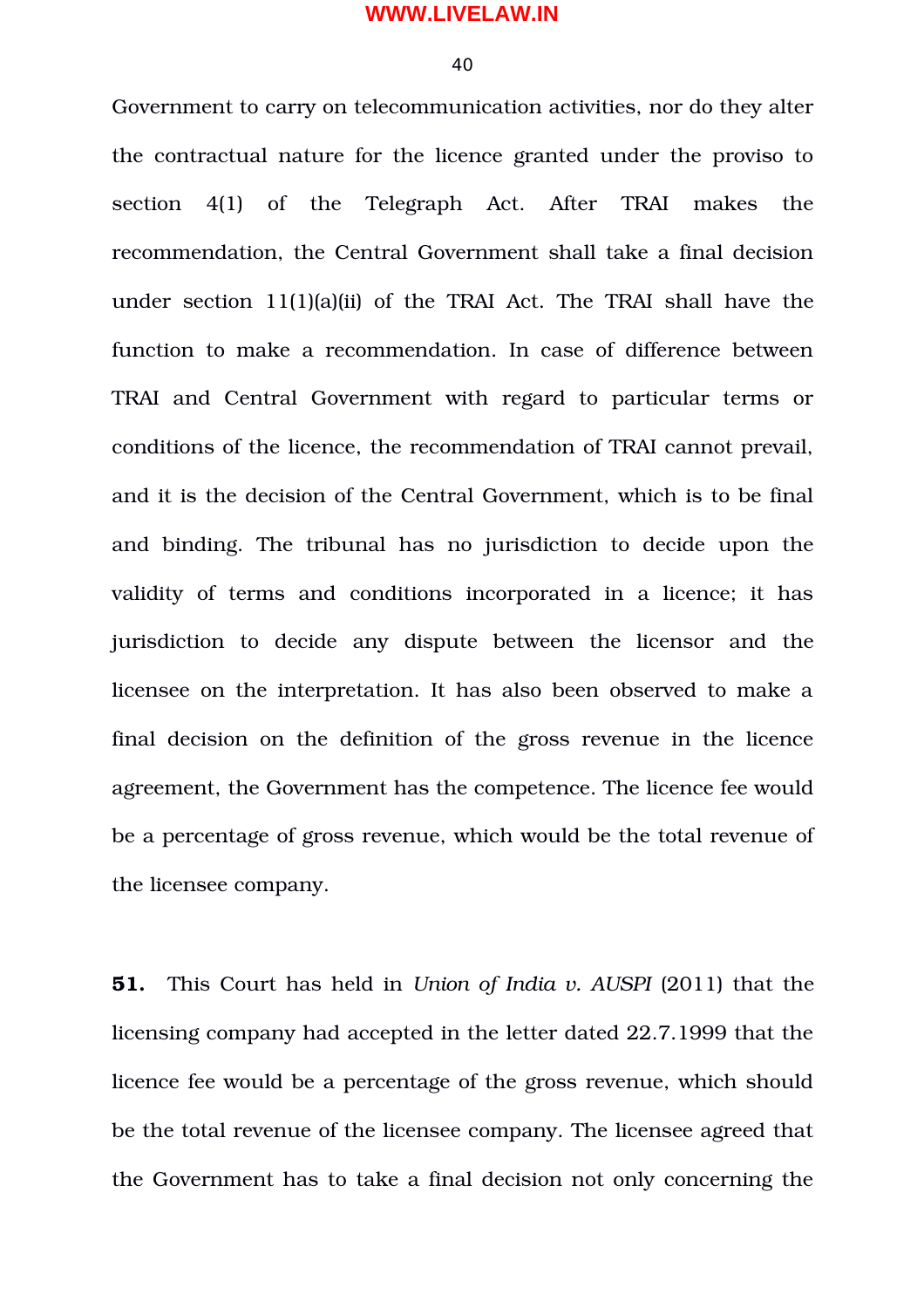41

percentage of revenue share but also the definition of revenue for this purpose. The licensee could not have approached the tribunal to question the validity of the definition of adjusted gross revenue in the licence agreement on the ground that the adjusted gross revenue cannot include revenue from activities beyond the licence.

**52.** It is submitted on behalf of the licensees that the term revenue has nowhere been defined under the licence. As such, it would be necessary to find out what is the meaning of revenue in AS-9. The submission that revenue has to be related to the activities of the licensee company, a reference has been made to the definition of revenue as given in clause 4.1 of AS-9, which reads as under:

> "4.1 Revenue is the gross inflow of cash, receivables, or other consideration arising in the course of the ordinary activities of an enterprise from the sale of goods, from the rendering of services, and from the use by others of enterprise resources yielding interest, royalties, and dividends. Revenue is measured by the charges made to customers or clients for goods supplied and services rendered to them and by the charges and rewards arising from the use of resources by them. In an agency relationship, the revenue is the amount of commission and not the gross inflow of cash, receivables, or other consideration."

**53.** The explanation contained in clause 5 of AS-9 relating to revenue recognition is extracted hereunder:

#### "Explanation

 Revenue recognition is mainly concerned with the timing of recognition of revenue in the statement of profit and loss of an enterprise. The amount of revenue arising on a transaction is usually determined by agreement between the parties involved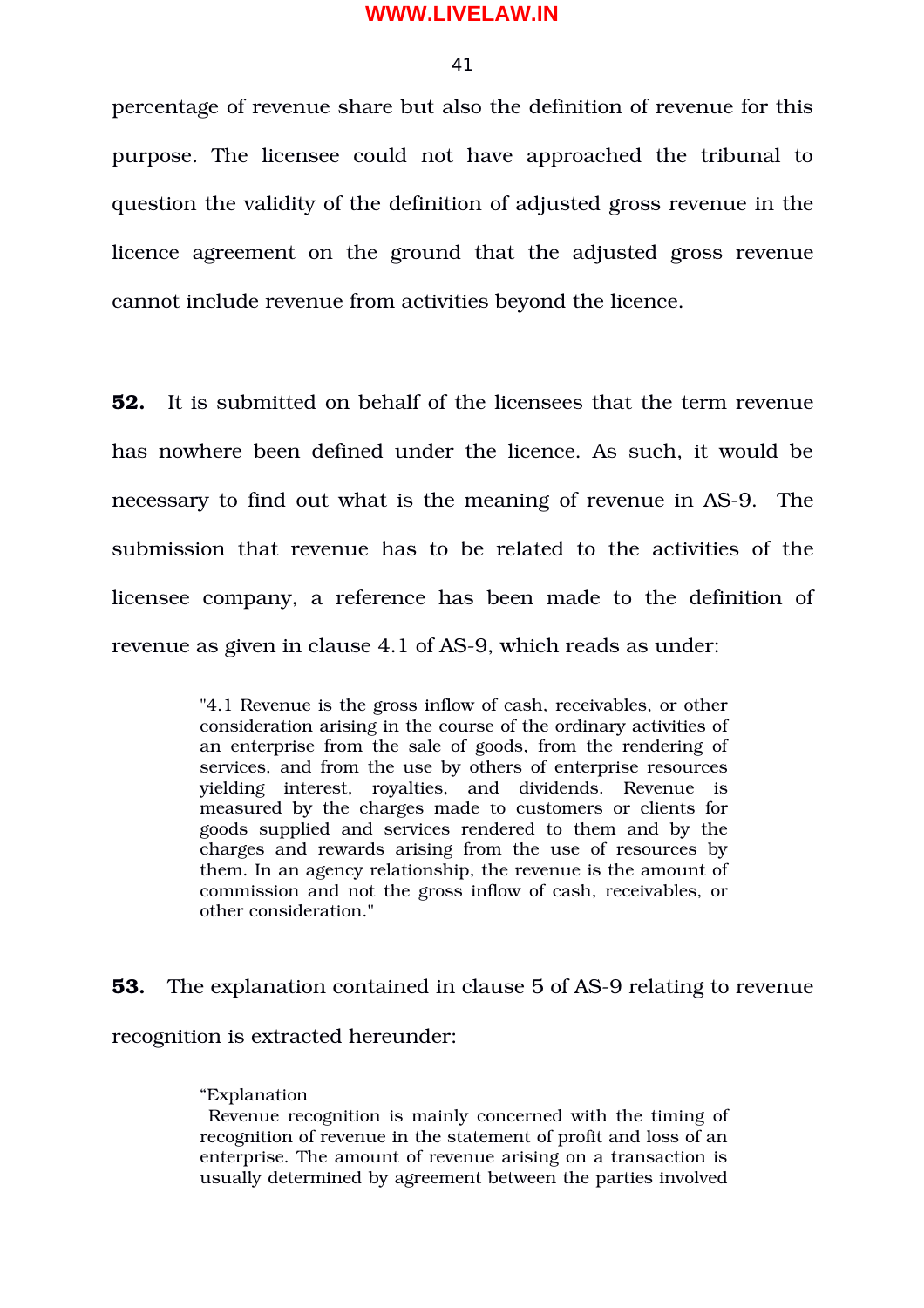42

in the transaction. When uncertainties exist regarding the determination of the amount or its associated costs, these uncertainties may influence the timing of revenue,"

## **54.** Clauses 20.6, 20.7, and 22 of the licence agreement have also

been referred. They are extracted hereunder:

"20.6 Final adjustment of the Licence Fee for the year shall be made based on the gross revenue figures duly certified by the AUDITORS of the LICENSEE in accordance with the provision of Companies Act, 1956.

20.7 A reconciliation between the figures appearing in the quarterly statements submitted in terms of the clause 20.4 of the agreement with those appearing in annual accounts shall be submitted along with a copy of the published annual accounts audit report and duly audited quarterly statements, within 7 (seven) Calendar days of the date of signing of the audit report. The annual financial account and the statement as prescribed above shall be prepared following the norms as prescribed in Annexure.

x x x

#### 22. Preparation of Accounts.

22.1 The LICENSEE will draw, keep and furnish independent accounts for the SERVICE and shall fully comply orders, directions, or regulations as may be issued from time to time, by the LICENSOR or TRAI as the case may be.

#### 22.2 The LICENSEE shall be obliged to:

a) Compile and maintain accounting records, sufficient to show and explain its transactions in respect of each completed quarter of the Licence period or of such lesser periods as the LICENSOR may specify, fairly presenting the costs (including capital costs), revenue and financial position of the LICENSEE's business under the LICENCE including a reasonable assessment of the assets employed in and the liabilities attributable to the LICENSEE'S business, as well as, for the quantification of Revenue or any other purpose.

b) Procure in respect of each of those accounting statements prepared in respect of a completed financial year, a report by the LICENSEE's Auditor in the format prescribed by the LICENSOR stating inter alia whether in his opinion the statement is adequate for the purpose of this condition and thereafter deliver to the LICENSOR a copy of each of the accounting statements not later than three months at the end of the accounting period to which they relate.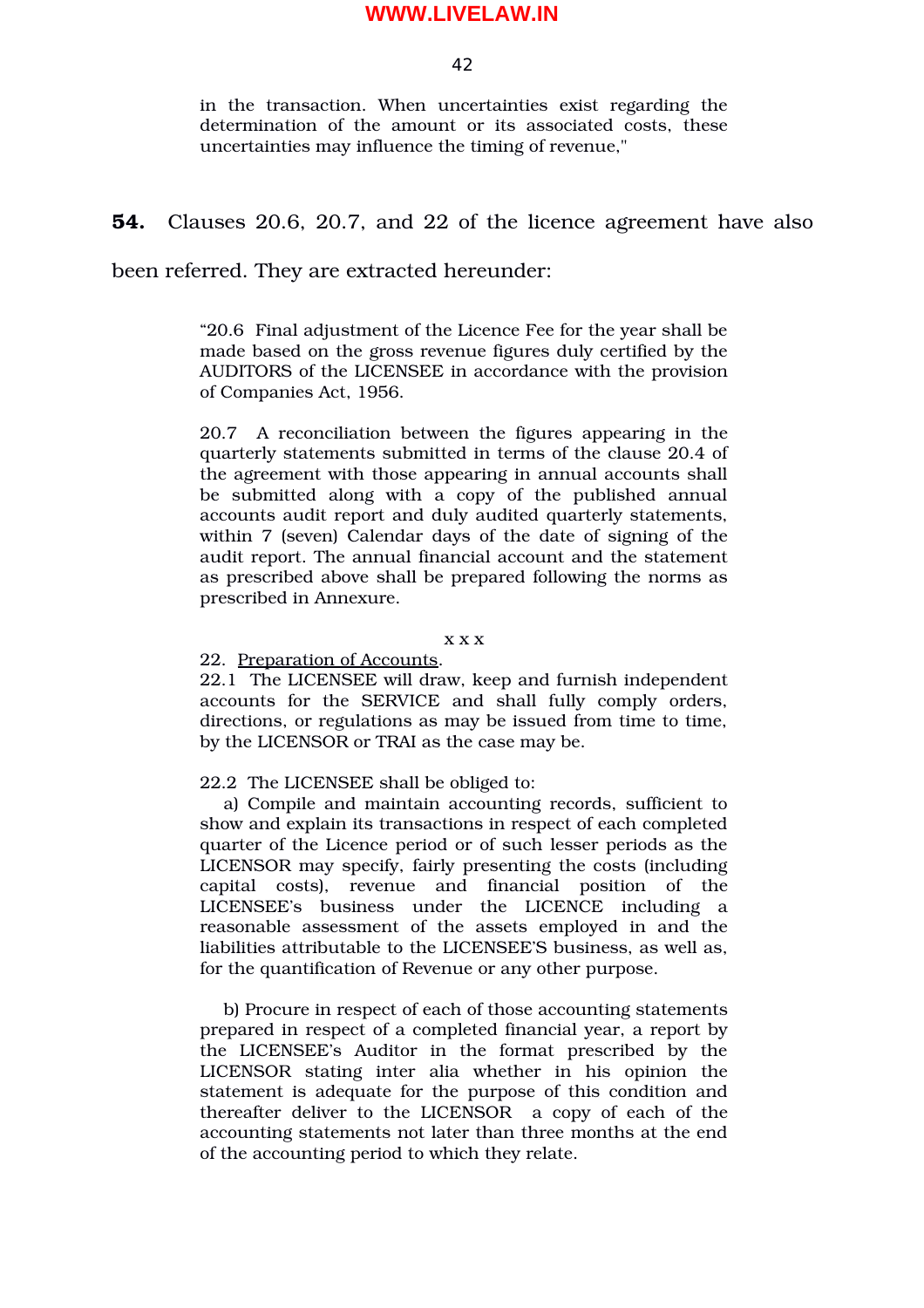43

c) Send to the LICENSOR a certified statement on an affidavit by authorised representative of the company, containing full account of Revenue as defined in condition 19 for each quarter separately along with the payment for the quarter.

22.3 (a) The LICENSOR or the TRAI, as the case may be, shall have a right to call for and the LICENSEE shall be obliged to supply and provide for examination any books of accounts that the LICENSEE may maintain in respect of the business carried on to provide the service(s) under the Licence at any time without recording any reasons thereof.

22.3 (b) LICENSEE shall invariably preserve all billing and all other accounting records (electronic as well as hard copy for a period of THREE years from the date of publishing of duly audited & approved Accounts of the company and any dereliction thereof shall be treated as a material breach independent of any other breach, sufficient to give a cause for cancellation of the LICENCE.

22.4 The records of the LICENSEE will be subject to such scrutiny as may be prescribed by the LICENSOR so as to facilitate independent verification of the amount due to the LICENSOR as its share of the revenue.

22.5 The LICENSOR may, on forming an opinion that the statements or accounts submitted are inaccurate or misleading, order Audit of the accounts of the LICENSEE by appointing auditor at the cost of the LICENSEE and such auditor(s) shall have the same powers which the statutory auditors of the company enjoy under Section 227 of the Companies Act, 1956. The remuneration of the Auditors, as fixed by the LICENSOR, shall be borne by the LICENSEE.

22.6 The LICENSOR may also get conducted a Special Audit of the LICENSEE company's accounts/records by "Special Auditors," the payment for which at a rate as fixed by the LICENSOR shall be borne by the LICENSEE. This will be in the nature of auditing the audit described in para 22.5 above. The Special Auditors shall also be provided the same facility and have the same powers as of the companies' auditors as envisaged in the Companies Act, 1956.

22.7 The LICENSEE shall be liable to prepare and furnish the company's annual financial accounts, according to the accounting principles prescribed and the directions given by the LICENSOR or the TRAI, as the case may be, from time to time."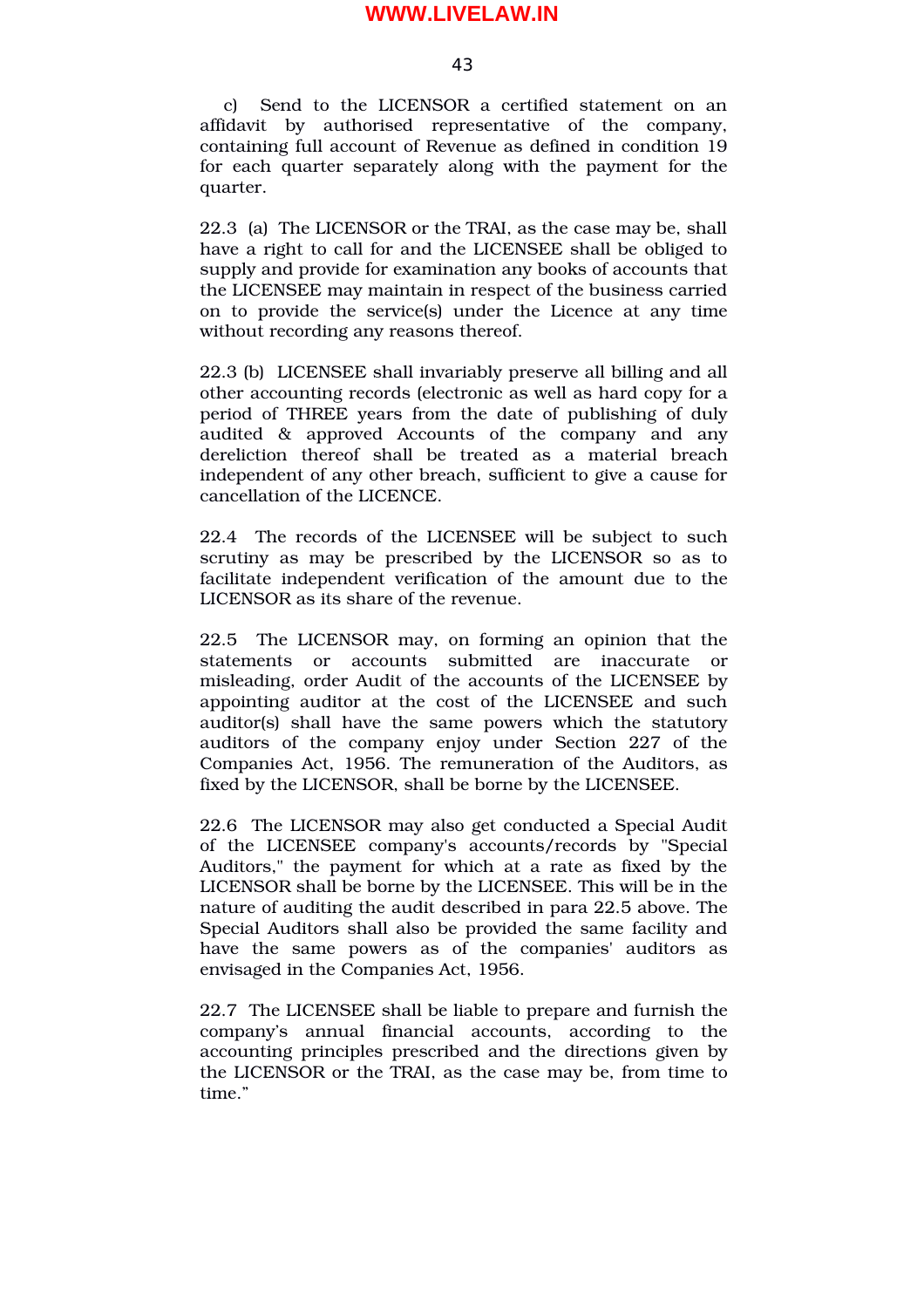44

**55.** The clauses mentioned above provided as to how the licensees are obliged to prepare the accounts. There is a statutory obligation cast under the Companies Act. Section 211(3A) read with section 211(3C) of the Companies Act provides to maintain their books of accounts following the accounting standards and for which reliance has been placed upon *J & K Industries v. Union of India* (supra) in which the Court has emphasised upon the fair valuation principles. They have relied upon the following observations:

> "124. On the other hand, fair valuation principles are important in the context of valuing derivatives and other investments. If one were to describe one single change in accounting practice over the last few years, it would be the use of fair valuation principles. Today, the object behind the enactment of AS, which are now made mandatory under Section 211(3-A) of the Companies Act, is to shift from historical method of accounting to fair valuation. In the case of mergers and acquisitions, which is common today in the world of globalisation, fair valuation principles have important role to play. *Mergers and acquisitions are sometimes undertaken to defer revenue expenditure over future years by invoking the matching concept, which results in putting fictitious assets on the balance sheet*. This is one reason why fair valuation principles are accepted.

> 125. AS are established rules relating to recognition, measurement, and disclosures, thereby ensuring that all enterprises that follow them are comparable and that their financial statements are "true and fair." Measurements and disclosures based on fair value are becoming increasingly important. *Fair valuation is generally used in valuation and disclosure of financial instruments*, derivatives, conversions, auctions in a bond, business combinations, impairment of assets, retirement obligations, transactions involving exchange of assets without monetary consideration, transfer pricing, etc."

**56.** The accounting standards are mandatory to be followed by the companies, and DOT has admitted in the counter affidavit of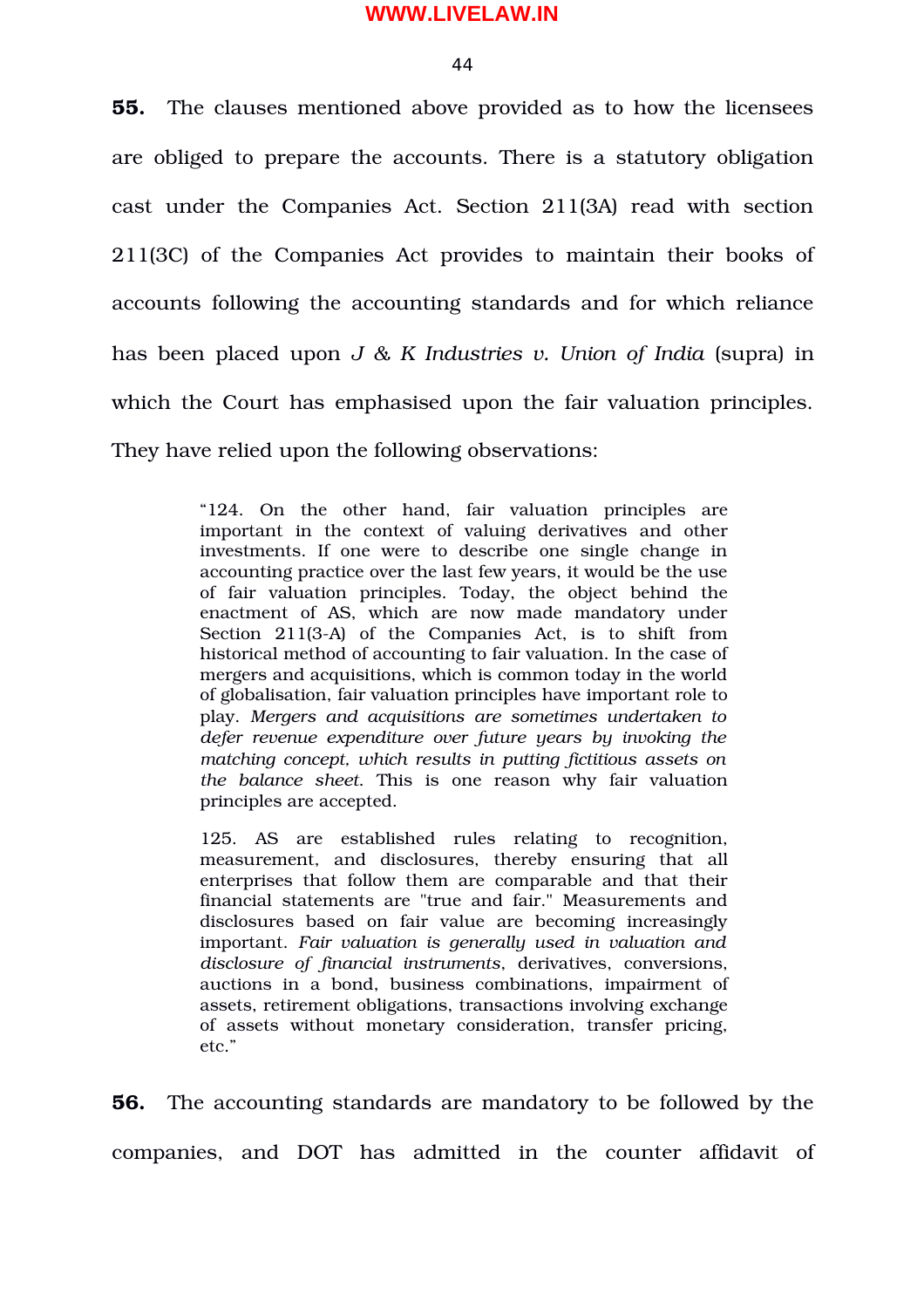45

11.7.2003 in Petition 7 of 2003 that the definition of the term revenue in the agreement is in line with AS-9 under the accounting standards. Thus, they cannot approbate and reprobate. Thus, identification of revenue would come within the purview of gross revenue, is the sole test that it should conform with the definition of revenue as provided in AS9, and the golden thread is the phrase arising in the course of the ordinary activities of the enterprise.

**57.** Revenue is a 'Term of Art' as per Chapter 4.08 Kim Lewison, the Interpretation of Contract, Sweet & Maxwell, 1997, wherein it has been observed as under:

> "Where a document contains a legal term of art, the court should give it its technical meaning in law, unless there is something in the context to displace the presumption that it was intended to carry its technical meaning."

(emphasis added)

**58.** The Technical meaning as to the gross expression revenue does not mean inflows that are not revenue and other miscellaneous revenue cannot have a broader meaning. It must qualify as revenue. It is not miscellaneous inflow and miscellaneous receipts. The items of the revenue must be interpreted as per the doctrine of ejusdem *generis*, as observed in *Maharashtra University of Health Sciences v. Satchikitsa Prasarak Mandla,* (2010) 3 SCC 786. Following observations have been made: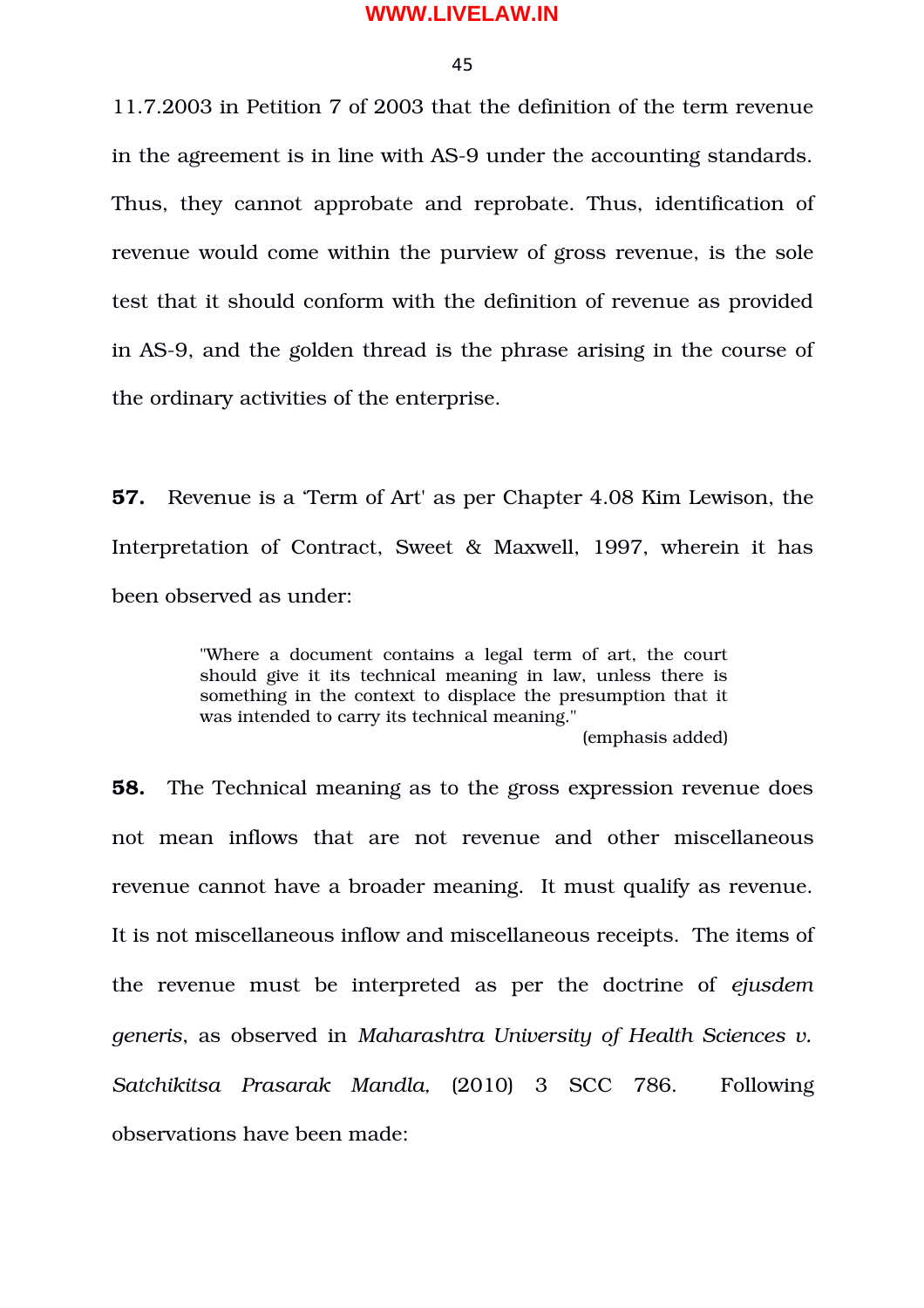#### 46

 "27. The Latin expression "ejusdem generis" which means "of the same kind or nature" is a principle of construction, meaning thereby when general words in a statutory text are flanked by restricted words, the meaning of the general words are taken to be restricted by implication with the meaning of the restricted words. This is a principle which arises "from the linguistic implication by which words having literally a wide meaning (when taken in isolation) are treated as reduced in scope by the verbal context." It may be regarded as an instance of ellipsis, or reliance on implication. This principle is presumed to apply unless there is some contrary indication [see Glanville Williams, *The Origins and Logical Implications of the Ejusdem Generis Rule*, 7 Conv (NS) 119]."

**59.** Thus, as per licensees the miscellaneous revenue has to be revenue as defined in AS-9. The miscellaneous revenue only serves the purpose of capturing such other revenue that satisfies common characteristics of the preceding word.

**60.** As per licensees, the revenue pertained only to the licensed activities and was specific to activities under the licensing agreement in the designated area on the services rendered to the customers. The rule of interpretation of a commercial contract is that when the provision is not exclusively defined, it is to look at how the parties would understand the same by their subsequent conduct as observed in *Godhra Electricity Co. Ltd. v. State of Gujarat, (1975) 1 SCC 199* thus:

> "11. In the process of interpretation of the terms of a contract, the court can frequently get great assistance from the interpreting statements made by the parties themselves or from their conduct in rendering or in receiving performances under it. Parties can, by mutual agreement, make their own contracts; they can also by mutual agreement remake them.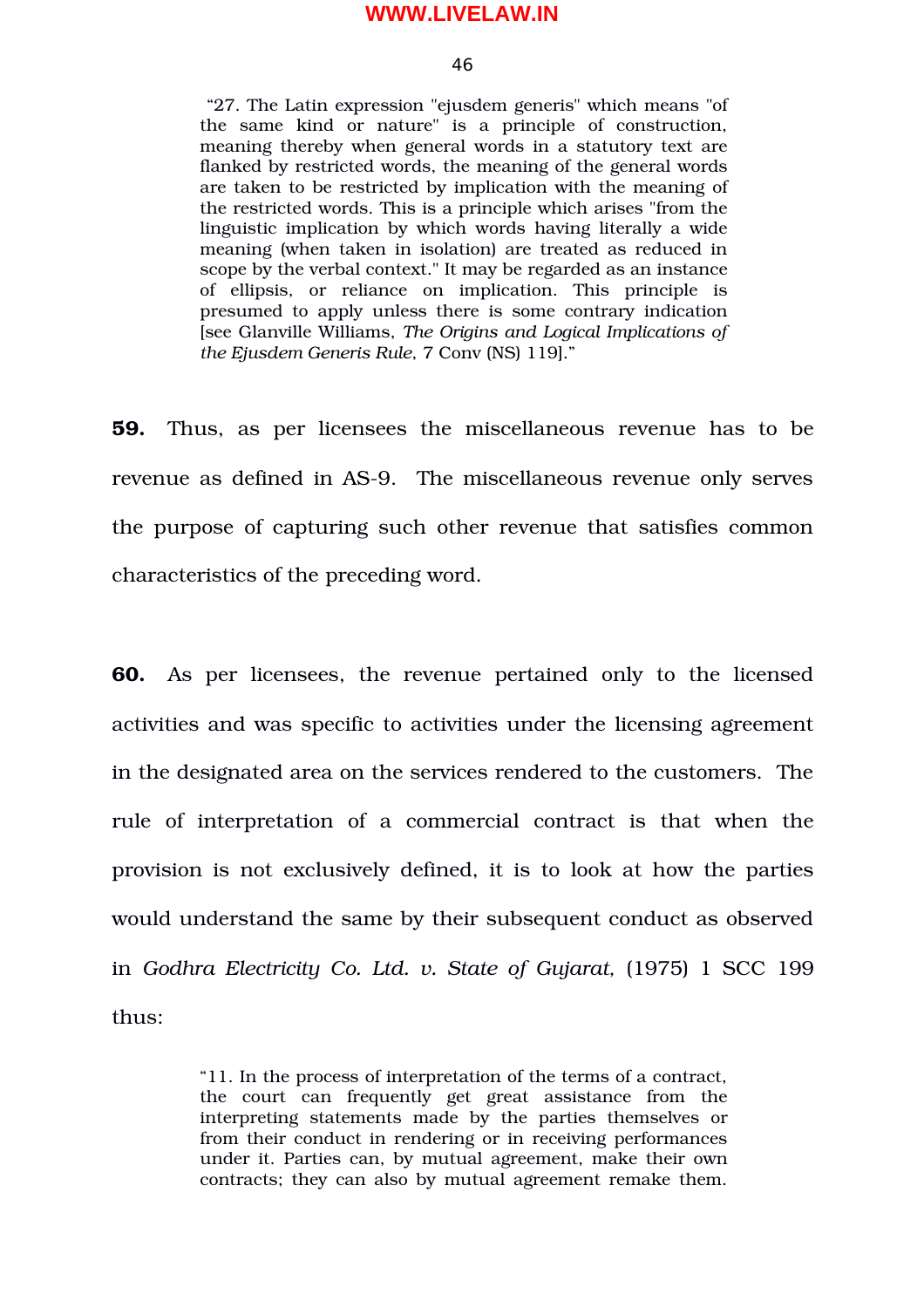47

The process of practical interpretation and application, however, is not regarded by the parties as a remaking of the contract; nor do the courts so regard it. Instead, it is merely a further expression by the parties of the meaning that they give and have given to the terms of their contract previously made. There is no good reason why the courts should not give great weight to these further expressions by the parties, in view of the fact that they still have the same freedom of contract that they had originally. The American Courts receive subsequent actings as admissible guides in interpretation. It is true that one party cannot build up his case by making an interpretation in his own favour. It is the concurrence therein that such a party can use against the other party. This concurrence may be evidence by the other party's express assent thereto, by his acting in accordance with it, by his receipt without objection of performances that indicate it, or by saying nothing when he knows that the first party is acting on reliance upon the interpretation (see *Corbin on Contracts*, Vol. 3, pp.249  $& 254-56$ .

12. The rule that obtains in other jurisdictions is also the same:

"In France construction of a contract is within the sole province of the judges of fact who are entirely free to use whatever material seems relevant to them... The rule is the same in Germany, where since 1888, it is established that even statements made by one of the contracting parties to a third person about the content of the contractual intentions are admissible guides to interpretation... In Italy, Article 1362(2) provides in impressively succinct language... The Vienna Convention on the law of Treaties of 1969 (which to a large extent merely codifies earlier international practice) enjoins the interpreter of a treaty to take into account 'any subsequent practice in the application of the treaty which establishes the agreement of the parties regarding its interpretation': Article 31(3)(*b*) [see Notes by P.A. Mann on *L. Schuler A.G.* v. *Wickman Machine Tool Sales Ltd.*, (1973) 2 WLR 683, Law Quarterly Review, Vol. 89, pp. 464-65].

The real reason against taking into account the subsequent conduct of the parties is the rule which excluded extrinsic evidence in the construction of a written contract.

16. We are not certain that if evidence of subsequent acting under a document is admissible, it might have the result that a contract would mean one thing on the day it is signed, but by reason of subsequent event, it would mean something a month or year later. Subsequent "interpreting" statements might not always change the meaning of a word or a phrase. A word or a phrase is not always crystal clear. When both parties subsequently say that by the word or phrase which, in the context, is ambiguous, they meant this, it only supplies a glossary as to the meaning of the word or phrase. After all, the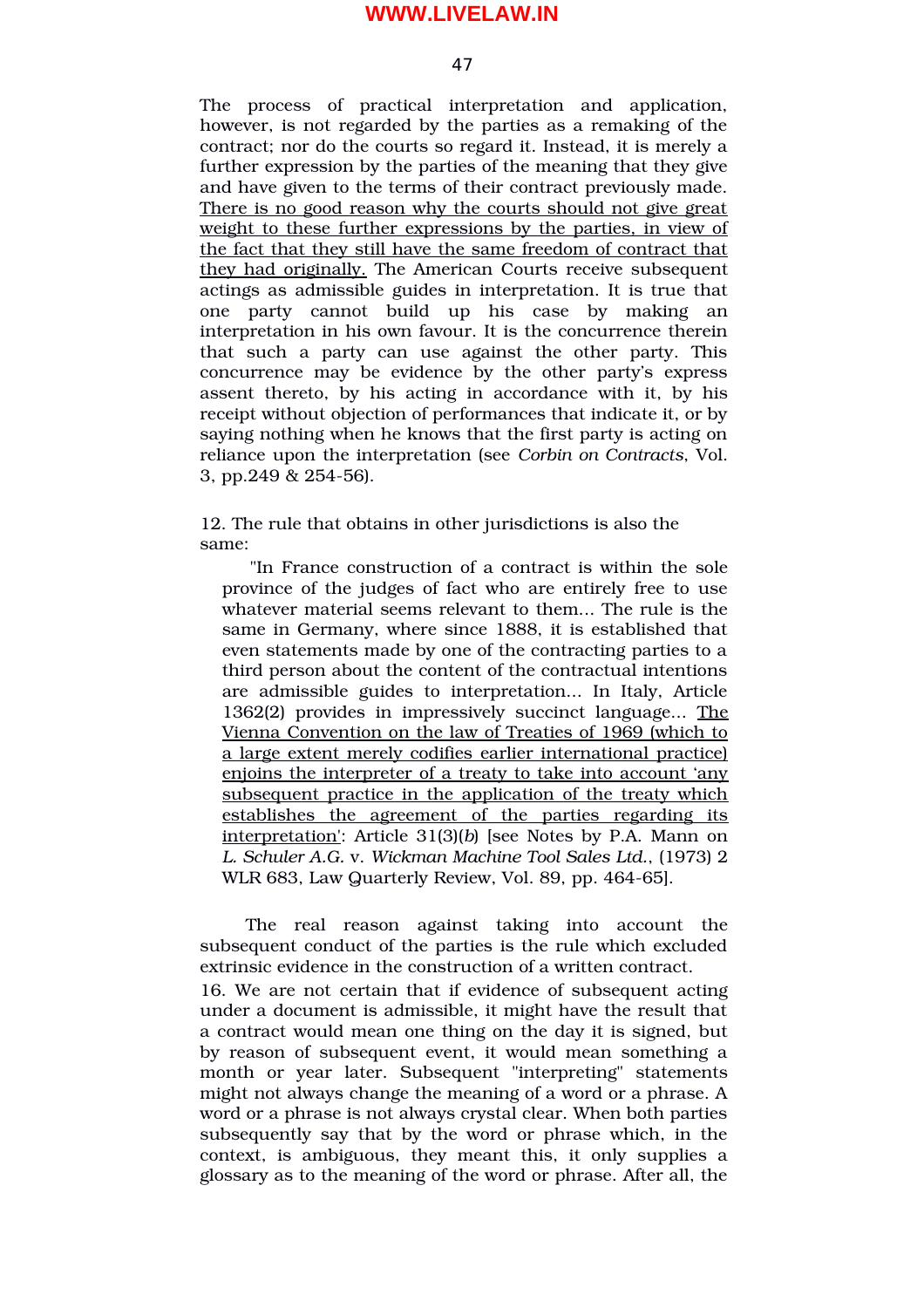48

inquiry is as to what the intention of the parties was from the language used. And, why is it that parties cannot clear the latent ambiguity in the language by a subsequent interpreting statement? If the meaning of the word or phrase or sentence is clear, extrinsic evidence is not admissible. It is only when there is latent ambiguity that extrinsic evidence in the shape of interpreting statement in which both parties have concurred should be admissible. The parties themselves might not have been clear as to the meaning of the word or phrase when they entered into the contract. Unanticipated situation might arise or come into the contemplation of the parties subsequently which would sharpen their focus and any statement by them which would illuminate the darkness arising out of the ambiguity of the language should not be shut out. In the case of an ambiguous instrument, there is no reason why subsequent interpreting statement should be inadmissible.

"The question involved is this: Is the fact that the parties to a document, and particularly to a contract, have interpreted its terms in a particular way and have been in the habit of acting on the document in accordance with that interpretation, any admissible guide to the construction of the document? In the case of an unambiguous document, the answer is 'No.' (See *Odgers' Construction of Deeds and* Statutes, 5th Edn. by G. Dworkin, pp. 118-19)."

But, as we said, in the case of an ambiguous one, the answer must be "yes." In *Lamb* v. *Goring Brick Co.*, a selling agency contract contained the words "the price shall be mutually agreed." Documents showing the mode adopted for ascertaining the price were put in evidence without objection. In the court of appeal Greer, L.J. said:

"In my opinion, it is not necessary to consider how this contract was acted on in practice. If there had been an ambiguity, and the intention of the parties had been in question at the trial, I think it might have been held that the parties had placed their own construction on the contract and, having acted upon a certain view, had thereby agreed to accept it as the true view of its meaning.""

(emphasis supplied)

**61.** The submission raised for adopting fair valuation method relying on S.K. Synthetics (supra) is based upon misconception of method applicable to A.S-9. The argument is crafted to get rid of AS-9 and the definition of gross revenue in the agreement. We have to consider valuation method of accounting standards which are laid time to time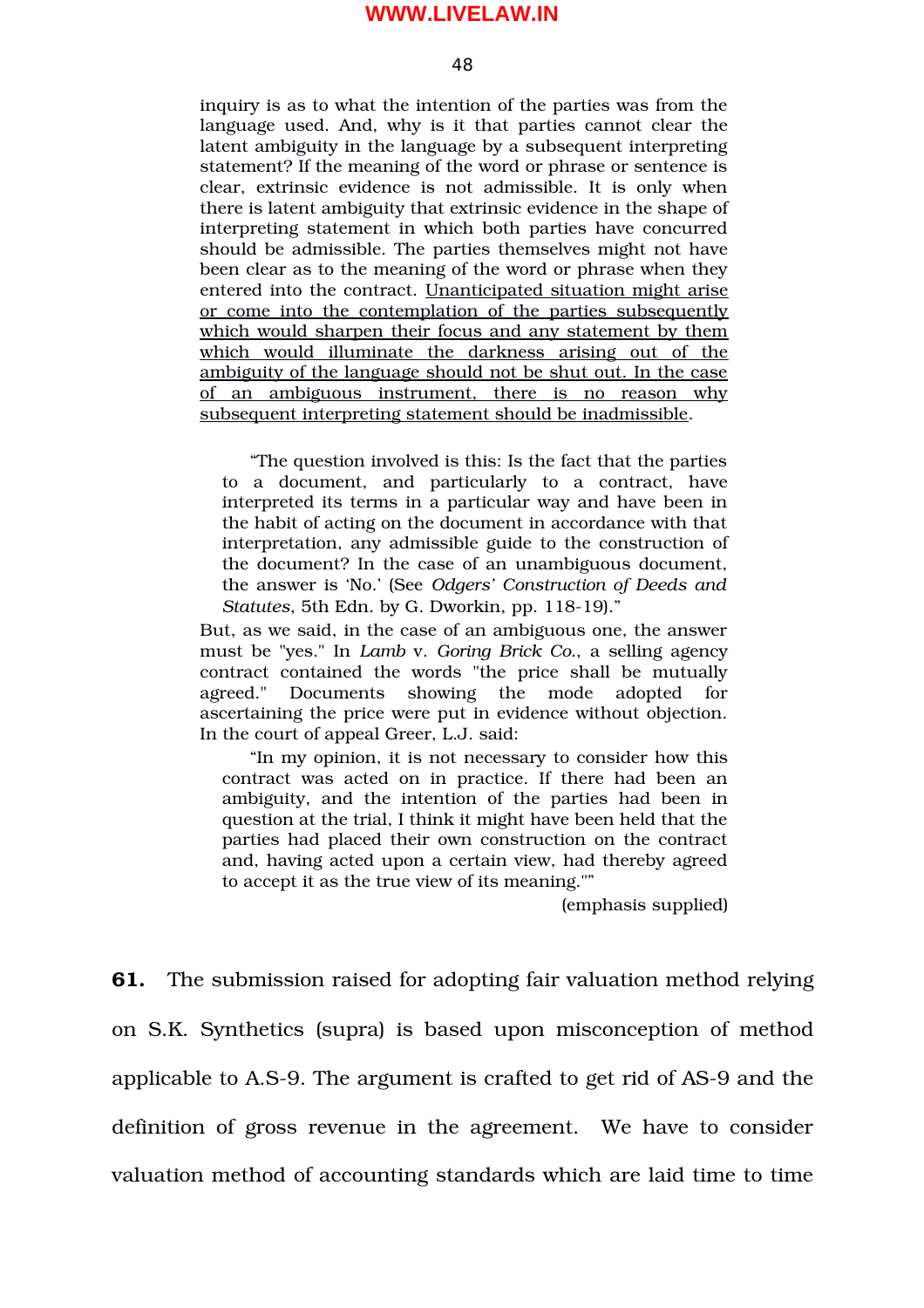49

to find an answer to the submission. The ICAI issued the AS-9 revenue recognition standard in the year 1985. In the initial years, it was recommendatory for only Level-I enterprises but was made mandatory for all enterprises from 1.4.1983. The meaning of enterprise is as defined in section 3 of the Companies Act, 1956. The IND AS-18 regime has been introduced later on. In AS-9, revenue recognition is at "nominal" value; whereas IND AS-18, the revenue recognition is at a "fair" value. The barter transactions are included in Ind AS18, whereas this aspect is not covered in AS-9. In AS-9 revenue recognition, interest income is recognised on a time proportion basis, whereas in Ind AS-18, interest income is recognised using an effective interest rate method. AS-9 recognises revenue as per the completed service method or percentage completion method, whereas Ind AS-18 only recognises revenue as per the percentage of completion method. Thus, there is a fundamental difference. The fair value concept has no place in AS9 as per which the accounts are to be maintained and submitted for determination of gross revenue. AS-9 revenue recognition regime states that the amount of revenue shall be measured by the gross inflow of cash, receivables, or other consideration received. There is no concept of fair valuation. Thus, the submission raised based on a fair valuation method based on the decision in *J.K. Industries v. Union of India* (supra) cannot be accepted as the decision is on consideration of different accounting standard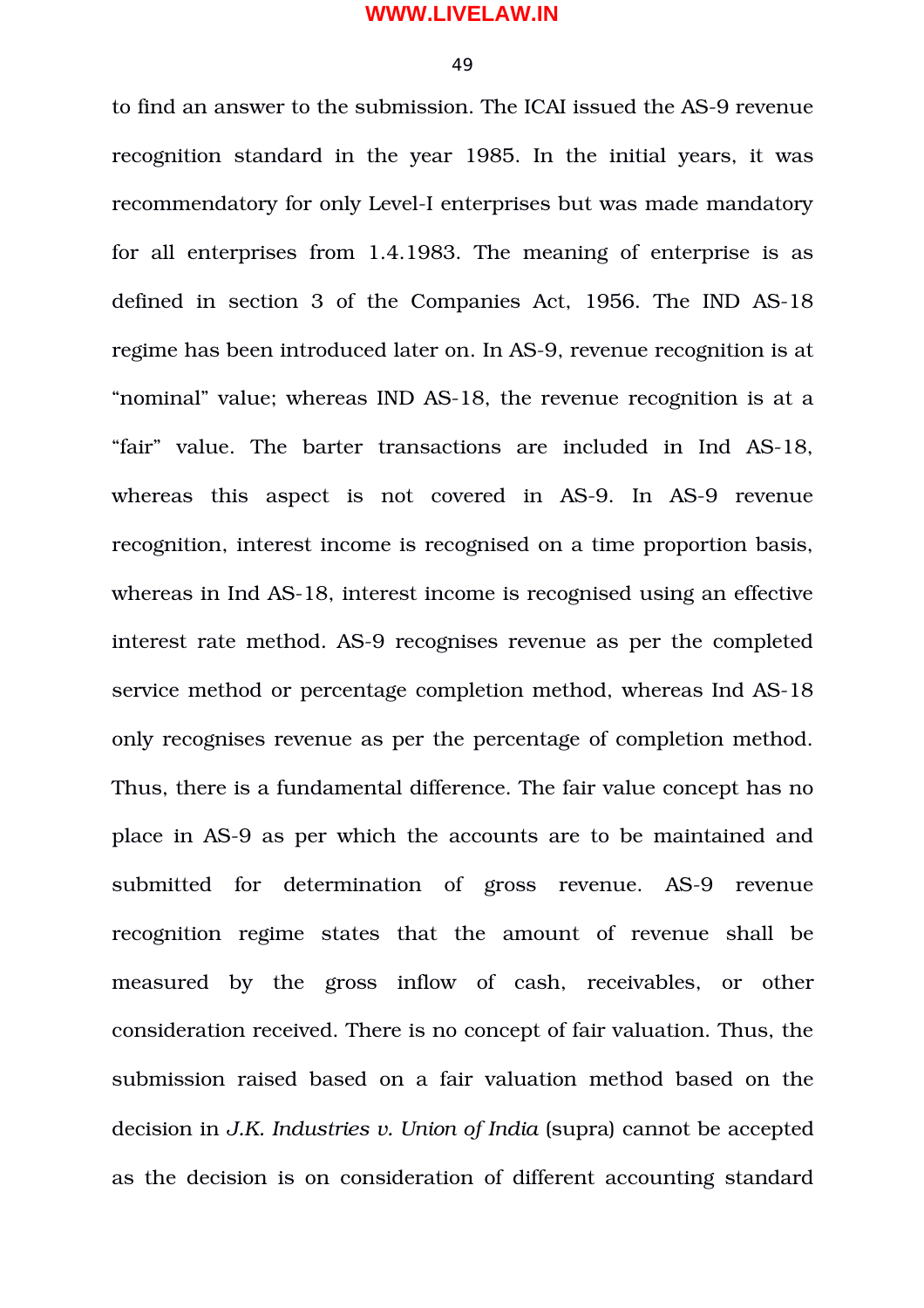50

which adopts fair valuation method *i.e.*, Ind AS-18 and not relevant for the AS-9 accounting standard.

**62.** The submission is wholly devoid of substance. It is not only barred by the principle of constructive *res judicata* but also indicates that the licensees are raising the similar objections which they have raised earlier and were not entertained by this Court and were rejected. Again precisely, the same attempt is made by submitting; revenue should be taken as defined in AS-9, not in Clause 19.1 of the agreement, submission runs contrary to the decision of the Court, as held in para 48 of the 2011 judgment, which operates as res judicata inter se parties. The meaning of revenue is apparent that it has to be gross revenue, and the licence fee would be a percentage of the same. Thus, the licensees have made a futile attempt to submit that the revenue to be considered would be derived from the activities under the licence; whereas it has been held in 2011 that the revenue from activities beyond the licence have to be included in adjusted gross revenue, is binding.

**63.** Even otherwise, on merit, the submission raised is baseless. The contractual definition of gross revenue is binding. This Court has observed that it was open for the licensee not to undertake activities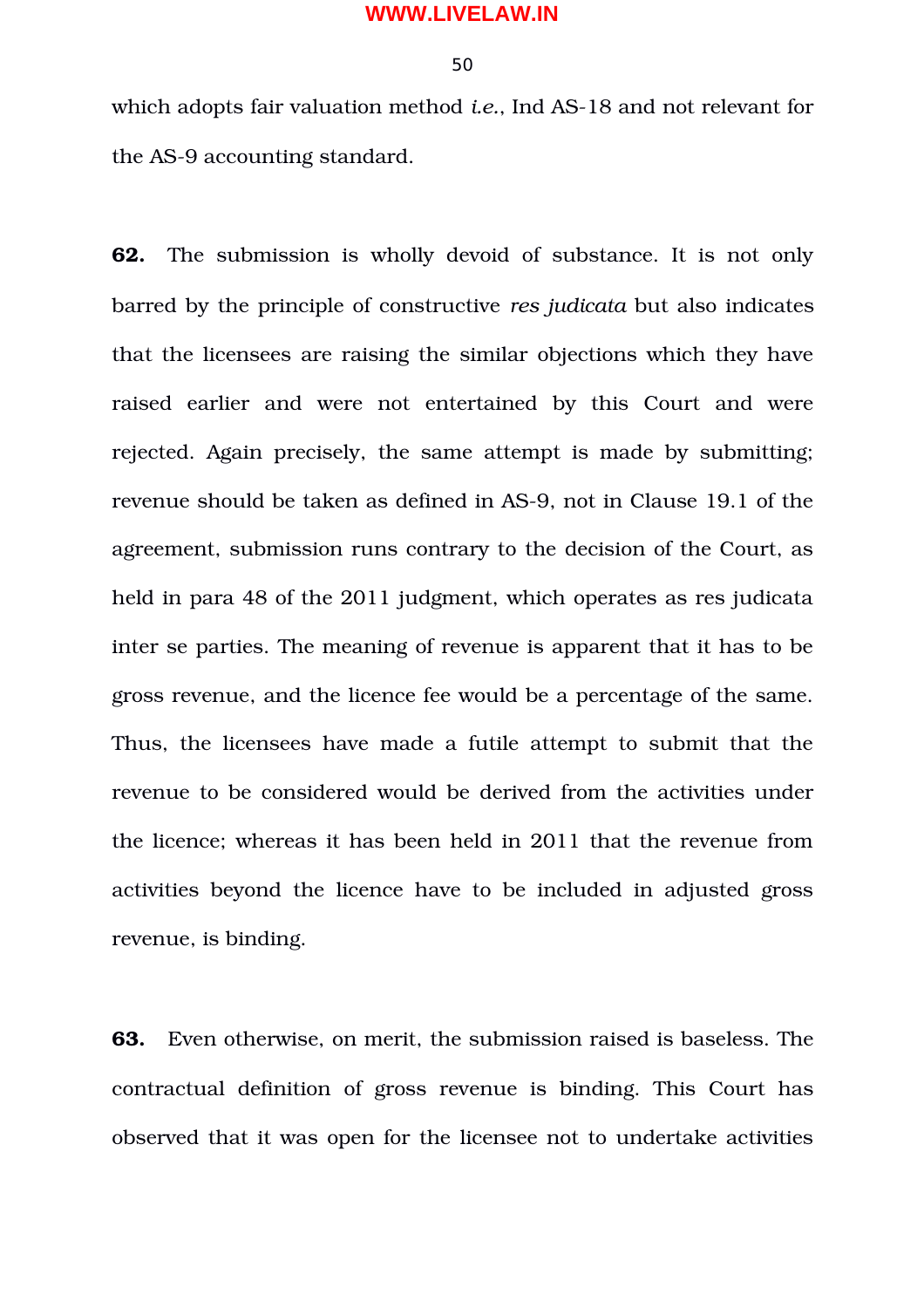51

for which they do not require licence under section 4 of the Telegraph Act and transfer these activities to any other firm or company. However, they cannot avoid the consequences of the contractual definition which has been accepted by the parties, and they are bound to make payment of licence fee on the basis of gross revenue, which would be the total revenue of the licensing company. As the Government has not accepted the TRAI's recommendations, the decision of the Central Government on the point of definition of adjusted gross revenue was final and binding. This Court has also held that TRAI and tribunal had no jurisdiction to decide on the validity of the definition of adjusted gross revenue under the licence agreement and to exclude certain items of revenue which were included in the definition of gross revenue in the licence agreement between the licensor and licensee. The tribunal had no jurisdiction to exclude certain items on the ground of the validity of the definition of adjusted gross revenue. The finding of the tribunal in the order dated 7.7.2006 insofar as it decided that the revenue realised by the licensee from activities beyond the licence to be excluded from adjusted gross revenue in the licence agreement is without jurisdiction and is a nullity. The matter was sent back to TDSAT for computation of adjusted gross revenue. It was also observed if a dispute is raised that computation is not following licence agreement, the tribunal has to go into facts and material on which demand is raised and to decide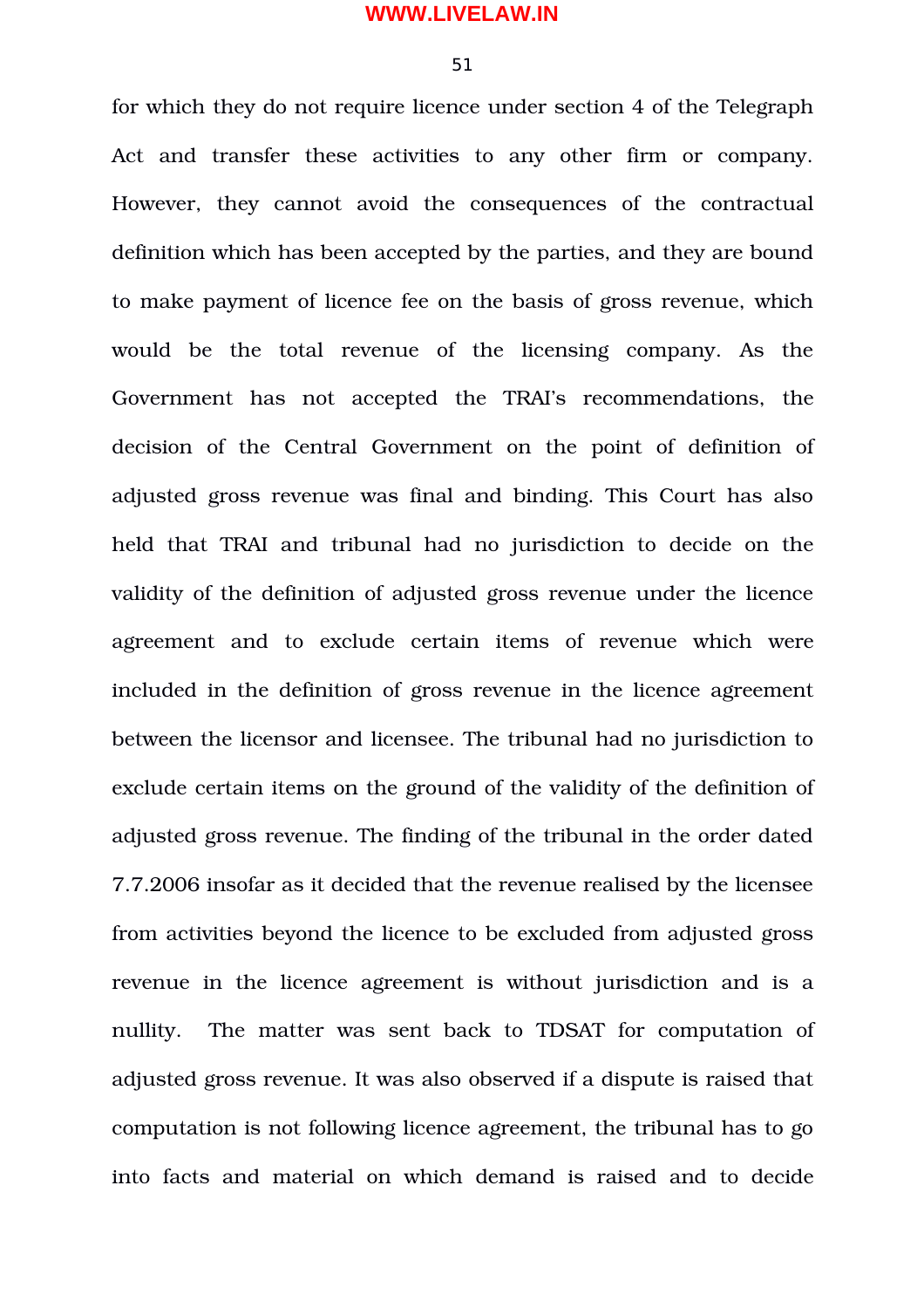52

demand is following the licence agreement and in particular, the definition of adjusted gross revenue. It can also interpret the terms and conditions of the licence agreement. The tribunal did not go into the facts and material relating to the demand as to the particular licence. The tribunal can go into the question of whether the demand is under the licence agreement and in particular, the definition of adjusted gross revenue.

**64.** Under clause 20.6, certification of accounts by auditors appointed under the Companies Act is stipulated under the licence. The preparation of accounts under clause 22 of the licence agreement is an independent head. The definition of gross revenue given under the agreement in Clause 19.1 and that is the total revenue. In our considered opinion, when there is a contractual definition as to what would be the gross revenue that would be the revenue and also the total revenue, the revenue as mentioned in the mode of accounting AS-9 cannot govern the definition. The general definition of revenue in the mode of accounting cannot govern the contractual definition of gross revenue.

**65.** As per clause 20.4, a licensee must make quarterly payment in the prescribed format as Annexure-II showing the computation of revenue and licence fee payable. The Format is part of the licence and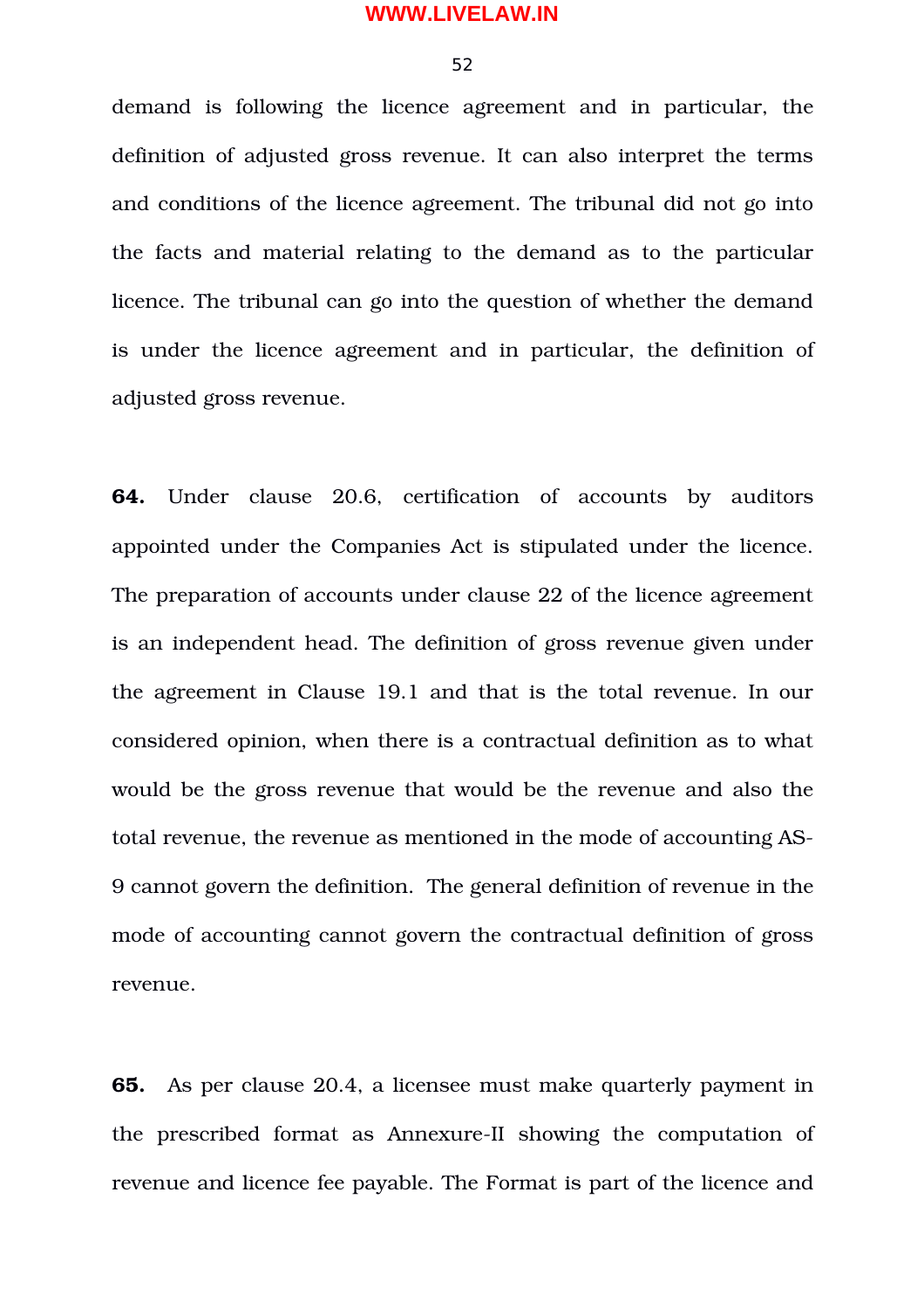53

is independent of accounting standards and is in tune with the definition of gross revenue, and is the basis for the calculation of licence fee. It is only for uniformity that the account has to be maintained as per accounting standards AS-9 which are prescribed from time to time. Once the licensee provides the details to the Government in format Annexure-II along with accounts certified by the auditor, the reconciliation has to take place. The accounting standard AS-9 is relevant only for whether the figure given by the licensee as to gross revenue is maintained in proper manner once gross revenue is ascertained, then after certain deductions, adjusted gross revenue has to be worked out. The accounting standard provided in AS-9 cannot override the definition of gross revenue, which is the total revenue for licence and the finding in *Union of India v. AUSPI* (2011) in this regard is final, binding, and operative. The accounting standard AS-9 makes it clear that same is in the form of guidelines, it is not comprehensive and does not supersede the practice of accounting. It only lays down a system in which accounts have to be maintained. Accounting standards make it clear that it does not provide for a straight-jacket formula for accounting but merely provide for guidelines to maintain the account books in systematic manner.

**66.** Though the definition of revenue given in clause 4.1 of AS-9 cannot govern the contract, the contractual definition of gross revenue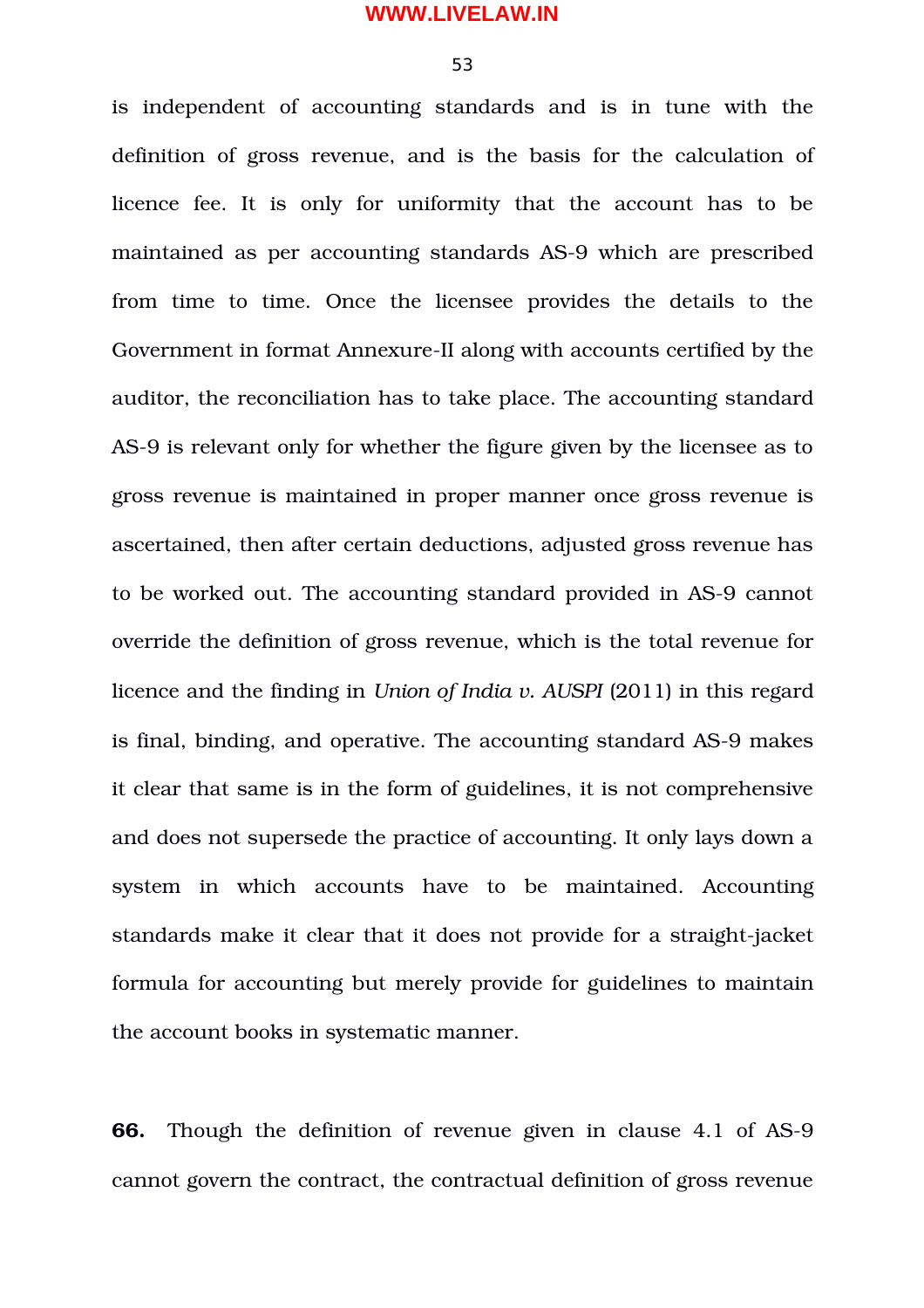54

which is the gross revenue under Clause 19.1 and total revenue for the purpose of the agreement for which an independent definition has been carved out under the statutory power while parting with the privilege under section 4 by the Central Government, once the contract has been entered into, the definition of gross revenue is binding, and the licensees cannot try to wriggle out of the decision by making impermissible attempts to depart from it. The plea is barred by *res judicata*, and on merits the objection is wholly untenable. The definition of revenue in clause 4.1 of AS-9 provides that the revenue is the gross inflow of cash, receivables, or other consideration arising in the course of the ordinary activities. When the revenue in AS-9 is the gross inflow of cash and the amount which is receivable, not the amount received, which is realised or other consideration arising, can also be taken into consideration as per accounting standard AS-9. The definition of revenue in AS-9 rather than supporting the cause of the licensees defeats the same. They cannot bank upon the expression in clause 4.1 in the course of ordinary activities of an enterprise is only to be included in gross revenue as that is what has been expressly negated in *Union of India v. AUSPI* (2011). Given the definition of gross revenue, the same includes revenue from activities beyond the licence. Explanation to clause 5 of AS-9 also makes it clear that the agreement between the parties would determine the amount of revenue arising on a transaction.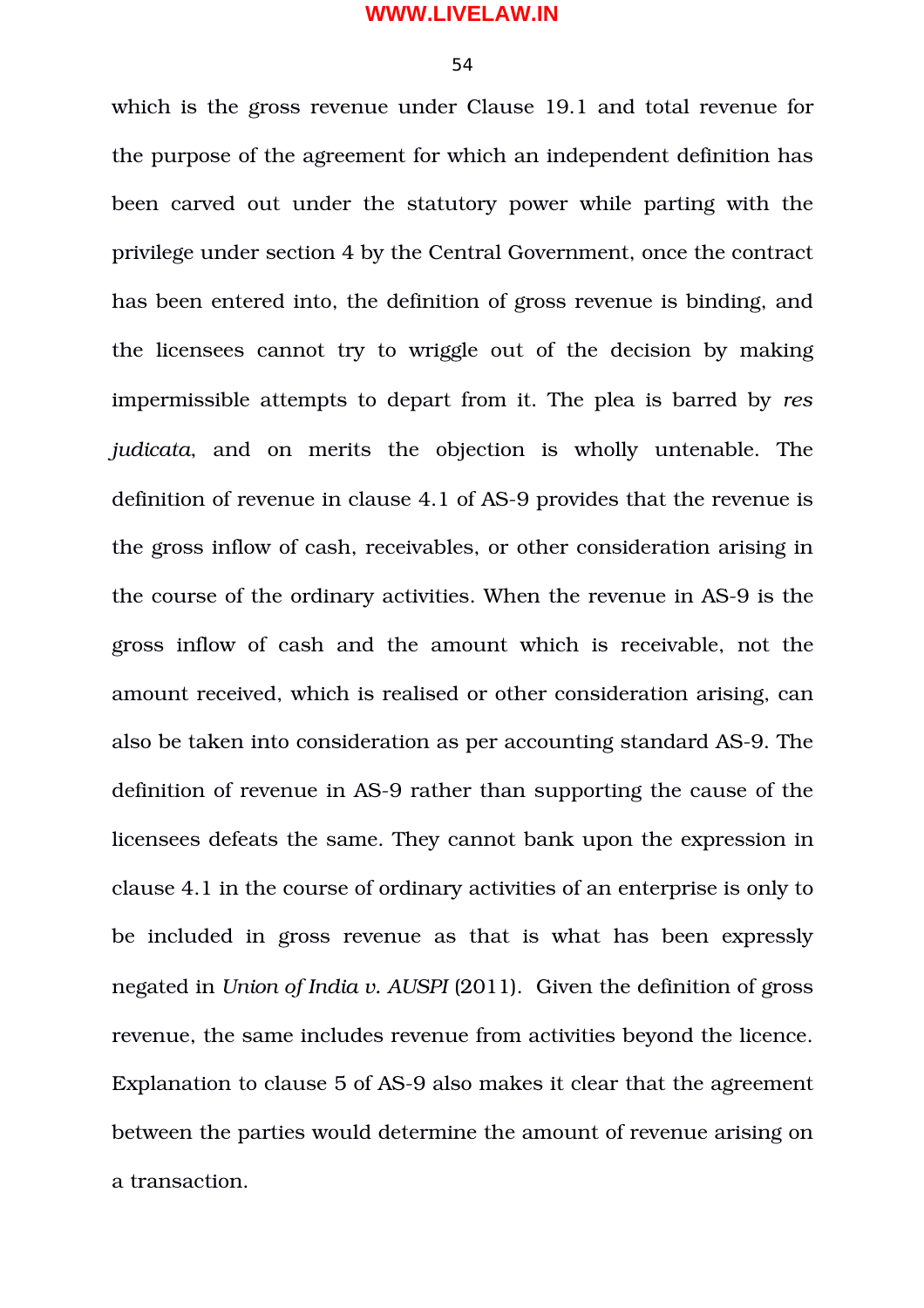55

**67.** Section 211 of the Companies Act, 1956 deals with the obligation of the company to comply with accounting standards. In case they do not comply, it has to be disclosed in its profit and loss account, the deviation, reasons for such deviation, and financial effect. Sections 211(3A) and 211(3B) are quoted hereunder:

> "211 (3A) Every profit and loss account and balance-sheet of the company shall comply with the accounting standards. (3B) Whether the profit and loss account and the balancesheet of the company do not comply with the accounting standards, such companies shall disclose in its profit and loss account and balance-sheet, the following, namely:-

- (a) the deviation from the accounting standards;
- (a) the reasons for such deviation; and
- (b) the financial effect, if any, arising due to such deviation."

**68.** Thus, it is apparent that accounting standard AS-9 is a method to maintain accounts and, deviation if made, has to be reflected separately.

**69.** Prayer made in Petition No.7/2003 filed by *AUSPI v. Union of India* was to declare that 'gross revenue' can only relate to revenue directly arising out of telecom operations licensed under section 4 of the Indian Telegraph Act, and items indicated in the DOT letter dated 26.7.2001 including interest income and the dividend income, value of rebates, discounts, free calls and reimbursement from the USO fund, etc. ought not to be excluded in the adjusted gross revenues. It was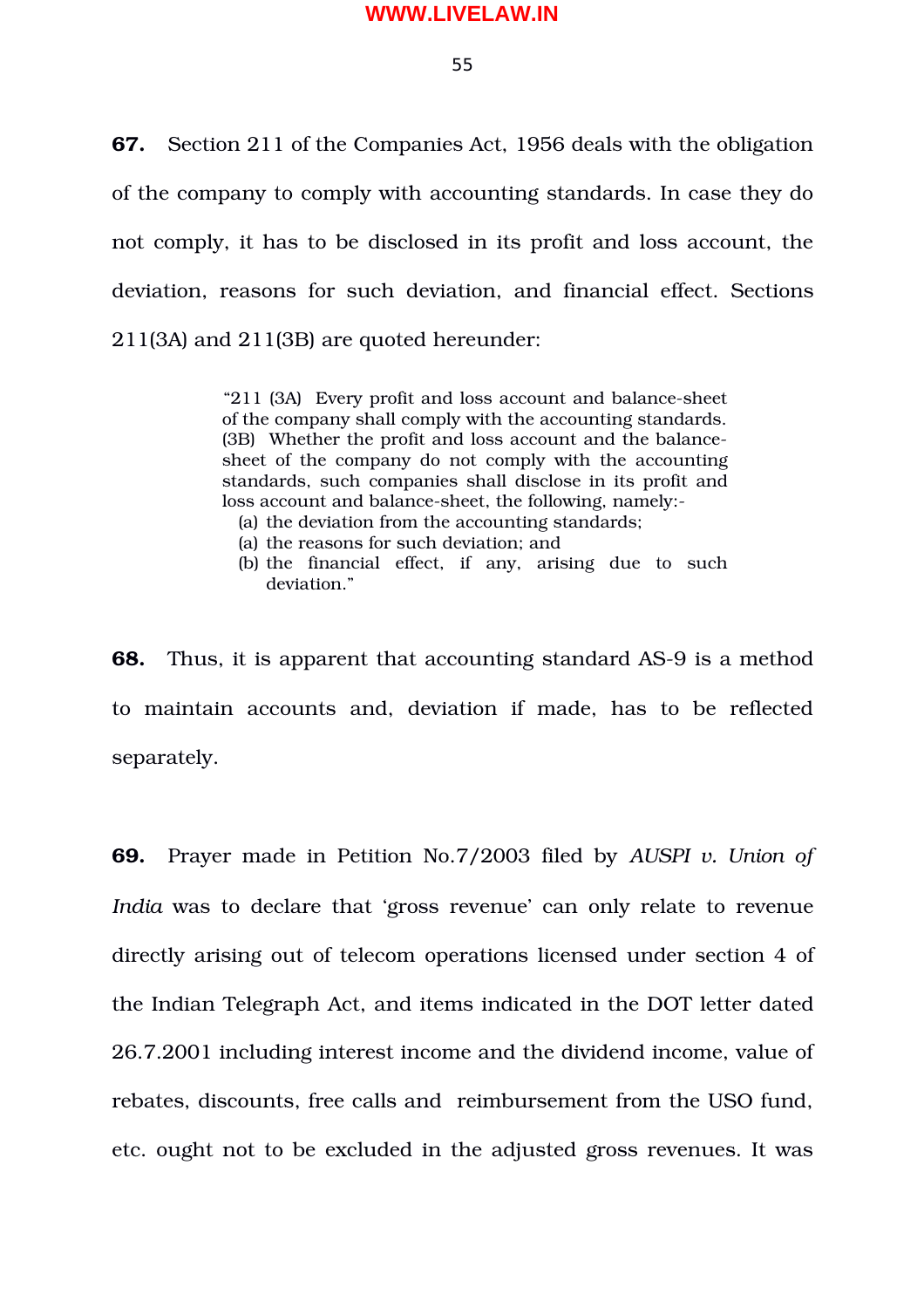also prayed that revenue share on interest income and other incomes be set aside.

**70.** In Petition No.82/2005, demand was dated 28.3.2003 and 13.7.2004, etc. and refund on account of wrongful application and implementation of gross revenue and adjusted gross revenue was sought along with interest. Prayer was made that licence fee or WPC charges on any non-telecom revenue, *i.e.*, the revenues which are not derived from the licensed activities under the licence/revenues which do not relate to or do not have a direct nexus to the establishment, maintenance and working of Telegraph, cannot be levied. DOT cannot collect what is not revenue. Prayer was also made to direct DOT to calculate adjusted gross revenue on a realisation basis and not accrual basis, and not to include any notional revenue/income in the adjusted gross revenue. Prayer was made to direct DOT to modify the definitions of gross revenue and also adjusted gross revenue, bring them in conformity with the migration package. Prayer was also made to suitably modify the format of statement of gross revenue, adjusted gross revenue and licence fee in accordance with the correct definitions, and to strike down the definitions of gross revenue, and adjusted gross revenue contained in DOT's licence amendment dated 11.4.2001 as being unfair, unjust, unreasonable and arbitrary.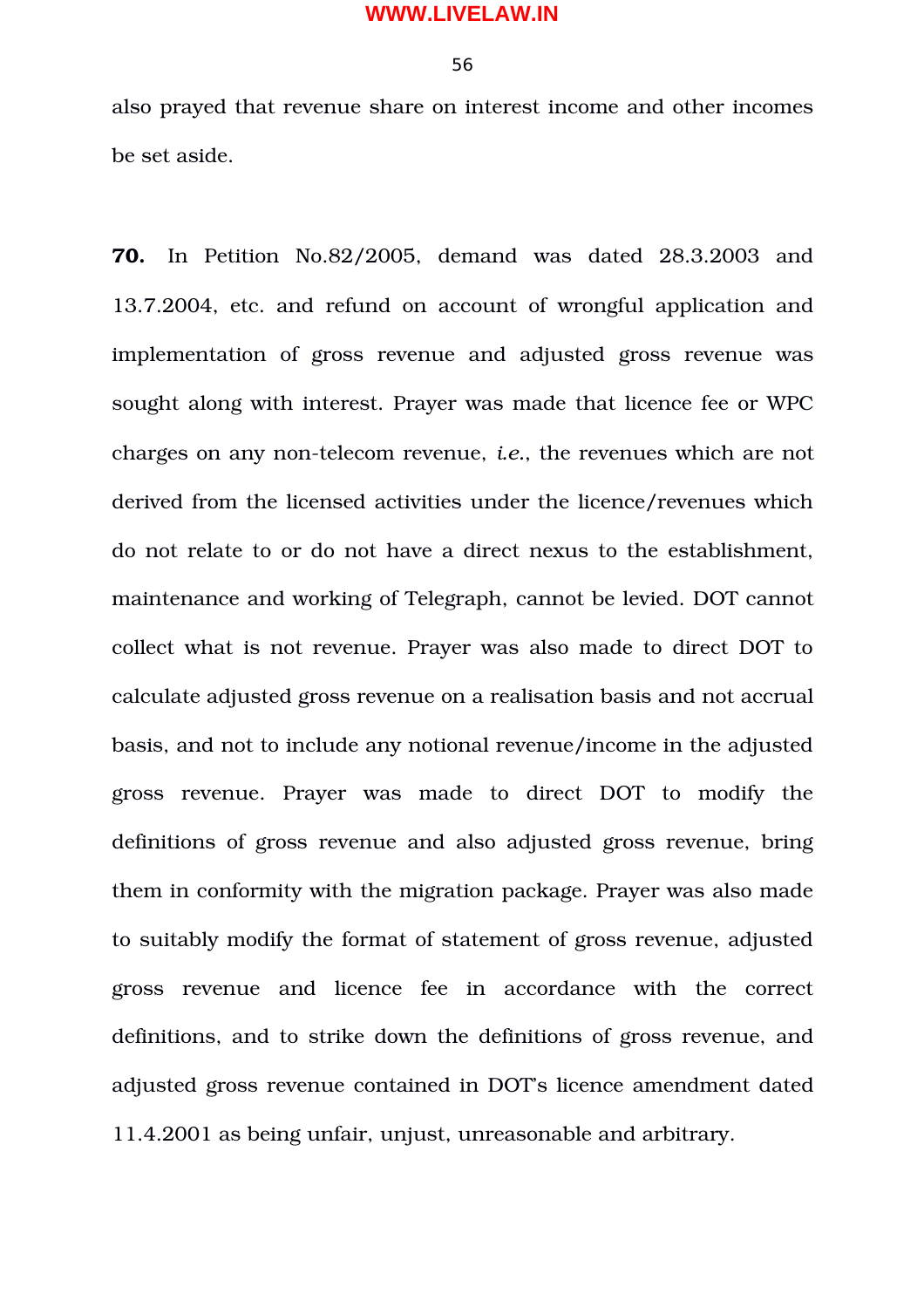**71.** Thus, it is apparent that right from the beginning, the licensees were aware of the precise terms and conditions and their obligations as contained in the letter dated 26.7.2001and purport of the definitions of gross revenue and adjusted gross revenue. Notional revenue has to be charged. The order of TDSAT excluding certain items of revenue, which were included in the definition of AGR by declaring the definition of gross revenue to be invalid, was set aside by this Court in *Union of India v. AUSPI* (supra) and this Court held that items are to be included in definition of gross revenue.

**72.** The rule of interpretation of *contra proferentum* has also been pressed into service. As observed in *United India Insurance Co. Ltd. v. Pushpalaya Printers*, 2004 (3) SCC 694 thus:

> **"6.** ….If the word "impact" is interpreted narrowly, the question of impact by any rail would not arise as the question of a rail forcibly coming to the contact of a building or machinery would not arise. In the absence of specific exclusion and the word "impact" having more meanings in the context, it cannot be confined to forcible contact alone when it includes the meanings "to drive close", "effective action of one thing upon another" and "the effect of such action", it is reasonable and fair to hold in the context that the word "impact" contained in clause 5 of the insurance policy covers the case of the respondent to say that damage caused to the building and machinery on account of the bulldozer moving closely on the road was on account of its "impact". It is also settled position in law that if there is any ambiguity or a term is capable of two possible interpretations, one beneficial to the insured should be accepted consistent with the purpose for which the policy is taken, namely, to cover the risk on the happening of certain event. Although there is no ambiguity in the expression "impact," even otherwise applying the rule of contra preferentem, the use of the word "impact" in clause 5 in the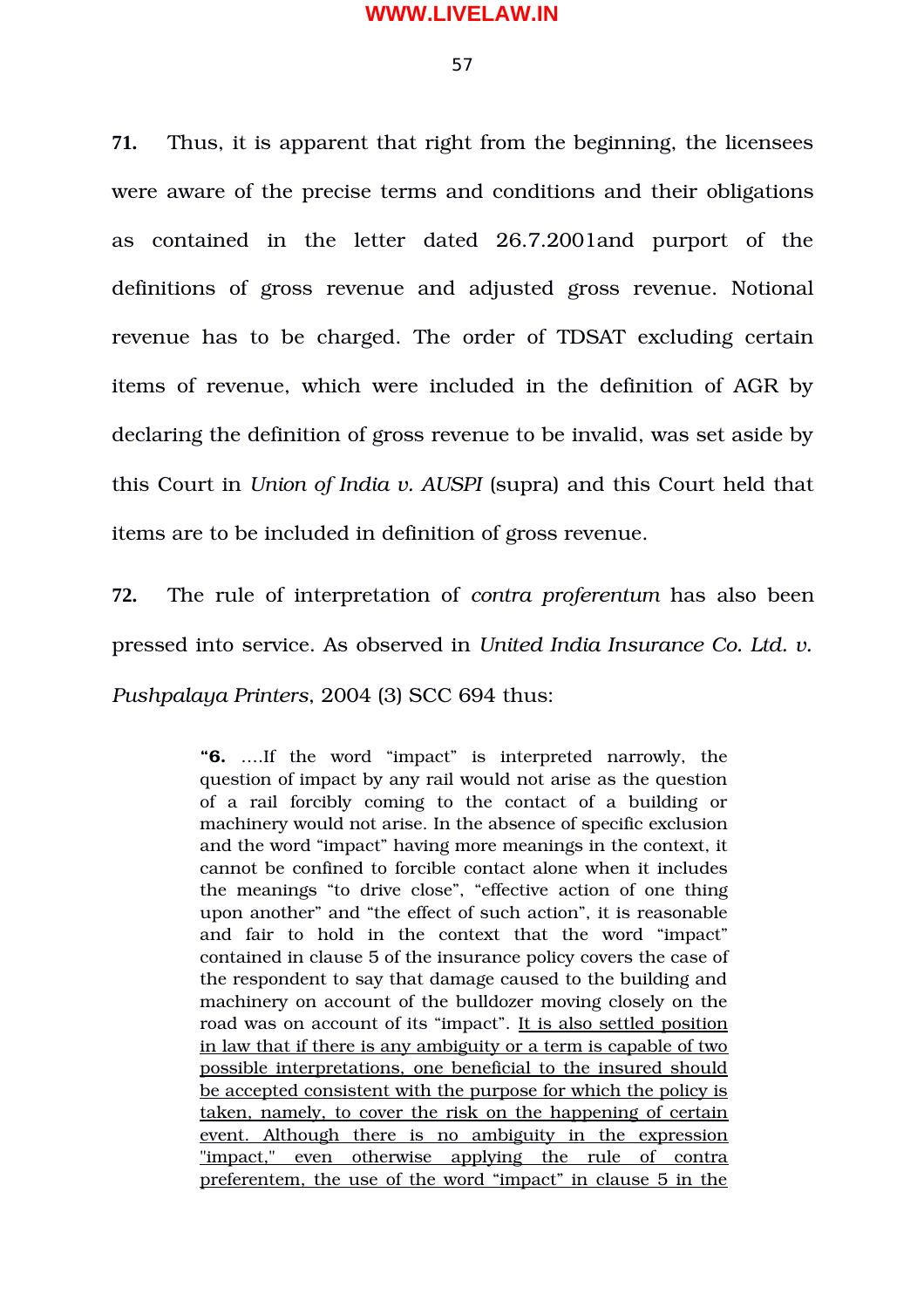58

instant policy must be construed against the appellant. Where the words of a document are ambiguous, they shall be construed against the party who prepared the document. This rule applies to contracts of insurance, and clause 5 of the insurance policy, even after reading the entire policy in the present case, should be construed against the insurer. A Constitution Bench of this Court in *General Assurance Society Ltd.* v. *Chandmull Jain* AIR 1966 SC 1644 has expressed that (AIR p. 1649, para 11)

"in a contract of insurance there is requirement of uberrima fides, *i.e.*, good faith on the part of the assured and the contract is likely to be construed contra proferentem, that is, against the company in case of ambiguity or doubt."

(emphasis supplied)

# **73.** As observed in *Industrial Promotion & Investment Corporation of*

*Orissa Ltd. v. New India Assurance Co. Ltd.*, (2016) 15 SCC 315 thus:

"10. We proceed to deal with the submission made by the counsel for the appellant regarding the rule of contra proferentem. The Common Law rule of construction "*verba chartarum fortius accipiuntur contra proferentem*" means that ambiguity in the wording of the policy is to be resolved against the party who prepared it. MacGillivray on Insurance  $Law<sup>1</sup>$  $Law<sup>1</sup>$  $Law<sup>1</sup>$ deals with the rule of contra proferentem as follows:

"The contra proferentem rule of construction arises only where there is a wording employed by those drafting the clause which leaves the court unable to decide by ordinary principles of interpretation which of two meanings is the right one. 'One must not use the rule to create the ambiguity — one must find the ambiguity first.' The words should receive their ordinary and natural meaning unless that is displaced by a real ambiguity either appearing on the face of the policy or, possibly, by extrinsic evidence of surrounding circumstances."

(footnotes omitted)

11. Colinvaux's Law of Insurance<sup>[2](#page-57-1)</sup> propounds the contra proferentem rule as under:

"Quite apart from contradictory clauses in policies, ambiguities are common in them, and it is often very uncertain what the parties to them mean. In such cases, the rule is that the policy, being drafted in language chosen

<span id="page-57-0"></span><sup>1</sup> Legh-Jones, Longmore et al (Eds.) MacGillivray on Insurance Law (9<sup>th</sup> Edn., Sweet and Maxwell, London 1997) at p.280.

<span id="page-57-1"></span><sup>2</sup> Robert and Merkin (Eds.), Colinvaux's Law of Insurance ( $6<sup>th</sup>$  Edn., 1990) at p.42.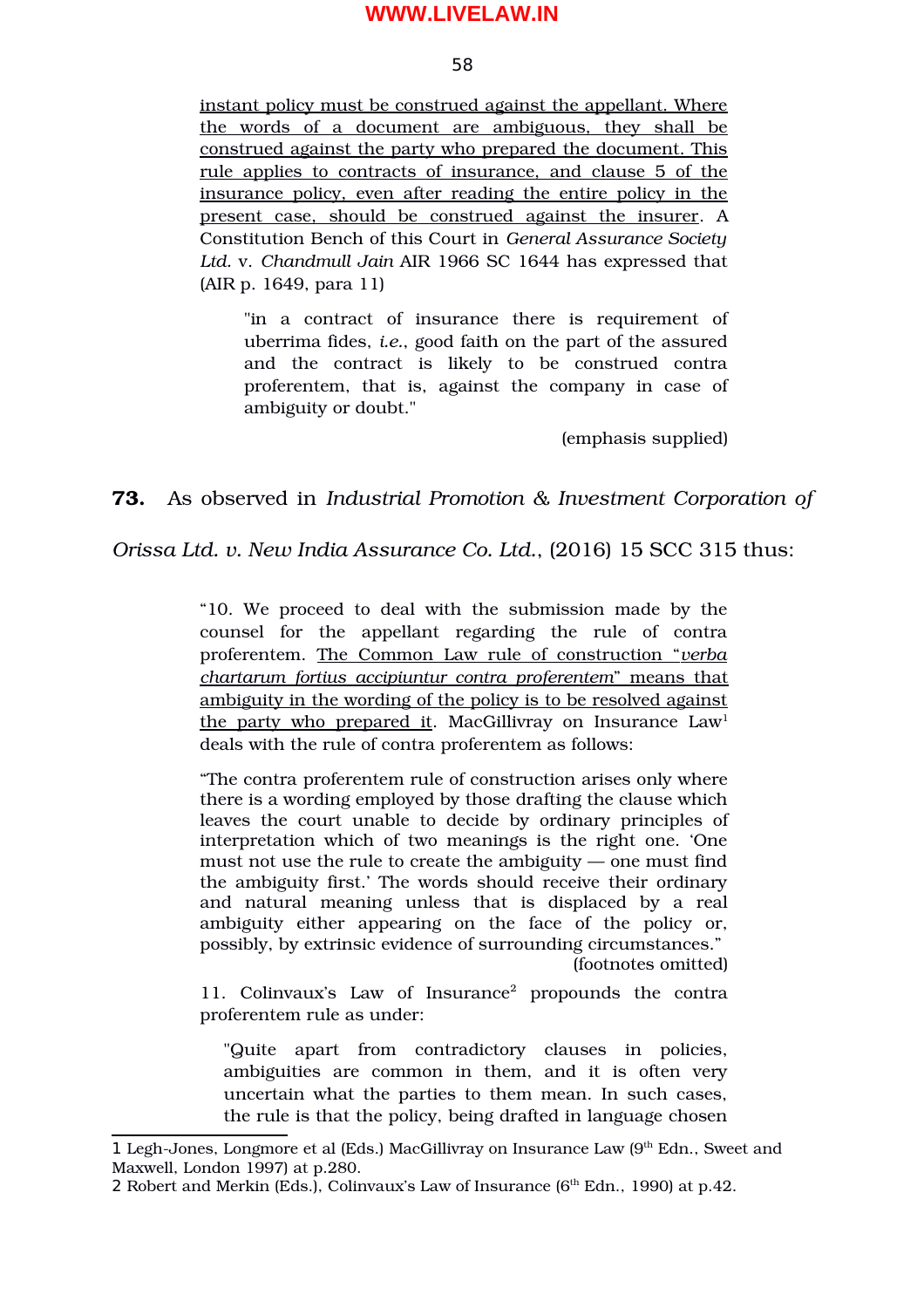#### 59

by the insurers, must be taken most strongly against them. It is construed contra proferentes, against those who offer it. In a doubtful case, the turn of the scale ought to be given against the speaker because he has not clearly and fully expressed himself. Nothing is easier than for the insurers to express themselves in plain terms. The assured cannot put his own meaning upon a policy, but, where it is ambiguous, it is to be construed in the sense in which he might reasonably have understood it. If the insurers wish to escape liability under given circumstances, they must use words admitting of no possible doubt.

But a clause is only to be contra proferentes in cases of real ambiguity. One must not use the rule to create an ambiguity. One must find the ambiguity first. Even where a clause by itself is ambiguous if, by looking at the whole policy, its meaning becomes clear, there is no room for the application of the doctrine. So also where if one meaning is given to a clause, the rest of the policy becomes clear, the policy should be construed accordingly."

(emphasis supplied)

**74.** In our opinion, the rule mentioned above of contra proferentem does not apply to the present case as there is no ambiguity or doubt in the definition of gross revenue in the agreement.

**75.** It is further submitted that for identifying the revenue, the sole test is that it should conform with the definition of revenue as provided in AS9. For interpreting the scope of the provisions, the principle of *noscitur a sociis* has to be applied which provides that when definition includes various heads and while they may not be exhaustive as a rule of interpretation, what is being included within the definition, would be an aid to interpreting the scope of the provisions. For applying the said principle, reliance has been placed on,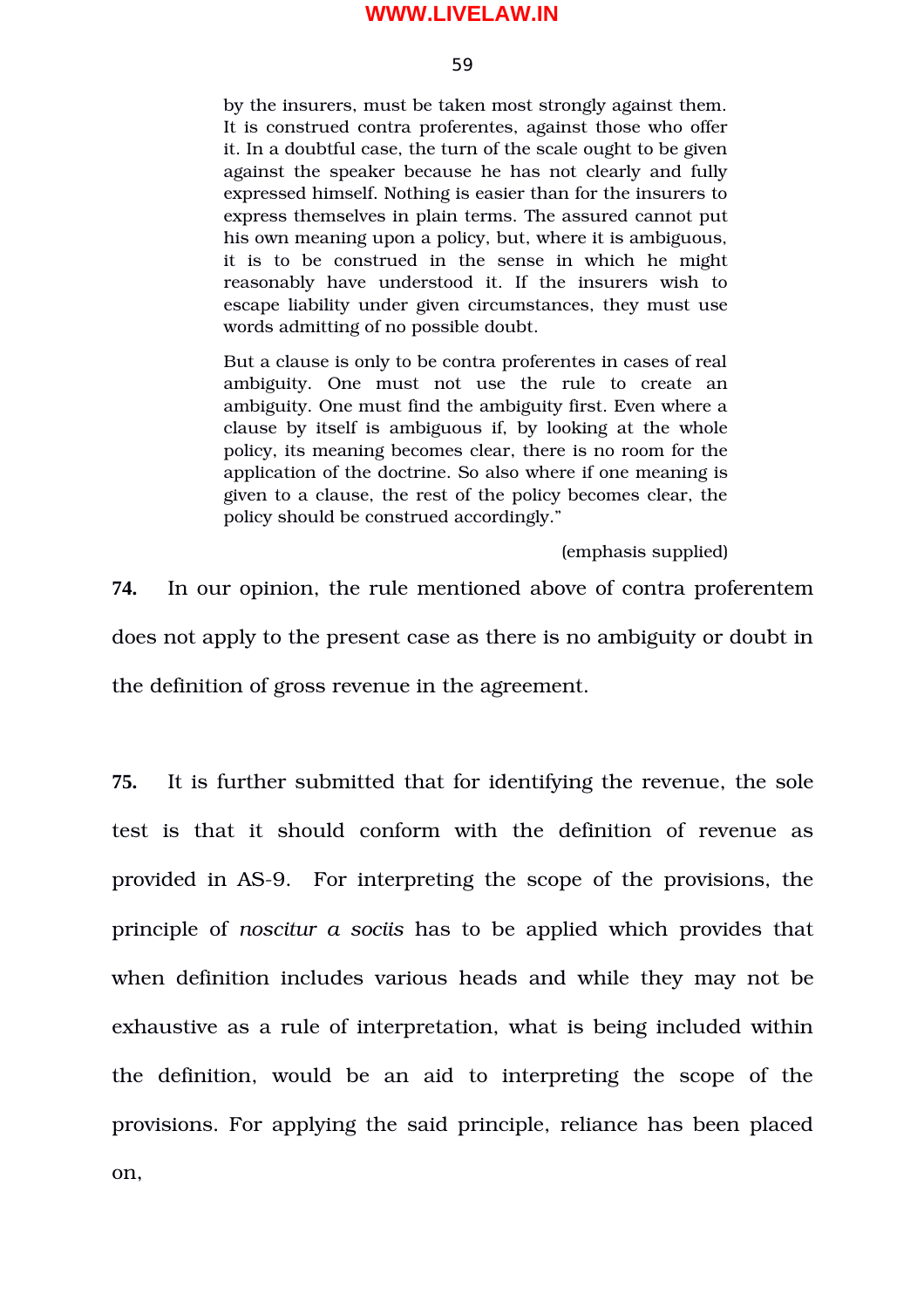#### 60

### (A) *Vania Silk Mills v. C.I.T., Ahmedabad,* **1991 (4) SCC 22**, on observation:

**"11.** It is true that the definition of "transfer" in Section 2(47) of the Act is inclusive, and therefore, extends to events and transactions which may not otherwise be "transfer" according to its ordinary, popular and natural sense. It is this aspect of the definition which has weighed with the High Court and, therefore, the High Court has argued that if the words "extinguishment of any rights therein" are substituted for the word "transfer" in Section 45, the claim or compensation received from the insurance company would be attracted by the said section. The High Court has, however, missed the fact that the definition also mentions such transactions as sale, exchange etc. to which the word "transfer" would properly apply in its popular and natural import. Since those associated words and expressions imply the existence of the asset and of the transferee, according to the rule of *noscitur a sociis*, the expression "extinguishment of any rights therein" would take colour from the said associated words and expressions, and will have to be restricted to the sense analogous to them. If the legislature intended to extend the definition to any extinguishment of right, it would not have included the obvious instances of transfer, viz., sale, exchange etc. Hence the expression "extinguishment of any rights therein" will have to be confined to the extinguishment of rights on account of transfer and cannot be extended to mean any extinguishment of right independent of or otherwise than on account of transfer."

#### (B) *Swiss Ribbons v. Union of India***, 2019 (4) SCC 17**,

**"109.** We are of the view that persons who act jointly or in concert with others are connected with the business activity of the resolution applicant. Similarly, all the categories of persons mentioned in Section 5(24-A) show that such persons must be "connected" with the resolution applicant within the meaning of Section 29-A(*j*). This being the case, the said categories of persons who are collectively mentioned under the caption "relative" obviously need to have a connection with the business activity of the resolution applicant. In the absence of showing that such person is "connected" with the business of the activity of the resolution applicant, such person cannot possibly be disqualified under Section 29-A(*j*). All the categories in Section 29-A(*j*) deal with persons, natural as well as artificial, who are connected with the business activity of the resolution applicant. The expression "related party," therefore, and "relative" contained in the definition sections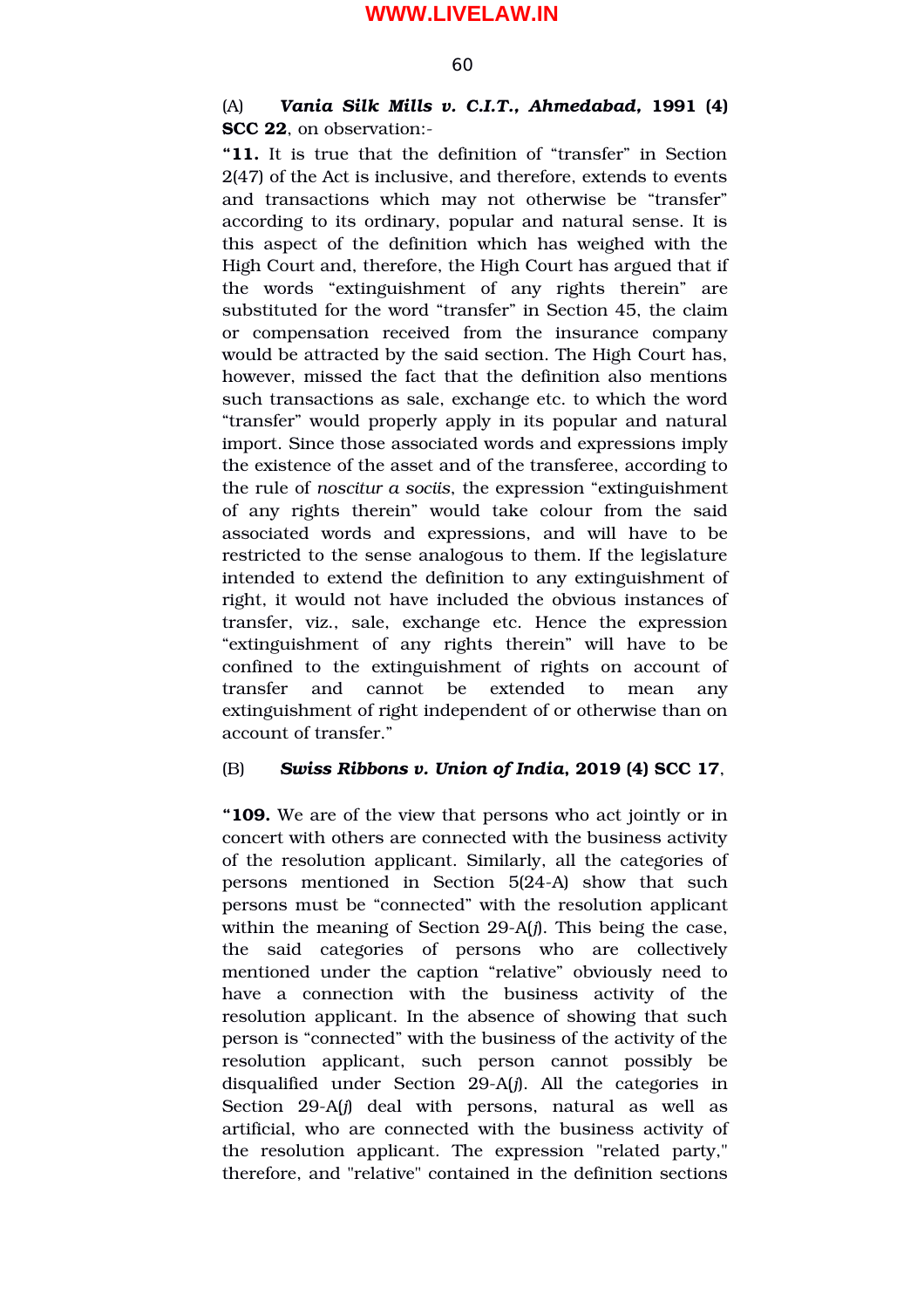61

must be read noscitur a sociis with the categories of persons mentioned in Explanation I, and so read, would include only persons who are connected with the business activity of the resolution applicant."

## (C) *South Gujarat Roofing Tiles Manufacturers v. State of Gujarat,* **1976 (4) SCC 601**,

**3.** The question turns on a true construction of the explanation to entry 22 which says that for the purpose of this entry potteries industry "includes" the manufacture of the nine "articles of pottery" specified therein. Pottery in a wide sense will take in all objects that are made from clay and hardened by fire, from crude earthen pots to delicate porcelain. Mr Patel appearing for the respondent, State of Gujarat, contends that the explanation indicates that potteries industry in Entry 22 is intended to cover all possible articles of pottery including Mangalore pattern roofing tiles. Referring to the well-known use of the word 'include' in interpretation clauses to extend the meaning of words and phrases occurring in the body of the statute, Mr. Patel submits that the explanation, when it says that potteries industry "includes" the nine named objects, what is meant is that it includes not only these objects but other articles of pottery as well. It is true that "includes" is generally used as a word of extension, but the meaning of a word or phrase is extended when it is said to include things that would not properly fall within its ordinary connotation. We may refer to the often quoted observation of Lord Watson in *Dilworth* v. *Commissioner of Stamps* that when the word "include" is used in interpretation clauses to enlarge the meaning of words or phrases in the statute

"these words or phrases must be construed as comprehending, not only such things as they signify according to their natural import but also those things which the interpretation clause declares that they shall include."

Thus where "includes" has an extending force, it adds to the word or phrase a meaning which does not naturally belong to it. It is difficult to agree that "includes" as used in the explanation to Entry 22 has that extending force. The explanation says that for the purpose of Entry 22, potteries industry includes the manufacture of the nine "articles of pottery" specified in the explanation. If the objects specified are also "articles of pottery", then these objects are already comprised in the expression "potteries industry". It hardly makes any sense to say that potteries industry includes the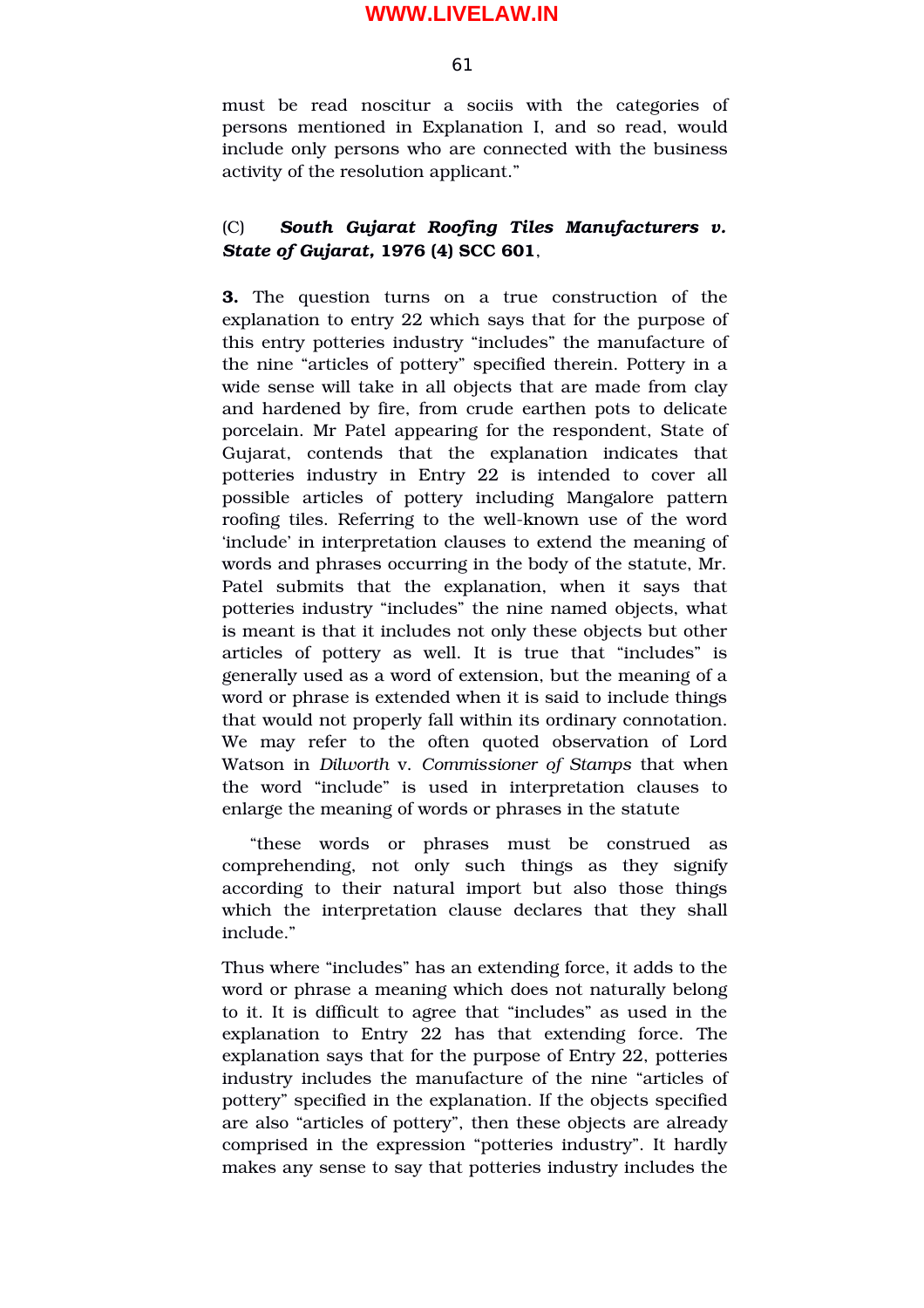62

manufacture of articles of pottery, if the intention was to enlarge the meaning of potteries industry in any way.

**4.** We are also unable to agree with Mr Patel that the articles specified in the explanation may have been mentioned out of abundant caution to emphasize the comprehensive character of the entry, to indicate that all varieties of pottery are included therein. This argument, though more plausible, does not also seem acceptable. It is possible that one might have doubts whether things like refractories or electrical or textile accessories would pass under the description pottery as that word is used in common parlance, but the explanation also mentions crockery and toys regarding which there could be hardly any doubt. The inclusion in the list of objects which are well-recognised articles of pottery makes it plain that the explanation was added to the entry not by way of abundant caution.

**5.** The contention of Mr. Tarkunde for the appellants is that the articles mentioned in the explanation were intended to be exhaustive of the objects covered by Entry 22. According to Mr, Tarkunde if the legislature wanted to bring within the entry all possible articles of pottery then there was hardly any point in mentioning only a few of them by way of explanation. To this Mr Patel's reply is that it is well-known that where the legislature wants to exhaust the significance of the term defined, it uses the word "means" or the expression "means and includes", and that if the intention was to make the list exhaustive, the legislature would not have used the word "includes" only. We do not think there could be any inflexible rule that the word 'include' should be read always as a word of extension without reference to the context. Take for instance Entry 19 in the schedule which also has an explanation containing the word "includes". Entry 19 is as follows:

"Employment in any tobacco processing establishment, not covered under Entry 3.

*Explanation*.—For the purpose of this entry, the expression 'processing' includes packing or unpacking, breaking up, sieving, threshing, mixing, grading, drying, curing or otherwise treating the tobacco (including tobacco leaves and stems) in any manner."

#### Entry 3 to which Entry 19 refers reads:

"Employment in any tobacco (including bidi making) manufactory."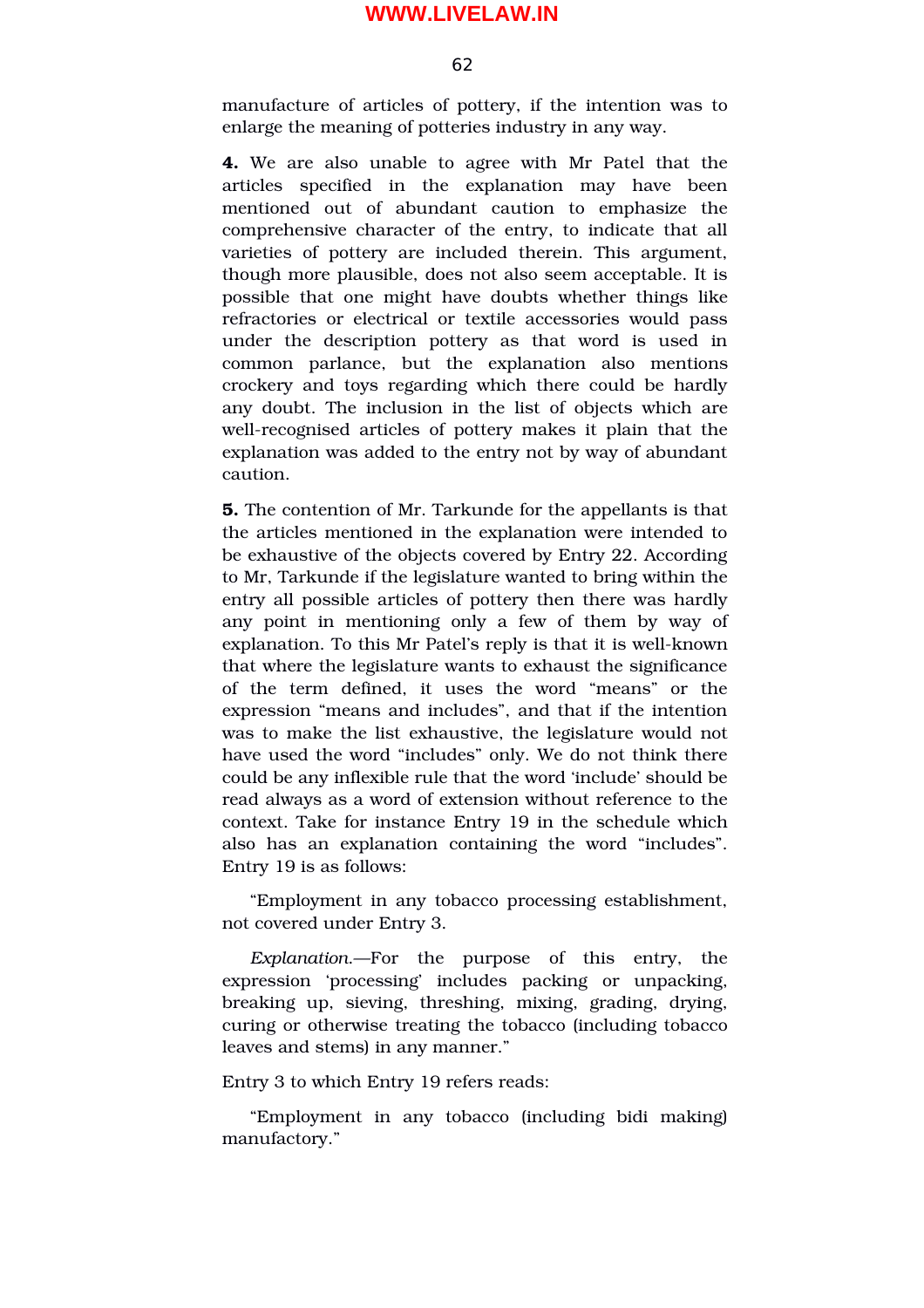63

It is clear from the explanation to Entry 19 that there could be no other way or manner of "processing" besides what is stated as included in that expression. Though "include" is generally used in interpretation clauses as a word of enlargement, in some cases the context might suggest a different intention. Pottery is an expression of very wide import, embracing all objects made of clay and hardened by heat. If it had been the legislature's intention to bring within the entry all possible articles of pottery, it was quite unnecessary to add an explanation. We have found that the explanation could not possibly have been introduced to extend the meaning of potteries industry or the articles listed therein added *ex abundanti cautela.* It seems to us therefore that the legislature did not intend everything that the potteries industry turns out to be covered by the entry. What then could be the purpose of the explanation. The explanation says that, for the purpose of Entry 22, potteries industry "includes" manufacture of the nine articles of pottery named therein. It seems to us that the word "includes" has been used here in the sense of 'means'; this is the only construction that the word can bear in the context. In that sense it is not a word of extension, but limitation; it is exhaustive of the meaning which must be given to potteries industry for the purpose of Entry 22. The use of the word "includes" in the restrictive sense is not unknown. The observation of Lord Watson in *Dilworth* v. *Commissioner of Stamps* which is usually referred to on the use of "include" as a word of extension, is followed by these lines:

"But the word 'include' is susceptible of another construction, which may become imperative, if the context of the Act is sufficient to show that it was not merely employed for the purpose of adding to the natural significance of the words or expressions defined. It may be equivalent to 'mean and include', and in that case it may afford an exhaustive explanation of the meaning which, for the purposes of the Act, must invariably be attached to these words or expressions."

It must therefore be held that the manufacture of Mangalore pattern roofing tiles is outside the purview of Entry 22."

(emphasis supplied)

**76.** The definition of gross revenue is crystal clear in the agreement.

How the adjusted gross revenue to be arrived at is also evident. It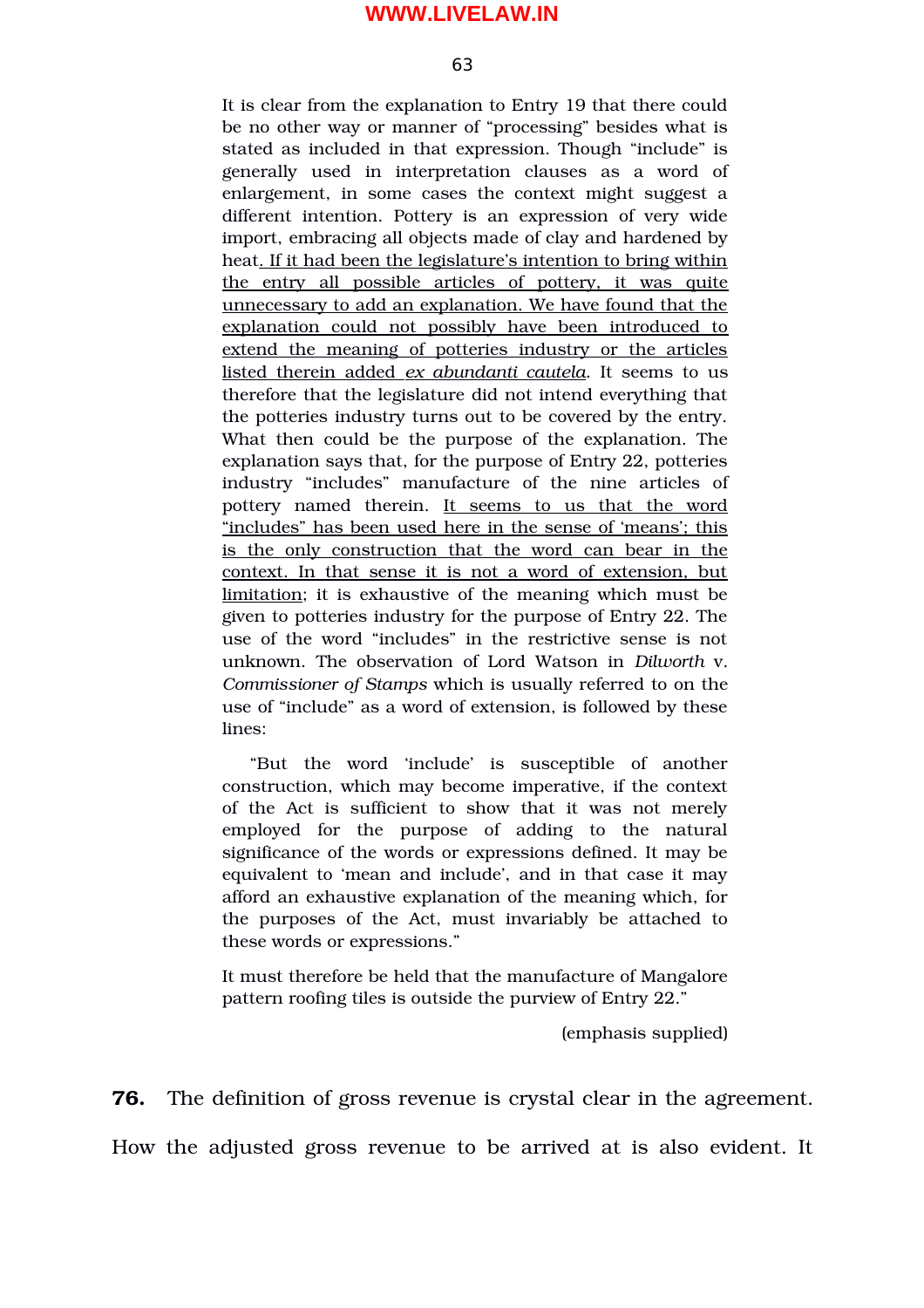64

cannot be submitted that the revenue has not been defined in the contract. Once the gross revenue is defined, one cannot depart from it and the very meaning is to be given to the revenue for the agreement. Overall revenue, has to be taken into account for determination of licence fees without set off, as provided in the agreement. The same was defined to simplify it to rule out the litigation, disputes, and accounting myriads. The submission raised that the term revenue has to be interpreted as the consideration payable in keeping with commercial and financial parlance is what is intended to be avoided. Raising of such submission is a futile attempt that has been made to wriggle out of the definition of gross revenue, which has been held to be binding in the previous judgment in *Union of India v. AUSPI* (2011). The submission that the contract recognises the applicability of accounting standards, in our opinion, it is only to maintain books of accounts. To a certain extent, it cannot be disputed that to have clarity, uniformity, and definitiveness; the accounting standards lay down guidelines with respect to financial terms. However, when the financial terms in the agreement are clear in the form of definition of gross revenue governed by Clause 19.1 of the agreement, the definition of Accounting Standard-9 cannot supersede it which is a general one.

**77.** The submission has been made that the accounting standards themselves make it clear what should be included as revenue and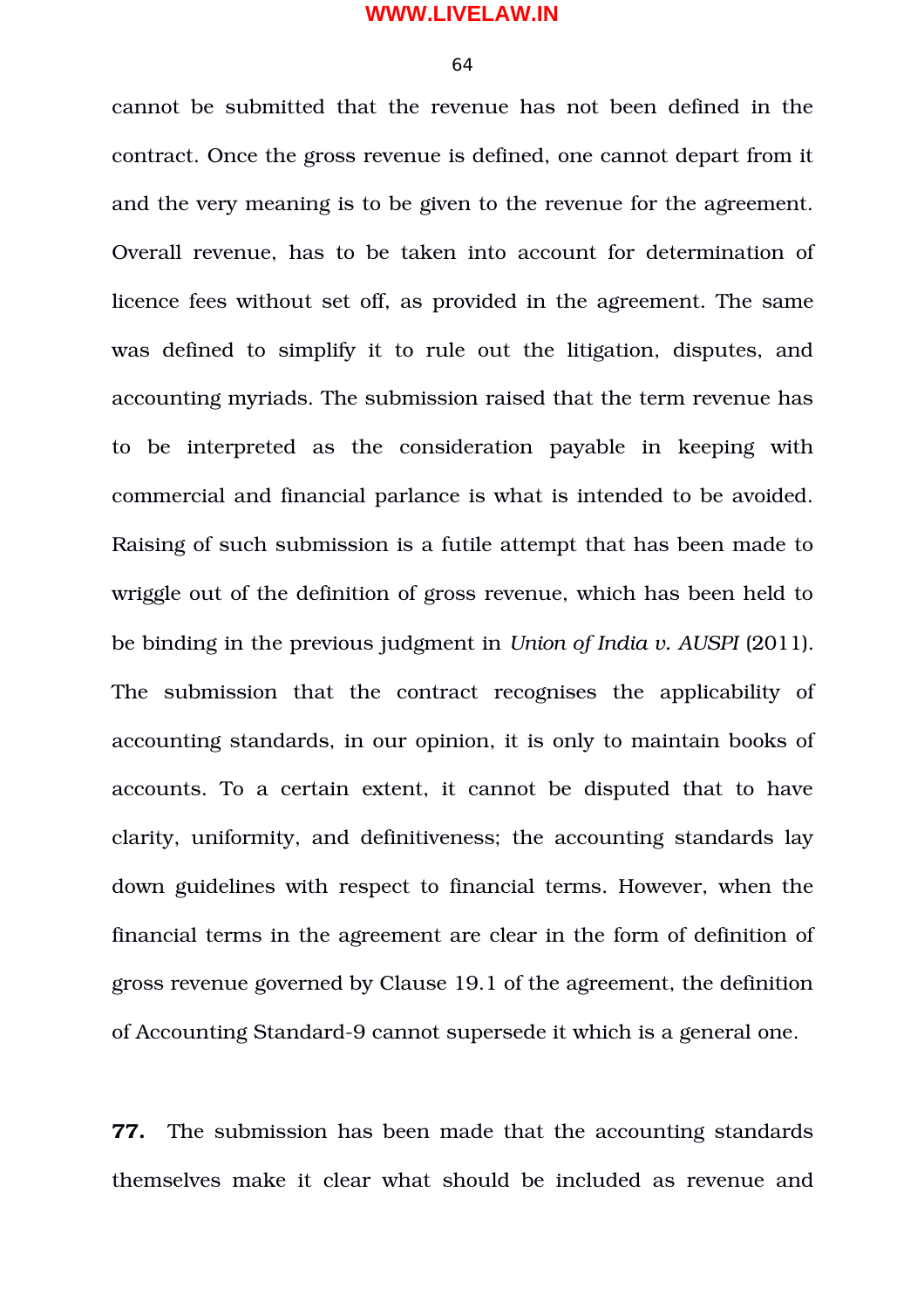65

accounting standards have been incorporated in the agreement and incorporated by reference in the licence agreement. For this, reliance has been placed on *General Assurance Society Ltd. v. Chandmull Jain,* AIR 1966 SC 1644, wherein it is observed:

> "11. A contract of insurance is a species of commercial transactions, and there is a well-established commercial practice to send cover notes even prior to the completion of a proper proposal or while the proposal is being considered or a policy is in preparation for delivery. A cover note is a temporary and limited agreement. It may be self-contained, or it may incorporate by reference the terms and conditions of the future policy. When the cover note incorporates the policy in this manner, it does not have to recite the term and conditions, but merely to refer to a particular standard policy. If the proposal is for a standard policy and the cover note refers to it, the assured is taken to have accepted the terms of that policy. The reference to the policy and its terms and conditions may be expressed in the proposal or the cover note or even in the letter of acceptance, including the cover note. The incorporation of the terms and conditions of the policy may also arise from a combination of references in two or more documents passing between the parties. Documents like the proposal, cover note, and the policy are commercial documents, and to interpret them, commercial habits and practice cannot altogether be ignored. During the time the cover note operates, the relations of the parties are governed by its terms and conditions, if any, but more usually by the terms and conditions of the policy bargained for and to be issued. When this happens, the terms of the policy are incipient, but after the period of temporary cover, the relations are governed only by the terms and conditions of the policy unless insurance is declined in the meantime. Delay in issuing the policy makes no difference. The relations even then are governed by the future policy if the cover notes give sufficient indication that it would be so. In other respects there is no difference between a contract of insurance and any other contract except that in a contract of insurance there is a requirement of *uberrima fides* i.e. good faith on the part of the assured and the contract is likely to be construed *contra proferentem* that is against the company in case of ambiguity or doubt. A contract is formed when there is an unqualified acceptance of the proposal. Acceptance may be expressed in writing, or it may even be implied if the insurer accepts the premium and retains it. In the case of the assured, a positive act on his part by which he recognises or seeks to enforce the policy amounts to an affirmation of it. This position was clearly recognised by the assured himself, because he wrote, close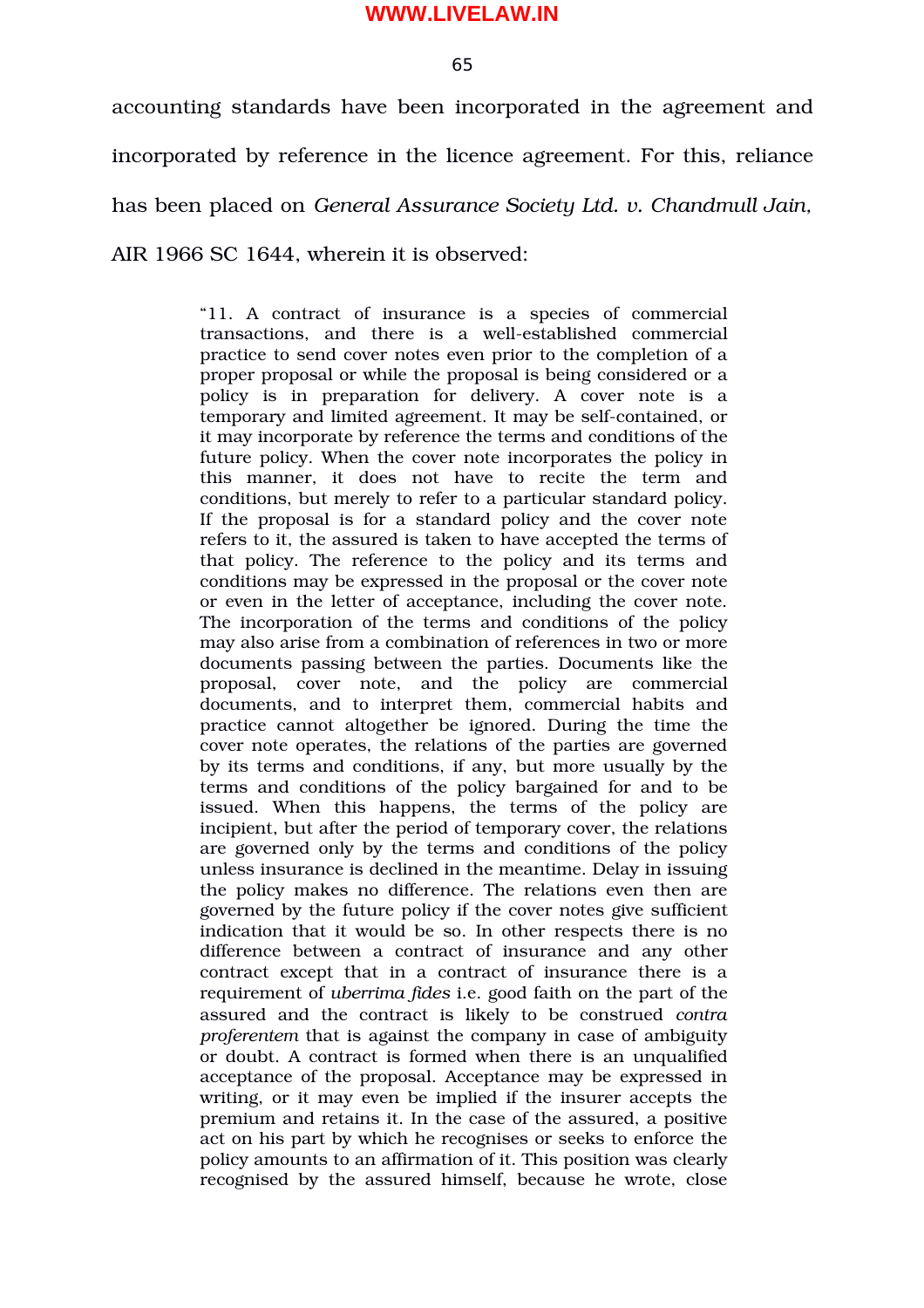#### 66

upon the expiry of the time of the cover notes, that either a policy should be issued to him before that period had expired or the cover note extended in time. In interpreting documents relating to a contract of insurance, the duty of the court is to interpret the words in which the contract is expressed by the parties because it is not for the court to make a new contract, however reasonable if the parties have not made it themselves. Looking at the proposal, the letter of acceptance and the cover notes, it is clear that a contract of insurance under the standard policy for fire and extended to cover flood, cyclone etc. had come into being."

**78.** In *M.R. Engineers & Contractors Pvt. Ltd. v. Som Datt Builders*

*Ltd*., (2009) 7 SCC 696, the Court held:

"24. The scope and intent of Section 7(5) of the Act may therefore be summarised thus:

(i) An arbitration clause in another document, would get incorporated into a contract by reference, if the following conditions are fulfilled:

(1) the contract should contain a clear reference to the documents containing arbitration clause,

(2) the reference to the other document should clearly indicate an intention to incorporate the arbitration clause into the contract,

(3) the arbitration clause should be appropriate, that is capable of application in respect of disputes under the contract and should not be repugnant to any term of the contract.

(ii) When the parties enter into a contract, making a general reference to another contract, such general reference would not have the effect of incorporating the arbitration clause from the referred document into the contract between the parties. The arbitration clause from another contract can be incorporated into the contract (where such reference is made), only by a specific reference to arbitration clause.

(iii) Where a contract between the parties provides that the execution or performance of that contract shall be in terms of another contract (which contains the terms and conditions relating to performance and a provision for settlement of disputes by arbitration), then, the terms of the referred contract in regard to execution/performance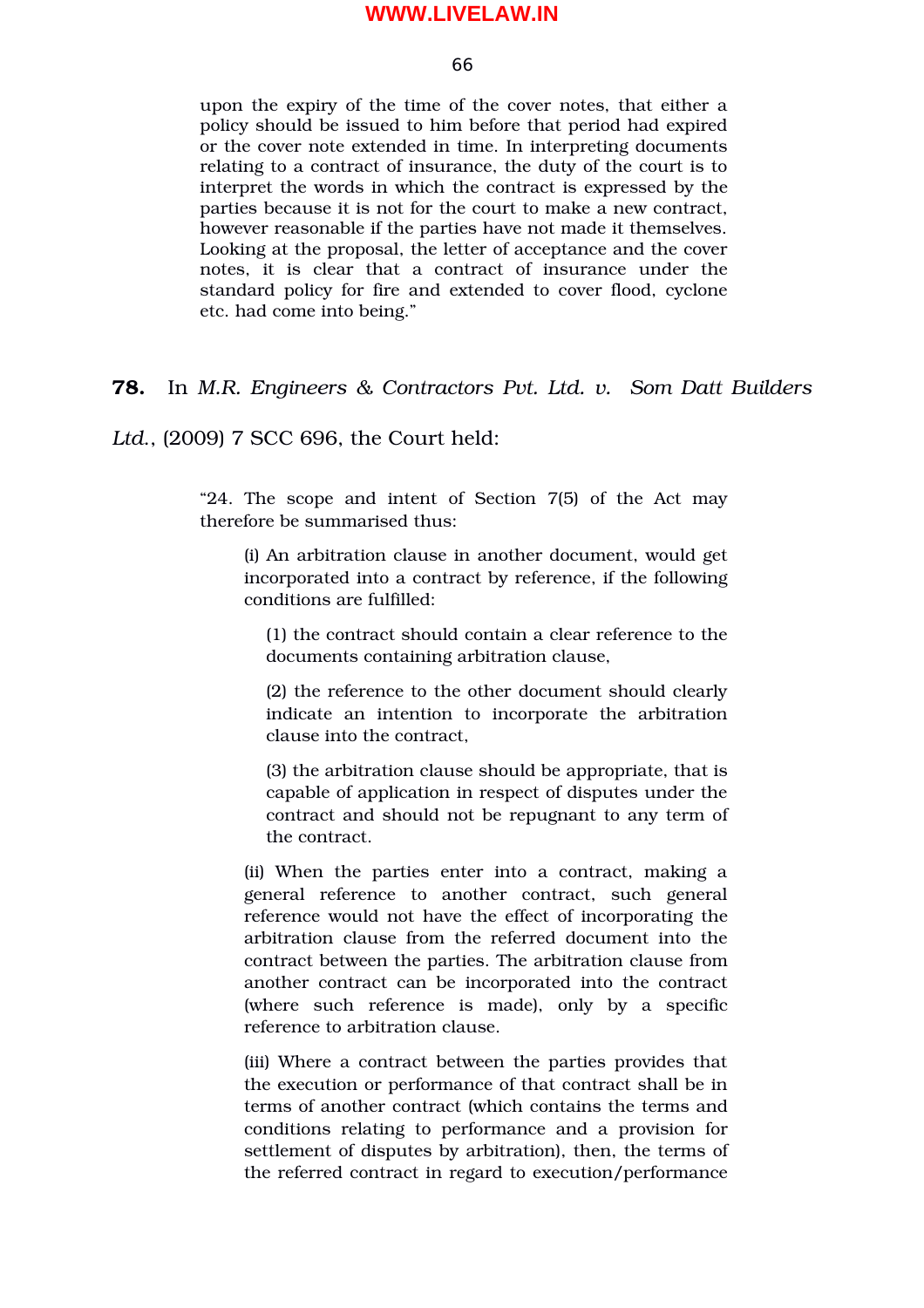67

alone will apply, and not the arbitration agreement in the referred contract, unless there is special reference to the arbitration clause also.

(iv) Where the contract provides that the standard form of terms and conditions of an independent trade or professional institution (as for example the standard terms and conditions of a trade association or architects association) will bind them or apply to the contract, such standard form of terms and conditions including any provision for arbitration in such standard terms and conditions, shall be deemed to be incorporated by reference. Sometimes the contract may also say that the parties are familiar with those terms and conditions or that the parties have read and understood the said terms and conditions.

(v) Where the contract between the parties stipulates that the conditions of contract of one of the parties to the contract shall form a part of their contract (as for example the general conditions of contract of the Government where the Government is a party), the arbitration clause forming part of such general conditions of contract will apply to the contract between the parties."

**79.** Submission though attractive, but is again an attempt by taking a rigmarole to get rid of the definition of 'gross revenue'. Earlier the validity of definition was questioned to confine the meaning of gross revenue how the revenue is sought to be confined to activities under the licence by way of AS-9. The reliance has been placed on statement made by DOT in the reply filed in 2003 that the definition of gross revenue is in line with AS-9, it is by way of explaining and cannot have the effect of changing the definition of gross revenue given in the agreement. The definition in agreement is unambiguous, clear, and beyond the pale of doubt, and there is no confusion in the definition of gross revenue, which is the basis for realisation of the licence fee.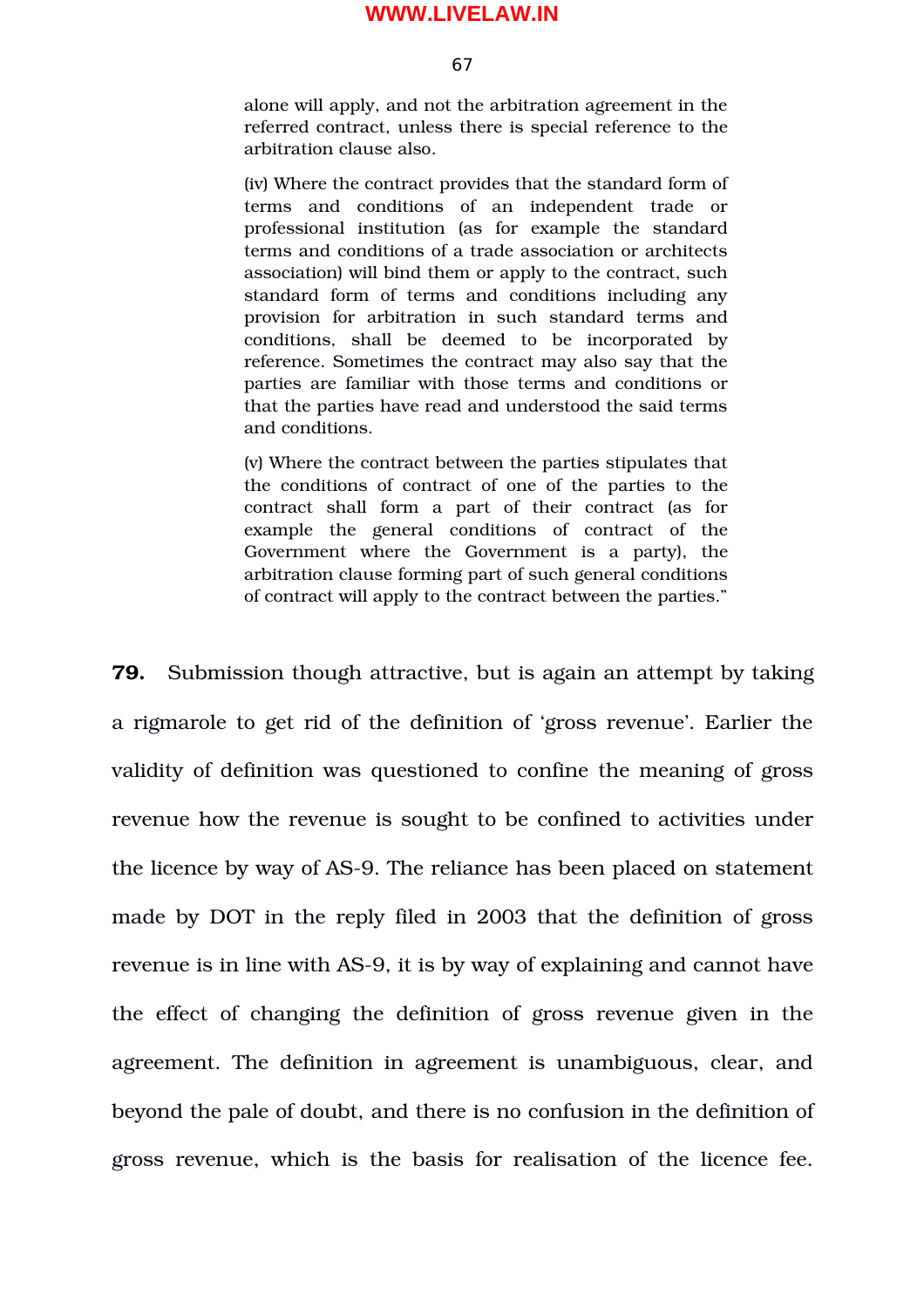68

Licensees have made a futile attempt to wriggle out of the definition in an indirect method, which was rejected directly in the decision of 2011 between the parties and it was held that these very heads form part of gross revenue.

**80.** The submission has been raised on the ground of approbation and reprobation relying on *Suzuki Parasrampuria Suitings Private Limited v. Official Liquidator of Mahendra Petrochemicals Limited,* (2018) 10 SCC 707. The observations made are extracted hereunder:

> "12. A litigant can take different stands at different times but cannot take contradictory stands in the same case. A party cannot be permitted to approbate and reprobate on the same facts and take inconsistent shifting stands. The untenability of an inconsistent stand in the same case was considered in *Amar Singh* v. *Union of India*, (2011) 7 SCC 69, observing as follows: (SCC p. 86, para 50)

"*50*. This Court wants to make it clear that an action at law is not a game of chess. A litigant who comes to court and invokes its writ jurisdiction must come with clean hands. He cannot prevaricate and take inconsistent positions."

13. A similar view was taken in *Joint Action Committee of Air Line Pilots' Assn. of India* v. *DGCA*, (2011) 5 SCC 435, observing: (SCC p. 443, para 12)

"*12*. The doctrine of election is based on the rule of estoppel —the principle that one cannot approbate and reprobate inheres in it. The doctrine of estoppel by-election is one of the species of estoppels in pais (or equitable estoppel), which is a rule in equity. … Taking inconsistent pleas by a party makes its conduct far from satisfactory. Further, the parties should not blow hot and cold by taking inconsistent stands and prolong proceedings unnecessarily."

**81.** In *Jal Mahal Resorts Private Limited v. K.P. Sharma,* (2014) 8 SCC

866, the Court observed: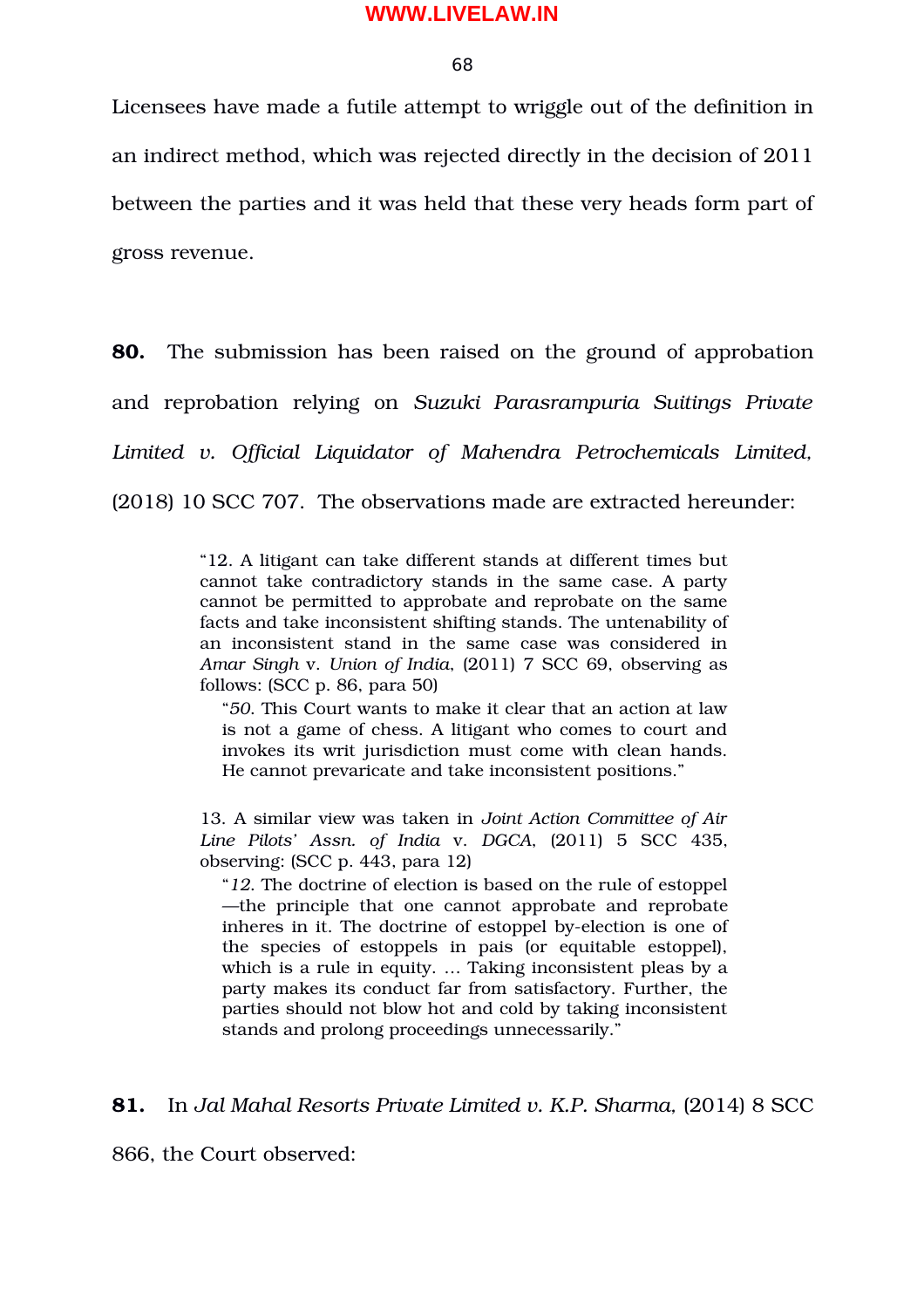69

"4. However, in spite of withdrawal of the special leave petitions, if the petitioner State is taking a diametrically opposite stand which it had taken before the High Court as also before this Court when the arguments were concluded, we surely have reservations in permitting the learned Senior Counsel to take an opposite stand now and advance arguments exactly the opposite of what was submitted in the High Court as also before this Court through the earlier counsel being the Attorney General.

5. However, the learned Senior Counsel submitted that the State is a respondent in other special leave petitions also which have been preferred by the other petitioners and, therefore, as a respondent therein, they are eligible to advance their arguments.

6. There is no doubt that the impleaded respondent may advance his arguments before the Court as he has been impleaded as a party-respondent but under the garb of advancing arguments a stand which was taken before the High Court earlier is changed at the stage of special leave petition, cannot be permitted especially when the counsel, as already stated, has withdrawn the special leave petitions preferred by the State. He may, however, advance submissions as a respondent in other matters, which he is at liberty to make within a period of two weeks, which, however, shall be subject to its acceptance."

# **82.** In *A.P. Dairy Development Corporation Federation v. B.*

*Narasimha Reddy,* (2011) 9 SCC 286, the following observations were

made:

"40. In the matter of the Government of a State, the succeeding Government is duty-bound to continue and carry on the unfinished job of the previous Government, for the reason that the action is that of the "State", within the meaning of Article 12 of the Constitution, which continues to subsist and therefore, it is not required that the new Government can plead contrary to the State action taken by the previous Government in respect of a particular subject. The State, being a continuing body can be stopped from changing its stand in a given case, but where after holding enquiry it came to the conclusion that action was not in conformity with law, the doctrine of estoppel would not apply. Thus, unless the act done by the previous Government is found to be contrary to the statutory provisions, unreasonable or against policy, the State should not change its stand merely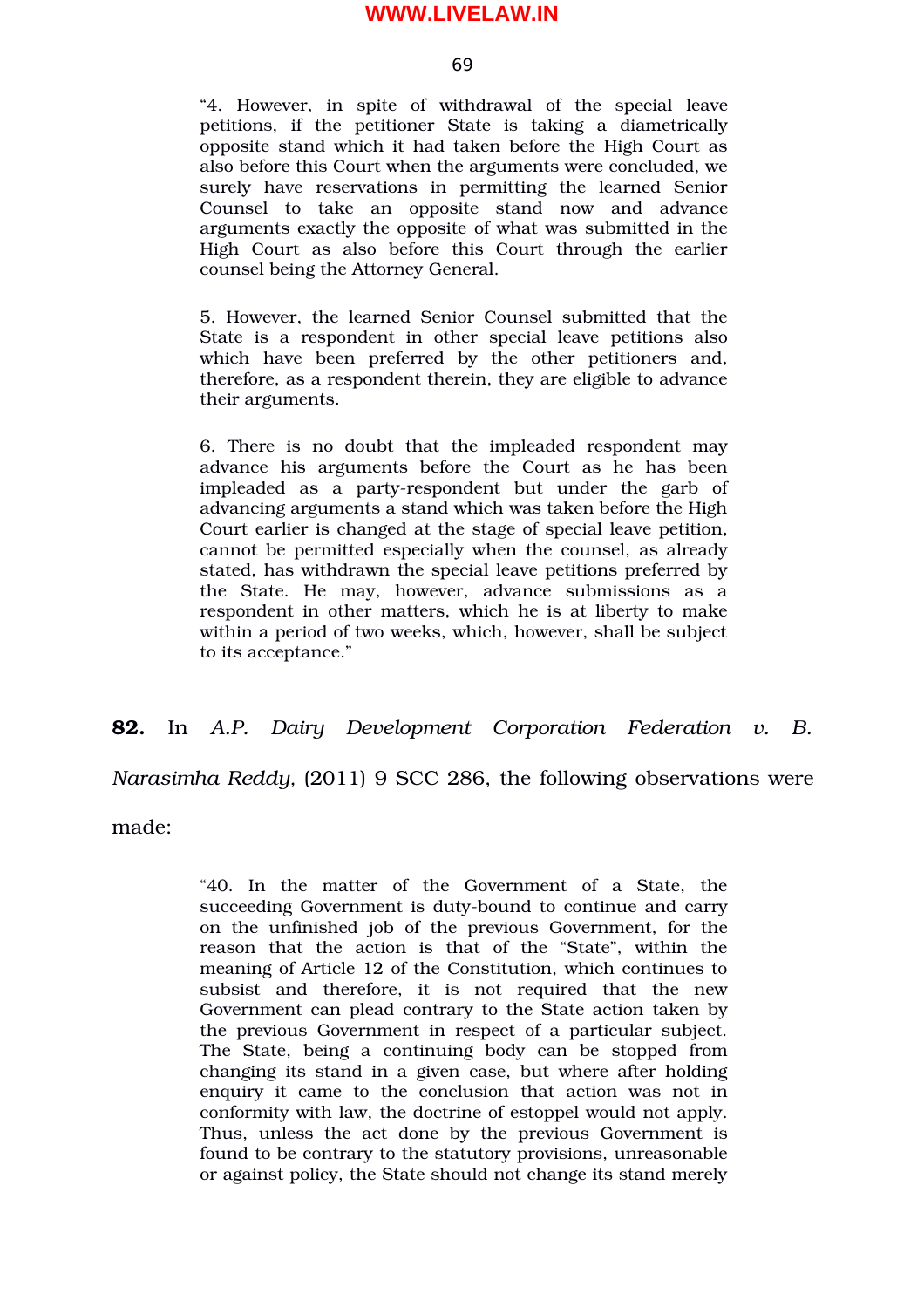70

because the other political party has come into power. "Political agenda of an individual or a political party should not be subversive of rule of law." The Government has to rise above the nexus of vested interest and nepotism, etc. as the principles of governance have to be tested on the touchstone of justice, equity and fair play. The decision must be taken in good faith and must be legitimate. (Vide *Onkar Lal Bajaj* v. *Union of India*, *(2003) 2 SCC 673, State of Karnataka* v. *All India Manufacturers Organisation,* (2006) 4 SCC 683 and *State of T.N.* v. *K. Shyam Sunder,* (2011) 8 SCC 737.)"

**83.** In our considered opinion, it cannot be said that DOT has taken inconsistent stands at different stages of the same litigation. Their stand is apparent that the gross revenue has been clearly defined in the agreement. Parties have agreed to various inclusions in the agreement and have willingly switched over to revenue-sharing regime under the 1999 policy and same is apparent from the stand and the reliefs prayed in the petitions filed in 2003 and 2005 extracted above. The licensees were aware of items specifically included in the agreement. TSPs agreed to interpretation and accepted it as held by this Court in 2011 judgment. Licensees are taking inconsistent stands, earlier they have taken the stand that all these items concerning which disputes have been raised, had been included illegally in the definition of gross revenue, the definition may be declared ultra vires, invalid, and be struck down. They have also contended that revenue from activities under the licence cannot be included in gross revenue, which submission has been negated by this Court in 2011, it was held that the gross revenue would include the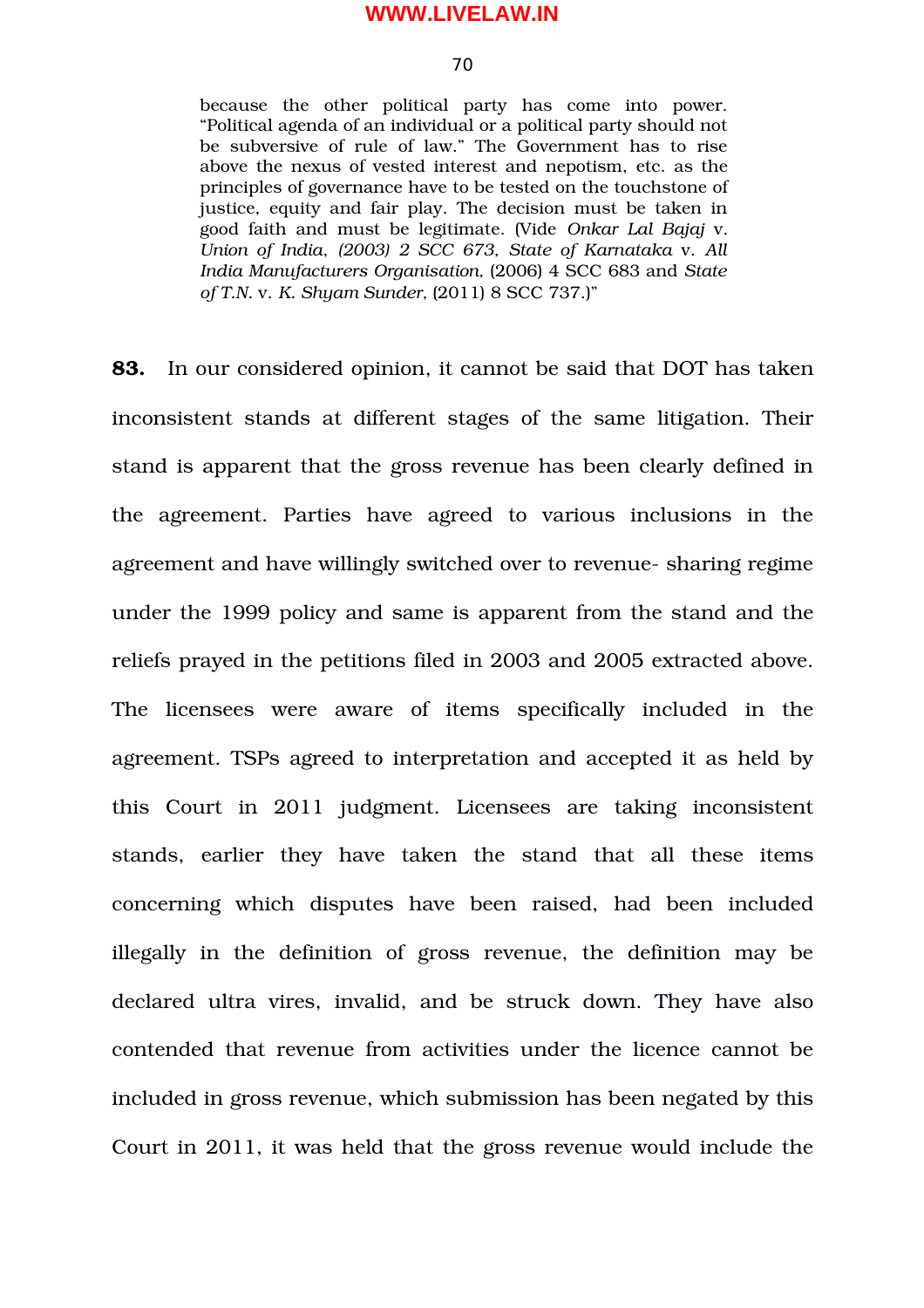71

revenue generated from non-licensing activities. Licensees cannot be permitted to approbate and reprobate and to take inconsistent stands that they are not included in gross revenue as per AS-9. The stand taken rather than buttressing the submissions raised by them, counters and militates against their own interest and paves the way in favour of DOT.

**84.** A submission has been raised that the definition of gross revenue is not exhaustive. It only includes those streams which are specifically included in the definition of AGR. If it is an inclusive definition of AGR, and all receipts were ipso facto part of AGR, then there was no occasion to further provide in clause 2.2 (b)(ii) that the revenue from value-added services was to be treated as part of AGR. Further, the licensee was obliged to maintain separate account for service defined in Annexure 1 to the licence in clause 55 to mean service in a licensed service area. By the fact that separate provision is made for value-added services, a separate account has to be maintained as per clauses 22.1, 22.2 and 22.3 that is for arriving at the figure of revenue and step in aid, to clarify how the licensee has to operate, that would not change the definition of gross revenue which is the meaning of revenue itself is apparent, same is gross inflow of the cash, and the amount which is receivable as provided in AS-9 also. Thus, the submission raised that the definition is not wide, cannot be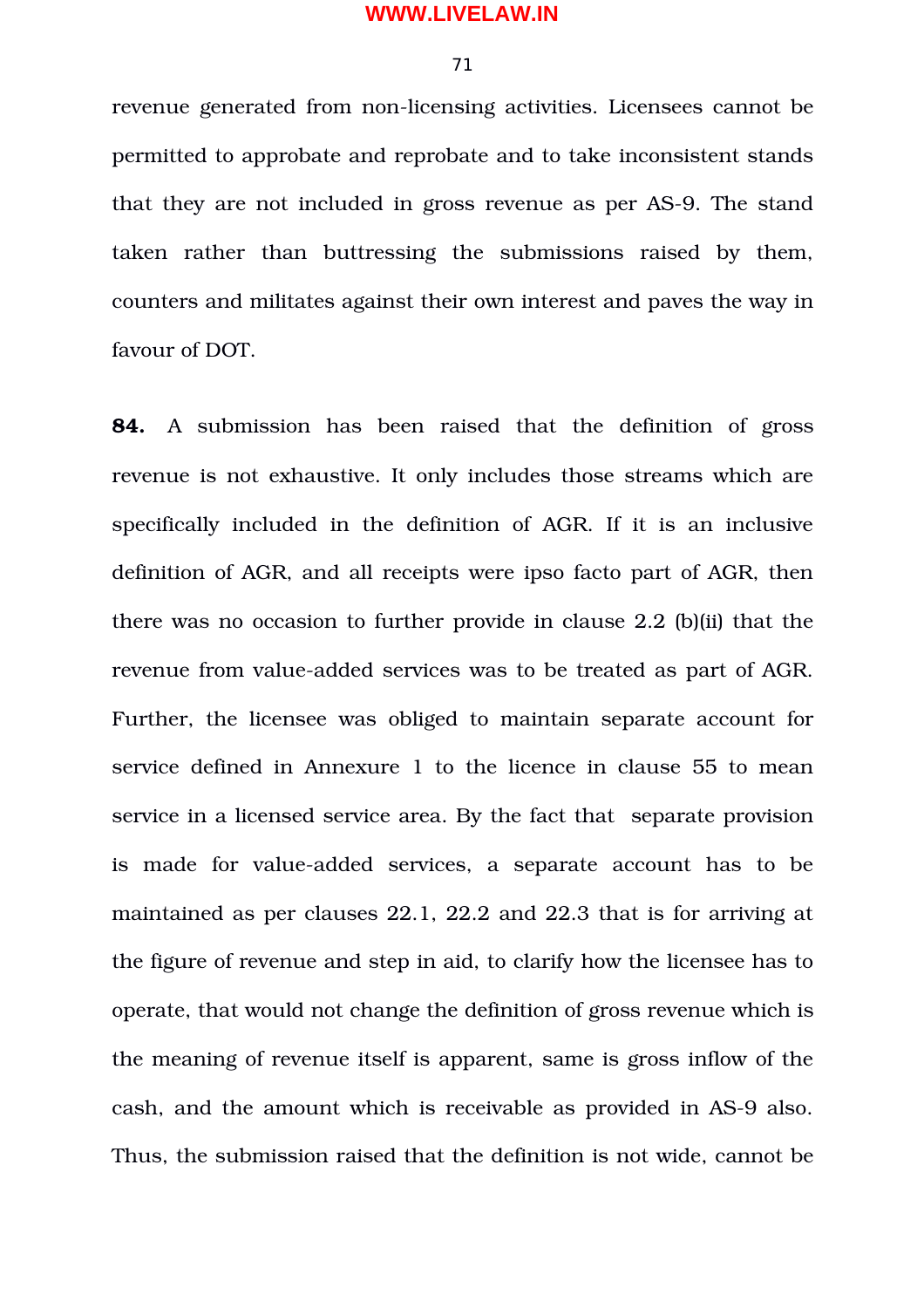72

accepted, and stands repelled. Clauses 22.1, 22.2 and 22.3 cast obligation upon the licensee to draw, keep and furnish independent accounts for the service. Under clauses 22.1 and 22.2, the licensee has to maintain records quarterly. Accounts have to be audited and can be called for by the licensor or the TRAI, as provided in Clause 22.3. The format of gross revenue is supportive of definition of gross revenue as defined in the agreement. Clause 22 is a rider upon the licensee to maintain the records of activities and other matters such as financial position as enumerated therein.

**85.** Clause 18.1 of the agreement has also been pressed into service. The submission raised that a single company may hold 5 licences for 5 different service areas; the AGR as suggested by the DOT, cannot be followed as it may end up in paying the licence fee at the rate of 5 times. As the licence fee cannot be charged more than once, there is no room to entertain the submission. It is not what is contemplated in the definition. While computing the licence fee, the gross revenue has to be taken into consideration under a particular licence for which it is being determined. The argument had been raised on a hypothetical basis without foundational facts to raise the same is thus, liable to be and is rejected at the threshold.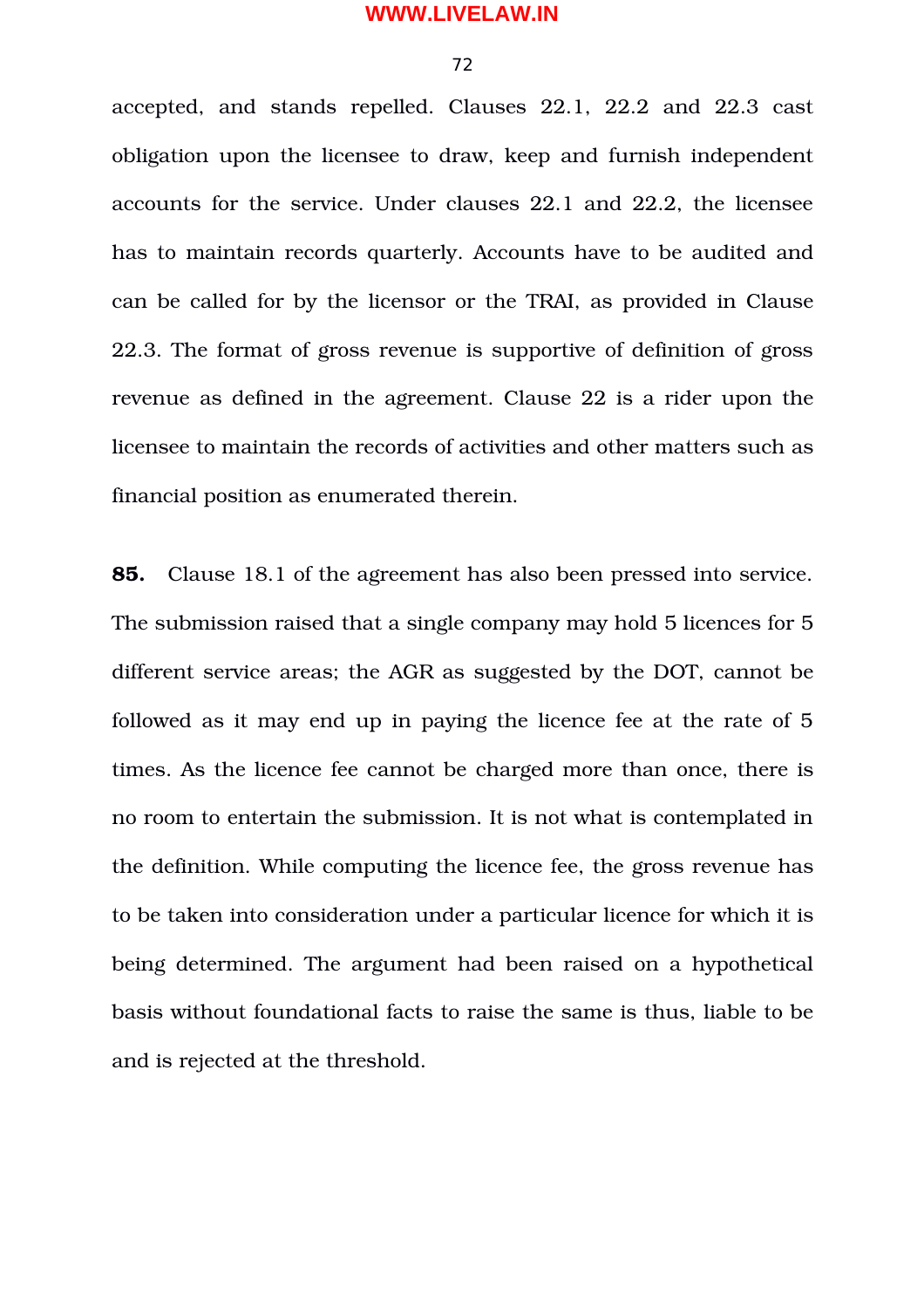73

**86.** DOT has urged that the Central Government has exclusive privilege under section 4 of the Telegraph Act; thus, it is bound to get the best price for natural resources. To part with the exclusive privilege under the revenue sharing regime is extremely beneficial to the licensees. Thus, the State must get the price for its valuable right as mandated under Article 14. In our opinion, there is no doubt that the State is a trustee of the natural resources and is obliged to hold it for the benefit of the citizens but also to ensure equal distribution to sub-serve the common good as observed under Article 39 of the Constitution of India *in Re : Natural Resources Allocation, 2012* (10) SCC 1. The Government being the sole repository of all the resources in the country, also has the exclusive power to determine the licence conditions at which it parts with the exclusive right to the resources. Government has to make an effort to get the best price for its valuable rights and cannot throw them away, and there would be no arbitrariness in the same as observed in *State of Orissa & Ors. v. Harinarayan Jaiswal & Ors.,* (1972) 2 SCC 36, thus:

> **"13**. Even apart from the power conferred on the Government under Sections 22 and 29, we fail to see how the power retained by the Government under clause (6) of its order, dated January 6, 1971, can be considered as unconstitutional. As held by this Court in *Cooverjee B. Bharucha case*, one of the important purpose of selling the exclusive right to sell liquor in wholesale or retail is to raise revenue. Excise revenue forms an important part of every State's revenue. The Government is the guardian of the finances of the State. It is expected to protect the financial interest of the State. Hence quite naturally, the Legislature has empowered the Government to see that there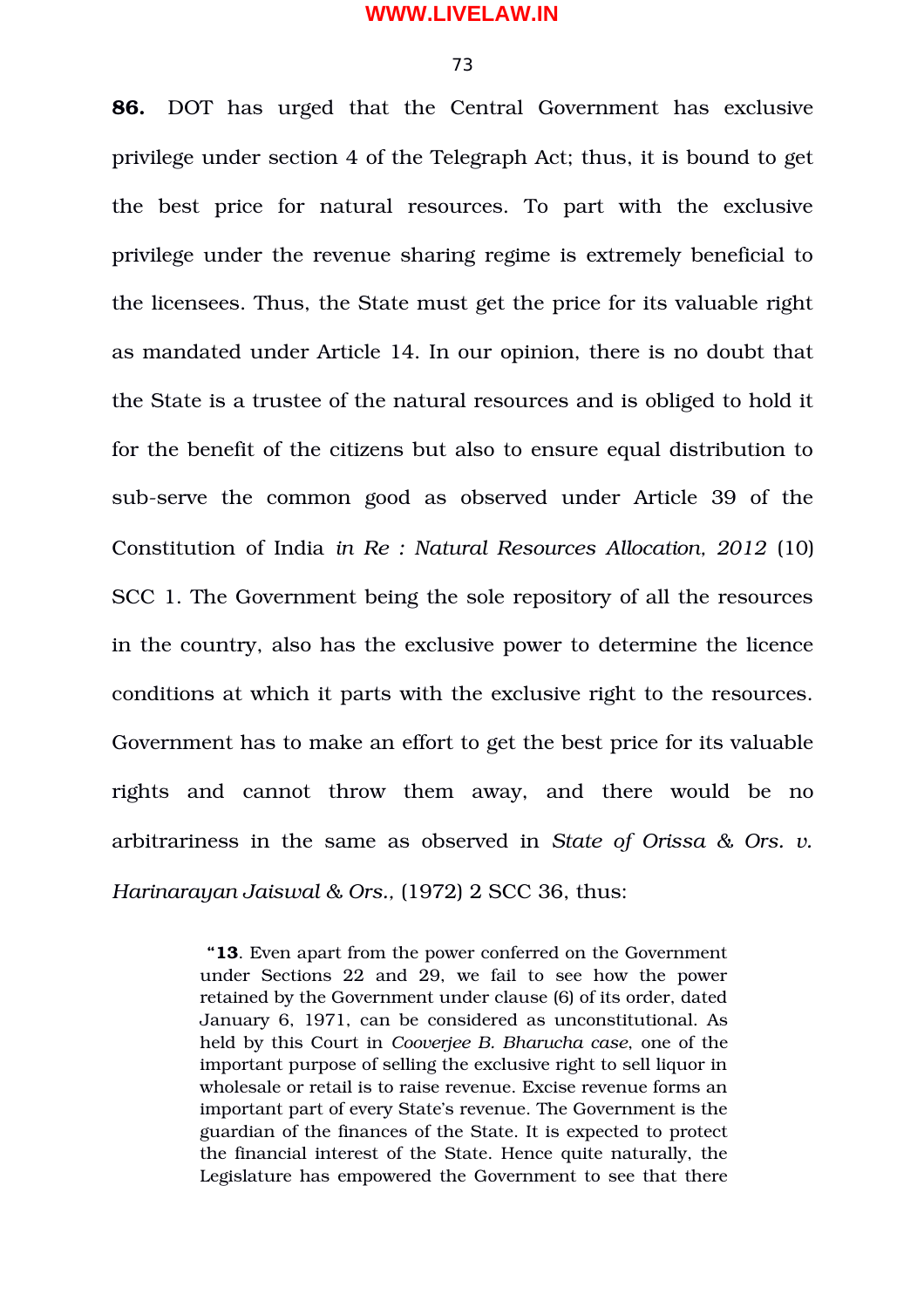74

is no leakage in its revenue. It is for the Government to decide whether the price offered in an auction sale is adequate. While accepting or rejecting a bid, it is merely performing an executive function. The correctness of its conclusion is not open to judicial review. We fail to see how the plea of contravention of Article 19(1)(*g*) or Article 14 can arise in these cases. The Government's power to sell the exclusive privileges set out in Section 22 was not denied. It was also not disputed that those privileges could be sold by public auction. Public auctions are held to get the best possible price. Once these aspects are recognised, there appears to be no basis for contending that the owner of the privileges in question who had offered to sell them cannot decline to accept the highest bid if he thinks that the price offered is inadequate. There is no concluded contract till the bid is accepted. Before there was a concluded contract, it was open to the bidders to withdraw their bids — see  *Union of India* v. *Bhimsen Walaiti Ram*, (1970) 2 SCR 594. By merely giving bids, the bidders had not acquired any vested rights. The fact that the Government was the seller does not change the legal position once its exclusive right to deal with those privileges is conceded. If the Government is the exclusive owner of those privileges, reliance on Article 19(1)(*g*) or Article 14 becomes irrelevant. Citizens cannot have any fundamental right to trade or carry on business in the properties or rights belonging to the Government—nor can there be any infringement of Article 14, if the Government tries to get the best available price for its valuable rights. …."

(emphasis supplied)

**87.** Similar is the case law laid down in *Har Shankar v. Excise & Taxation Commissioner*, 1975 (1) SCC 737; *Government of A.P. v. Anabeshahi Wine & Distilleries (P) Ltd*., (1988) 2 SCC 25; *Excise Commissioner v. Issac Peter*, (1994) 4 SCC 104; *State of Orissa v. Narain Prasad* (1996) 5 SCC 740, *State of M.P. v. KCT Drinks Ltd*., (2003) 4 SCC 748 and *State of Punjab v. Devans Modern Breweries Ltd*., (2004) 11 SCC 26.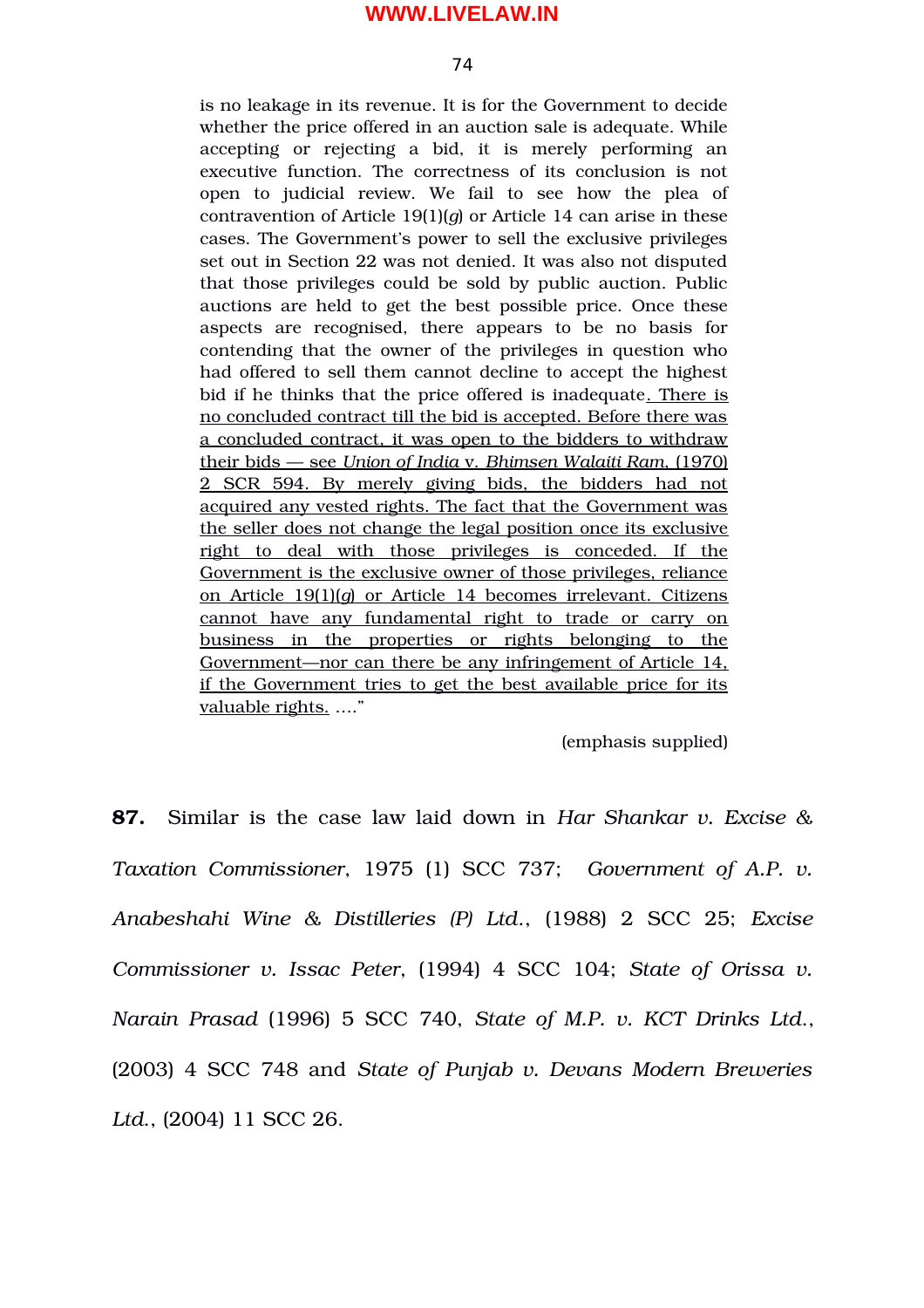75

**88.** A licence granted under section 4(1) is in the nature of a contract. DOT has relied upon *Khardah Company Ltd. v. Raymond & Co. (India) Pvt. Ltd*., 1963 (3) SCR 183 in which it has been observed that once a contract has been reduced to writing, terms have to be ascertained from the agreement. It may be relevant to look into the circumstances in case need arises, which resulted in the inclusion of the definition of AGR in the licence agreement. The deliberations were held with the licensees, experts, and then finally migration package, revenue sharing regime is being consented to, was worked out in which the definition of adjusted gross revenue as a part of the financial condition of the licence is mentioned. As to the provisions of gross revenue there had been consensus ad idem between the parties. The licensees are bound by it as they have executed the licence agreement. A party is free to enter into a contract with a State, there is no compulsion, it is voluntary on both sides and binding and cannot be termed to be unfair as observed in *Assistant Excise Commissioner & Ors. v. Issac Peters & Ors*. (1994) 4 SCC 104, thus:

> "26. ....We are, therefore, of the opinion that in case of contracts freely entered into with the State, like the present ones, there is no room for invoking the doctrine of fairness and reasonableness against one party to the contract (State), for the purpose of altering or adding to the terms and conditions of the contract, merely because it happens to be the State. In such cases, the mutual rights and liabilities of the parties are governed by the terms of the contracts (which may be statutory in some cases) and the laws relating to contracts. It must be remembered that these contracts are entered into pursuant to public auction, floating of tenders or by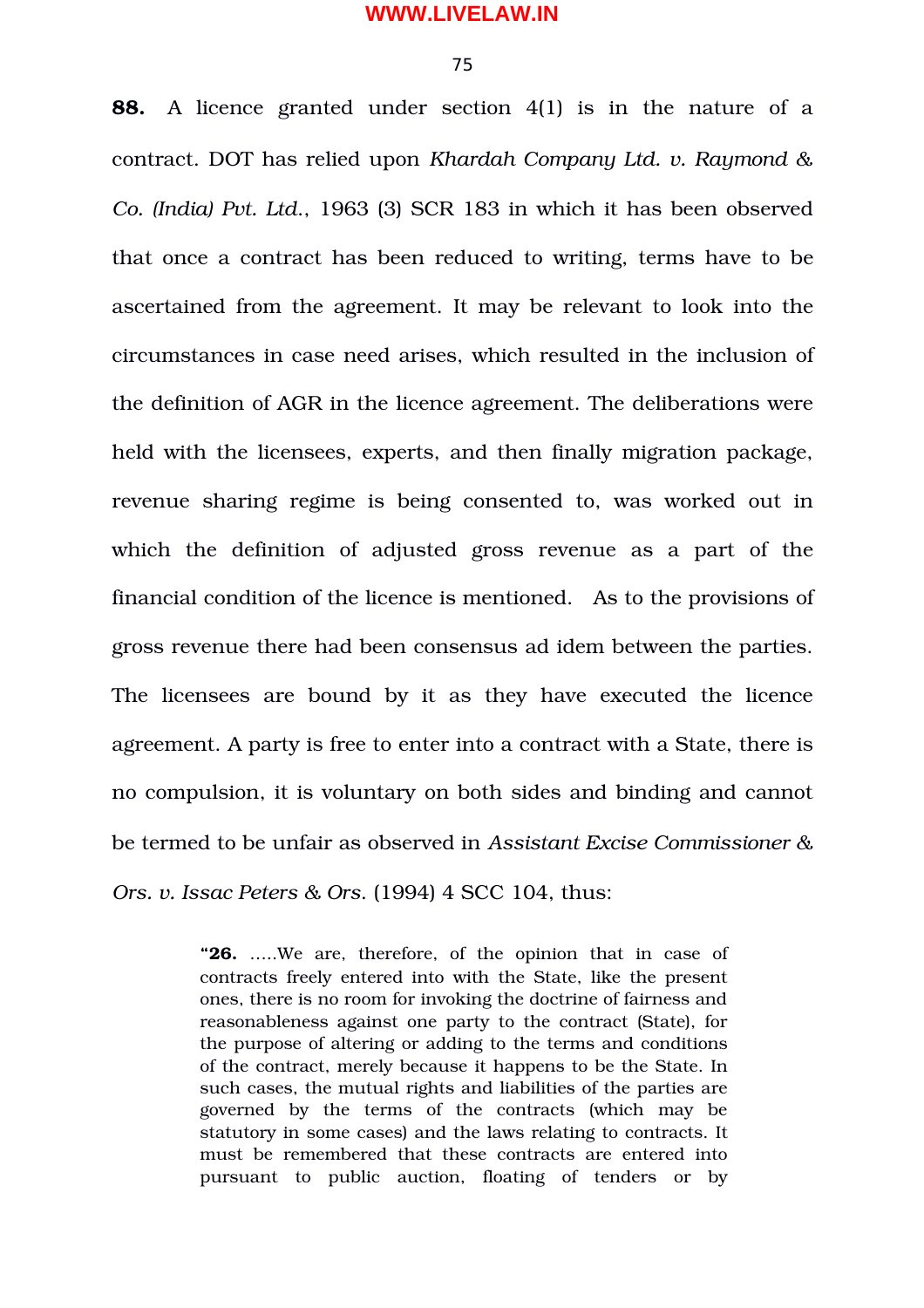76

negotiation. There is no compulsion on anyone to enter into these contracts. It is voluntary on both sides. There can be no question of the State power being involved in such contracts. It bears repetition to say that the State does not guarantee profit to the licensees in such contracts. There is no warranty against incurring losses. It is a business for the licensees. Whether they make a profit or incur a loss is no concern of the State. In law, it is entitled to its money under the contract. It is not as if the licensees are going to pay more to the State in case they make substantial profits. We reiterate that what we have said hereinabove is in the context of contracts entered into between the State and its citizens pursuant to public auction, floating of tenders or by negotiation. It is not necessary to say more than this for the purpose of these cases. What would be the position in the case of contracts entered into otherwise than by public auction, floating of tenders or negotiation, we need not express any opinion herein."

**89.** The licensees who have taken the advantage under the licence, carry certain obligations. The licensee is bound to discharge the obligation while taking benefit under the licence of migration package, for this purpose as held in *Shyam Telelink Ltd. v. Union of India*, 2010

(10) SCC 165, thus:

"**21.** The unconditional acceptance of the terms of the package and the benefit which the appellant derived under the same will estop the appellant from challenging the recovery of the dues under the package or the process of its determination. No dispute has been raised by the appellant and rightly so in regard to the payment of outstanding licence fee or the interest due thereon. The controversy is limited to the computation of liquidated damages of Rs. 8 crores out of which Rs. 7.3 crores was paid by the appellant in the beginning without any objection followed by a payment of Rs. 70 lakhs made on 29-5-2001.

**22.** Although the appellant had sought waiver of the liquidated damages yet upon rejection of that request it had made the payment of the amount demanded which signified a clear acceptance on its part of the obligation to pay. If the appellant proposed to continue with its challenge to demand, nothing prevented it from taking recourse to appropriate proceedings and taking the adjudication process to its logical conclusion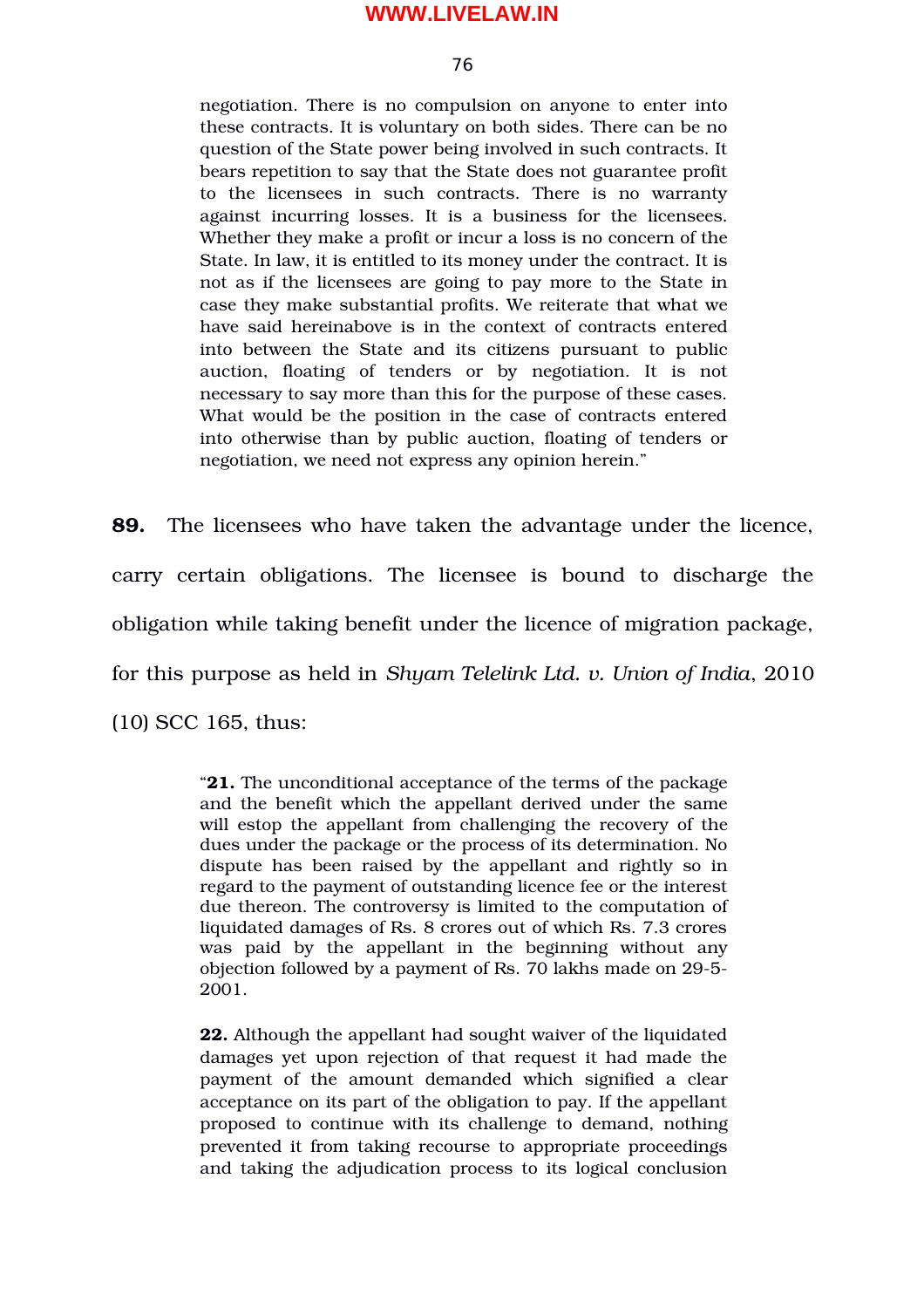77

before exercising its option. Far from doing so, the appellant gave up the plea of waiver and deposited the amount which clearly indicates acceptance on its part of its liability to pay especially when it was only upon such payment that it could be permitted to avail of the migration package. Allowing the appellant at this stage to question the demand raised under the migration package would amount to permitting the appellant to accept what was favourable to it and reject what was not. The appellant cannot approbate and reprobate.

**23.** The maxim *qui approbat non reprobat* (one who approbates cannot reprobate) is firmly embodied in English common law and often applied by courts in this country. It is akin to the doctrine of benefits and burdens which at its most basic level provides that a person taking advantage under an instrument which both grants a benefit and imposes a burden cannot take the former without complying with the latter. A person cannot approbate and reprobate or accept and reject the same instrument.

**28.** For the reasons set out by us hereinabove, we have no hesitation in holding that the appellant was not entitled to question the terms of the migration package after unconditionally accepting and acting upon the same."

**90.** After the introduction of the migration package policy, 1999, there is an exponential growth of the telecom sector. In *Bharti Cellular* Ltd. v. Union of India, 2010 (10) SCC 174, this Court held that acceptance of benefits under the package precluded them from questioning the terms of the same. The Court observed:

> **"8.** There is, in our opinion, no legal infirmity in the view taken by the Tribunal. Once the appellant-petitioner had specifically and unconditionally agreed to accept the migration package and given up all disputes relating to licence agreement for the period up to 31-7-1999, it was not open to it to turn around and agitate any such dispute after availing of the migration package. A party which has unconditionally accepted the package cannot after such acceptance reject the conditions subject to which the benefits were extended to it under the package. It cannot reject what is inconvenient and onerous while accepting what is beneficial to its interests. The package having been offered subject to the conditions that all disputes relating to the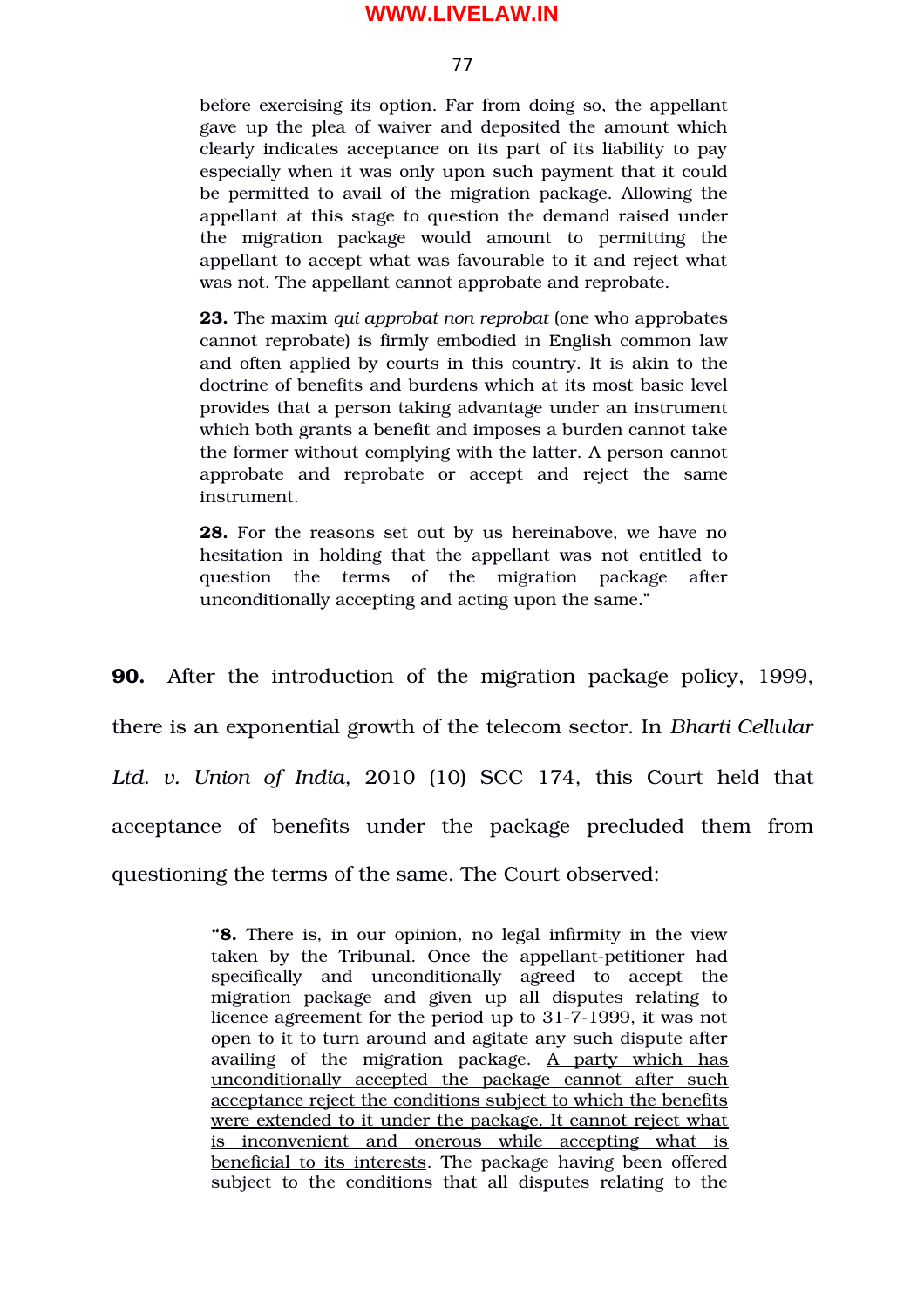78

licence agreement for the period ending 31-7-1999 shall stand abandoned by the operators, there was no room for going back on that representation."

(emphasis supplied)

**91.** The terms and conditions cannot be said to be oppressive as submitted on behalf of the licensees on the strength of *Central Inland Water Transport Corporation v. Brojo Nath Ganguly*, 1986 (3) SCC 156, it cannot be said that DOT was in a dominant position, or possessed wholly disproportionate and unequal bargaining power. In the matter of commercial contracts, the doctrine of unconscionable bargaining is not applicable as held with respect to migration package in *S.K. Jain v. State of Haryana*, 2009 (4) SCC 35, thus:

> "**8.** There is, in our opinion, no legal infirmity in the view taken by the Tribunal. Once the appellant-petitioner had specifically and unconditionally agreed to accept the migration package and given up all disputes relating to licence agreement for the period up to 31-7-1999, it was not open to it to turn around and agitate any such dispute after availing of the migration package. A party which has unconditionally accepted the package cannot after such acceptance reject the conditions subject to which the benefits were extended to it under the package. It cannot reject what is inconvenient and onerous while accepting what is beneficial to its interests. The package having been offered subject to the conditions that all disputes relating to the licence agreement for the period ending 31-7-1999 shall stand abandoned by the operators, there was no room for going back on that representation."

> > (emphasis supplied)

**92.** Once benefit has been drawn, the licensees cannot deny validity or binding effect of contract. In *Cauvery Coffee Traders, Mangalore v. Hornor Resources (International) Co. Ltd*., (2011) 10 SCC 420) it was observed: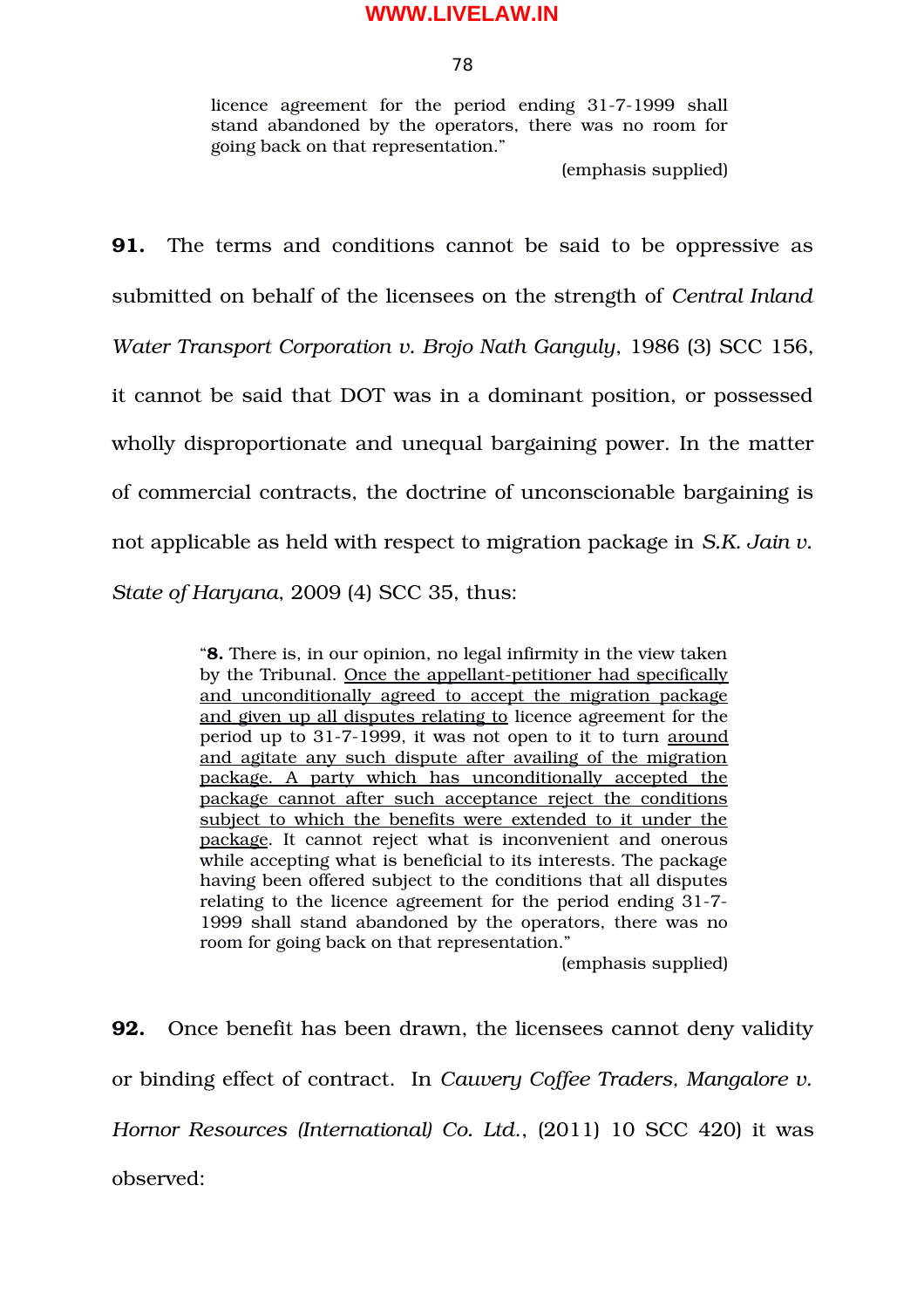79

"A party cannot be permitted to "blow hot and cold", "fast and loose" or "approbate and reprobate". Where one knowingly accepts the benefits of a contract or conveyance or an order, is estopped to deny the validity or binding effect on him of such contract or conveyance or order. This rule is applied to do equity, however, it must not be applied in a manner as to violate the principles of right and good conscience."

# **93.** In *R.N. Gosain v. Yashpal Dhir*, AIR 1993 SC 352, it was held:

"10. Law does not permit a person to both approbate and reprobate. This principle is based on the doctrine of election which postulates that no party can accept and reject the same instrument and that 'a person cannot say at one time that a transaction is valid and thereby obtain some advantage, to which he could only be entitled on the footing that it is valid, and then turn round and say it is void for the purpose of securing some other advantage'."

**94.** Submissions have been raised in respect of various revenue heads not being revenue cannot be included within the purview of gross revenue. We propose to deal with each of them under separate heads.

# **In re: Discount and Commissions:**

**95.** The Tribunal has dealt with discounts, and commissions under 3 heads : (i) discounts allowed on international roaming; (ii) commission and discount allowed to distributors on sale of pre-paid vouchers; (iii) goodwill waiver, discount and rebates.

**96.** The Tribunal held with respect to discounts allowed on international roaming that if the discounts are in the form of reduced billing and the amount booked in the profit and loss account is on the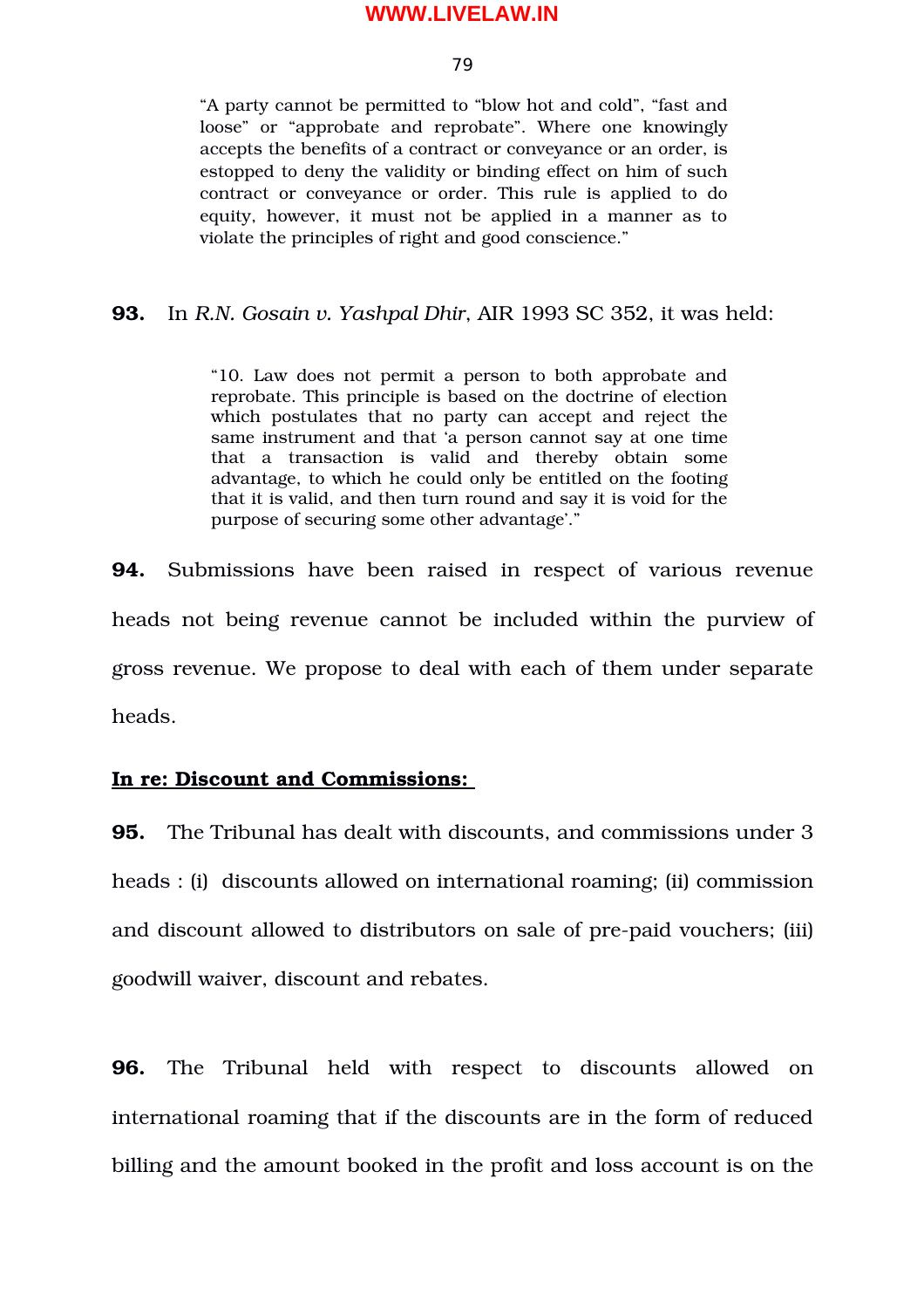80

basis of the invoices raised and no deduction was shown on account of discount, no addition may be made in the same on the ground that the billing was on a discounted price. The tribunal has further held that if the amount billed is for a higher amount and the discount is in the form of volume discount given separately, the billed amount should be taken as revenue, and the discount may be treated as an expense which is not open to deduction under clause 19.1. A credit note given after the billing may also be treated as an expense. If the revenue booked in the profit and loss account shows netting off on account of any discount, the amount netted off may also be added up for computation of gross revenue.

**97.** The tribunal has adopted two different criteria concerning discounts on international roaming. With respect to commission and discount allowed to distributors on sale of pre-paid vouchers, the tribunal has held that if the sale and invoicing is on Maximum Retail Price (MRP) and if any discount is given separately then in terms of clause 19.1, such discount is not deductible even if the revenue booked in the profit and loss account is after netting off the discount. On the other hand, if the sale is on a stated/agreed price, invoiced at that agreed price and booked under the revenue in the profit and loss account accordingly, without netting off any discount, then the actual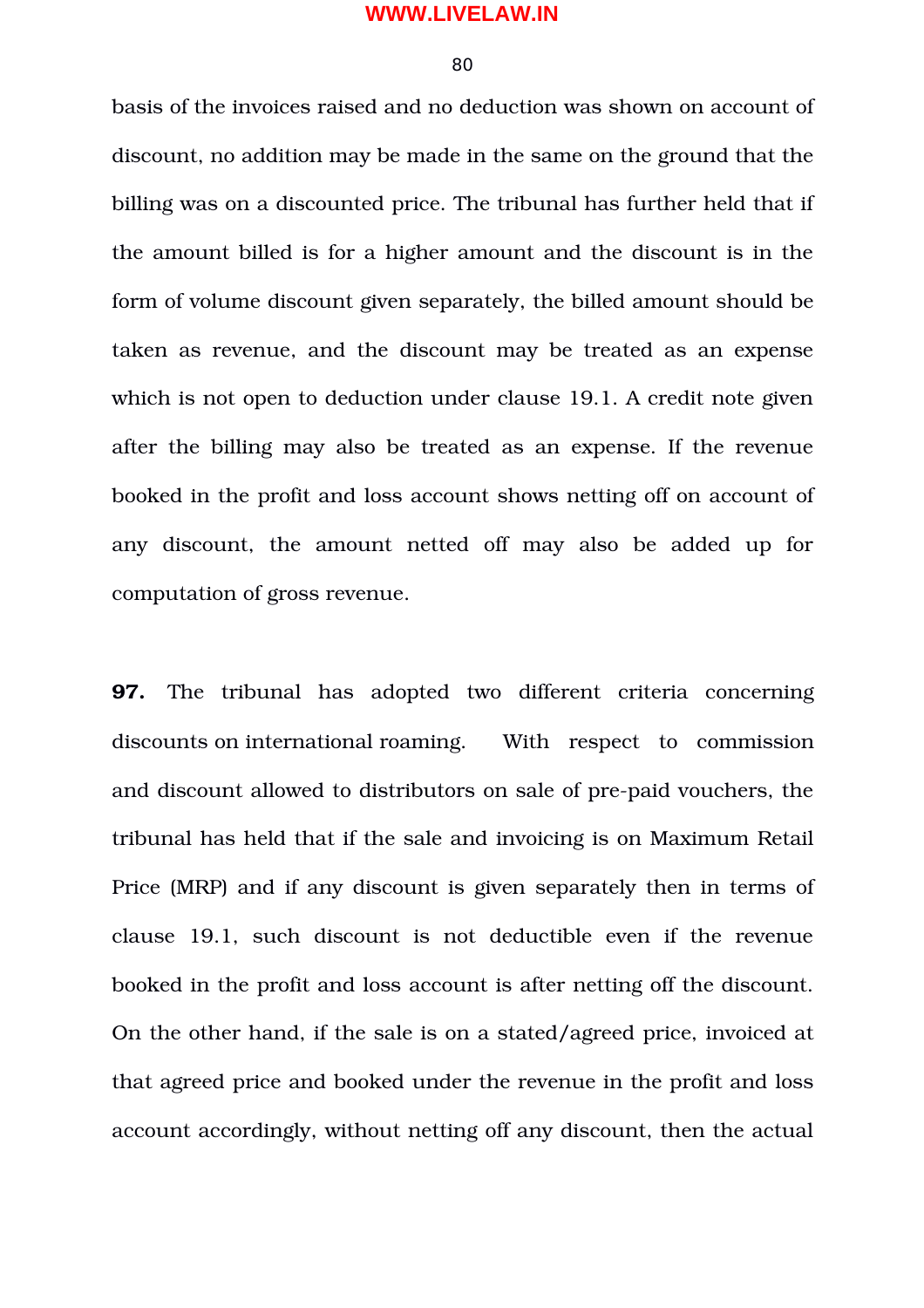81

selling price would be the revenue and the difference between the MRP and this selling price cannot be added to gross revenue.

**98.** Concerning goodwill waiver, discount, and rebates, the tribunal has held that under clause 19.1, the items shall form part of gross revenue without netting off any expenses. The case of licensees on this score has not been accepted. In the case of wrong billing and its revision, the correct differential amount cannot be taken as part of gross revenue.

**99.** It has been urged on behalf of licensees that the discounts are not like expenses. The treatment of discount as expenditure is contrary to the fundamental principle of accounting. Expenses are always in the form of outflow of cash. In the telecom sector, discounts are given to the customers to get the advantage of the much lesser amount. The same induce gross inflow of cash to a telecom company. Therefore, discounts can never be treated as an expenditure.

**100.** It is further submitted on behalf of the licensees that as per binding and mandatory principle of AS-9, the ICAI has declared discounts, rebates, deductions, lesser realisation of cost price are not to be treated as an expenditure. It is further submitted that an agreement between the parties determines the revenue arising on a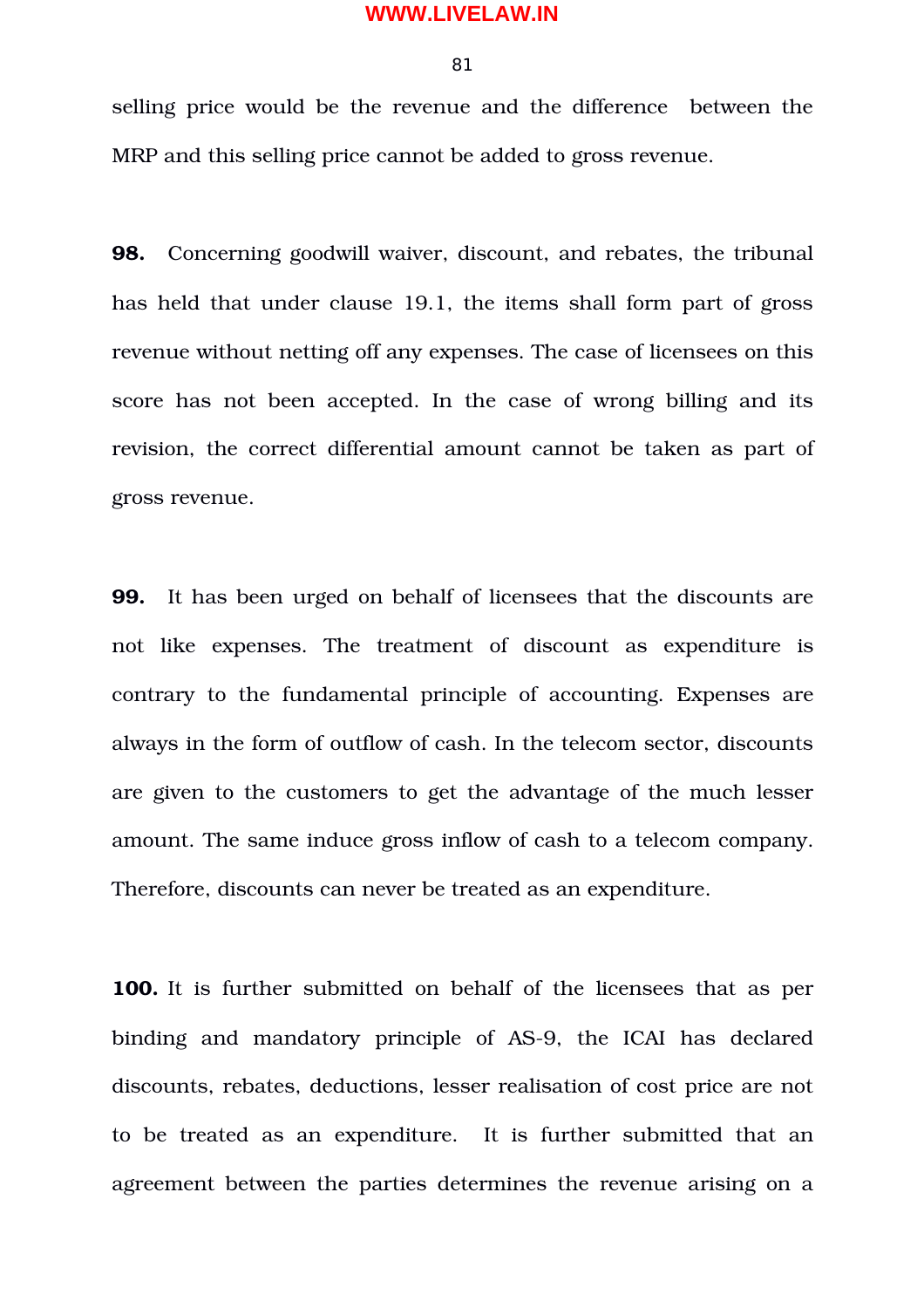82

transaction. It is measured at the fair value of the consideration received or receivable considering the amount of consideration. The amount of any discount or volume-based discount and volume rebates are not considered as revenue.

**101.** It is further submitted that the licensees have been given the discount that is transparently reflected in its invoice. The appellant only receives the discounted amount, which is the realised revenue or the cash inflow in their hands. The licence fee is paid on this realised amount.

**102.** It is further submitted that the licensees gives "trade discounts" and "subscriber's discount," and both are exempted from recognition as revenue for the reason that firstly as per AS-9, trade discounts are not included within the definition of revenue since they represent a reduction of cost. Guidance Note 5 on terms used in financial statements verifies that the trade discount is a reduction granted by a supplier from the list price of goods or services and the DOT in para 47 of the affidavit dated 11.7.2003 has mentioned that trade discounts shown in the invoice should not be included in gross revenue. These discounts are transparently reflected in the invoice raised on the distributor.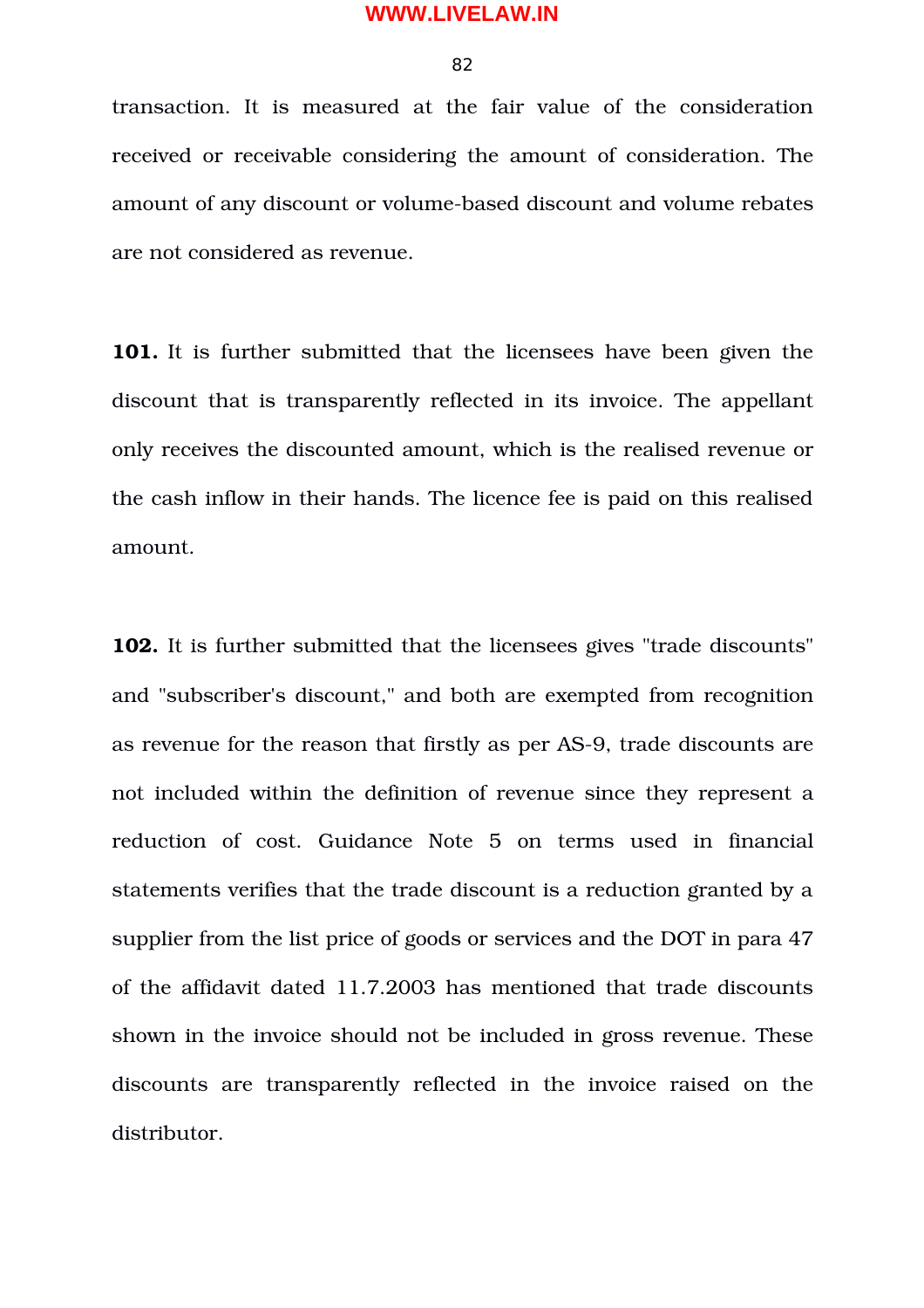83

**103.** Concerning the "subscriber's discount," it is submitted on behalf of the licensees that these discounts offered to the customers or subscribers are part of the tariff plan. Subscriber has a choice of different rental plans offered by the appellants, where certain discounts are offered by way of some free minutes/calls/SMS/VAS/value. Once a subscriber selects a plan, he is entering into a contract with the operator, is entitled to services and discounts, as indicated in the plan. Usually, these are in the form of free calls or additional data, and no revenue is collectible. Hence it cannot be taken into account for determining licence fee. DOT is asking for licence fee on the notional revenue for these free calls/SMS/VAS minutes/data when the appellants collect no amount on this account. These amounts of discounts are transparently reflected in the invoice raised on the subscriber as memorandum.

**104.** It is further submitted on behalf of the licensees that services are offered by the licensees and not goods. For payment of service tax, the licensees consider the gross amount charged as derived and mandated under section 67 of the Service Tax Act, 1994, which includes only the amount realised by the licensees and not the notional amount. Circular  $No.23/3/97/-S.T.$  dated  $13.10.1997$ , mandates that the service tax liability is only concerning the discounted price so received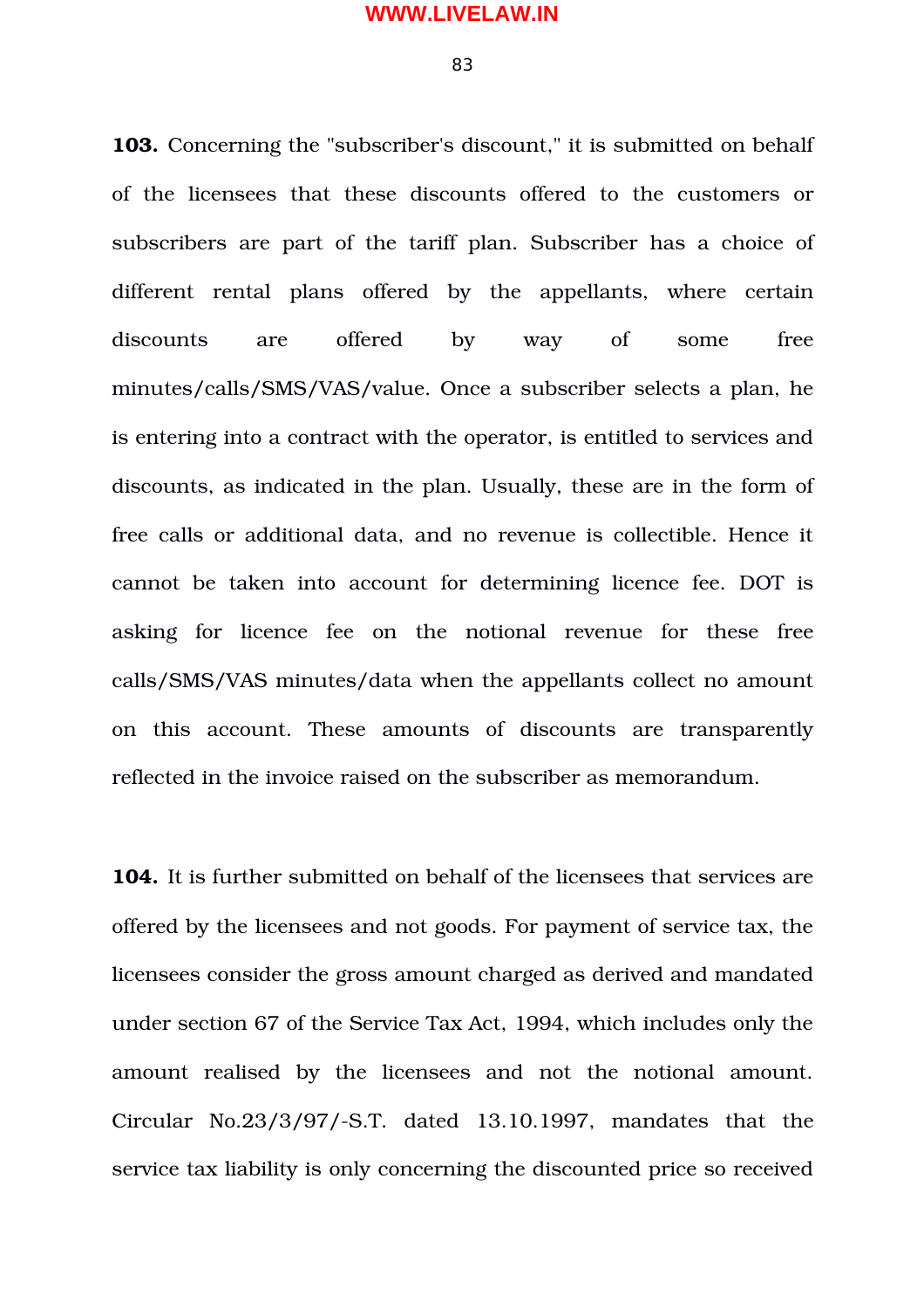84

by the Cellular companies. The licensees frequently offer discounts as they are used as competitive tools to increase business in the long run. Those were inevitable as there were 8 to 10 operators operating in the same geography, and the licensees had to match highly competitive prices offered, especially by new entrants. Discounts help to survive and grow business and increase revenue, which is to the advantage of DOT.

**105.** On behalf of the DOT, it has been submitted that discounts over and above the agreed charges are part of the overall commercial strategy to enhance business. Hence, these discounts are like expenses. As per definition of "gross revenue" in clause 19.1 of the agreement, it is not permissible to set off these volume-based discounts against the revenue as expenses are not permitted to be netted off, such amounts form part of revenue; otherwise, it would lead to accounting jugglery, which is very consciously avoided by purposefully drafting the AGR definition in "inclusive" terms. Otherwise, the discounts may be used by the company to reduce its costs, and the profitability of the company may remain unaffected, but the gross revenue for the computation of AGR may be reduced. As the company may make contracts with distributors and provide them with huge discounts in the form of reduced billing. To say this (i), the company may make contracts with the distributors to sell pre-paid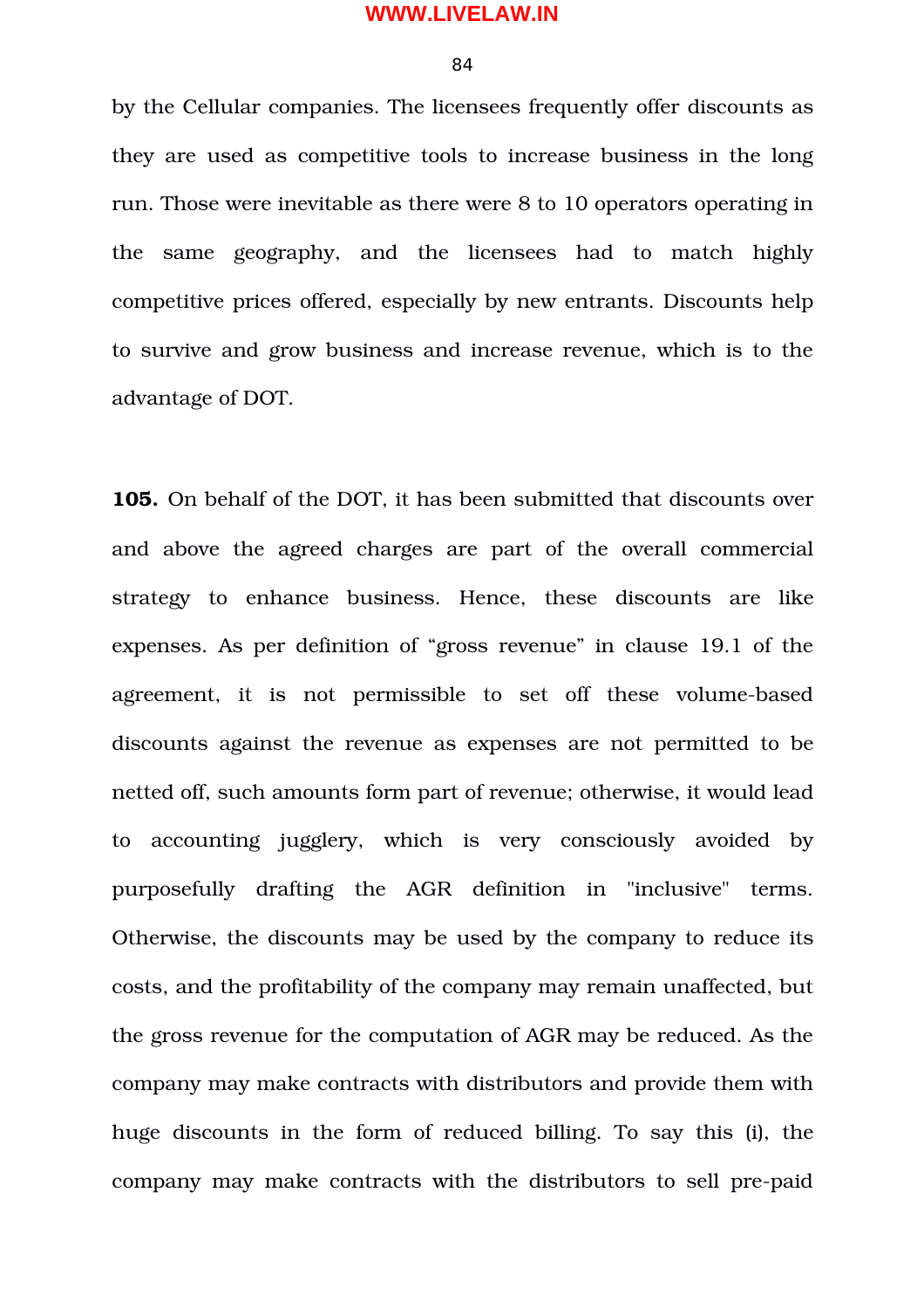85

vouchers of Rs.100 for Rs.70. Against the discount, the company may make with the distributors further agreement reducing the company's cost, such as the supply of contractual workforce, the printing of paper vouchers, etc. Thus, it would cause evade of the licence fee without affecting the profitability of the company. The commissions thus form part of the income. The commission is nothing but "expenses" for growth in the business of the licensees, it cannot be netted off while computing the gross revenue. The finding, to the extent it is contrary, recorded by TDSAT is derogatory to the contractual definition of gross revenue. DOT also submits that the question of discount was raised earlier in the order dated 30.8.2007 by TDSAT. This Court did not accept it; as such, it is barred by res judicata and the question as to discount on international roaming, and questions as to other discounts, were not raised before TDSAT. As such, these objections concerning discounts allowed to distributors on sale of pre-paid vouchers are barred by the principle of constructive *res judicata*.

**106.** When we consider the rival submissions it has been mentioned in the communication dated 26.7.2001 that the interest income, dividend income, value of rebates, discounts, free calls, and reimbursement from the USO funds have to be included in the adjusted gross revenue. Consequently, a prayer was made to set aside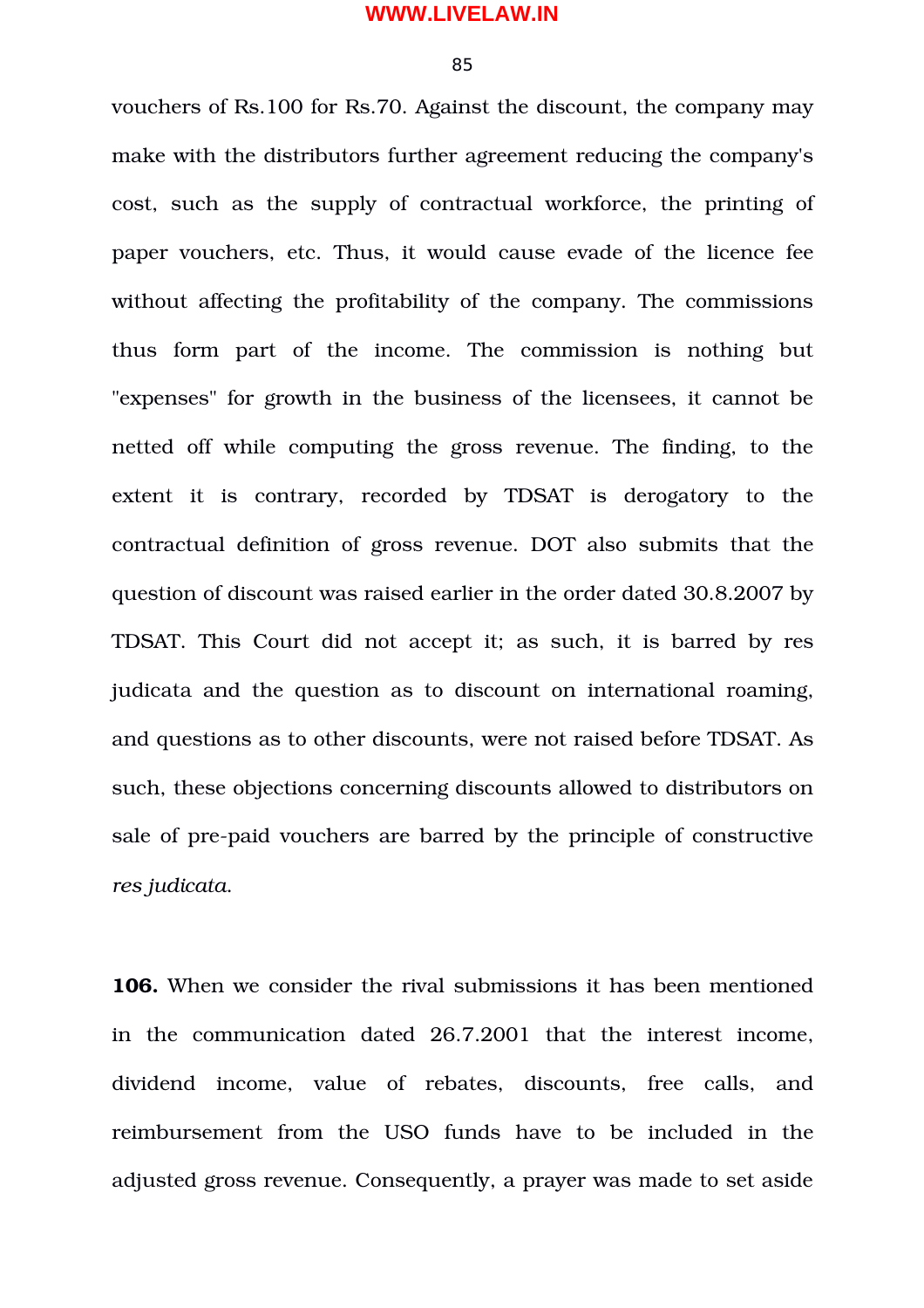86

the communication dated 26.7.2001 in Petition No.7 of 2003. Prayer has not been granted on the ground that the Government has not accepted the recommendations of TRAI and the decision of the Government is final, binding and conclusive as has been held by this Court in AUSPI (2011). Finding has been recorded that parties have agreed to aforesaid position as reflected in communication dated 26.7.2001.

**107.** When we ponder on the definition of "gross revenue" in clause 19.1 of the licence agreement, it is apparent that the gross revenue has to be taken into consideration without any set-off for related items of expense. Thus, the gross amount, as per the definition, is the gross revenue, without set-off, is to be taken into consideration including the discounts given. Parties understood right from the beginning that the gross revenue does not exclude discounts, commissions, rebate etc. and specific challenge made to the same had not been accepted in 2011. Now once again by the circuitous method, impermissible attempt has been made to re-write the definition of gross revenue. The definition of 'gross revenue' is independent of AS-9 as the definition of revenue in AS-9 cannot govern the definition in Clause 19.1 of the licence agreement. What has been defined in AS-9 is revenue, whereas, for a licence fee, gross revenue is the revenue. It would be greatest fallacy to say that while gross revenue has been defined in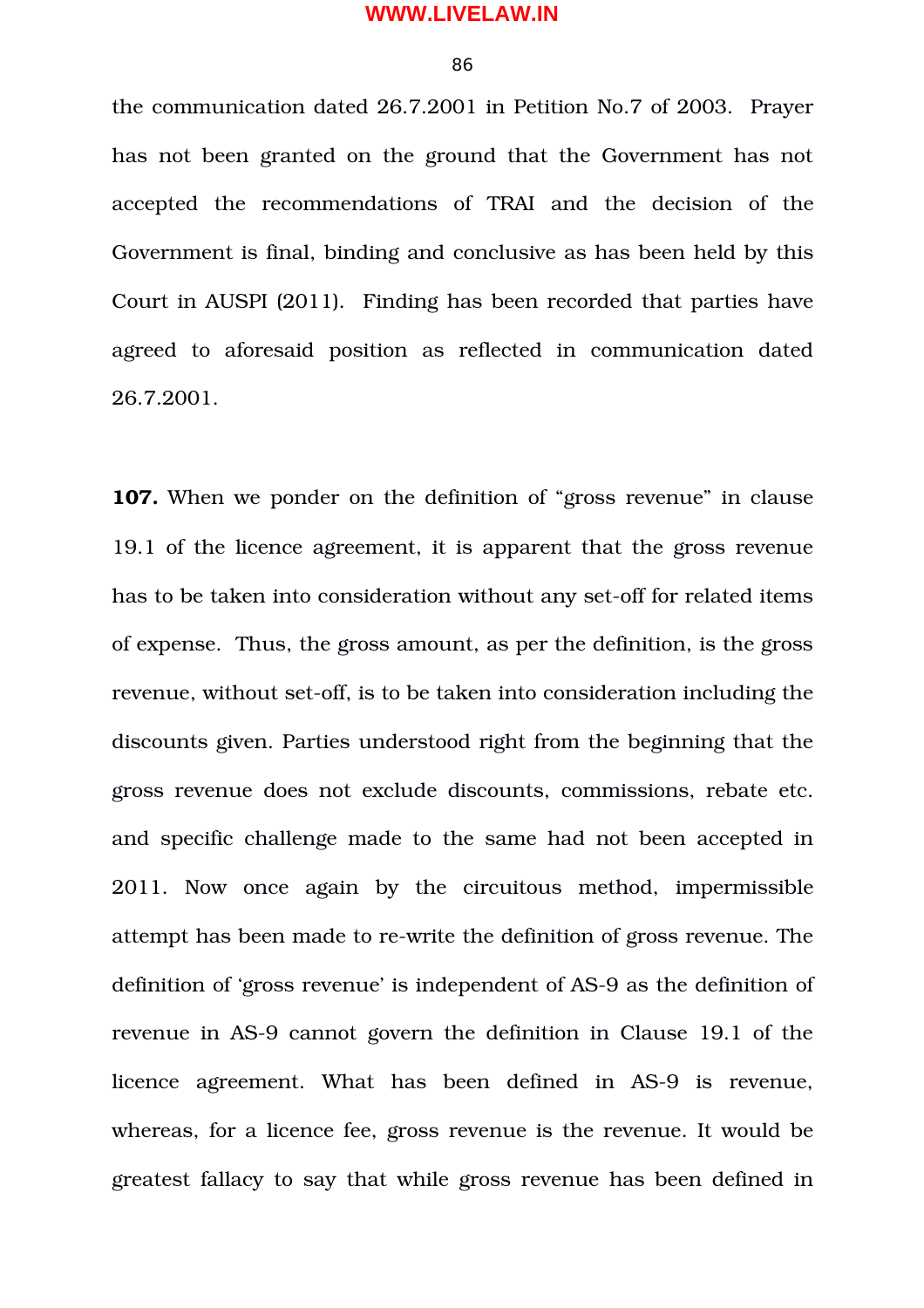87

Clause 19.1 of agreement, revenue has not been defined in the licence agreement. What has been defined as gross revenue is in fact broader definition of revenue and has to be taken as definition of revenue for licence agreement. An attempt has made to wriggle out of the rigour of the definition of gross revenue by banking upon the definition of revenue in AS-9 is to scuttle the effect of the previous decision in *Union of India v. AUSPI* (2011). Gross revenue as defined in agreement cannot be diluted in any manner whatsoever based on the submission mentioned above, as AS-9 is only for method of accounting and specific definition of revenue *i.e.*, gross revenue under the licence agreement has to prevail. In our considered opinion, 'gross revenue' is the revenue has been held in 2011 judgment finding is binding on parties for determination of license fees under the licence agreement and the definition of revenue in AS-9 cannot govern. Reliance upon the affidavit filed on behalf of DOT is wholly misconceived. What is the meaning of the definition of gross revenue has been finally settled inter parties vide 2011 judgment. Thus, there is no scope to entertain the misconceived submission. Though artistically designed with ingenuity, however, the same is misconceived one on in-depth scrutiny.

**108.** The submission was raised on behalf of the licensees relying upon J.K. Industries (supra) that fair value has to be taken into consideration to reduce discounts etc. The concept of fair value is not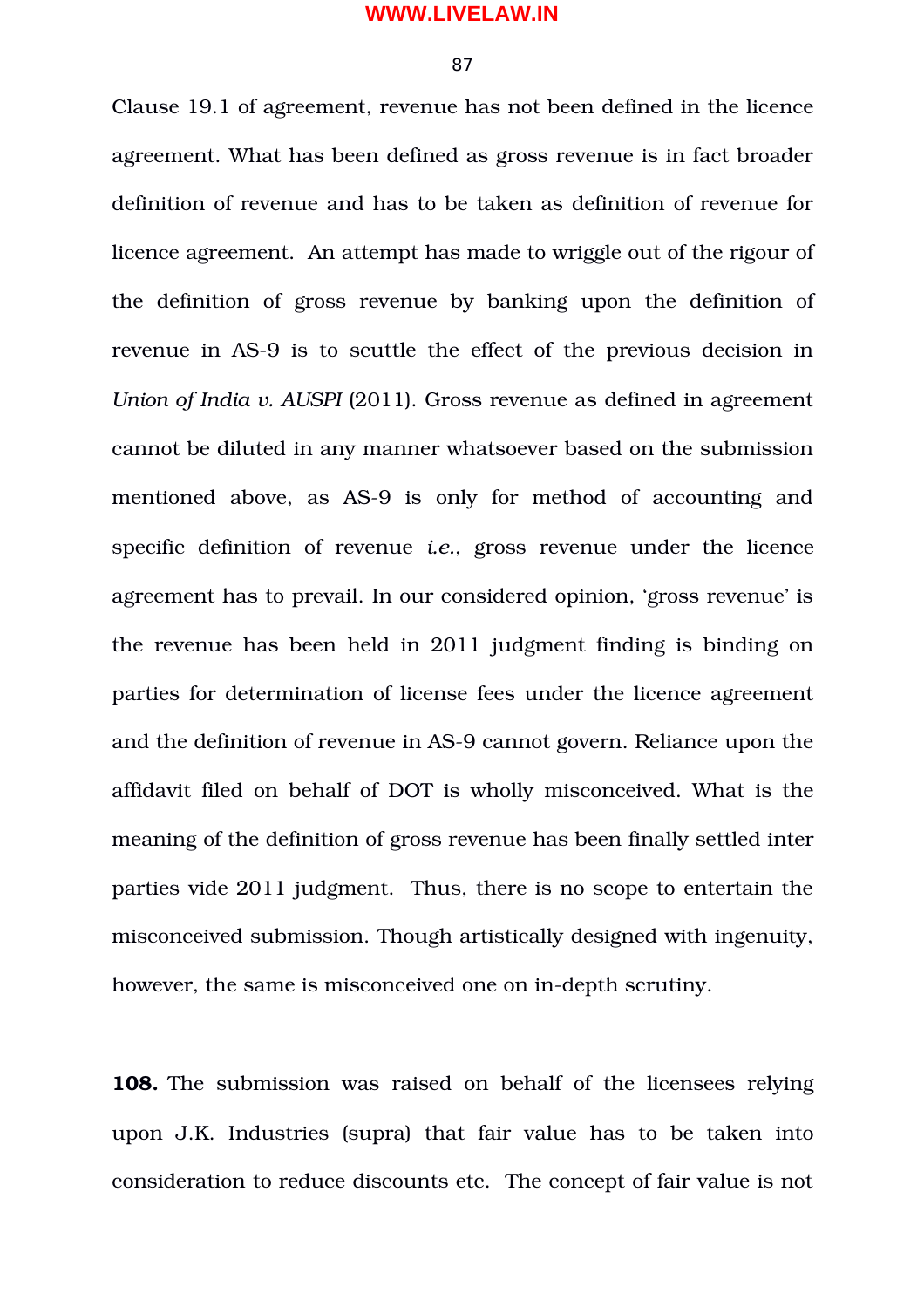88

the basis of Accounting Standard-9. Fair value is the operating concept of IND AS-18. In AS-9, revenue recognition is at nominal value and that the fundamental difference between the two accounting standards. Thus, the nominal value has to be taken as the one which is relevant for AS-9. Under the AS-9 regime, the revenue recognition shall be measured as the gross inflow of cash, receivables, or other consideration received. There is no concept of fair valuation under AS-9.

**109.** With the advent of modern technology, the mode of business transactions has changed. The number of online purchases and sales has been continually growing, and the techniques to retain clients online are being utilised. Unlike sales promotion schemes in the case of off-line transactions, the online transactions of sales carry cash back rewards, discount coupons, and reward points. The incentives may include cash coupons, discount coupons, cash discounts, cashback and credit points, etc. The various incentives affect the amount of revenue to be recognised. Under IND AS-18 Revenue or IND AS-115, Revenue from Contracts with Customers states that revenue shall be measured at the fair value of the consideration received or receivable after taking into account the number of various incentives provided to the customers.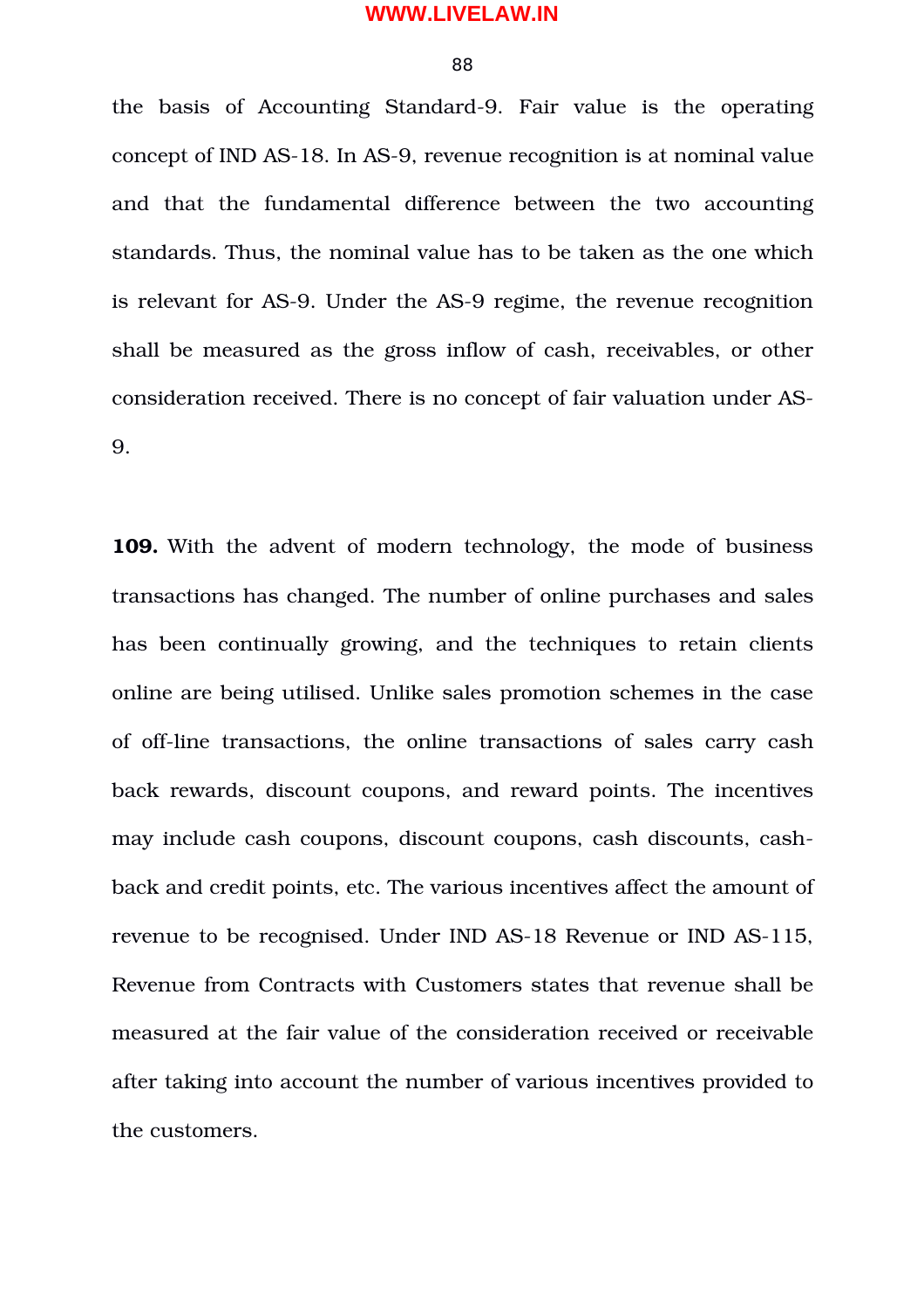**110.** Reliance has been placed on *Union of India v. Bombay Tyres International Pvt. Ltd*., (2005) 3 SCC 787, wherein this Court has observed that trade discount should be allowed to be deducted from the sale price. The decision is in the context of the Central Excise & Salt Act, 1944. The decision has no relevance to consider the concept of gross revenue under the licence agreement. Reliance has also been placed on the decision of this Court in *Deputy Commissioner of Sales Tax (Law), Board of Revenue (Taxes), Ernakulam v. M/s. Advani Oorlikon (P) Ltd*., (1980) 1 SCC 360, in which this Court considered the question of taxable turnover and the concept of sale price under the Sales Tax Act. It was held that the trade discount on catalogue price allowed by the wholesaler to the retailer is not includible in the taxable turnover. Trade discount is distinct from cash discount. A cash discount is a discount granted in consideration of prompt payment. A trade discount is a deduction from the catalogue price of goods allowed by wholesalers to retailers engaged in the trade. Reliance has also been placed on the decision of Delhi High Court in *M/s. United Exports v. Commissioner of Income Tax, Delhi* (2009) SCC Online Del 2566 rendered in the context of the provisions of section  $40-A(2)(b)$  of the Income-tax Act, 1961. Certain trade discount was given. The High Court held that the provision pertained to disallowance to an expenditure, an amount spent by the assessee as an expenditure. For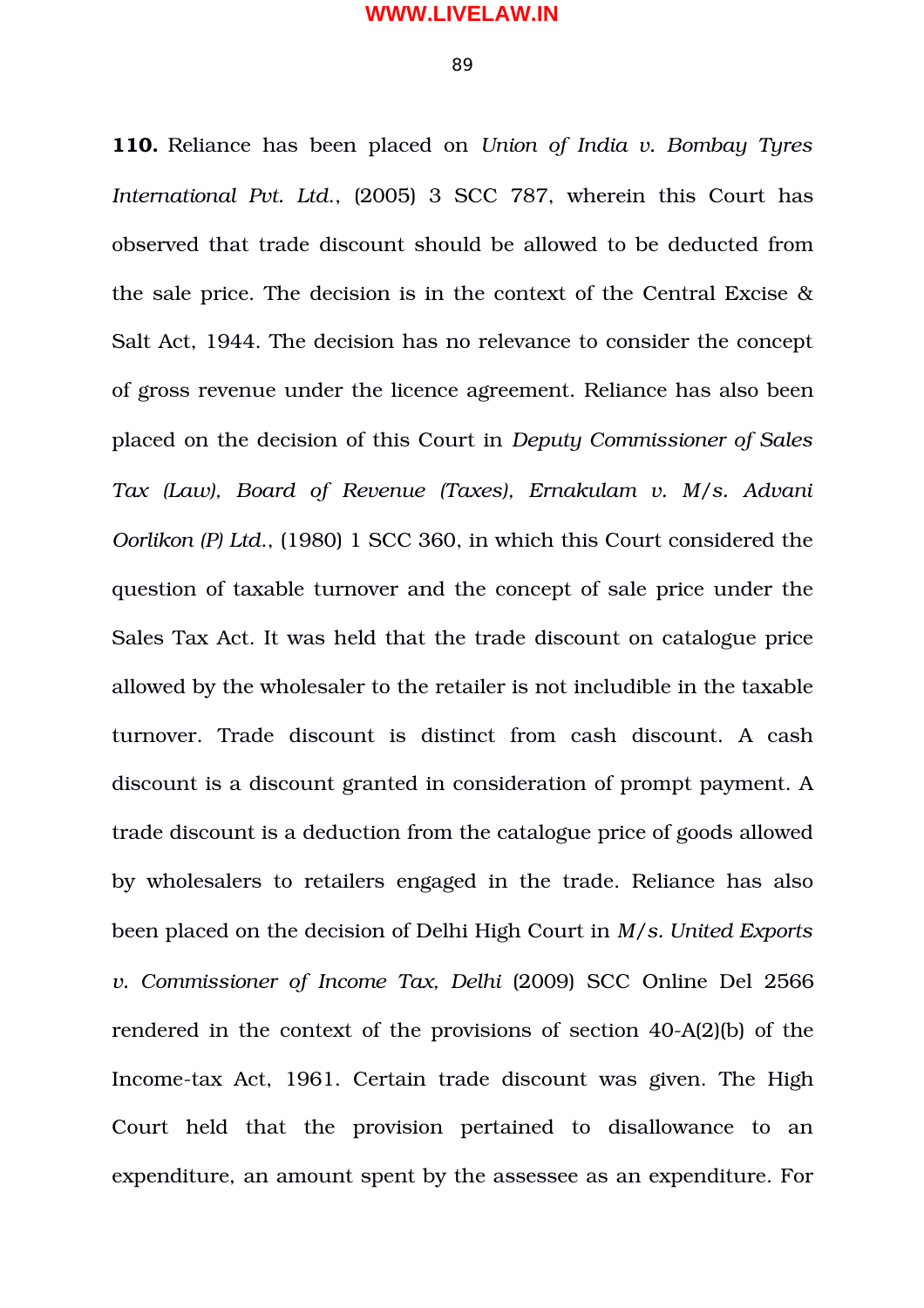90

that, actual payment must be made. There has to be an expenditure incurred before the provision can be said to be applicable. Trade discount was held not to be an expenditure as it is incurred for which allowance could have been claimed under section 40(A)(2). Above mentioned decisions are wholly inapplicable, given the definition of gross revenue and have been rendered in context of concerning provisions of different statutes.

**111.** Reliance has also been placed on *IFB Industries Ltd. v. State of Kerala*, (2012) 4 SCC 618. The question coming up for consideration was the discount on qualifying for deduction under Rule 9(a) of 1963 Rules. The trade discount was given for dealers on achieving a pre-set sales target. It was held that for the discount on qualifying for deduction under Rule 9(a) of the said Rules must be shown in invoice, itself and that it would not be good enough to show it employing a credit note issued after the sale. The decision is on the method of computation when discount can be allowed on sales-tax and VAT under the Kerala General Sales Tax Rules, 1963, and has no relevance. In *Commissioner of Central Excise, Madras v. Addison & Co. Ltd*., (2016) 10 SCC 56, the question of turnover discount came up for consideration under section 11-B of the Central Excise Act, 1944. It was held that trade discounts should not be disallowed because they are not payable at the time of each invoice or deducted from the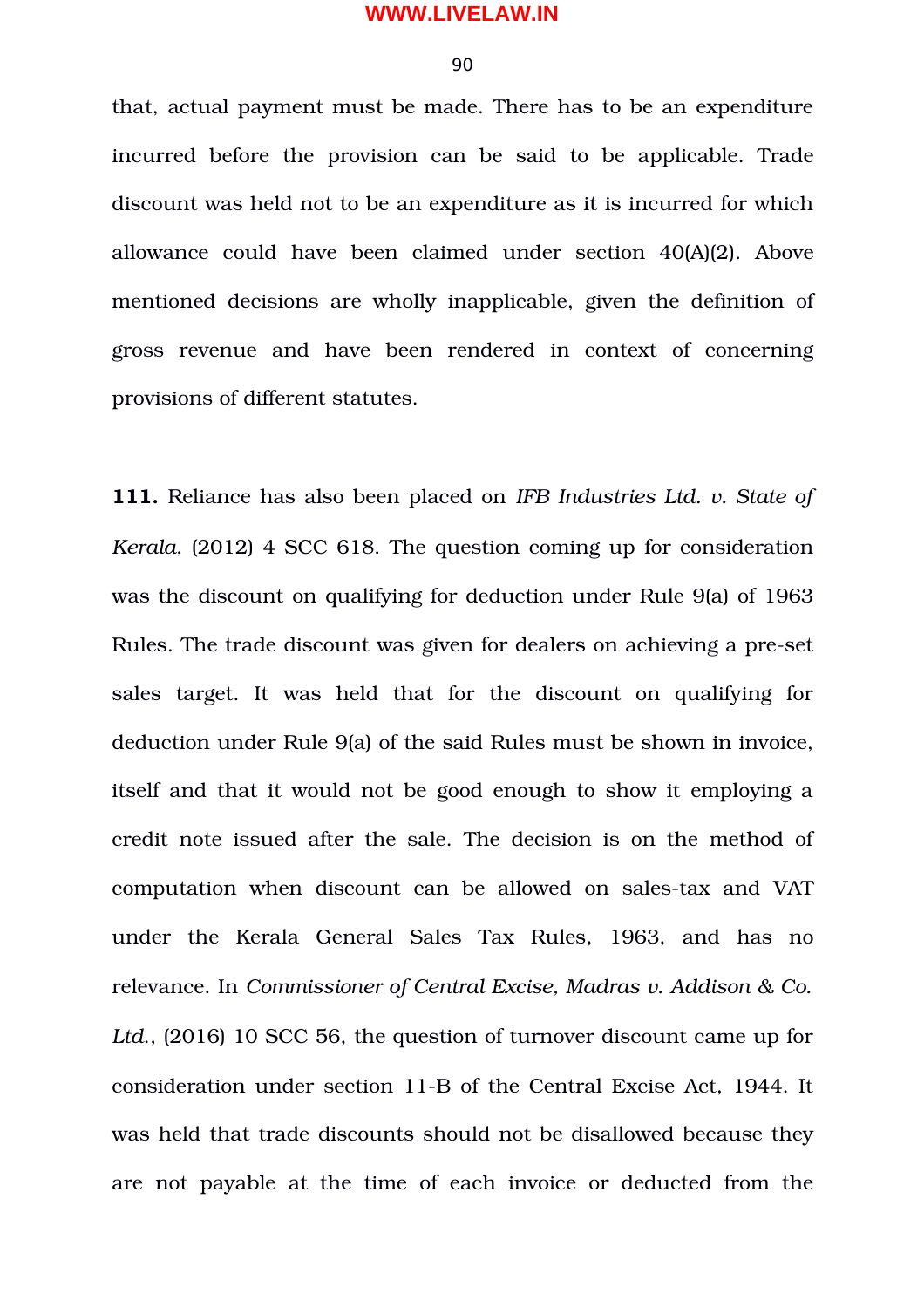91

invoice price. In *Southern Motors v. State of Karnataka & Ors*., (2017) 3 SCC 467, a question arose of trade discount given post-issuance of tax/sale invoice, a deduction from the sale price for computing taxable turnover when the discount was not reflected in the tax invoice or bill of sale. It was held that it has to be proved that such discounts were given. The decision was in the context of Karnataka Value Added Tax Rules, 2005. Yet in *Maya Appliances Pvt. Ltd. v. Additional Commissioner of Commercial Taxes & Ors*., (2018) 2 SCC 756 has also been relied upon where the question of computation of taxable turnover came up for consideration in the context of Karnataka Value Added Tax Act, 2003, with respect to all regular trade discounts and they are allowable as permissible deductions, if proper proof is shown.

**112.** The decisions have no relevance having been rendered under the provisions of different statutes and for construing the definition of gross revenue under the licence agreement, which has to prevail.

**113.** Reliance has been placed on service tax Circular dated 13.10.1997, which provides that service tax liability is only in respect of the discounted price so received by the Cellular companies. The question of service tax liability has no relevance for determination of licence fee for which definition has been worked out by the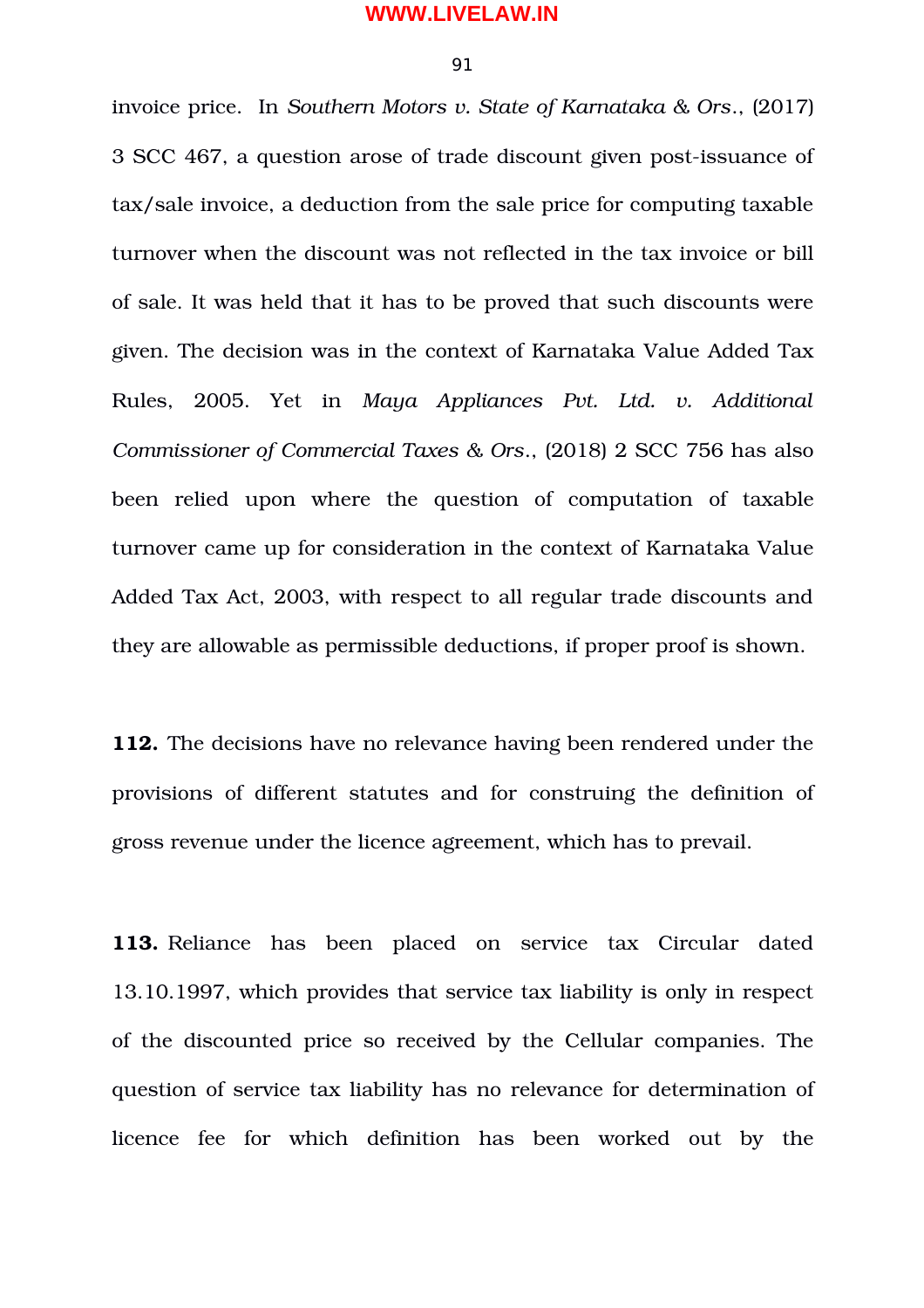92

Government of India, which has been agreed to by the licensees also as that was beneficial to them as compared to the fixed fee regime which prevailed earlier. They have switched over to the new regime of sharing the revenue earned by them on a percentage basis. The definition of gross revenue has the purpose behind it and was the outcome of prolonged exercise and has already been upheld, and the question cannot be reopened once over again by an indirect method.

**114.** The trade discounts cannot be deducted from the gross revenue merely on the ground that they represent a reduction of cost. The reliance by the licensees on the Guidance Note filed that discounts are reduction granted by a supplier from the list price of goods or services is of no avail owing to the definition of the gross revenue. Set off of trade discounts is not permissible under Clause 19.1 of agreement against revenue as expenses are not permitted to be netted up.

**115.** Concerning cash discount, it is apparent that cash discount may be used in various methods. It is an incentive for customers. The customer makes payment after deducting amount of cash discount, if eligible for availing of the same as per the agreement between the entity and the customer. Under AS-9, revenue is recognised at the gross amount and cash discount is regarded as an expense when the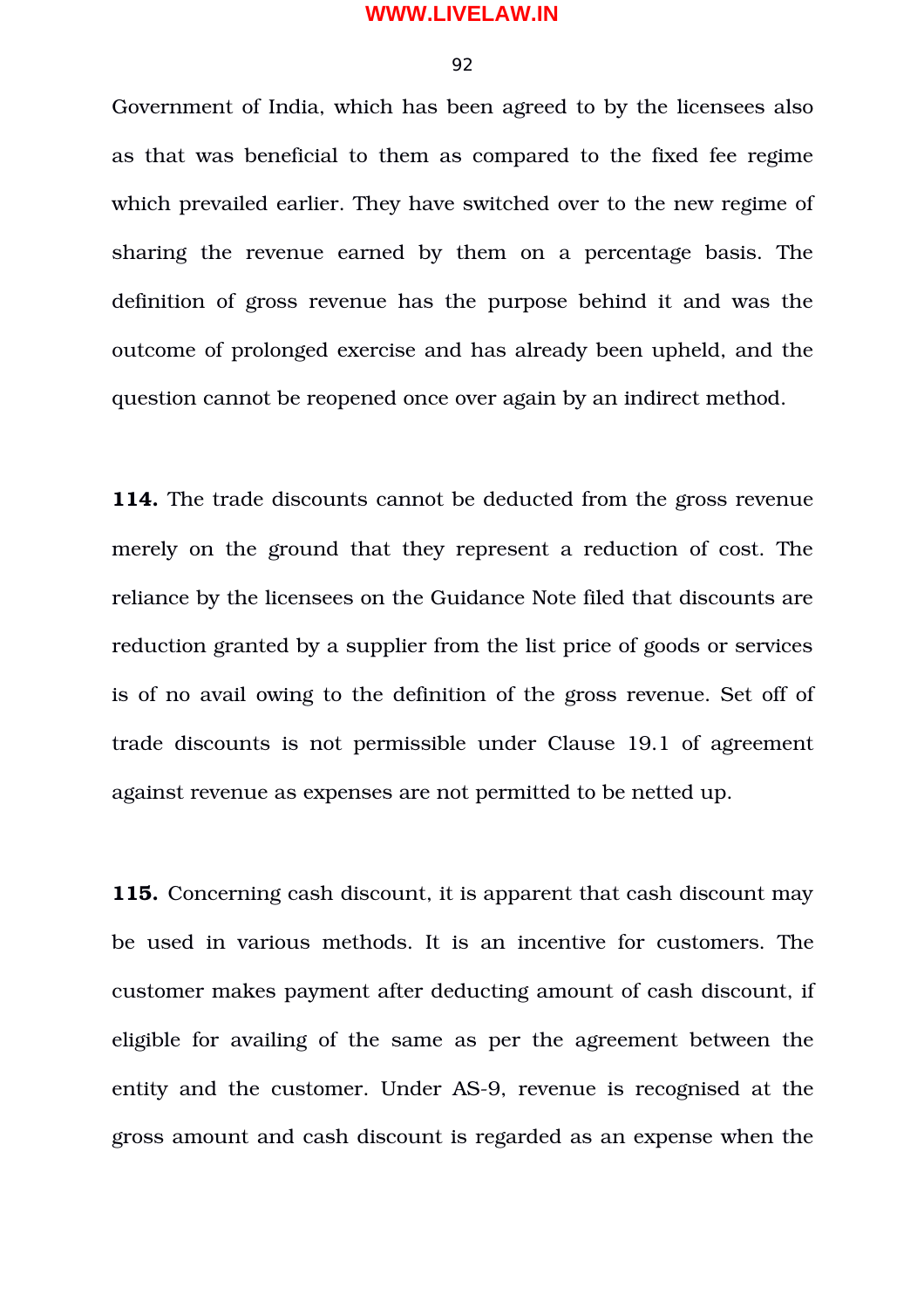93

seller receives the payment net off discount is not permissible. For example, if A has sold goods to Z for Rs.1000 on 90 days' credit period, but if Z pays within 50 days, a cash discount of 10% shall be provided by A. It is reasonably sure that Z to pay the amount within 15 days. In the AS regime, the revenue has to be recorded at Rs.1000, and when Z pays Rs.900, the amount of cash discount of Rs.100 will be recognised as an expense. That is the effect of the revenue to be recognised as a gross amount under AS-9. Concerning the volume-based discount, under the AS-9 regime, revenue is recognised at the gross amount received or receivable from the customers. However, the value of trade discounts and volume rebates received cannot be deducted from the gross revenue owing to the definition in clause 19.1. The subscriber's discount can also be in the form of free calls, some free minutes SMS value.

**116.** DOT has rightly asked for the licence fee on the notional revenue of free calls, SMS, VAS minutes/data. When these amounts admittedly are reflected in the invoice raised on the subscriber as memorandum, it is the gross revenue. It forms part of the gross revenue and cannot be deducted. That is what was intended by carving out the definition to make it free from litigation and accounting jugglery and to free determination of licence fee from the clutches of accounting jugglery.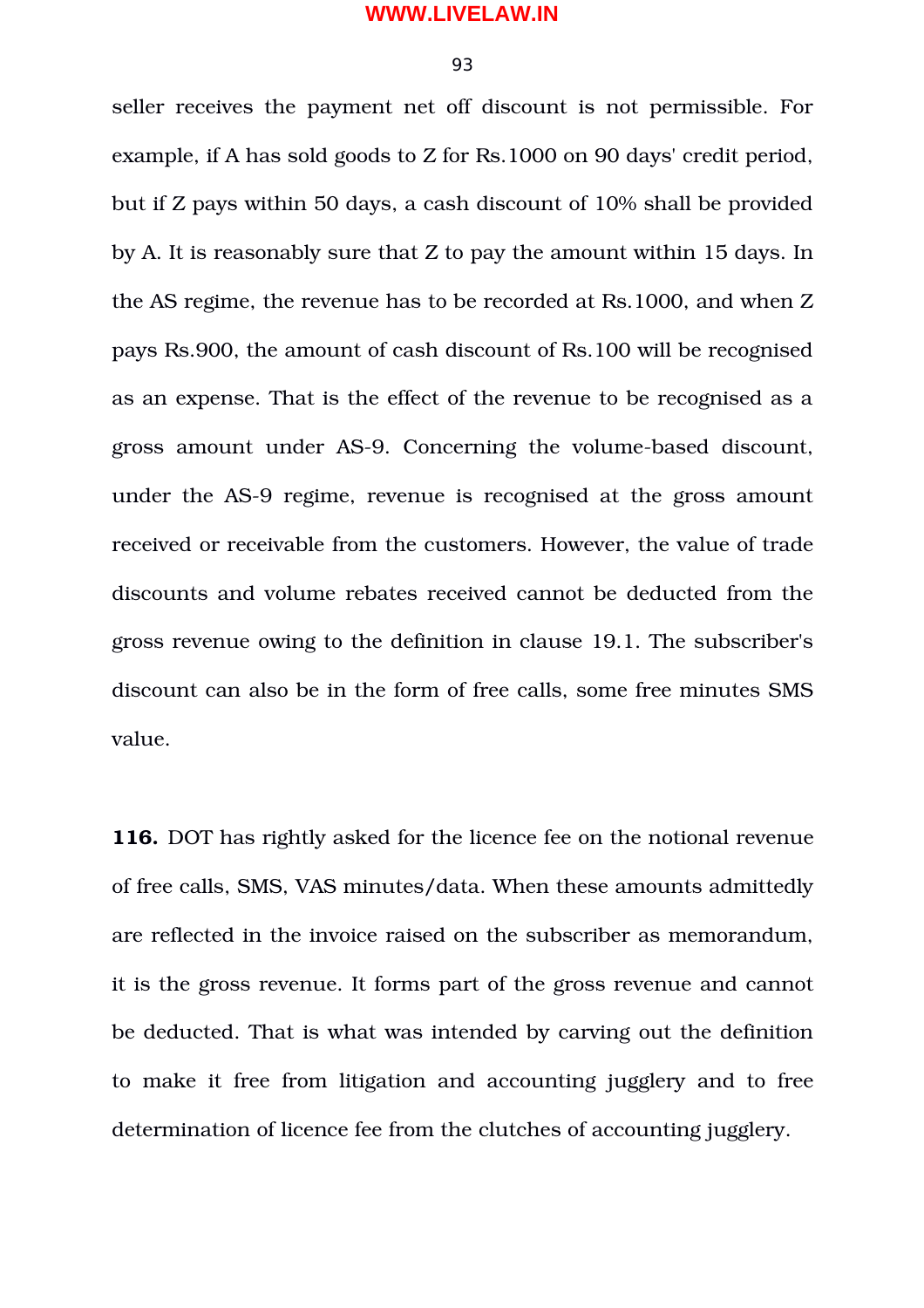94

117. The discounts allowed on international roaming, commission, and discount allowed to distributors on sale of pre-paid vouchers form part of the gross revenue and cannot be deducted by placing reliance on the definition of revenue and certain notes of AS-9 standards; whereas they are explicitly included in the definition of gross revenue.

118. As to pre-paid options, the format of statement of revenue and licence fee contained in Appendix II to Annexure-II provides in the case of pre-paid options, sale of pre-paid SIM cards including full value of components charged therein. Revenue from mobile community phone service including full value of all components charged therein has to be considered, revenue from franchisees/re-sellers including all commissions and discounts, etc. have to form part of the gross revenue. How the parties have understood and agreed to pay the gross revenue is apparent from the correspondence and letter dated 22.7.2001 and the ultimate definition mentioned in the licence agreement Clause 19.1 and rejection of TRAI's recommendations by the Government.

**119.** The TDSAT has erred in holding that if the discounts are in the form of reduced billing, no addition to be made in the gross revenue. It would mean violating the definition of gross revenue where no set-off is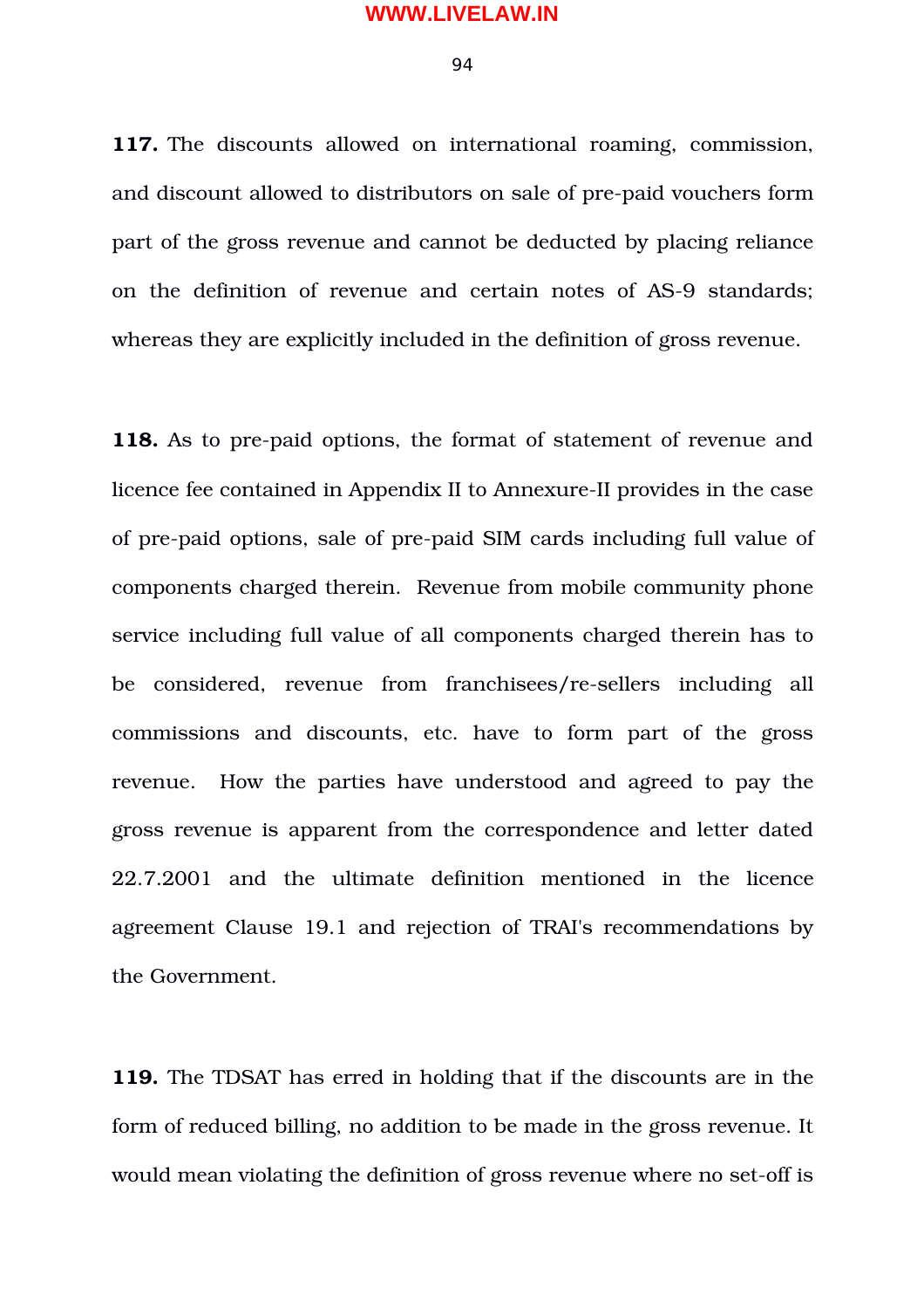95

permitted. It is rightly submitted by DOT that discounts over and above the agreed charges are part of overall commercial strategy to enhance the business, and hence, these discounts are like expenses. Expenses are not permitted to be net off under clause 19.1 from the gross revenue under the licence agreement. Similarly, the TDSAT has erred in holding and giving a finding concerning commission and discounts if the invoice is at a discounted price, which is at Rs.90 instead of Rs.100. For the same reason, the finding of TDSAT is not sustainable.

**120.** The TDSAT has rejected the case of the licensees. Where the bill is for a higher amount and the discount is in the form of volume discount given separately, the billed amount should be taken as the revenue, and the discount may be treated as an expense. That part of the finding is not disturbed. However, for all discounts and commissions allowed on international roaming, and to distributors on sale of pre-paid vouchers, trade discounts, subscribers' discounts, and volume rebates form part of gross revenue.

**121.** It has also been submitted on behalf of the licensees that offering discounts is frequently used to increase business in the long run/term. These are inevitable as there were 8 to 10 operators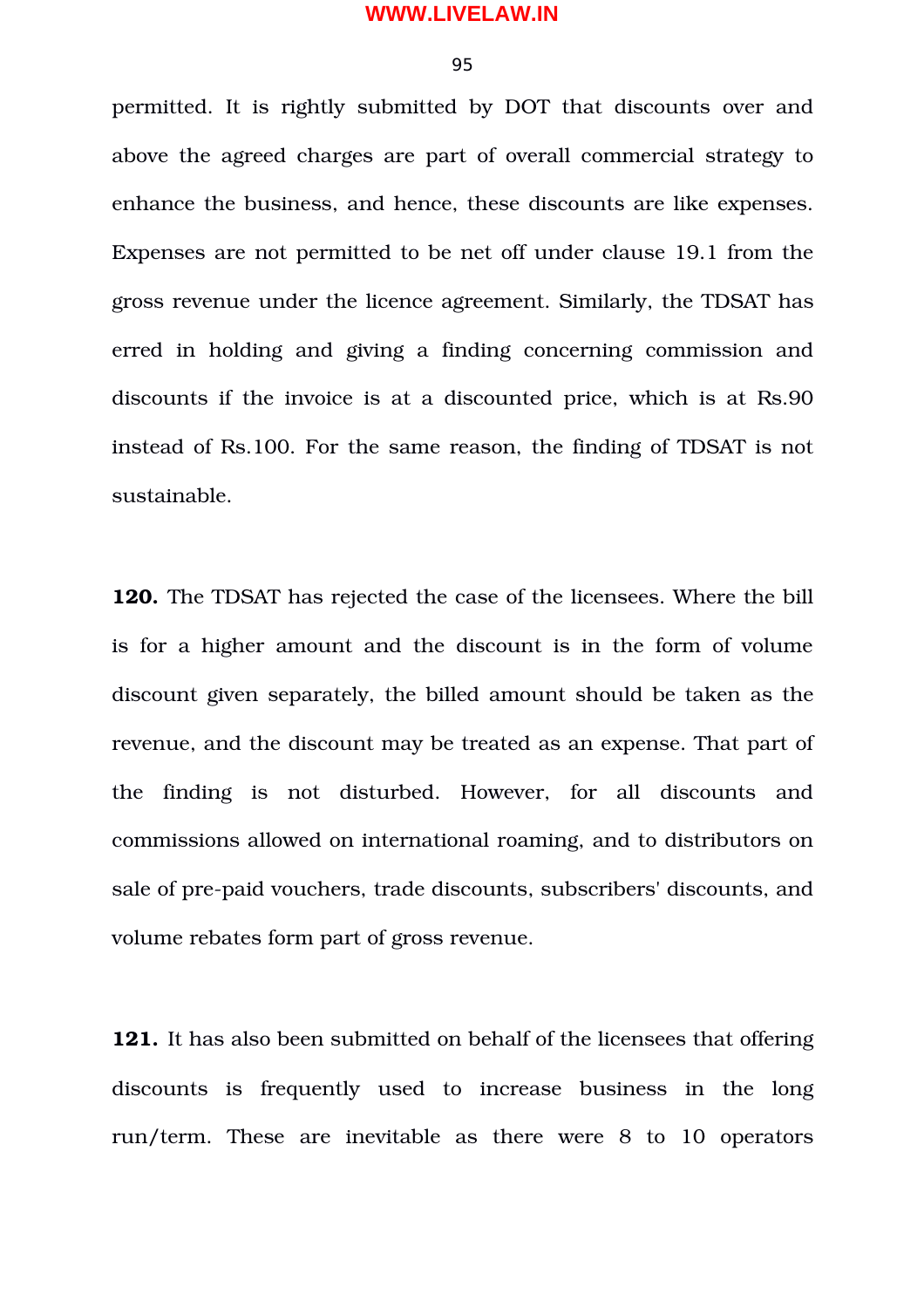96

operating in the same geography at highly competitive prices. Discounts help to survive and grow business and augment revenue. Thus it is in the nature of expense for earning the profit and by this method it is admitted that business has grown and there is an increase in revenue, hence the same being part of the commercial strategy to enhance the business, it has to be treated in the nature of expense and cannot be deducted from gross revenue.

**122.** Thus, we have no hesitation to reject the claim for various forms of discounts, commissions, pre-paid vouchers, goodwill waiver etc., raised on behalf of the licensees and set aside the finding of the TDSAT to the extent it is contrary to the stand taken by DOT, and we hold that all discounts and commission etc. as discussed form part of the gross revenue for the purpose of payment of licence fee.

# **In re: Gains arising out of Foreign Exchange Fluctuations:**

**123.** The telecom service providers have transactions of purchasing equipments or settling roaming charges etc. in foreign currency. The change in exchange rate vis-à-vis a foreign currency from the date of transaction to the time of settlement may cause gain or loss based upon the fluctuations in the exchange rate of rupee. TDSAT in the 2007 judgment held that the fluctuations in the foreign exchange rate have nothing to do with the licensed activities of the telecom service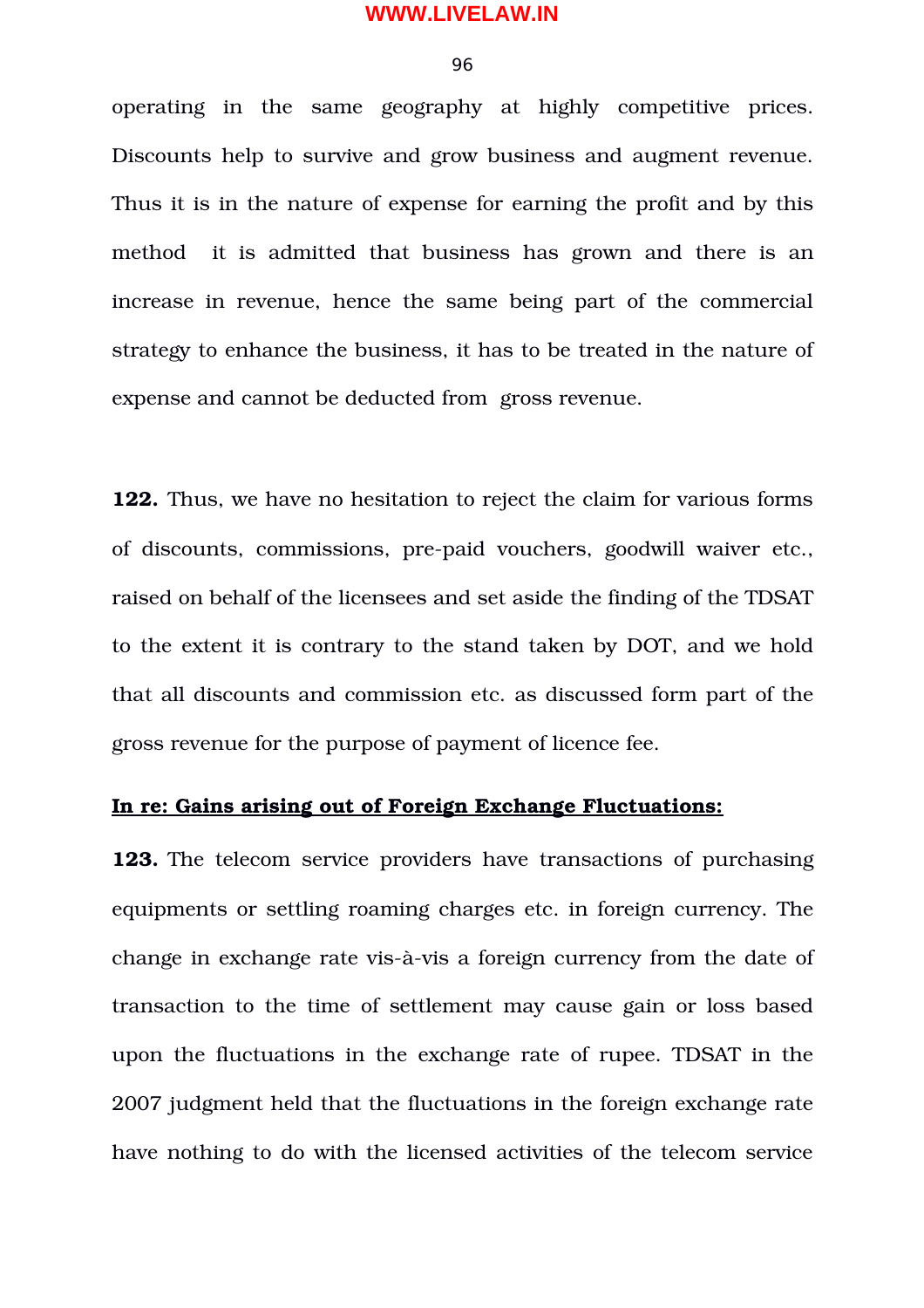97

providers. The TDSAT in the impugned judgment and order in 2015 has held that foreign exchange gains are of two types. The reduction in liability towards payment for purchase of capital goods from pre-paid and payment of charges or outroamers and secondly in receipt from inroamer. In the first case, there is a decrease in cost, which cannot be taken as revenue for the purpose of determining AGR. In case of reduction, payment of charges for outroaming the reduction is allowed only on payment basis. Therefore, the difference between accrual and paid basis cannot be taken as revenue for AGR calculation, and in the second case, revenue is recorded on accrual basis. Any charges till payment is made, are notional income, which cannot be taken as revenue for AGR basis. On actual payment since no discount is given and the actual receipt is less, no licence fee should be charged if the same is more. Thus, any gain or loss due to foreign exchange fluctuations will have no bearing on the licence fee.

**124.** The DOT submits that the mandate of the definition of gross revenue has been ignored. The gain from foreign exchange fluctuation is to be taken into the calculation of adjusted gross revenue, the income is understood as an increase in economic benefits in the form of inflows from the enhancement of assets or decreases in liability that result in increase in equity. The definition of income covers both revenue and gains. The gains from foreign exchange fluctuations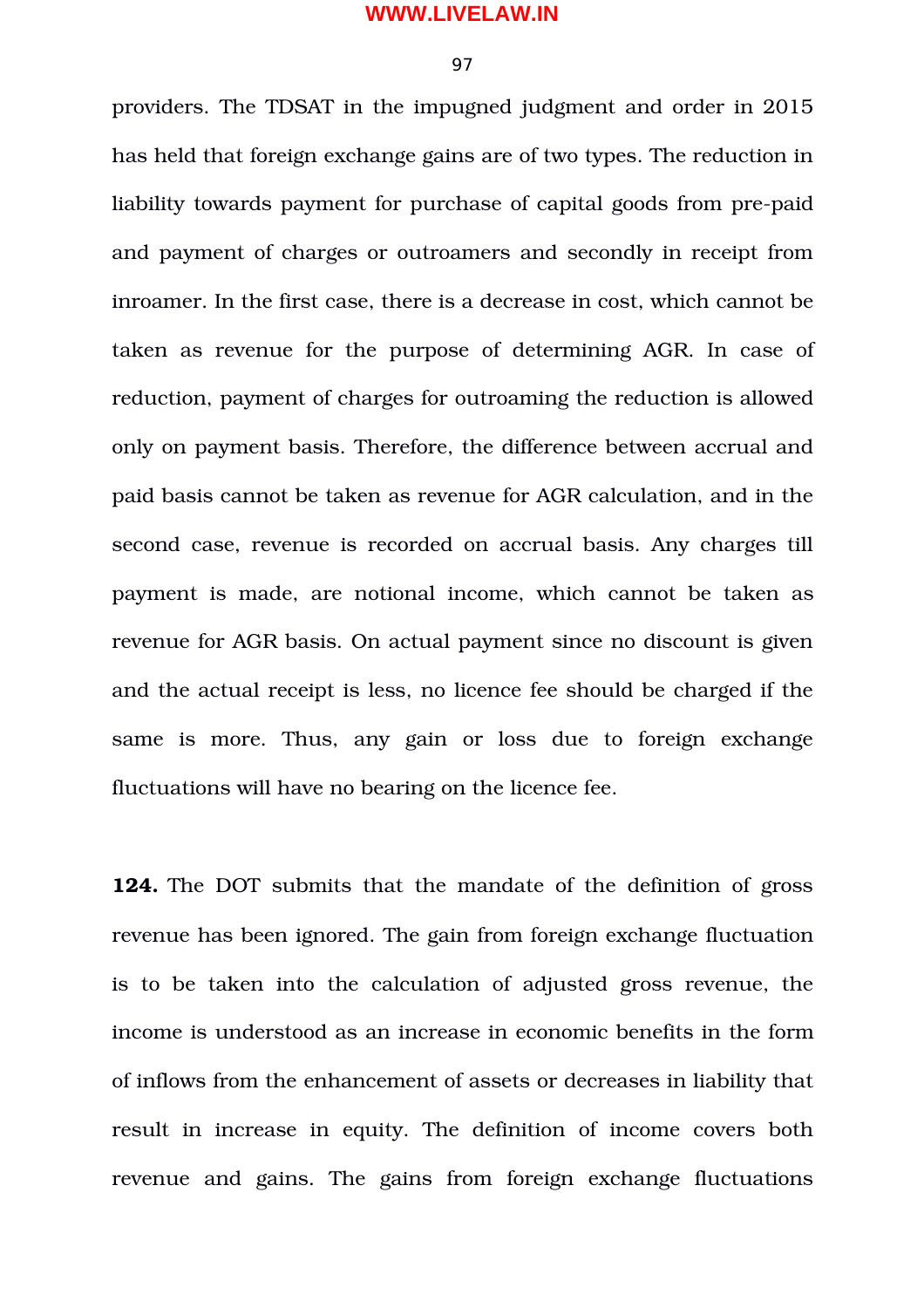should be added without any net off against the losses, and these should be on accrual basis.

**125.** It is submitted on behalf of licensees that DOT is trying to confuse the revenue with income. The foreign exchange fluctuation gain is unrealised gain and is purely notional, and no flow of revenue takes place. AS-11 mandates the reporting of foreign currency in the balance-sheet at the prevailing foreign exchange rate. The difference in exchange variation between the transaction date and the year-end rates is booked as an unrealised exchange of gain or loss. The transactions denominated in foreign currency are recorded at the exchange rate prevailing at the time of transaction and realised. As such, gain or loss results when there is a change in the exchange rate between the transaction date and date of settlement of items.

**126.** It is further submitted on behalf of the licensees that notional gains are not inflows of cash and do not represent revenue. When there is neither accrual nor receipt of income, no revenue can be said to have resulted. A higher cost of an asset shown in the books on account of a higher foreign exchange rate may be reduced to reflect the current foreign exchange rate and does not result in any revenue received or receivable by the appellant. If forex gain is on any item of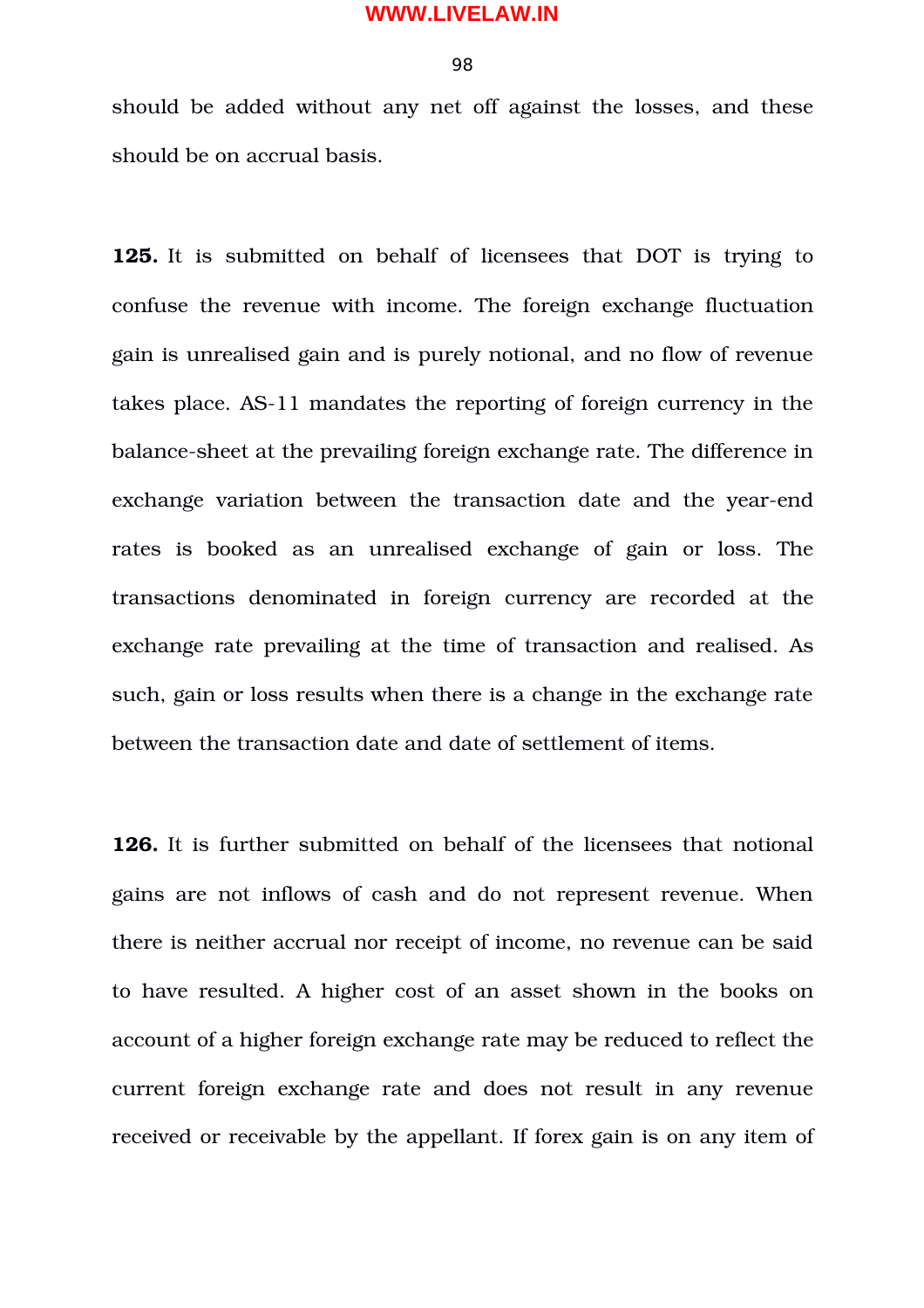99

expenditure, then it should not enter calculation of gross revenue as expenses are not deductible while calculating gross revenue. It is further submitted that Para 3(iii) of AS-9 expressly excludes the realised or unrealised gains resulting from changes in foreign exchange rates and adjustment arising on the transaction of foreign currency financial statements.

**127.** When we consider the rival submissions, it is apparent that there can be realised as well as unrealised foreign exchange gains/losses which may differ depending on whether or not the transaction has been completed by the end of the accounting period. The realised gains or losses are the gains or losses that have been achieved. It means that the customer has already settled the invoice before the close of the accounting period. For example, to say a customer purchased items worth \$1000 from a foreign seller based abroad, and the invoice is valued at \$1100 at the invoice rate. When customer settles the invoice after a few days, say four weeks, after the date invoice was sent, and the invoice is valued at \$1200 when converted to US dollars at the current exchange rate. It means that the seller will have a realised gain of \$100. The foreign currency gain is recorded in the income section of the income statement. Unrealised gain or loss results when the invoice is settled, but in case the customer fails to pay the invoice by the close of the accounting period. The seller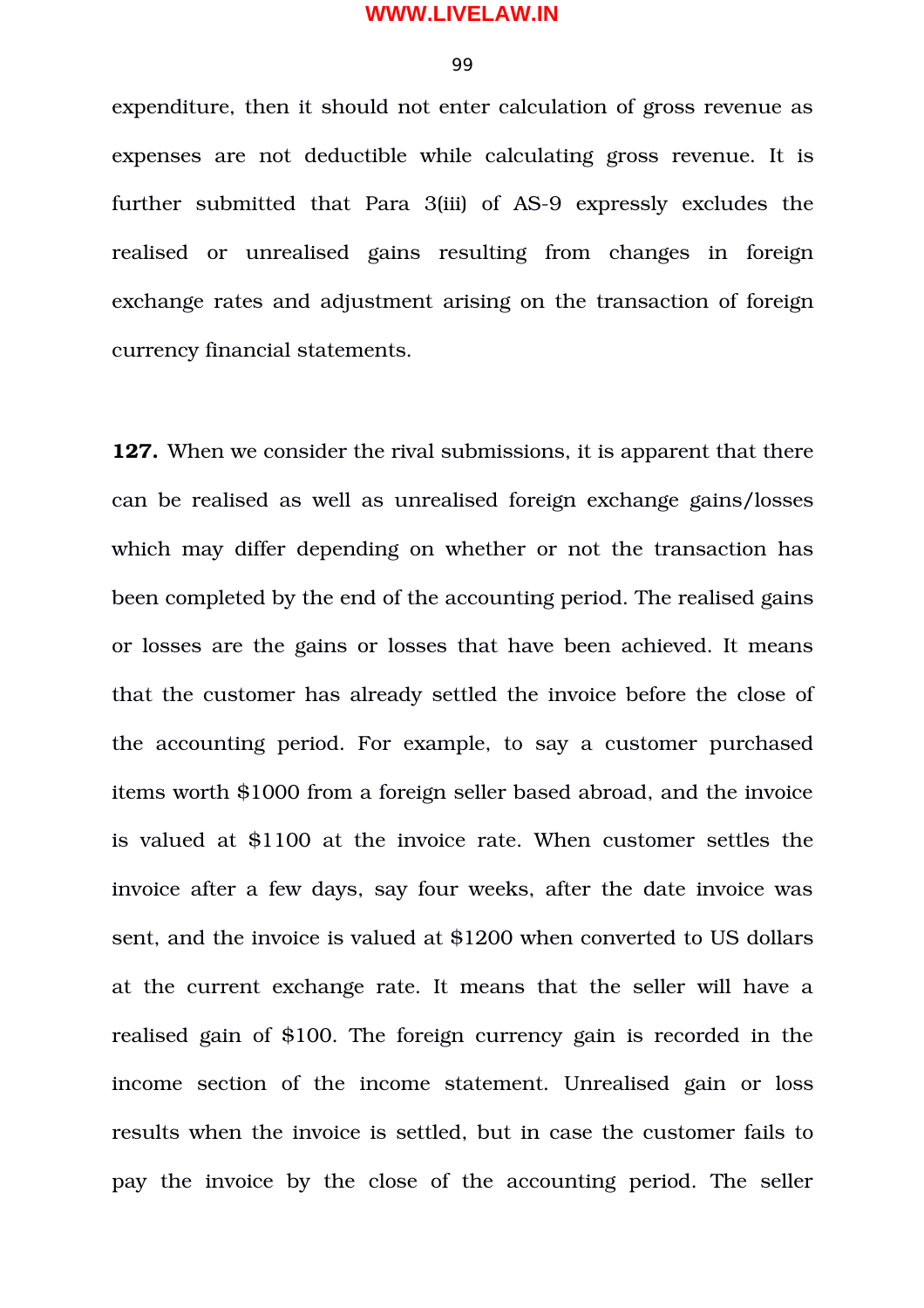#### 100

calculates the gains or losses that would be earned if the customer paid the invoice at the end of the accounting period. While preparing a financial statement, a transaction will be recorded as an unrealised loss of \$100 in case the value of the invoice was \$200. On the last date of the accounting period, the invoice is valued at \$100. Thus, the unrealised loss will be of \$100. The unrealised gain or loss is recorded in the balance-sheet. When preparing the actual financial statement, companies are required to report the transaction in the home currency to make it easy to understand all the financial reports. It means that all transactions carried out in foreign currency must be converted to the home currency at the current exchange rate when the business recognises the transaction. The exchange difference which arises on reporting the mandatory items at the rate different from the ones at which they are recorded initially, must be recognised rate as an income or an expense. Thus, gain from foreign exchange fluctuation is to be taken in the calculation of AGR, and that is the actual revenue and cannot be ignored.

**128.** Similarly, gain from foreign exchange fluctuation should be added on accrual basis. If later on, the amount has to be spent on the purchase of equipment or settling roaming charges in foreign currency, that is also a gain and results in economic benefit and has to be accounted for while working out the gross revenue as a decrease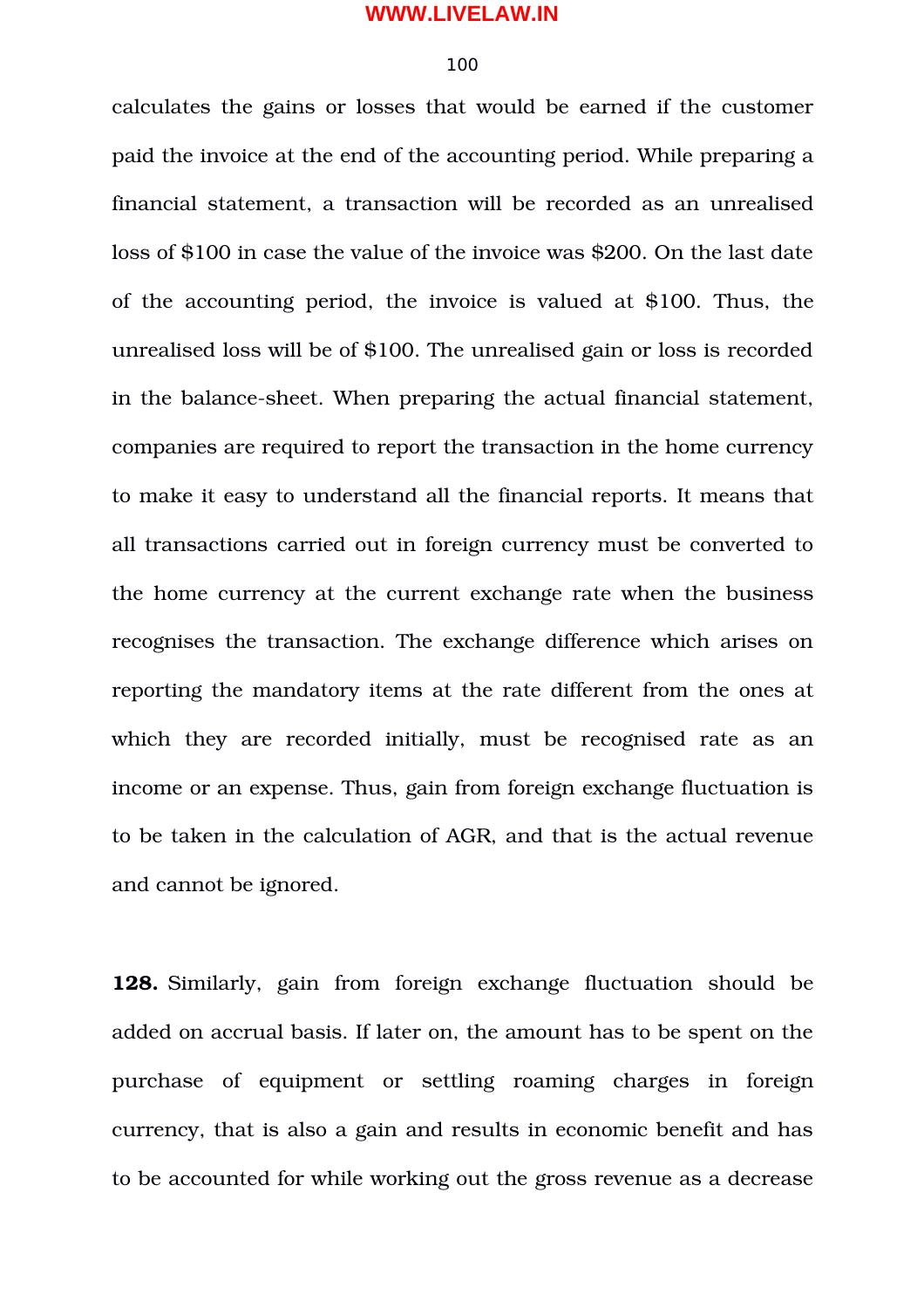## 101

in liability would be gain. Whatever may be the expenditure, whether it has increased or decreased, must be accounted for as it forms part of the gross revenue.

**129.** In the definition of gross revenue, any other miscellaneous revenue is included, and when once the item has to be shown in the balance-sheet or profit and loss account, obviously, it has to be accounted for gross revenue, even as a notional figure. Once the amount is receivable, it has to be taken as part of gross revenue. The finding to the contrary recorded by the TDSAT is thus liable to be set aside. Whether the amount is paid for the purchase of equipment, it has to be accounted for and must be accounted for as per the value spent on the date of the banking transaction, which cannot be ignored. Thus, the gains from foreign exchange fluctuations have to be added in the computation of gross revenue, otherwise, the benefit which is accruing will be ignored. Where profit or loss arises on account of appreciation of foreign currency, such gain or loss has to form part of profit from the business or loss. Whether it is profit or loss on account of trading or on account of asset, it has to form part of profit and loss account, thus, it has to account for gross revenue. The fluctuation in the foreign currency has to be accounted for in the account at the time when the amount is received or at the end of the accounting year. Thus, there is no escape from the conclusion that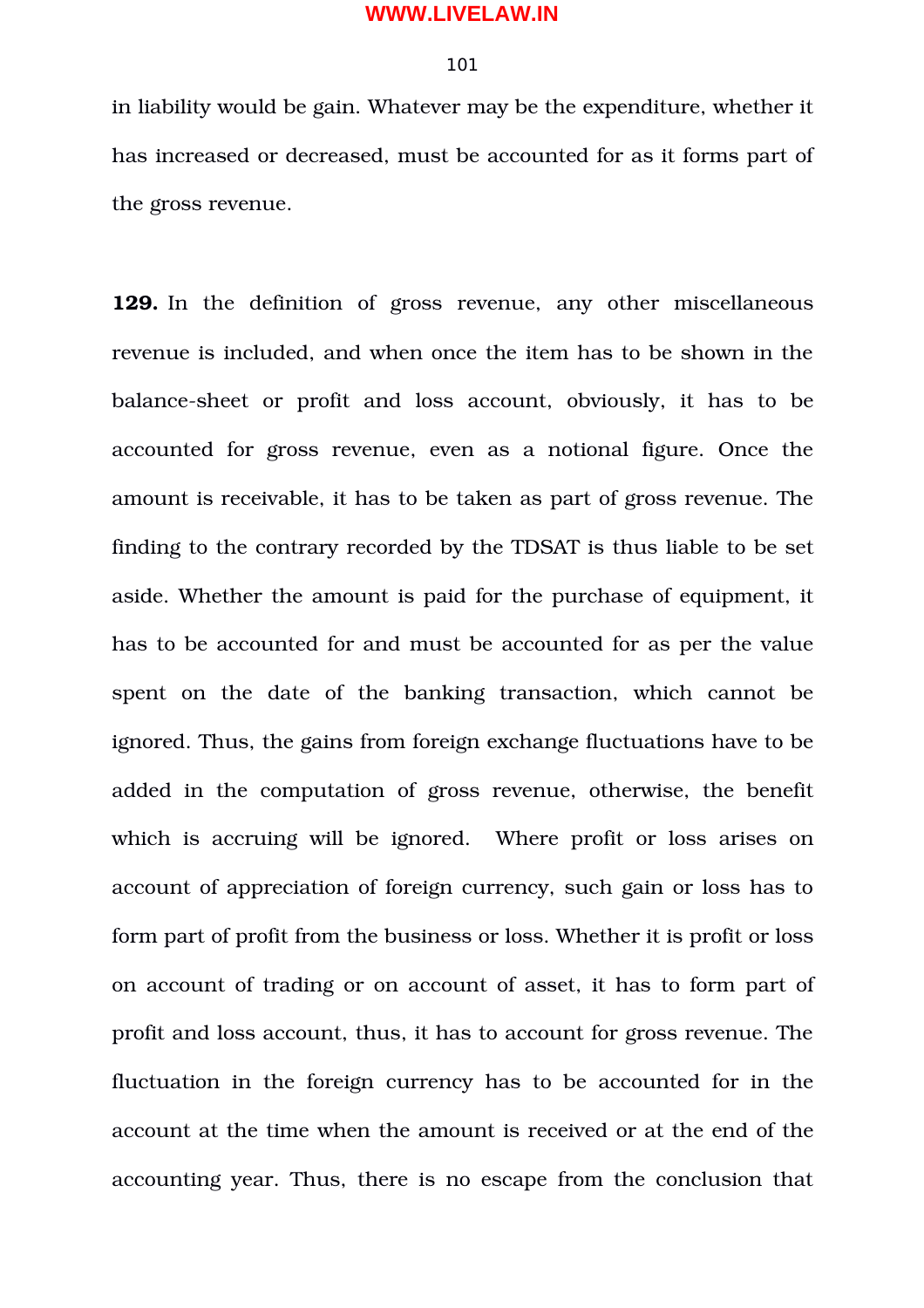#### 102

forex gain has to be accounted for as part of gross revenue. When loss can be claimed as an expenditure, profit or gain due to fluctuations in the rate of foreign exchange has also to be accounted for towards gross receipt, which is gross revenue.

# **In re: Monetary Gains on Sale of Shares:**

**130.** It is submitted on behalf of the Tata Teleservices Ltd. and other licensees that gains from sale of shares should not be included in the inclusive definition of gross revenue. The gains on the sale of capital assets and receipt from the sale of scrap. The issue has arisen when an asset/scrap is sold for more than its book value, then the difference between net sale proceeds and book value is the amount of gain on sale of capital assets. Whether it has to form part of the gross revenue? The tribunal has held that capital gains are of two types. (i) Gain over and over the gross book value (cost) of the assets, that is when sale proceeds are more than the original purchase cost of the assets; and (ii) gain over and above the net book value, i.e. when the sale proceeds are less than the initial purchase cost but more than the net worth of the asset. The tribunal has held that the gain on sale of capital assets as per the first case, *i.e.*, when the increase is over and above the book value of the asset, it will form part of calculation of gross revenue.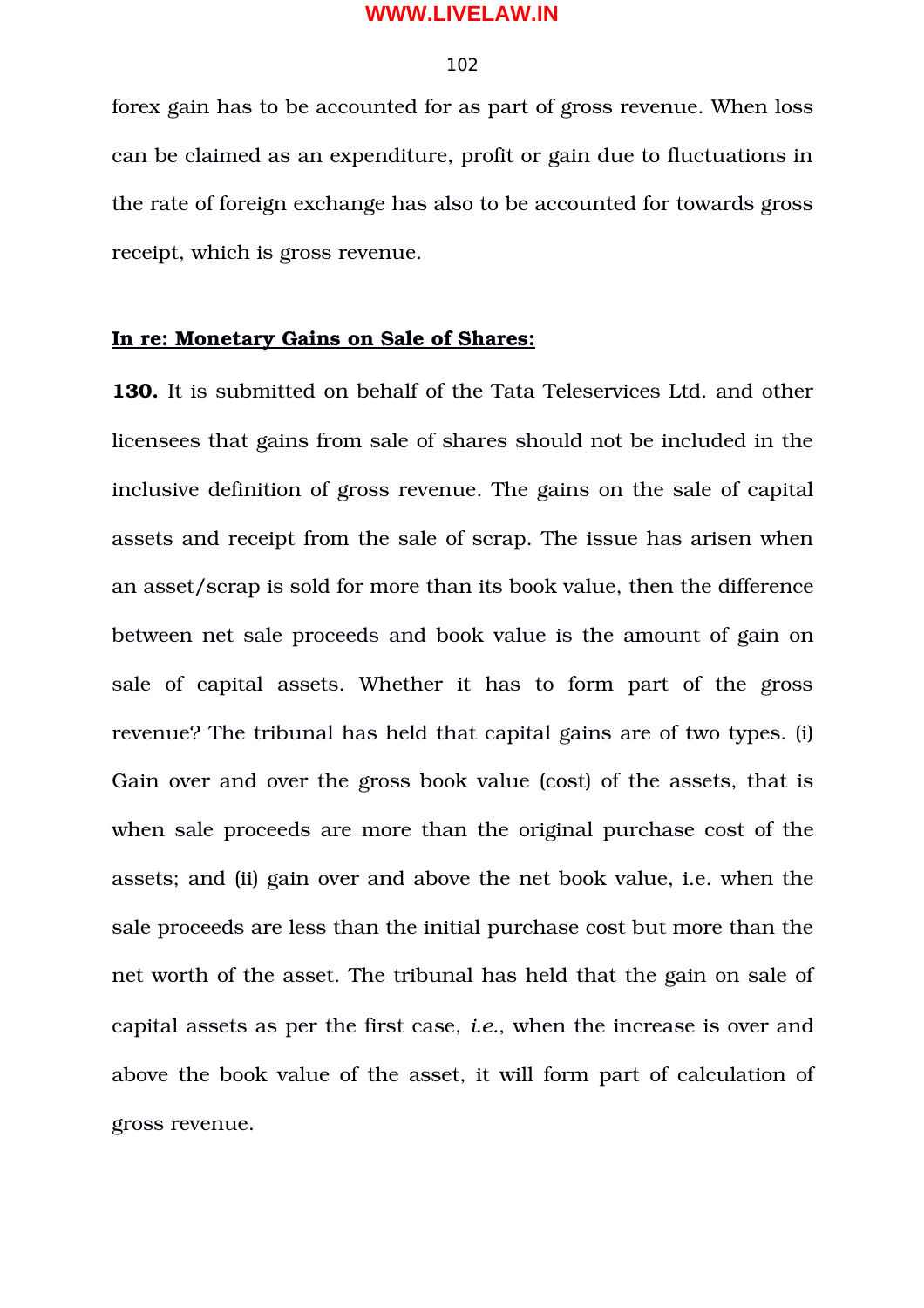#### 103

**131.** Given the definition of gross revenue in the licence agreement, every amount which is more than the book value of the current asset and comes to licensee company, has to be considered for calculation of gross revenue without netting off. Thus, the reasons given by the tribunal that any gain over and above the net book value, that is, when the sale proceeds are less than the original purchase cost but more than the net worth of the assets, has to be excluded from the gross revenue, cannot be accepted. The gross revenue for the current year has to be worked out based on the value of the capital assets. Gross revenue for any year is considered in light of the opening statement and also closing statement at the end of the year. What is gain over and above the book value in the year in question, has to be taken into consideration towards gross revenue received. Submission to the contrary raised on behalf of the licensees cannot be accepted. We are not able to accept the submission that the money collected on the sale of shares etc. is not like revenue receipt but is a capital receipt. The gain from the sale of capital asset including increase over and above net book value and scrap and not the entire proceeds are to be taken as revenue in calculation of the gross revenue without netting off and should be on accrual basis, is unobjectionably within the ken of definition of gross revenue. To say in case e.g., gain for AGR will accrue when the sale proceeds or the current disposition value of the goods is Rs.60, and if it is sold at Rs.70, in that case, there will be a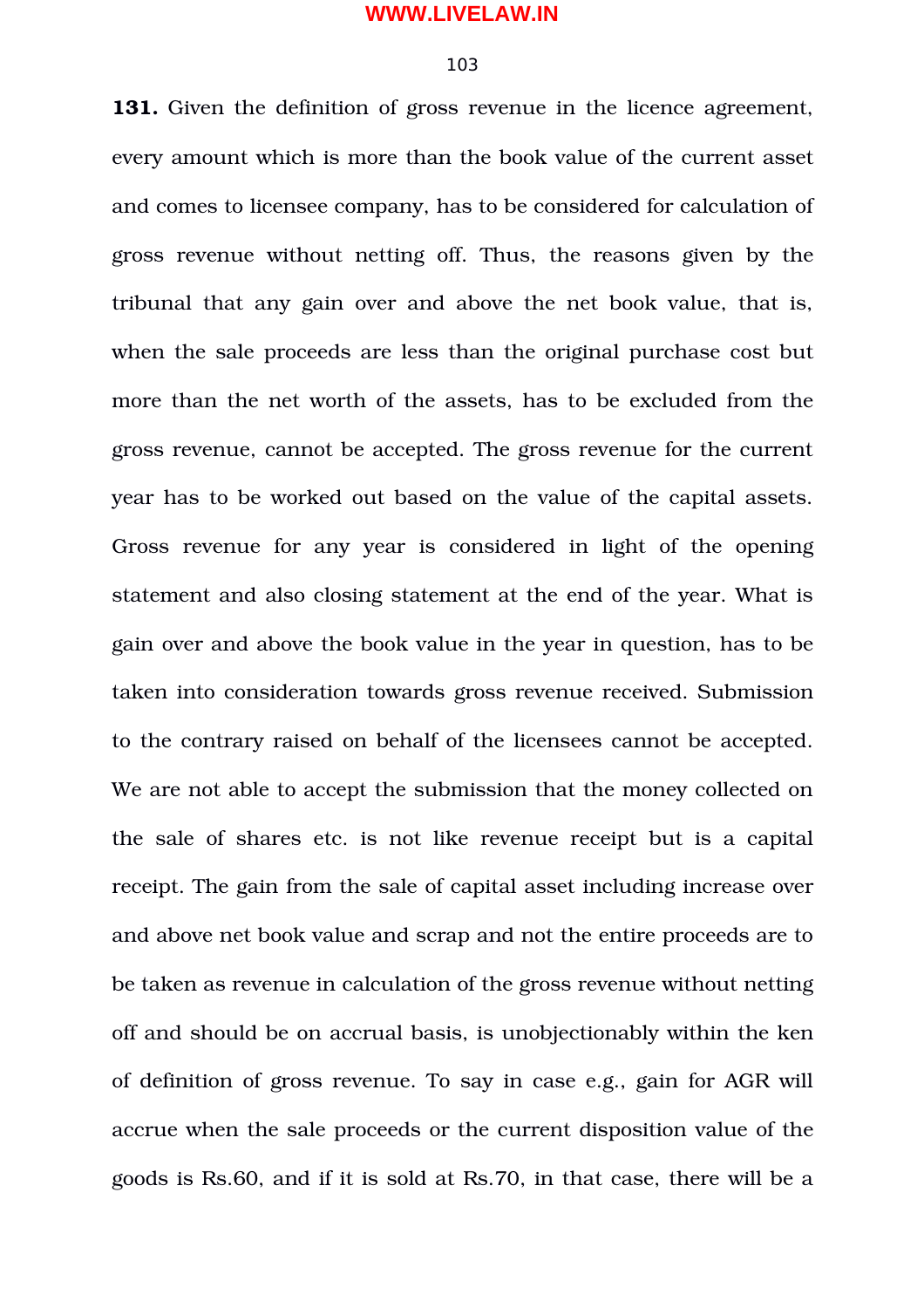#### 104

gain of Rs.10. That shall be taken as a gain for AGR calculation. The result would be the same in case the value of an asset worth Rs.100 has depreciated to book value worth Rs.60 and is sold at Rs.70, as urged on behalf of DOT, Rs. 10 will form part of gross revenue. For what purpose and head the income tax would be leviable, is not the question for our consideration.

**132.** The submission raised that the sale of shares is not an ordinary business activity, as provided in Para 4.1 of AS-9. Even Para 3(i) of AS-9 which excludes from the ambit of 'revenue' any realised or unrealised gains resulting from disposal of non-current assets, *i.e.* appreciation in the value of fixed assets. Again, a futile attempt has been made to get rid of the definition of gross revenue, and confusion is sought to be created by ordinary business activity, which is the expression used in Para 4.1 of AS-9. In contrast, the definition of gross revenue in clause 19.1 includes gross revenue from non-licensed activities also. Thus, the submission is wholly sans substance and stands repelled. Finding to the contrary recorded by TDSAT considering the initial cost is set aside. It has to be seen as book value as on date of sale. The stand of TDSAT is approved in this regard in regard to assets/scrap, shares etc.

# **In re: Insurance claim in respect of capital assets:**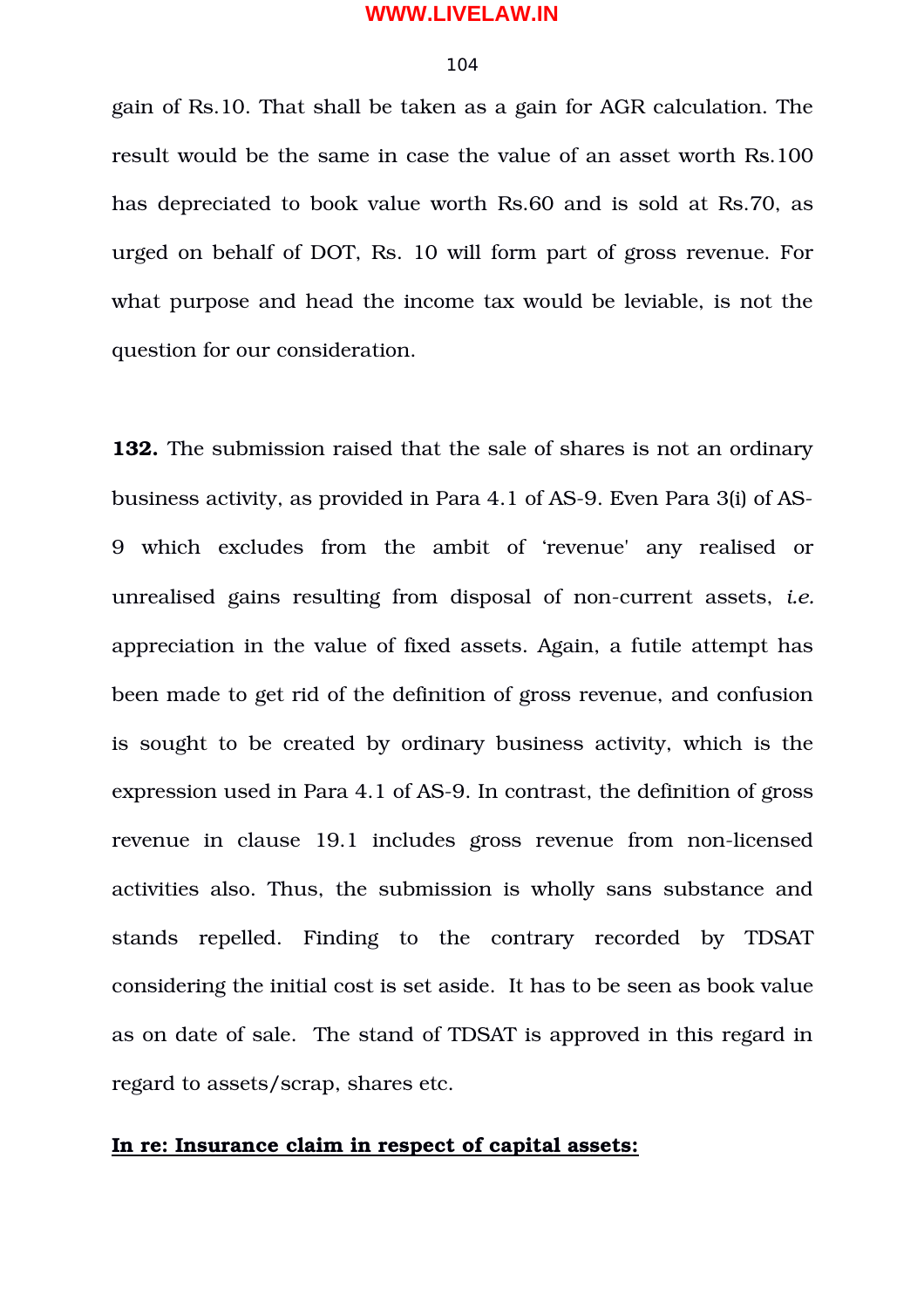# 105

**133.** Where an asset is destroyed, and the insurance claim is received for more than its book value. The difference between the insurance claim received and the book value is treated as revenue by the DOT for computing AGR. The dispute was not raised initially by the licensees, while the order in the year 2007 came to be passed. It has been raised after this Court has remitted the case to the TDSAT in the year 2011. The TDSAT has held that if the asset destroyed is replaced immediately and the claim received is more than the actual cost of replacing the equipment, the difference would be taken as income; and in a case where the asset destroyed is not replaced immediately, the gain to the extent more than the gross book value is considered as income. The asset has appreciated over time, then insurance claim received more than the total cost, though being real gain, is not treated as revenue for clause 19.1 of the licence agreement.

**134.** On behalf of DOT, it is submitted that the tribunal has erred in making the classification of the revenue. In case the insurance claim received is more than the book value, it is to be treated as revenue. According to the definition in clause 19.1, the gross inflow of cash for the current year, over and above the book value, is to be treated gross revenue. There is no need to make any classification as to when an asset is destroyed and replaced later on. The insurance claim received more than depreciated book value has to be recorded in the profit and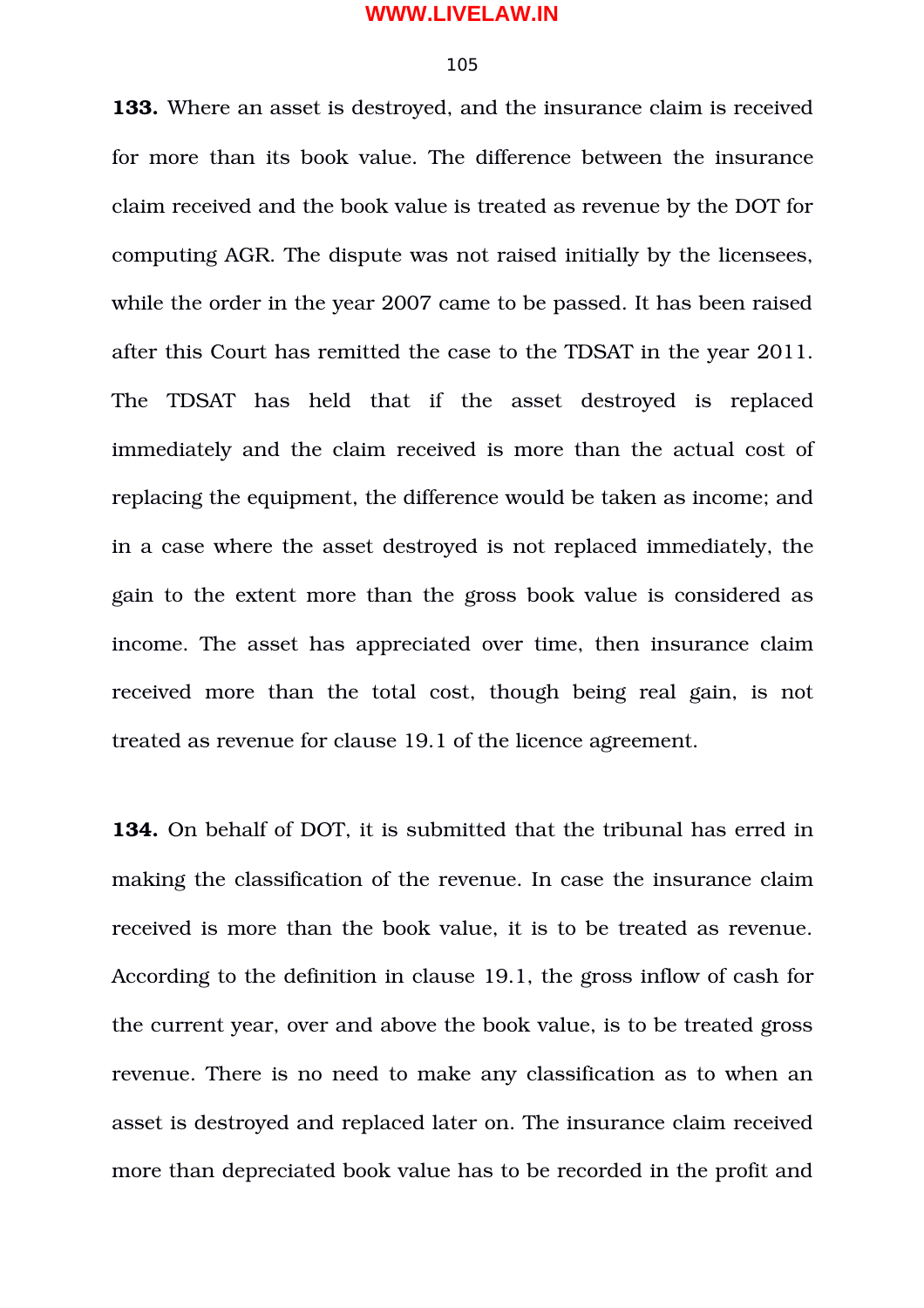#### 106

loss account under any other income, that too constitutes a gain, therefore, it will form part of the gross revenue in the calculation without netting off and on accrual basis. To say if the revenue to form part of gross revenue will be treated only when the insurance claim received is more than the book value. Therefore, the excess amount received over and above the book value shall be taken as revenue for calculation of gross revenue. For the use of accounting, the gain from the insurance claim, the bifurcation made by the contingencies, was uncalled for and cannot be culled out from the definition of gross revenue, which was to simplify the procedure of assessment of licence fee. What is the meaning to be given to the word 'immediately' would differ from case to case and determination of licence fee. The cost of replacement also depends upon various factors. An old asset may be replaced by a brand new one of the higher prices. For an accounting of gain from the insurance claim, the methodology classification adopted by DOT is not found to be proper and is not in tune with the definition of gross revenue.

**135.** It is submitted on behalf of the licensees that the amount received towards insurance claim is for indemnification towards loss of capital asset to compensate for the loss. The decision in *Vania Silk Mills v. C.I.T. Ahmedabad*, (supra) has been pressed into service wherein it has been held that while paying for the loss, the insurance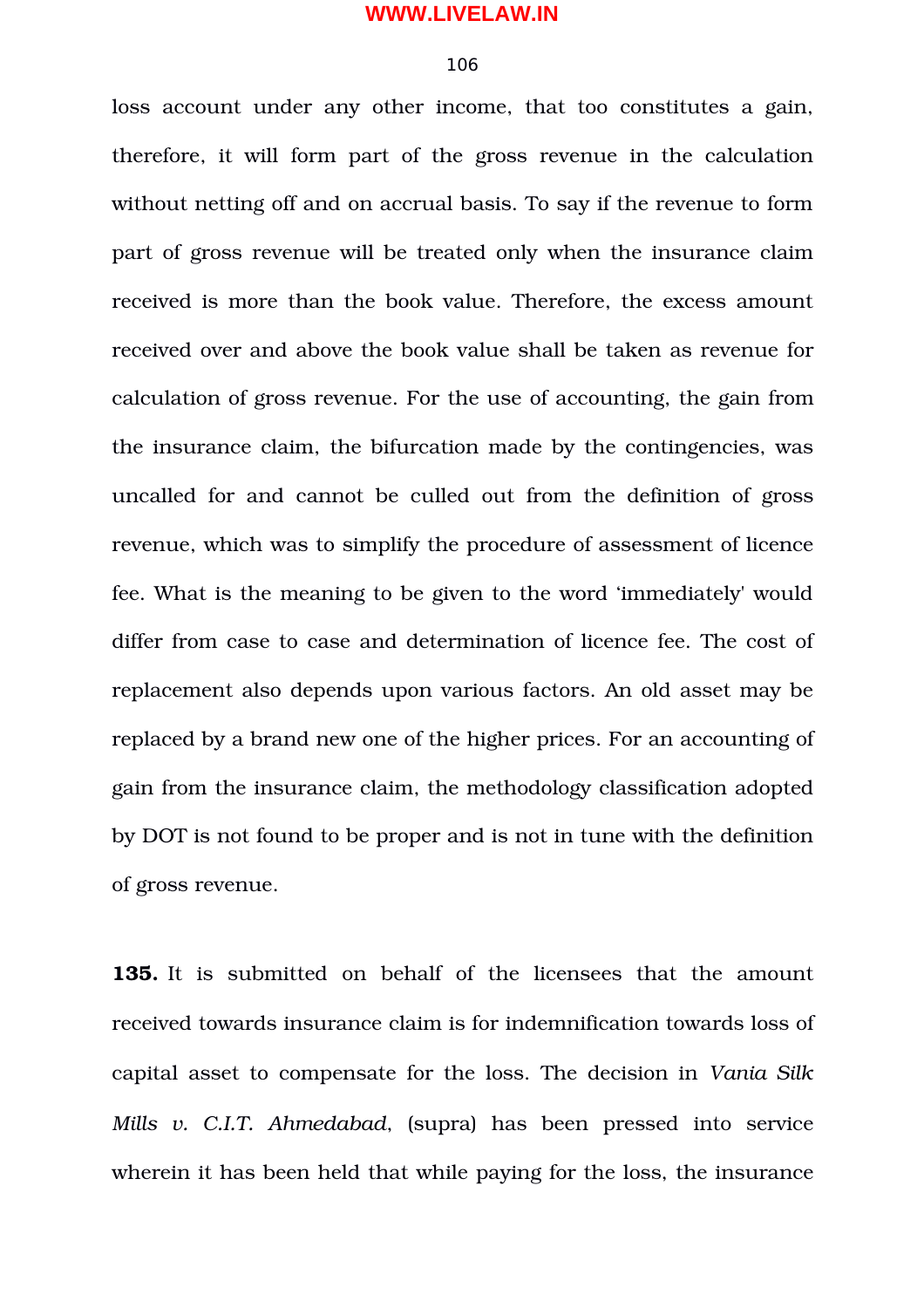#### 107

company compensates for the loss. The insurance claim is not the value of the damage to property but only takes into consideration the amount required to restore it to its original condition. Insurance contracts are for indemnification. Therefore, it is submitted that the claims are not as revenue.

**136.** The submission raised on behalf of the licensees cannot be accepted as the insurance claim over and above the book value is considered as revenue and not the value of the capital asset as there is an inflow of cash received. It is accounted for in the profit and loss account. It has to form part of the gross revenue as defined in clause 19.1. The artificial bifurcation of insurance claim made by the TDSAT cannot be accepted and is contrary to contractual definition of gross revenue. The finding of TDSAT to the extent it is contrary to revenue is set aside.

### In re: Amount of negative balance of pre-paid customer:

**137.** The negative balance occurs when a pre-paid customer exhausts the available talk-time. TSPs as a matter of policy, sometimes provides the customer with a small amount of loan talk-time as it may deem fit, say of the value of Rs.10 or Rs.20. The utilisation of this talk-time results in negative balance in the account of the pre-paid customer. The balance is recovered from the subsequent recharge made by the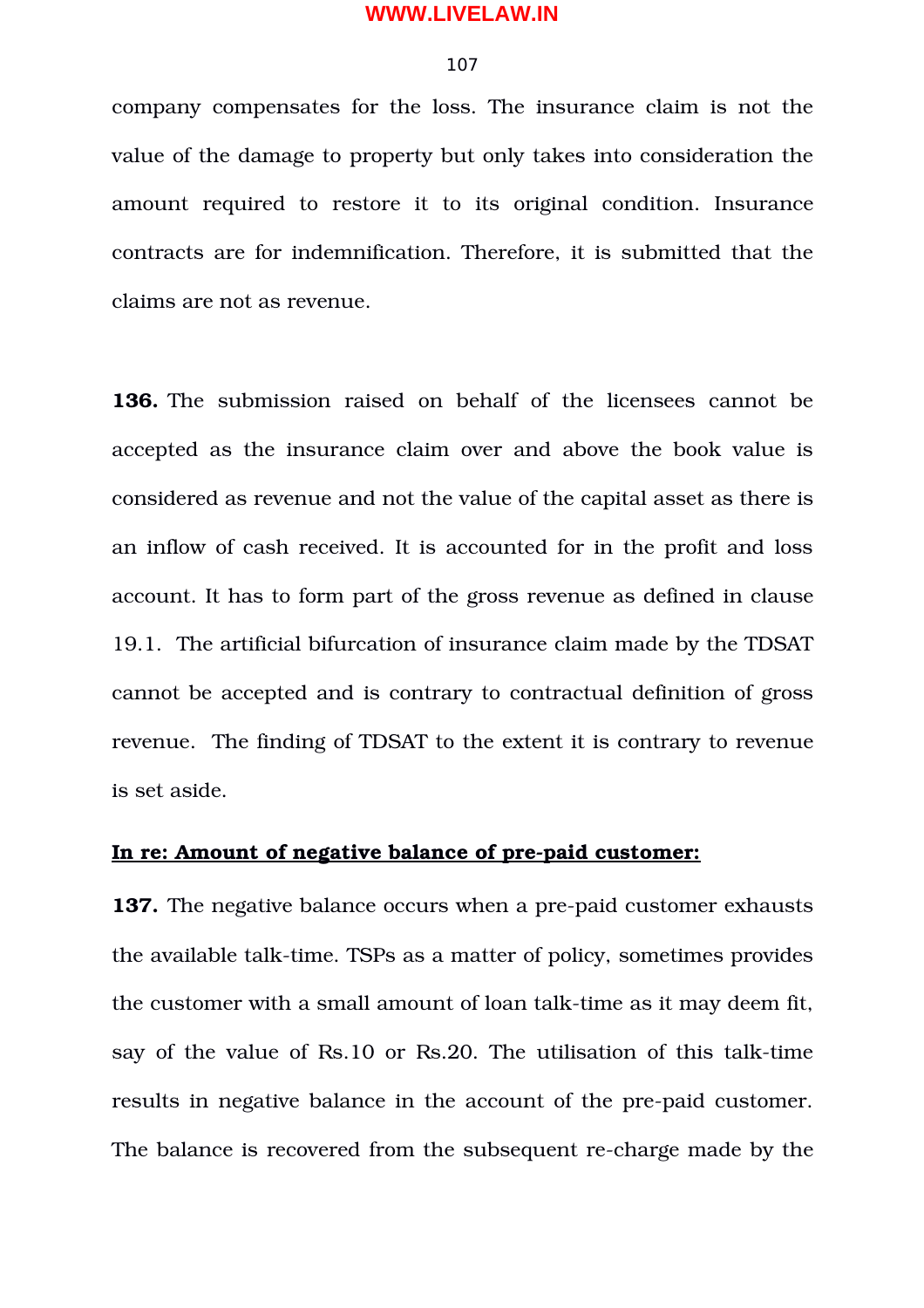#### 108

customer. In case where the customer fails to re-charge the fresh topup amount, the balance remains negative in the pre-paid account of the customer. The pre-paid vouchers are sold for a price for which the customer gets a fixed duration of talk-time/usage of the service. When it is exhausted, and long talk-time is used, it results in a negative balance. The TDSAT has held that the negative balance cannot be taken into account for computation of gross revenue as it is notional revenue, which is neither billed nor received. It is not due to the fault of the licensee, and the licensee does not gain anything from such usage beyond the permitted duration for the amount received by it.

**138.** The case set up by DOT is that the negative balance is communicated to the customer and also shown in the account. It is billed on accrual basis and becomes part of gross revenue. In case it is not realised, the same has the effect of bad debt, which is not allowed as a deduction as per the definition of gross revenue. In case it is not counted towards the gross revenue, it may encourage the licensee to give discounts increasing their gross revenue by such incentive and not paying the licence fee to the public exchequer.

**139.** It is apparent that the amount of negative balance is a business strategy, and the amount is adjusted in case re-charge is opted. Otherwise also, it is billed and reflected on accrual basis in the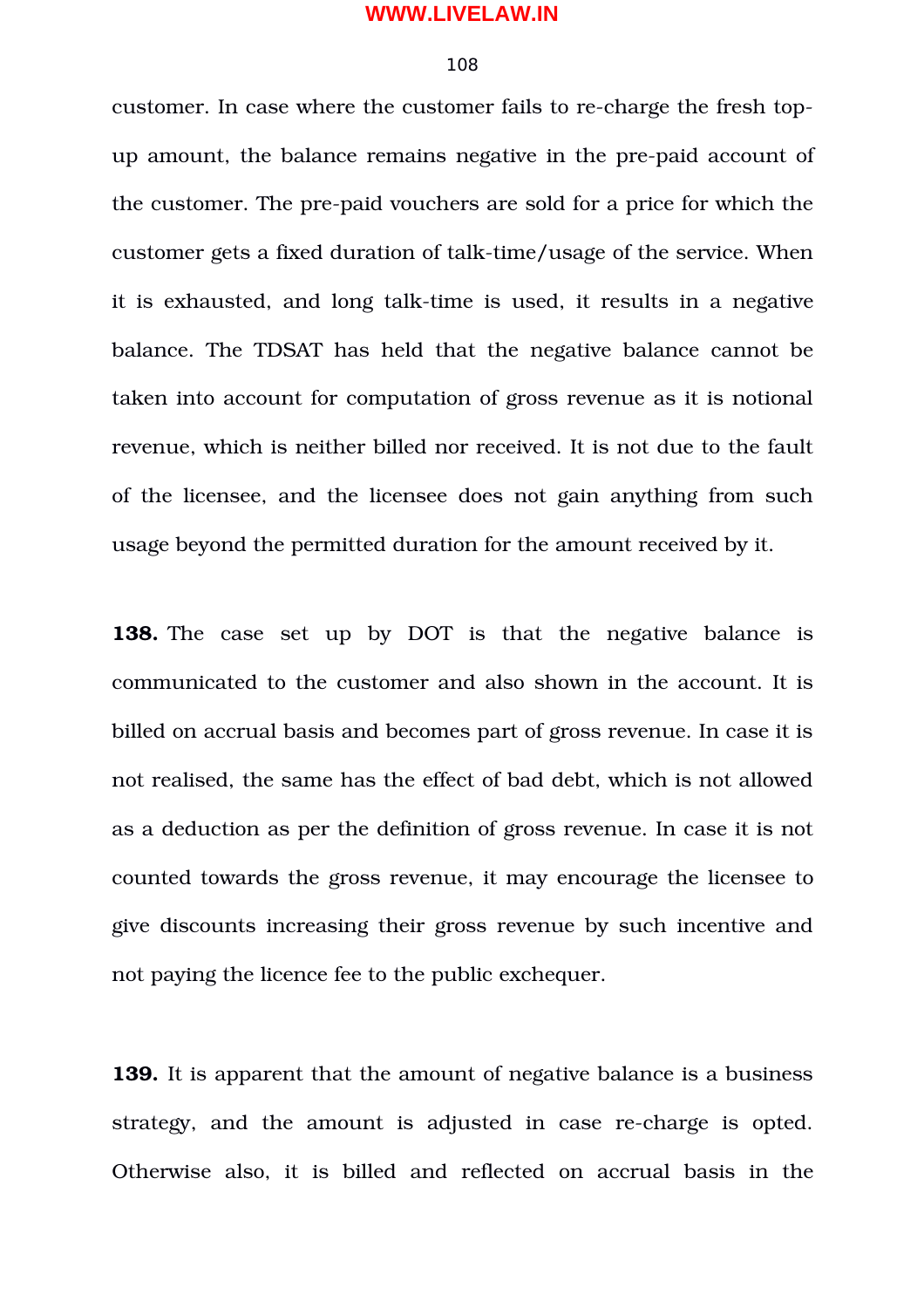### 109

account of the customer. Though it has to form part of gross revenue for determination of licence fee under clause 19.1, the number of calls at the full value have to be measured without any discounts or incentive of such business strategy. It is a part of revenue. It cannot be deducted from the gross revenue to be worked out as per the definition of gross revenue under AS-9. Thus, the finding of the TDSAT cannot be said to align with the meaning of gross revenue in factual aspects of the case and is set aside.

# **In re: Reimbursement of the infrastructure operating expenses**

**140.** The telecom service provider needs infrastructure like towers to operate. To achieve economies of scale, two or more companies may share one such passive infrastructure.

**141.** The licensees have submitted that setting up of passive infrastructure like towers is not an activity which requires licence. The tower structure is sometimes erected by independent parties and is offered to service providers on rent. Similar activity, when carried out by a service provider, should not be treated as part of licensed activity. Therefore, the revenue earned by licensee from rent/leasing out passive infrastructure should not form part of adjusted gross revenue. It is also submitted that renting/leasing of dark fibre towers etc. is carried out by IP-1 operators. These operators do not require any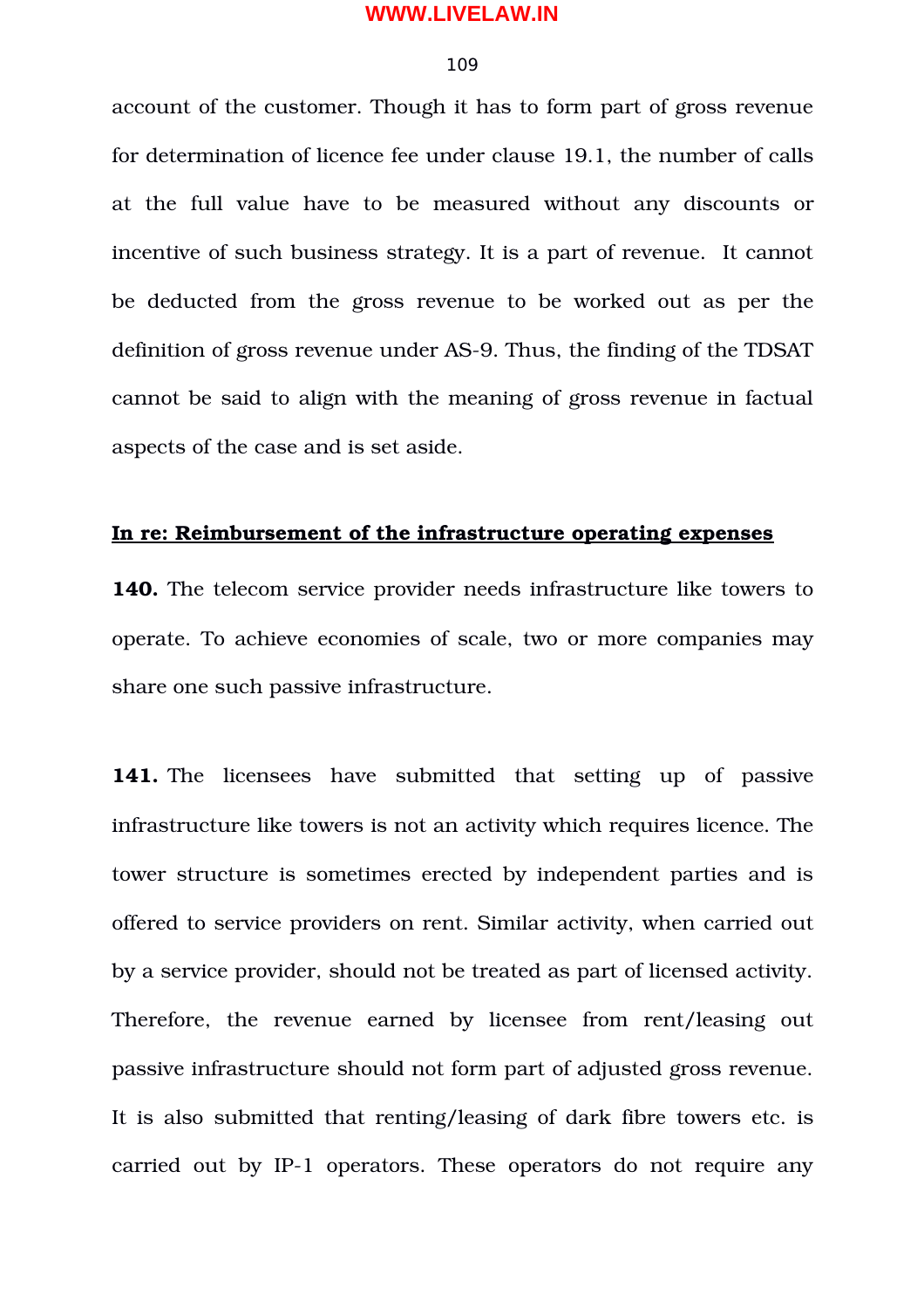### 110

licence. It is a non-licensed activity and should be out of the purview of adjusted gross revenue.

**142.** The TRAI recommended that renting and leasing of the passive infrastructures by service providers is a regular telecom activity and should, therefore, be part of AGR.

**143.** The TDSAT has observed that in case A has one tower at a particular building, the same tower can be permitted to be used by B. B would pay rent to A for the use of this tower. In case B pays Rs.100 as rent to A, A will have to incur operating expenses for keeping the equipment in the tower, functional, which may inter alia, require diesel generator. If monthly expenses for such operating expenses is Rs.10, then A and B would divide it in equal proportions. Thus, Rs.5 paid by B to A would be a revenue for A (Airtel). The TDSAT has deducted Rs.5 from the gross revenue on a notional logic that the rent of Rs.100 should be treated as rent of Rs.95 plus Rs.5 towards reimbursement of expenditure. Thus, according to TDSAT, usage of facility like rent has to be included in the gross revenue, and reimbursement of spending should not be included in the gross revenue provided it is shown separately in the invoice and not shown in the profit and loss account as revenue.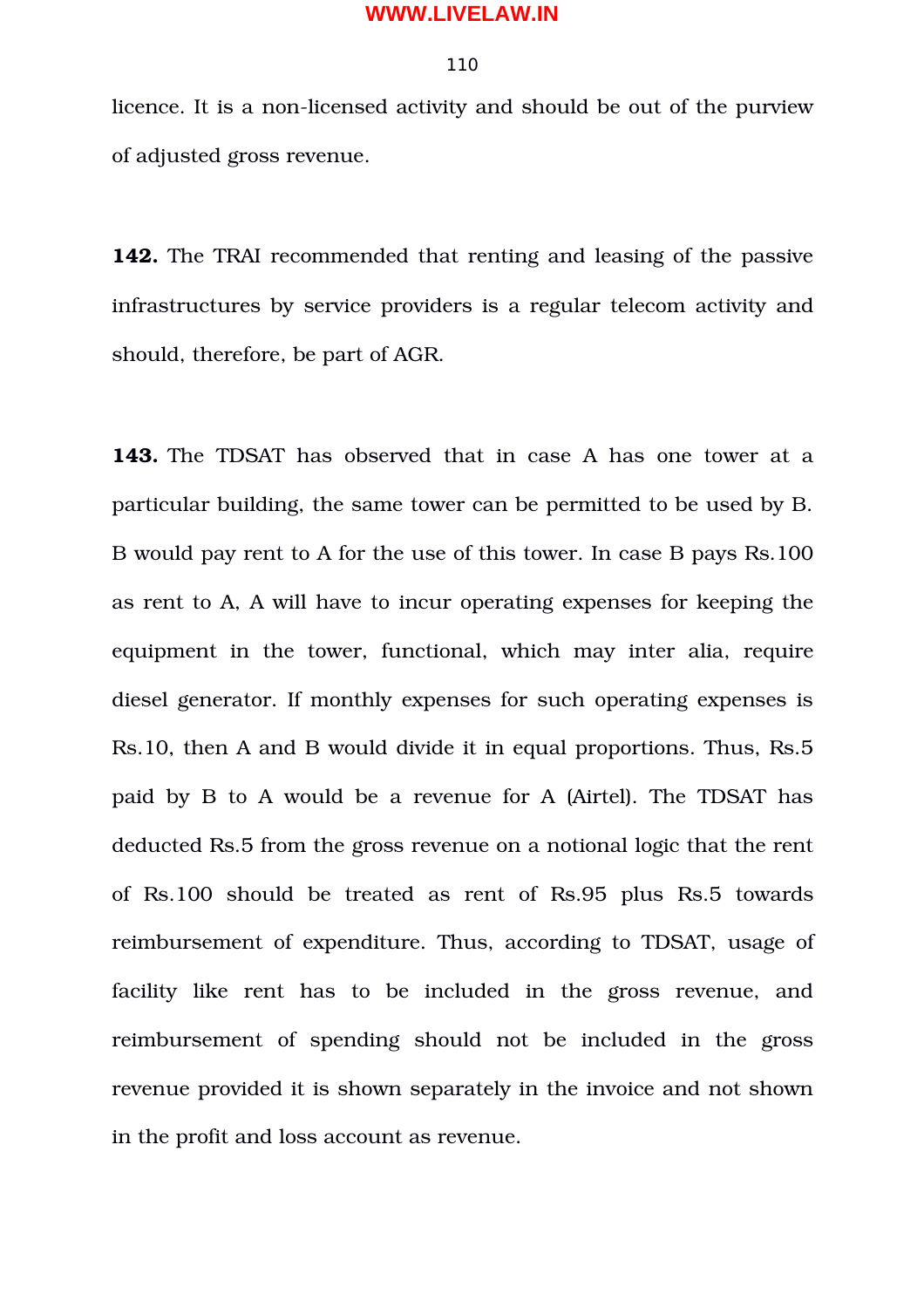#### 111

**144.** The stand of DOT is that the interpretation is expressly contrary to clause 19.1, which categorically includes "revenue from permissible sharing infrastructure". The definition of gross revenue does not permit differentiation between the reimbursement of expenses and rent for the usage of the facility. By the interpretation of TDSAT, accounting jugglery would take place, and the licensee will try to derive maximum reimbursement of infrastructure operating expenses under the category of "reimbursement of expenditure" rather than under the "rent category". The company may form cartel and put up a common expenditure in the type of reimbursement of the cost it would give a chance for netting off the expenditure against revenue, which is prohibited in clause 19.1.

**145.** In the definition of gross revenue, the item sharing of infrastructure facility is explicitly mentioned. In the format in Appendix 2 to Annexure-II also, the entire amount is required to be shown. It has been specifically mentioned that there cannot be any setting off of the amount of gross revenue, and the entire money received has to be treated as the gross revenue for the determination of licence fee. It is not the determination of profit. The gross revenue carries a different definition, and the intendment is clear to prevent disputes. Thus the entire amount received by the licensee on account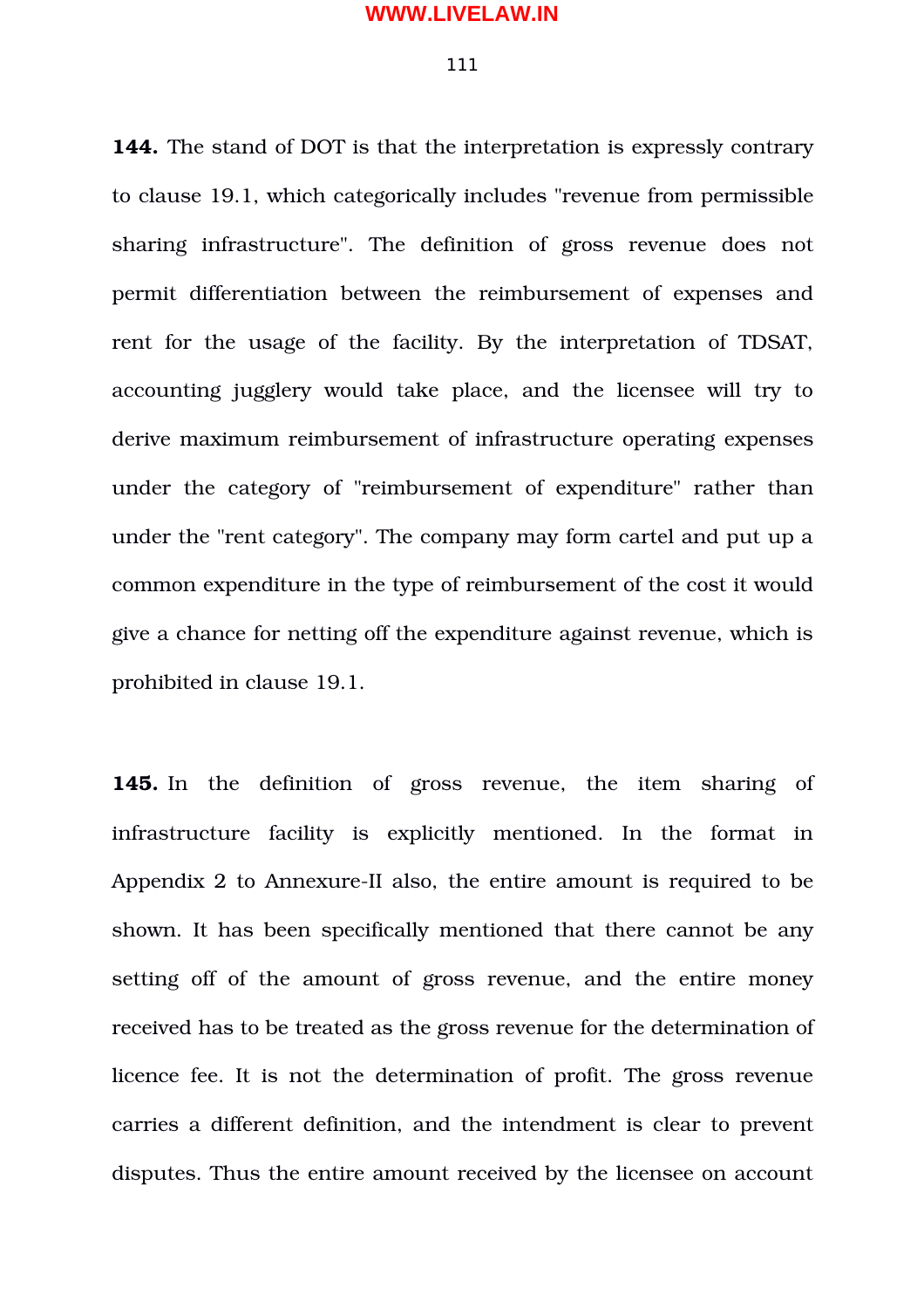#### 112

of sharing of passive infrastructure has to be counted in the gross revenue while working out AGR. Thus, the finding to the contrary recorded by the TDSAT is set aside.

# **In re: Waiver of late fee**

**146.** Late fee is a penalty charged by the licensee in case customer fails to pay the bill within the due date. Sometime late fee is waived off by the licensee as a goodwill gesture at the time of payment. The submission raised on behalf of the licensee is that the licence fee should be payable on the realised revenue. What has not been realised, cannot form part of revenue.

**147.** The TDSAT in the order passed in 2007 held that the amount of waiver of late fee has to be excluded from the gross revenue. The recommendation to the contrary made to the TRAI was set aside. The TDSAT in the impugned order passed in 2015 has held that the late fee is a penalty and the penalty that has been waived off, cannot be added to the revenue. In the first place, penalty cannot be said to be revenue, and if the penalty which is waived off, is added to revenue, it would be a case of notional income being subjected to charge.

**148.** DOT submits that if the operator bills the late fee, it would be taken as part of gross revenue, whether it is realised or not.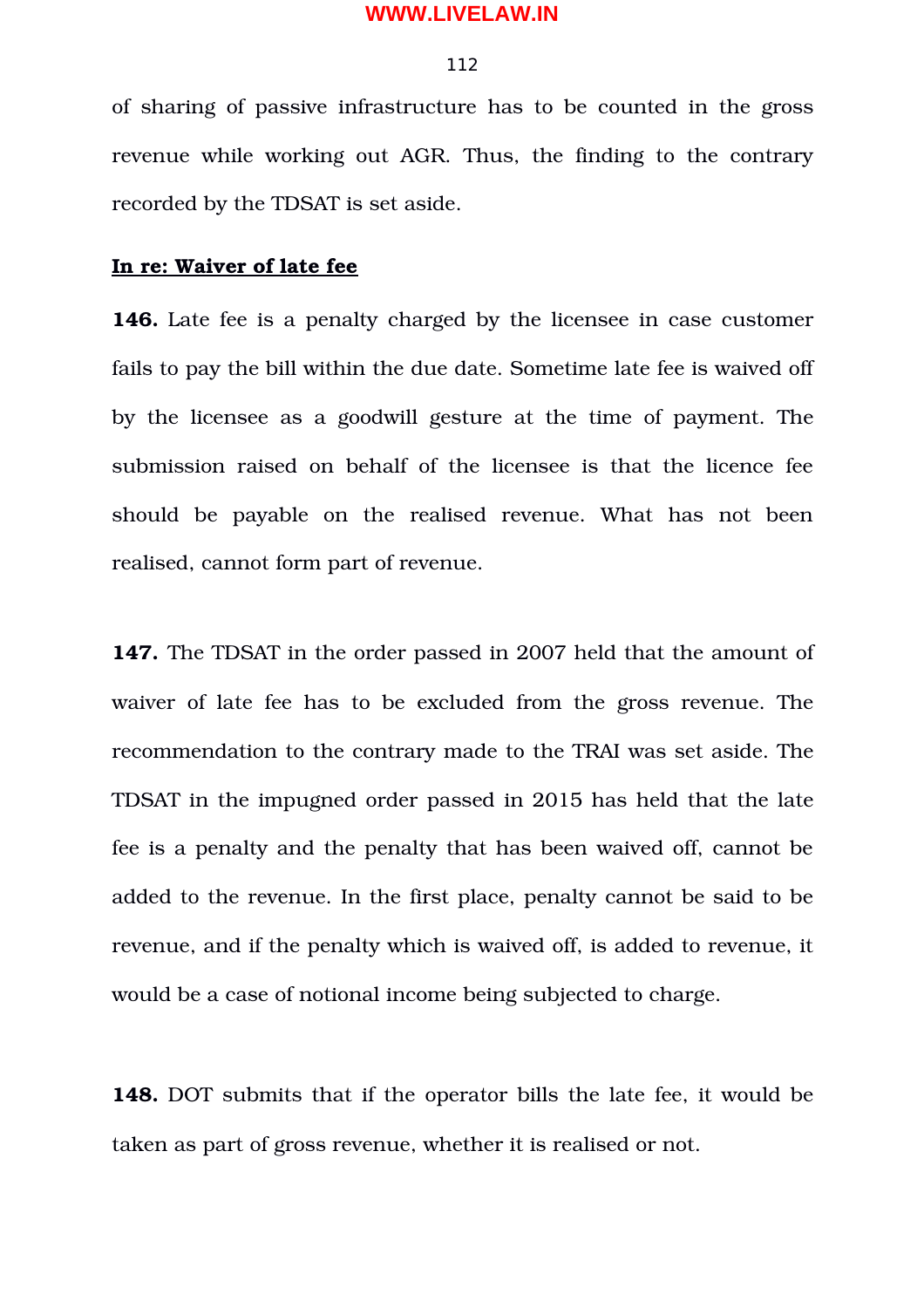#### 113

**149.** In case the late fee is attracted, it has to be counted towards gross revenue without setting off, and if the operator waives it off, it has the same effect of discount being given to the customer which cannot be allowed as no deduction (net off) is allowed under clause 19.1. When once the late fee amount is billed and the amount is not paid within the due date, and the late fee is attracted, merely nonrealisation of the same for any reason, cannot be excluded from the part of gross revenue as per its definition. Gross revenue has to be taken whether it is received or not, and netting off is not allowed under clause 19.1. Once the amount has been billed, it is for the licensee to realise it. There cannot be any justification for excluding late fee from the gross revenue. In case money is lost by the service provider, the same losses cannot be excluded from the AGR for the determination of licence fee.

**150.** Late free is included explicitly in the definition of gross revenue. As such, it has to be computed as part of gross revenue. Merely by waiver, it cannot be ousted from the purview of gross revenue once it becomes leviable. Thus, the finding of the TDSAT is not sustainable and is set aside.

# In re: Gains from roaming charges and PSTN pass-through charges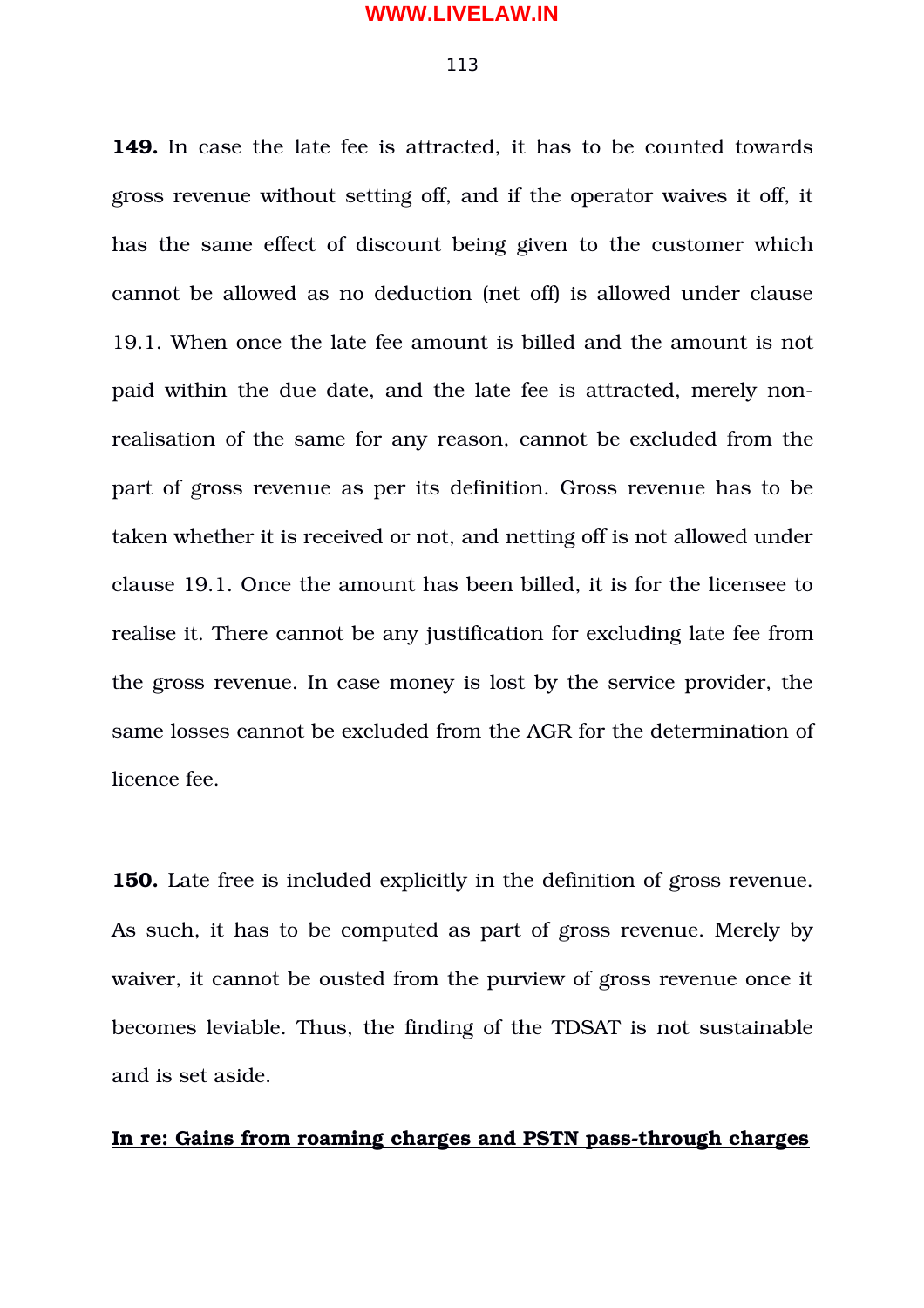#### 114

**151.** Roaming charges apply when the customer leaves the home network area and roams into the network or coverage area of another service area. Pass-through charges are charges paid by the licensee to the licensor for allowing their subscribers' calls to be carried on their networks. Clause 19.2 of the licence agreement provides for certain deductions of roaming charges and PSTN pass-through charges from gross revenue on actually paid basis. The TDSAT considered grievance on behalf of the licensees that many a time it happens that the licensee to whom such charges to be paid, happens to be the same company. It is stated officers of the respondent do not allow deduction of such charges on the ground that there is no such actual payment as the company making as well as receiving the payment is the same. But the revenue is counted under both the licences to compute the gross revenue, and the tribunal has observed that irrespective of the company being the same, pass-through charges shall be allowed to be deducted as soon as the same are accounted as revenue under the different licence held by the company.

**152.** DOT submits that merely because one company has a licence of more than one circle, there will not be common accounts of that company. The licence fee is realised as per the separate account. In case both the licences are different, accounts are different, and payment of licence fee for each circle is different, Idea (Delhi Circle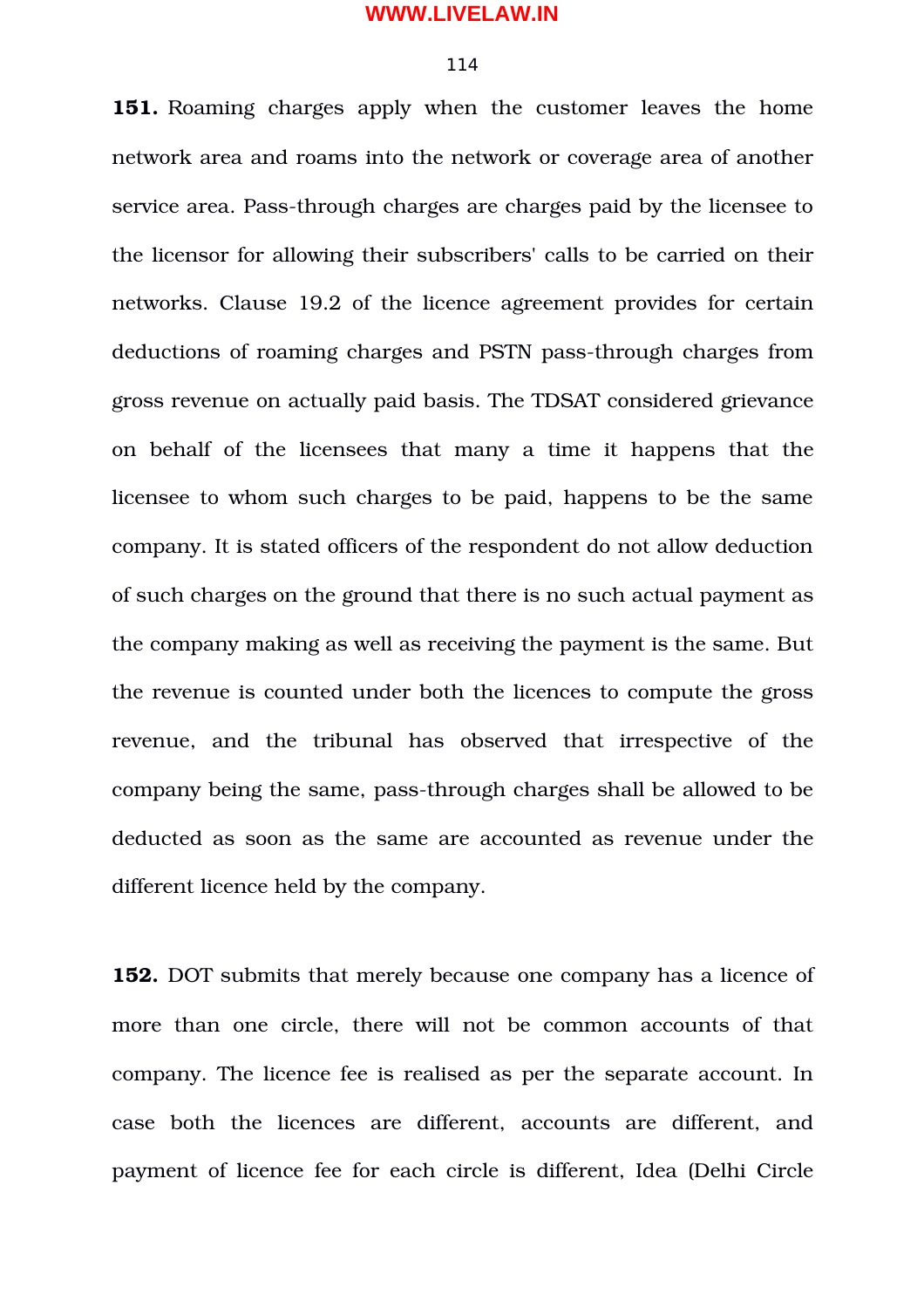### 115

would pay to Idea (Bombay Circle) on actual basis as against on accrual basis, becomes revenue in the accounts of Idea (Bombay Circle).

**153.** In this regard, the definition is apparent as to what deduction has to be made from gross revenue. Thus, it is more or less a problem of particular calculation. How calculation is to be made?

**154.** Clause 19.2 makes it clear that detailed call charges paid to other eligible telecommunication service providers within India shall be excluded from gross revenue. Similarly, roaming revenues passed on to other eligible/ineligible service providers are also excluded. In that case, they must be actually passed over to the licensees in different service areas. Only then it can be excluded from gross revenue and not otherwise.

**155.** Revenue from operating FCC 214 licence, USA, the problem arises in the case of Bharti BILGO which is an isolated case where it has a branch of Bharti Airtel in U.S. The submission of Bharti Airtel is that since the income generated by the branch is a separate income, it cannot be included in the income of Bharti Airtel in India. In the year 2007, the TDSAT has observed that the VSNL had the monopoly for ILD service before 1.4.2002. VSNL ceased to be a Government-owned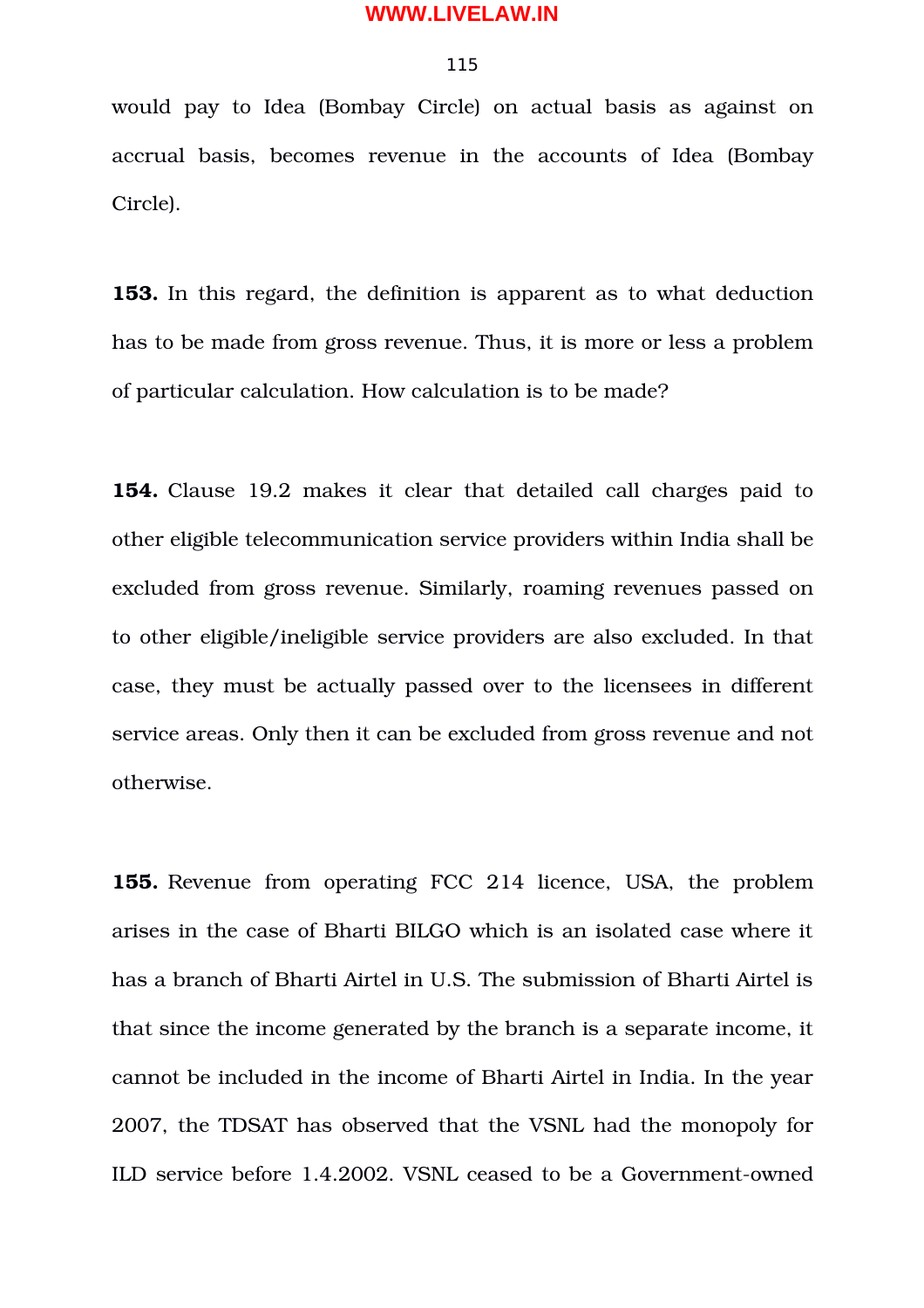#### 116

company. The old ILD licence permitted VSNL to carry both the activities, i.e., ILD service as well as TV uplinking. Under the new regime, a separate licence had to be obtained. Licence for TV uplinking service was obtained from the Ministry of Information and Broadcasting Ltd. while DOT issued the ILD licence. TV uplinking service cannot be rendered in the ILD licence due to the definition of the word service in that licence. Since for TV uplinking facility, a separate licence is required, such service could not be rendered under an ILD licence. The ILD licence issued by DOT carries a revenuesharing scheme out of the gross revenue, which is not there in case of TV uplinking licence issued by the Ministry of Information & Broadcasting. The said licence is practically free. Therefore, other service providers of TV uplinking service do not have to pay almost any licence fee. The TDSAT had rejected the recommendation of TRAI according to which revenue from TV uplinking and Internet service is to form part of AGR as it was held to be a form of AGR. It was held by TDSAT that revenue from these services is to be excluded from AGR.

**156.** In the impugned order, the tribunal has held that the revenue from operating FCC 214 licence arises not from the licence granted by DOT but by FCC. Hence, this inflow cannot be taken as part of AGR unless the DOT can establish that there is technical, managerial and financial interconnection interlacing and synergy between company's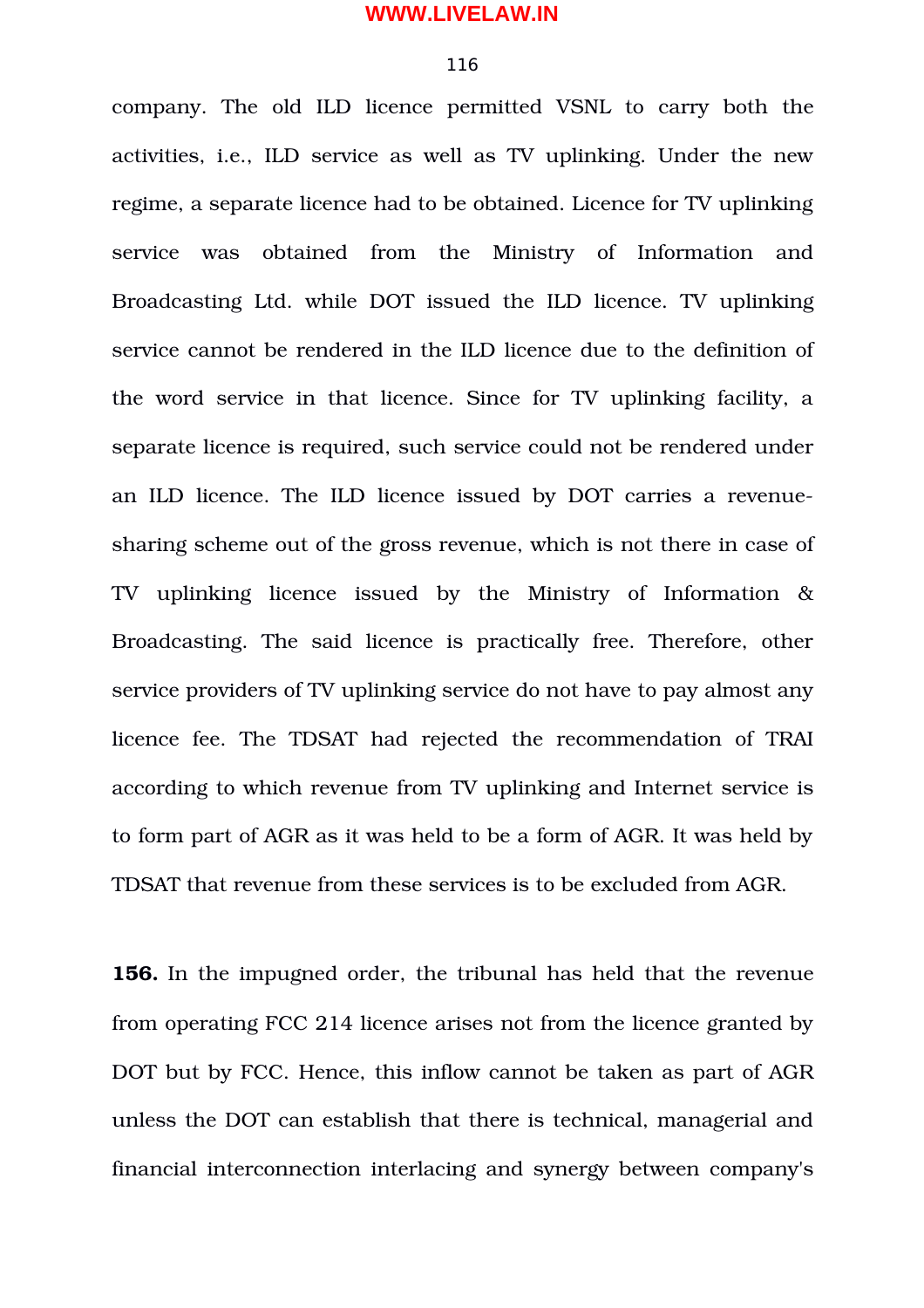### 117

operations in the USA and India the gross revenue from the services of 214 FCC licence is reflected in the company's accounts.

**157.** The stand of the DOT is that if this is permitted, every TSP/licensee in India would have branch offices in other parts of the world and would treat majority of the international income of the licensee as having been generated in the branch office outside the country and would not take it into account from calculation of gross revenue for payment of licence fee. It could not be said that the situation would not affect the profitability of the company since the revenue is generated in the branch office of the company but will affect the calculation of gross revenue as only a repatriated amount would be taken for calculation. Relying on the observations made by this Court in *Union of India v. AUSPI* (2011) at Para 49 in which this Court has held that in such a scenario, the business can be transferred to a separate legal entity to avoid the branch office's revenue to be clubbed with the main office. The income of the subsidiaries has to be included in the case of Bharti Airtel, it has separate subsidiaries, which are separate legal entities in and outside India, and the income generated from such subsidiaries are not considered or included while computing the adjusted gross revenue of Bharti Airtel. Since BILGO is a branch of Bharti Airtel and not a separate legal entity, because of the previous decision of 2011, the business for which no licence is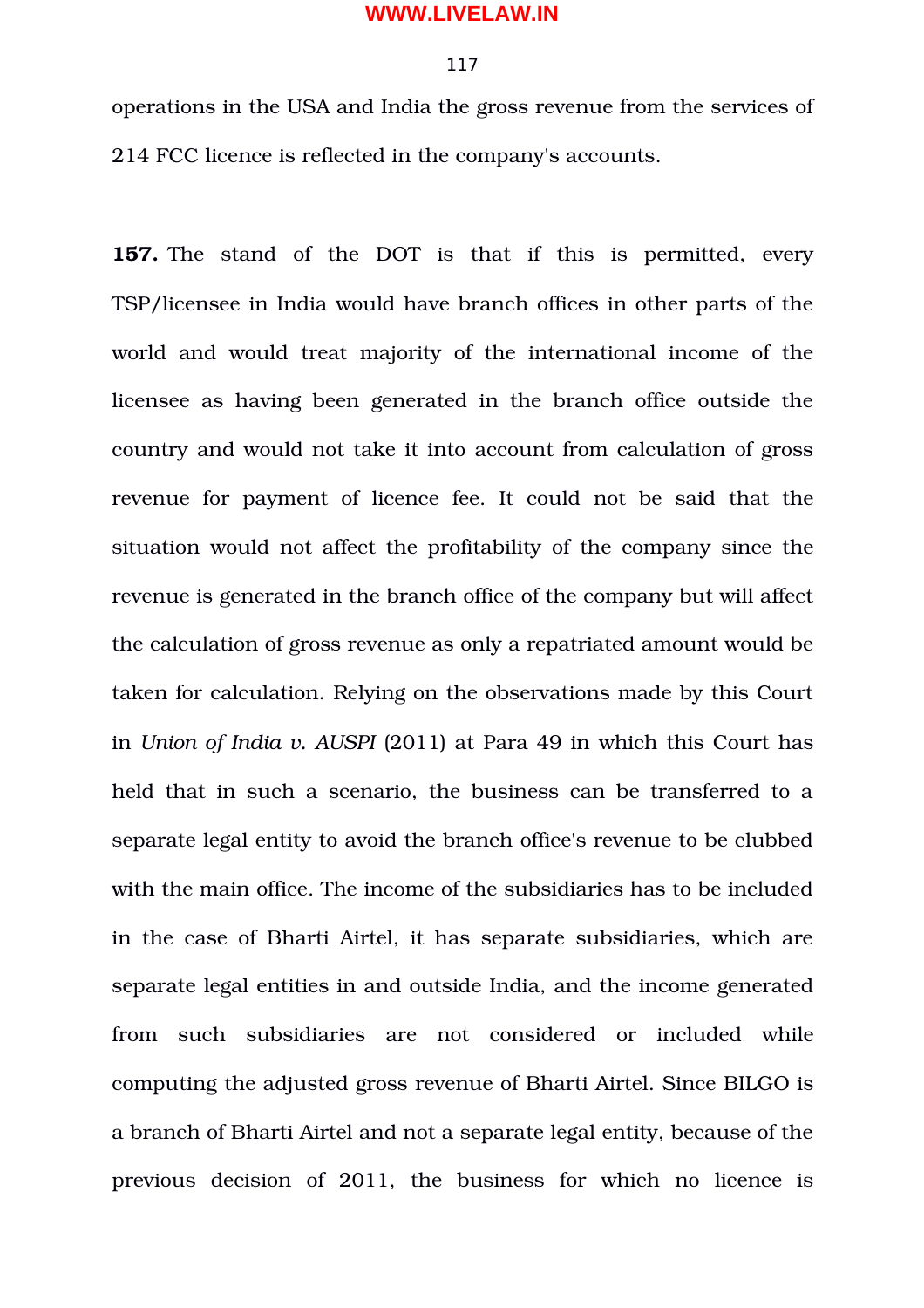### 118

required, should be transferred to a separate legal entity to avoid computation of gross revenue, if not due it has to be part of gross revenue.

**158.** In our opinion, para 49 of the judgment of 2011 takes care of the submission. Once there is a branch, maybe based abroad, its income and the activity of the branch may not require any licence since licensee is undertaking the activity, and the definition of adjusted gross revenue activities includes revenue beyond the licence. The same has to be included in the gross revenue. The submission stands concluded by the previous decision, and we find no merit in the submission.

**159.** The finding recorded by the TDSAT, to the extent it is contrary to the DOT, based upon certain conditions, is set aside.

# **In re: Non-refundable Deposits**

**160.** It is permissible for the licensee to accept deposits from its customers, which at times are non-refundable but are used to provide discounts on the bills raised. Concerning non-refundable deposits, the claim was not pressed by the learned counsel appearing on behalf of DOT before the tribunal. However, we find that the concession given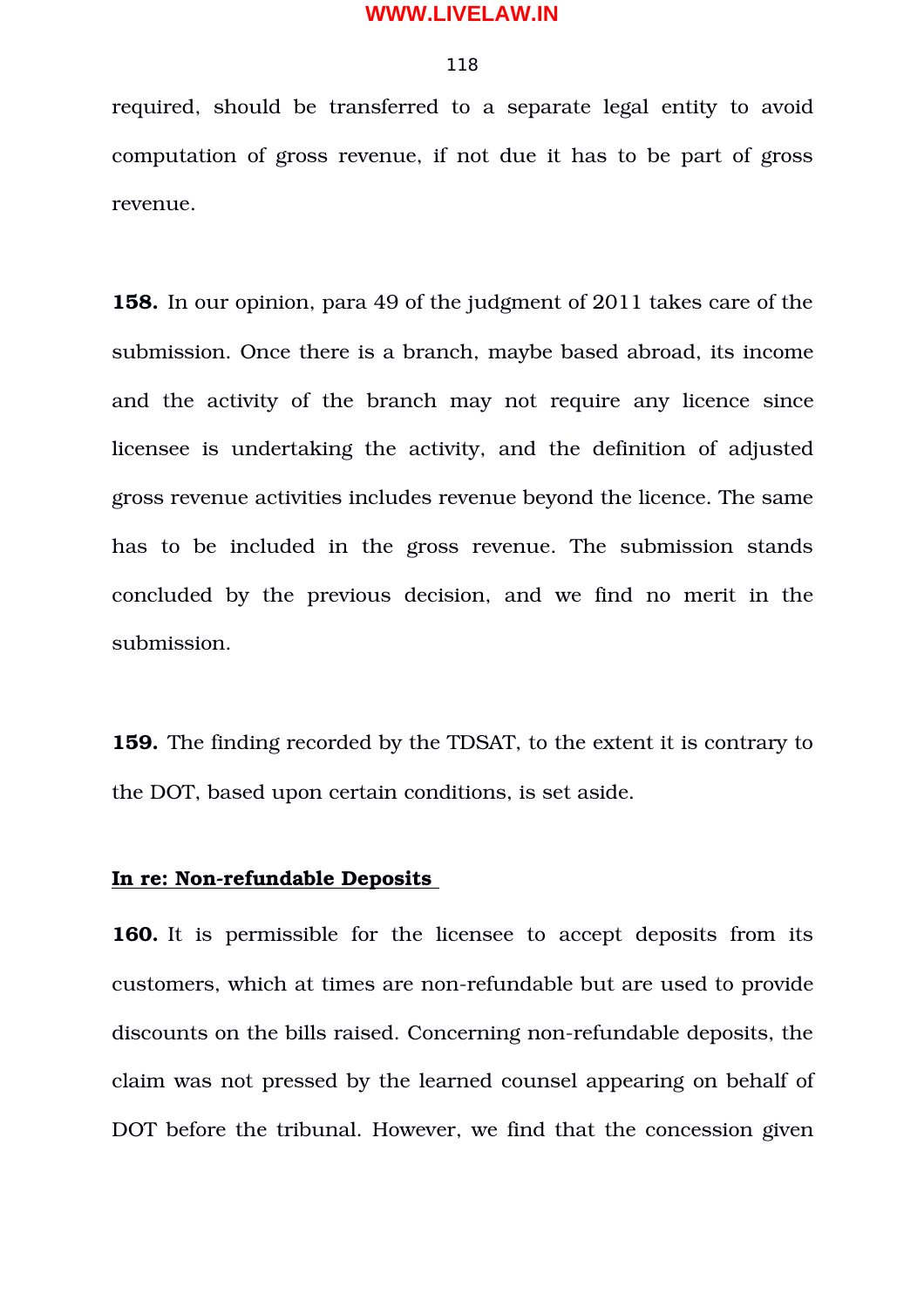#### 119

by the learned counsel on behalf of DOT concerning non-refundable deposits is palpably incorrect.

**161.** We had put learned counsel for the parties at notice during the hearing as to the correctness of the finding recorded by the tribunal based on the concession, which was prima facie incorrect. We have heard learned counsel for the parties on the issue whether nonrefundable deposit forms part of the revenue of the licensee.

**162.** Appendix II to Annexure-II of the licence agreement: Item No.5, in Section D of the format, is an entry concerning non-refundable deposits from subscribers. It has to be included as per the format in the statement of the gross revenue. The definition of gross revenue is wide enough to cover non-refundable deposits as non-refundable deposits are revenue earned from licensed activities. Non-refundable deposits are to be treated as accrued in the profit and loss account as per Annexure III of the licence agreement. It is apparent that nonrefundable deposits are in fact revenue received in advance from the subscribers. Even if they are used for discount etc. in the bills, they form part of revenue. Licensees themselves treat non-refundable deposits as income under section 80 IA (2a) of the Income-tax Act. Be that as it may. The finding recorded by the TDSAT concerning nonrefundable deposits not being part of the revenue based upon wrong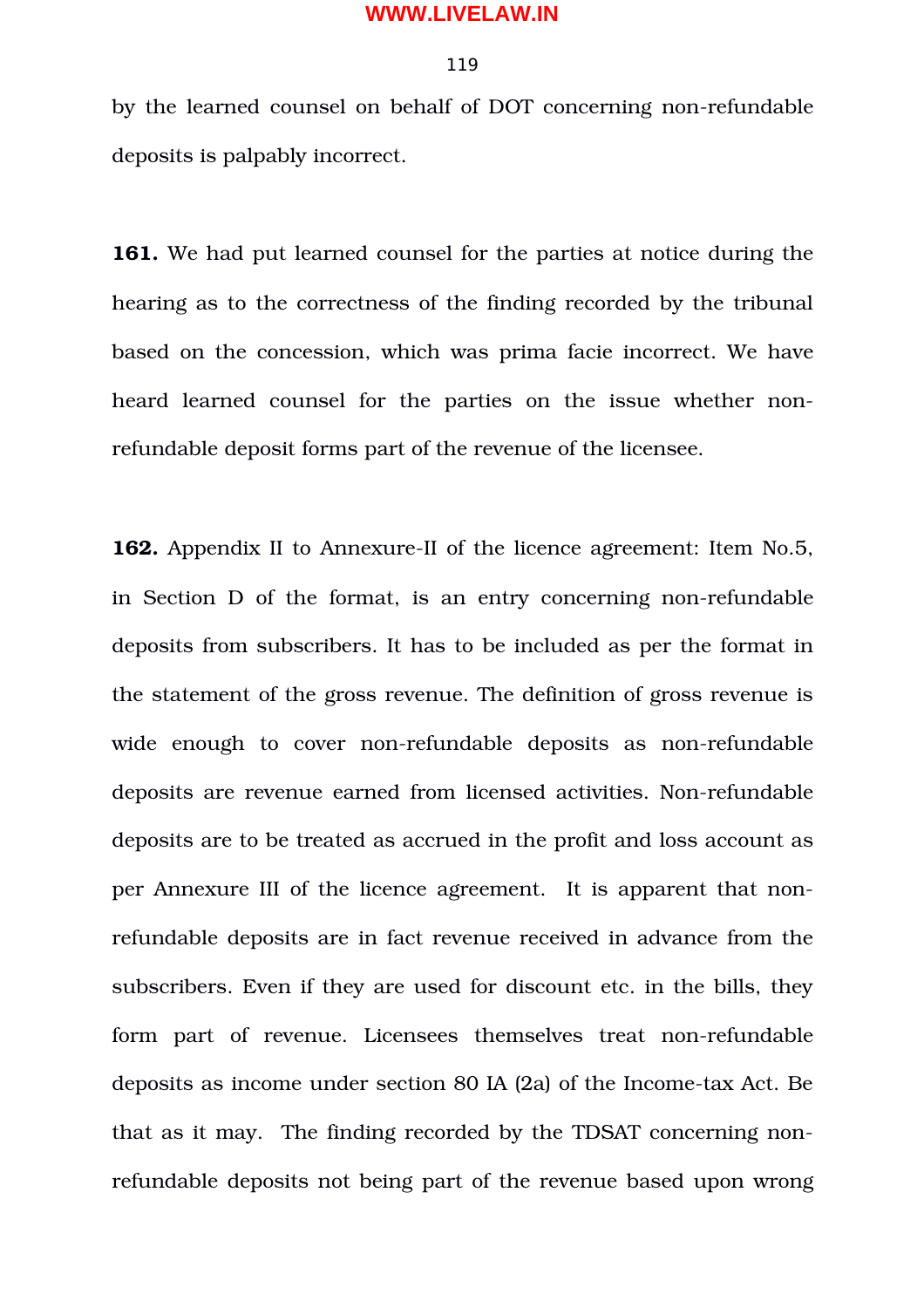#### 120

concession made by the learned counsel appearing for the DOT, is as a result of this is liable to be set-aside. It was expected of the TDSAT to consider the concession following law, as such cases cannot be decided and ought not to be decided on the basis of prima facie incorrect concession of the counsel, it has to be legally tested. In case any admission is made, its correctness has to be examined.

# **In re: Licence fee demand where spectrum is not granted**

**163.** Concerning demand of licence fee in the circle where the licensee was not granted spectrum: When the spectrum itself has not been issued, licence activity has not come into play, no revenue is generated. TDSAT has held that the demands of licence fee based on other activities, are bad, unreasonable, invalid, and unsustainable. During the period in question, the UAS licence came bundled with the spectrum, and it is evident that without a spectrum, the licensee could not work out the licence. The finding recorded by the TDSAT is appropriate. Once there is no activity under a licence, merely on the basis that the licence has been issued, no revenue earned, it cannot be shared. Still, there is no activity under the licence, *i.e.*, based on nonlicensed activities, the revenue sharing could not have been asked. It would be an unreasonable and unconscionable bargain to pass on such a liability. We agree with finding recorded by TDSAT in the case of Videocon & S. Tel.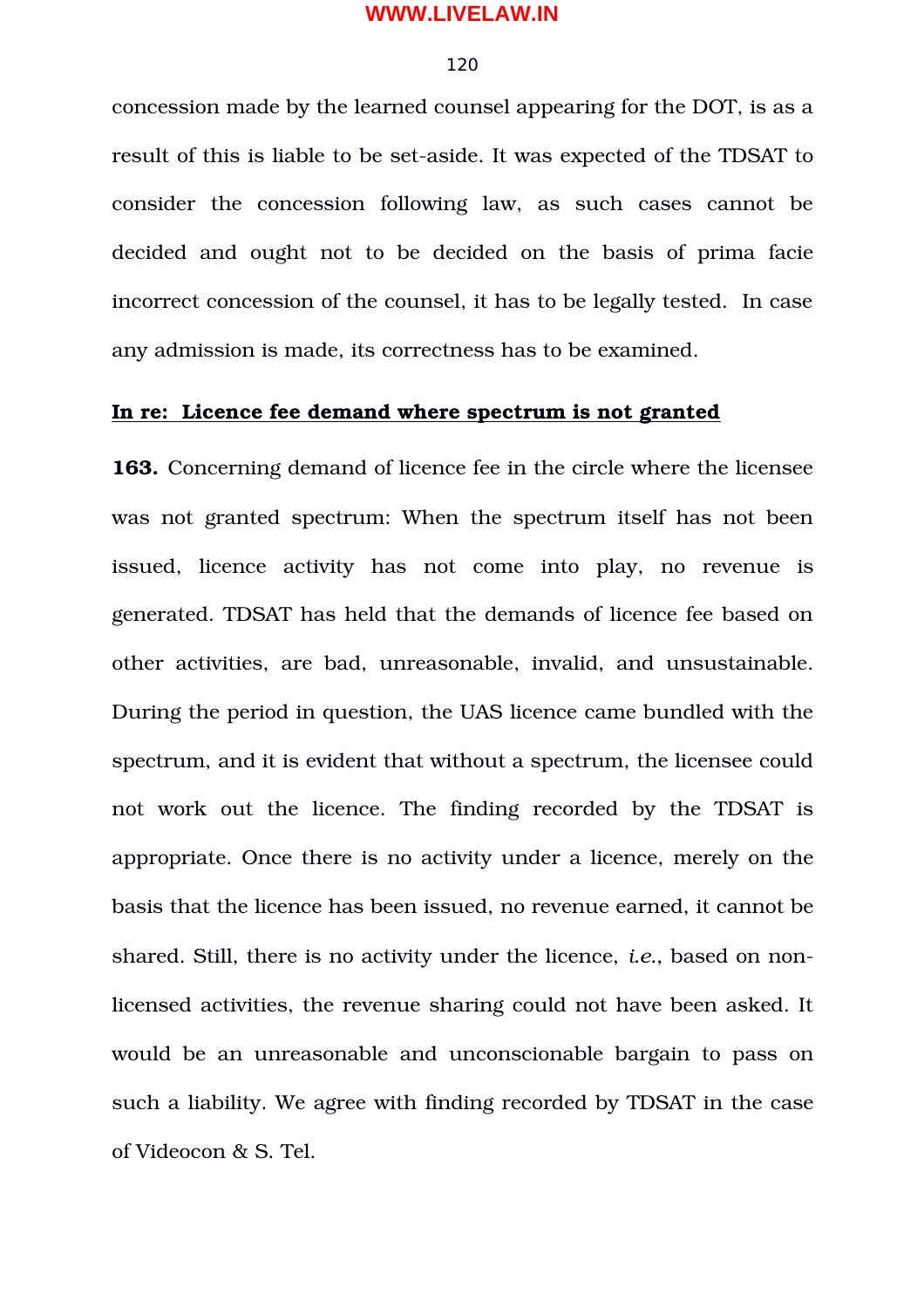#### 121

# **In re: Income from interest and dividend**

**164.** Argument has also been raised concerning interest income and dividend income. Since these items are expressly included in the definition of gross revenue in clause 19.1. There is no scope to entertain the submission concerning the exclusion of interest and dividend from gross revenue. Whatever, interest and dividend earned from the licensing and non-licensing activities, have to form part of gross revenue for determination of licence fee.

# **In re: Bad-debts written off**

**165.** The bad debts written off are not allowed as a deduction by the DOT while computing adjusted gross revenue, bad debt is written off when recovered subsequently, it cannot be added to the gross revenue. The TDSAT in the impugned order, has observed as under:

> "Licensees submit that if a bad debt, that is written off is later on recovered, it is required to be reported to the DoT, this, according to the licensees, that bad debts written off may be allowed as deductions from revenue but as and when those are recovered subsequently those should be added on to revenue. The submission is not acceptable but it needs to be clarified that when any bad debt written of is recovered finally, it may not be charged to license fee again as that would result in double charging of license fee on the same revenue."

**166.** TDSAT has not accepted the submission of the licensees. However, at the same time, it has safeguarded the interest of the licensees. In case it is realised later on, it may not be charged again. It should be charged only once. We find the finding to be appropriate. No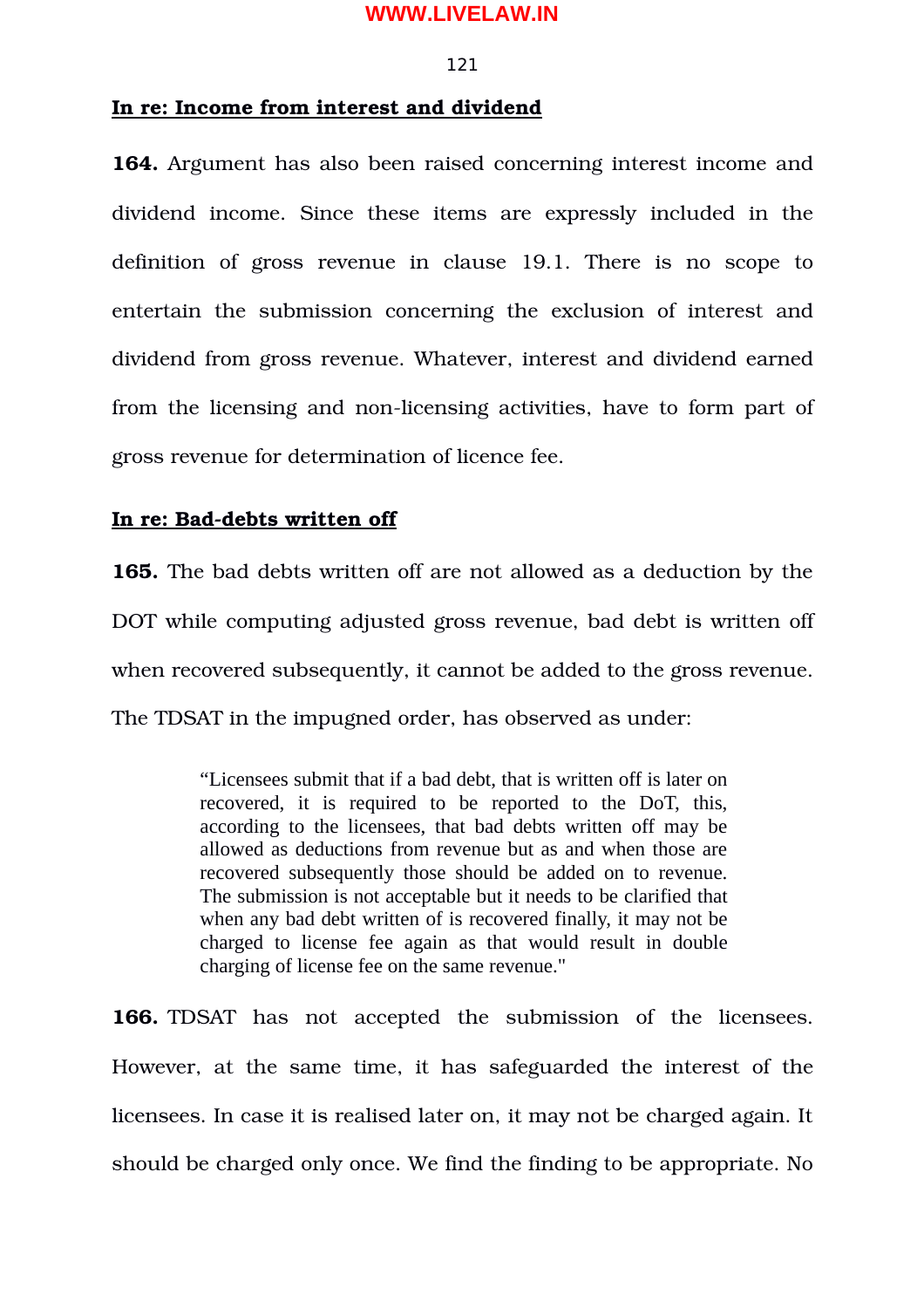#### 122

case for interference in the findings recorded by the TDSAT is made

out.

# **In re: Liability written off**

**167.** The TDSAT has observed as under:

"Take the example of a company that makes a provision for retirement benefits for the amount. For income tax, it will be considered as an expense, but no discount from income will be allowed for the sum for determining the license fee. If such a liability is written off on a future date and shown accordingly in the profit and loss statement it surely cannot be brought to charge for a second time for computing licence fee."

No objection has been raised on behalf of DOT to the said findings.

**168.** DOT submits that the reasoning is correct. However, TDSAT could not have undertaken this exercise head-wise. It is presented on behalf of the licensees that notional revenue cannot be included in the revenue of the company based on provisional liability being finalised by actual liability. The amount kept as provisional liability cannot be treated as income. In our opinion, TDSAT has rightly held that if it is to be considered as an expenditure, liability has to be treated as an expense, and no discount on the income will be allowed for the sum for determining the licence fee. It cannot be charged for the second time for computation of licence fee.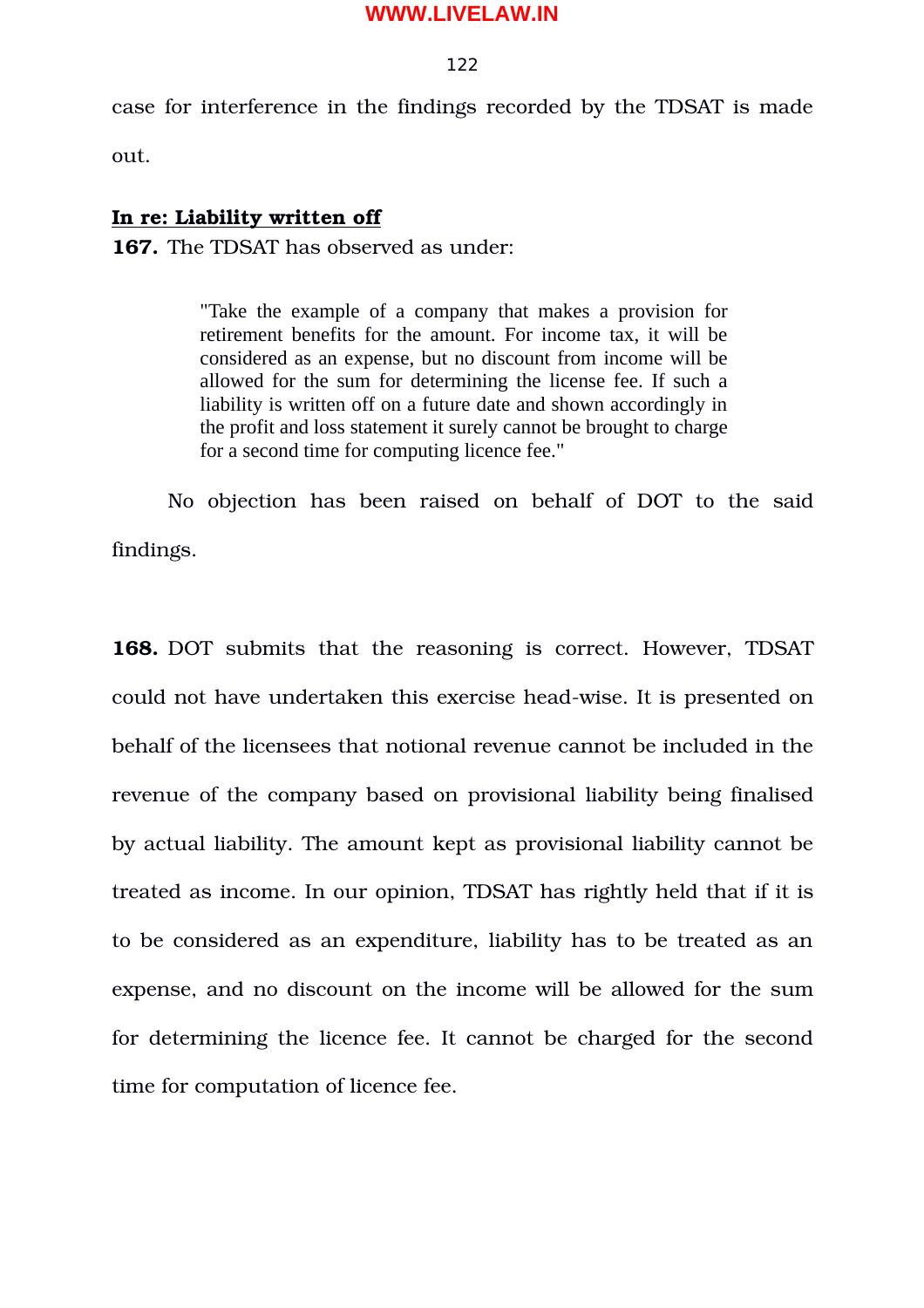#### 123

**169.** In *Rajputana Trading Co. Ltd. v. Commissioner of Income Tax, West BengalI*, (1982) 2 SCC 775, it has been observed that once liability is written off, it has to be added as income from the business under section 10(2A) and such income should be given some local habitation or name.

**170.** Hence, we hold that it is to be treated as an expense, and discount cannot be allowed for determining the licence fee.

# **In re: Inter-corporate loan**

**171.** Certain licensees have raised the loan being holding companies for the subsidiaries from various banks and financial institutions. In turn, this amount is given to the subsidiaries for their day-to-day operations. On this amount, the subsidiaries pay interest at the SBI Prime Lending Rates (PLR) every quarter, which in turn is paid by the holding company to the banks/financial institutions. DOT seeks to include the interest received from the subsidiaries companies in the revenue of the holding company. The TDSAT has included the income from interest on inter-corporate loan as part of gross revenue. It is submitted on behalf of licensees that as the holding company only performs the function for the subsidiary company and the interest amount is only reimbursement of the amount paid to the bank, it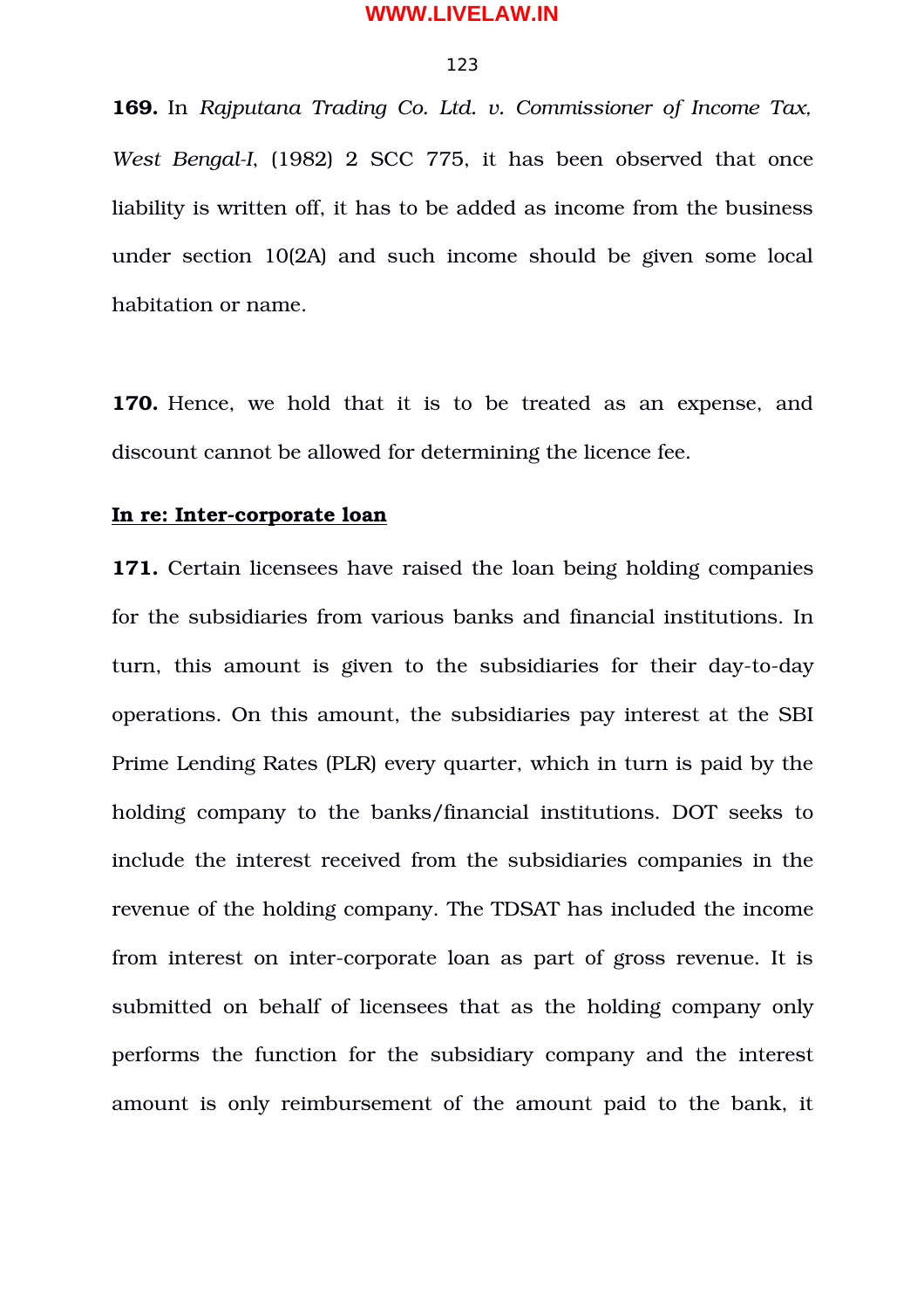#### 124

cannot be included in the gross revenue. As such, it does not form part of gross revenue.

**172.** The submission has no legs to stand, and it is apparent from the definition of gross revenue in clause 19.1 that income from interest is to be included in the gross revenue. Thus, the submission is baseless. By the fact that the holding company gives loan to the subsidiary company and recovers interest from subsidiaries, is good enough to make it a part of gross revenue.

**173.** Thus, interest income from inter-corporate loan has to be included in the gross revenue for working out the licence fee.

# **In re: Revenue under IP-1 Registration**

**174.** Whether it can be claimed/clubbed under revenue under CUG licence? It is apparent from the definition of gross revenue that income from licensed activities and even from non-licensing activities and any other miscellaneous revenue of the licensee has to be included. Thus, DOT has rightly included the income of the licensee from IP registration under the CUG licence.

# **In re: Income from management consultancy services:**

**175.** When we consider the definition of gross revenue, it has to be included in the adjusted gross revenue to work out the licence fee. The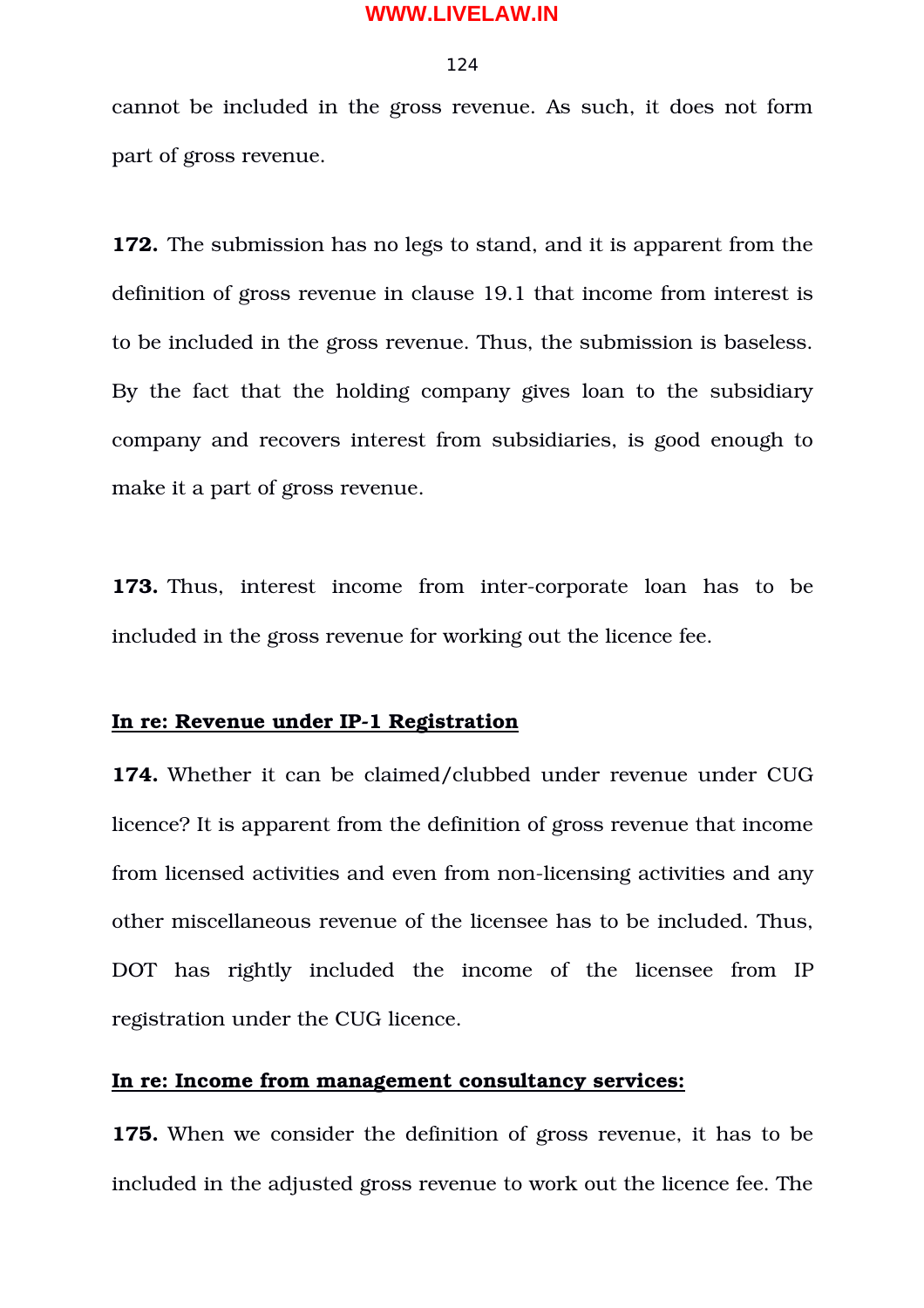#### 125

income from management support and consultancy of the licensee cannot be excluded. Submission to the contrary cannot be accepted and is as a result of this rejected.

**176.** The TDSAT has also rightly held in the case of Bharti Airtel that the revenue from Cable Landing Station has to be included in the gross revenue.

#### **In re: Res Judicata**

**177.** Coming to the submission raised on behalf of DOT that the findings in *Union of India v. AUSPI* (2011) (supra) operate as res judicata with respect to items dealt with and act as constructive res judicata with respect to the questions that were not raised in the petition which were filed in Petition No.7/2003 and Petition No.82/2005. The challenge was made to most items on the ground; they could not be included in the definition of gross revenue; same did not form part of the licensed activity. However, this Court has repelled this submission and has included the such items in the definition of gross revenue. It is clear that once this Court has held that the income which covered under the definition of gross revenue and were claimed to be excluded earlier on the ground that they could not form part of gross revenue, the definition so including them was *ultra vires* and illegal/invalid. The same heads are now sought to be excluded by taking the shelter that they do not form part of revenue under AS-9.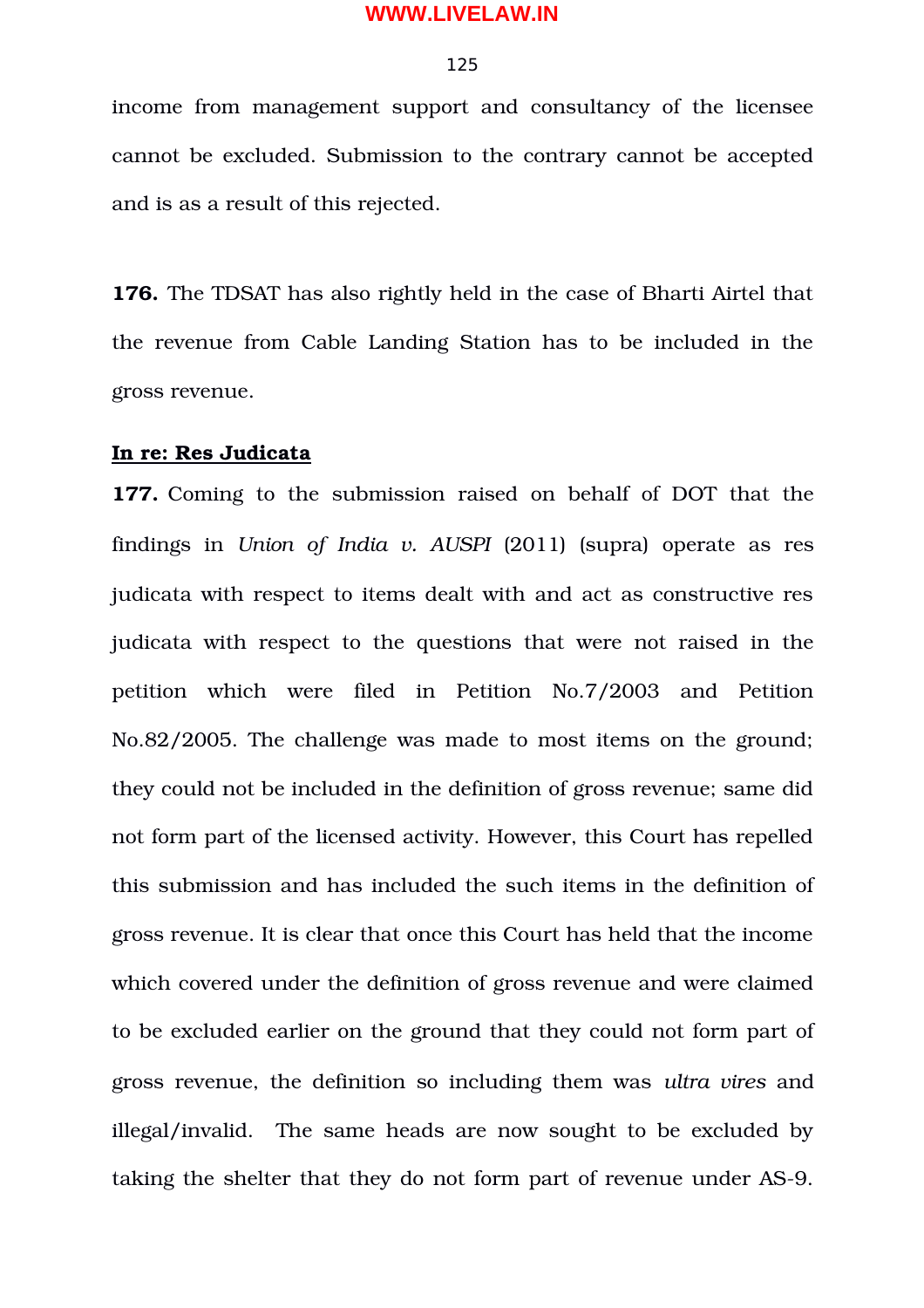#### 126

Though they form part of gross revenue under Clause 19.1. There is no scope left for this exercise. Though, we have examined every question raised on merit again as it was submitted that this Court had left the question open as to proper interpretation. This Court has held that TRAI and the TDSAT had no jurisdiction to decide on the validity of the definition of gross revenue and adjusted gross revenue in the licence agreement and to exclude items of revenue, which were included in the definition of gross revenue in the licence agreement, whether they are from non-licencing activities.

**178.** Considering whether the licensee can challenge the computation of adjusted gross revenue and if so, at what stage and on what ground, this Court has observed that one such dispute can be that computation of adjusted gross revenue made by the licensor and the demand raised based on such computation is not following the licence agreement. The dispute can be raised after the licence agreement has been entered into at the appropriate stage, when the demand is raised by the licensor/licensee. This Court observed if the dispute is raised, TDSAT will have to go into the facts and material to decide demand is as per licence, in particular, the definition of adjusted gross revenue in the licence agreement. It can also interpret the terms and conditions of the licence agreement, as the tribunal has not gone into the facts and material relating to the demand of a particular licensee. It was further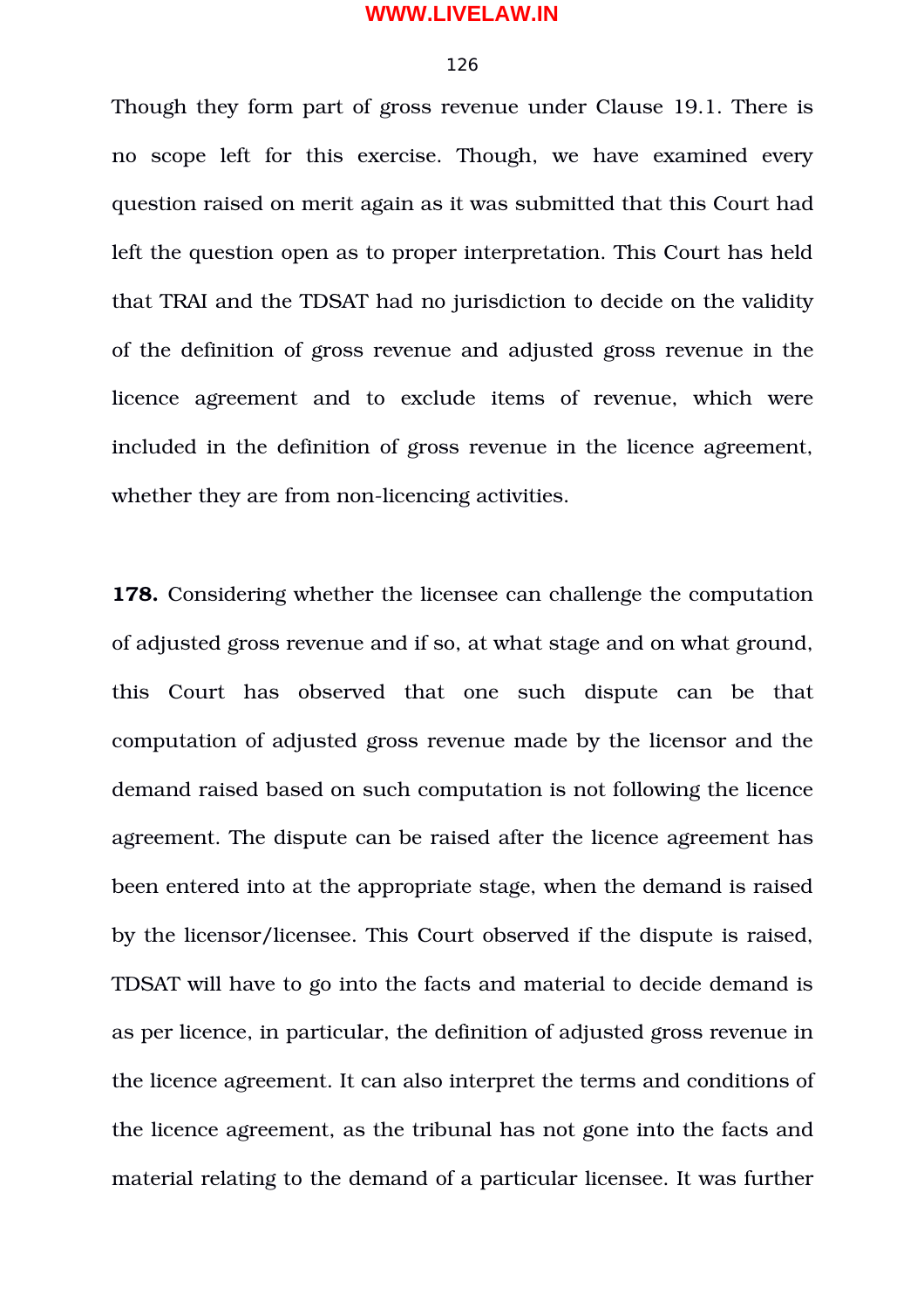#### 127

observed that the tribunal may go into the facts and material based on which demand is raised to make the computation. Thus, the scope of the latter observations is not so wide to take out certain items, though included explicitly in the definition of gross revenue and to hold that they do not to form part of it. Income from licensing and non-licensing activities are in the ambit of gross revenue had been determined conclusively in 2011 judgment. Only facts and material can be seen for computation.

**179.** It was submitted that the computation involves the process of that of computing, numbering, reckoning, and distributing. The account of estimation by rule of law is distinguished from the arbitrary construction of the parties. The reliance has been placed on the *decision in Hindustan Machines Ltd. v. Union of India*, 1985 (2) SCC 197.

**180.** Reliance has also been placed on *Lohia Machines Ltd. & Anr. v. Union of India & Ors*., (1985) 2 SCC 197 in which for income tax, the term computation has been considered. Wharton Law Dictionary reference has also made as to the definition of computation based upon *Lohia Machines Ltd*. (supra). It is a legal process of computing inclusion and exclusion of items, which may otherwise be regarded as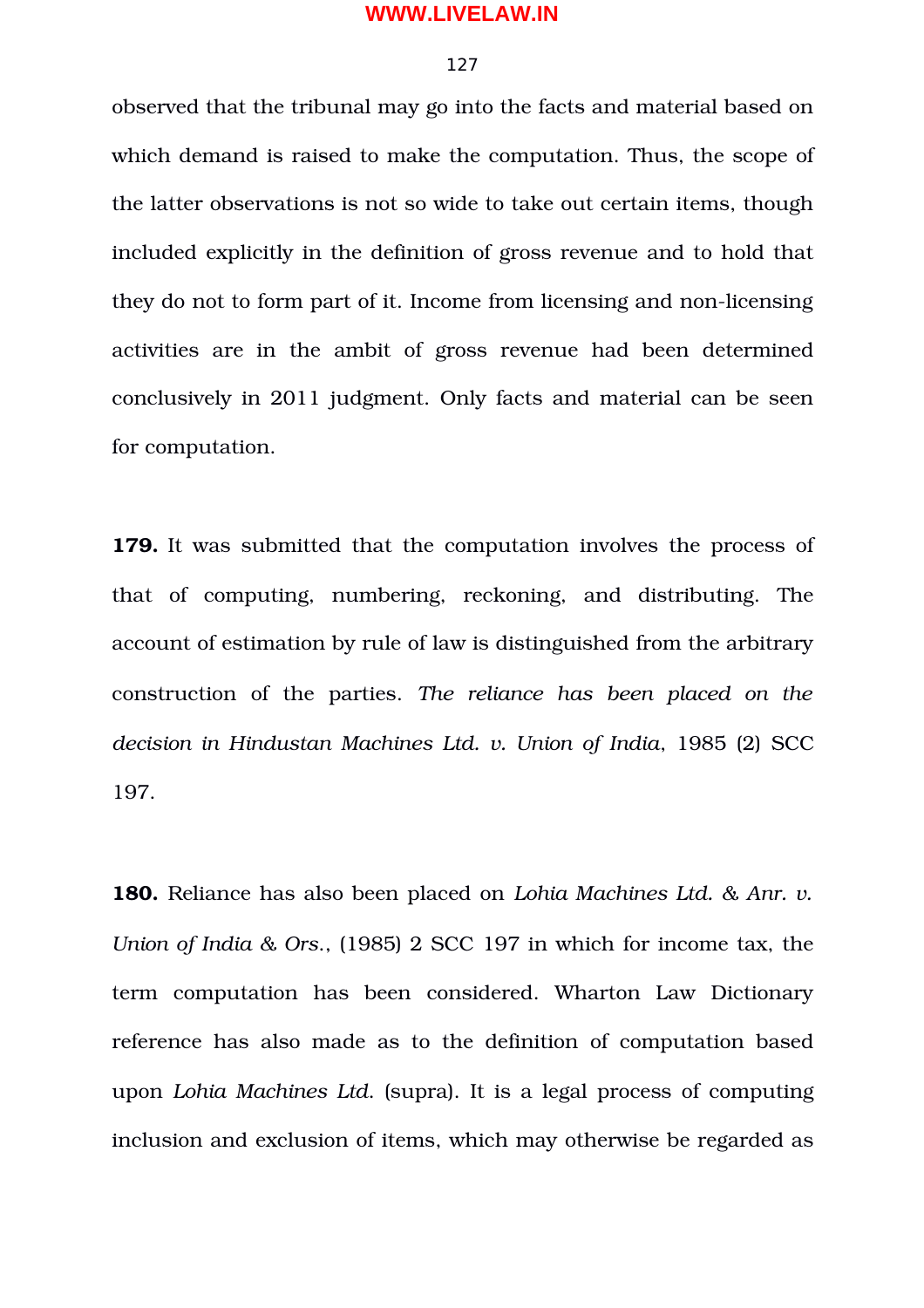### 128

forming part of the capital employed, as interpreted by this Court in *Lohia Machines Ltd*. (supra) in which following observations have been made:

> **"18.** It is because the expression "capital employed" has a variable meaning that it has been enacted by the legislature that, to calculate the relief allowable under Section 80-J subsection (1), the statutory percentage must be applied to the "capital employed" *as computed in the prescribed manner*. How the "capital employed" shall be computed is left to be prescribed by the Central Board of Revenue by making Rule or Rules under Section 295 of the Income Tax Act, 1961. The process of computation would involve both inclusion and exclusion of items, which may possibly be regarded as falling within the expression "capital employed". The Central Board of Revenue may include some items and exclude some others while prescribing the manner of computation of the "capital employed". This is the sense in which the word "computed" has been consistently used by the legislature while enacting legislation of this kind. Turning to the earliest legislation where the word "computed" has been used in relation to the "capital employed", we find that in the Excess Profits Tax Act, 1940 for determining the standard profits, the statutory percentage was required to be applied to the average amount of capital employed as *computed* in accordance with the Second Schedule and the Second Schedule provided for inclusion of certain items and exclusion of certain others including borrowed moneys and debts. The legislature clearly, in this statute, regarded exclusion of borrowed moneys and debts as implicit in the process of computation of the "capital employed" or to put it differently, according to legislative usage, computation of the "capital employed" could legitimately involve as part of the process, exclusion of items such as borrowed moneys and debts. So also in the Business Profits Tax Act, 1941 and the Super Tax Profits Tax Act, 1953, the word "computed" was used in the same sense as involving in the process of computation of the "capital employed", exclusion of borrowed moneys and debts. Similarly, in the Companies (Profits) Surtax Act, 1964 also, the word "computed" has been used in the same sense. Of course it may be pointed out that in this statute the word "computed" has been used in relation to the "capital of the company" and not in relation to the "capital employed" but that would make no difference, because what we are concerned with here is the sense in which the word "computed" has been used and whether it involves the process of exclusion as well as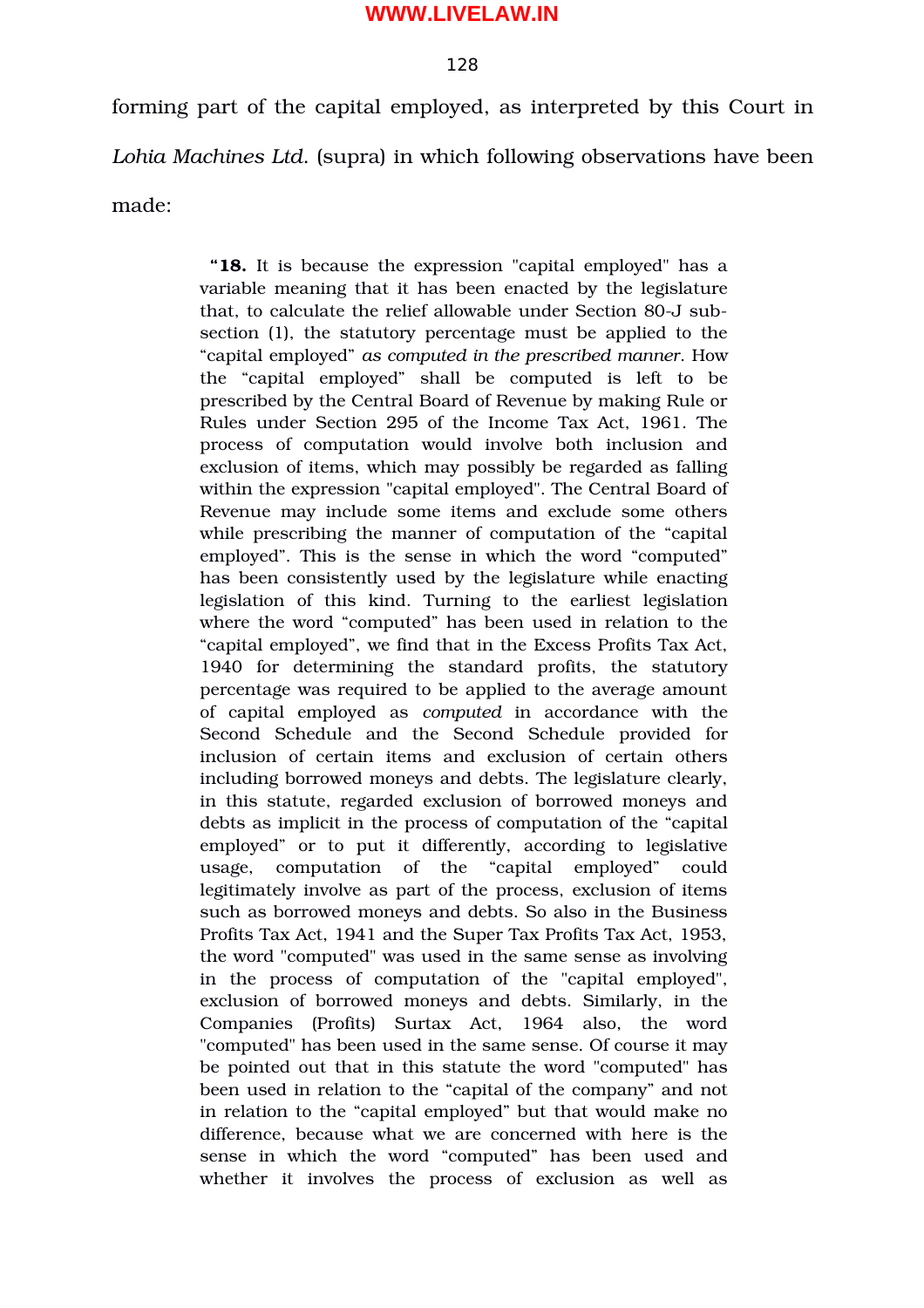#### 129

inclusion and on that point, the Act analogically throws considerable light. The statutory deduction which must be made from the chargeable profits for the purpose of determining the charge of Surtax under this statute is defined to mean "an amount equivalent to ten percent of the capital of the company as computed in accordance with the provisions of the Second Schedule" and the Second Schedule after its amendment by Finance Act 66 of 1976 does not provide for inclusion of borrowed moneys and debts in computation of the capital of the company though it provides for inclusion of the paid-up share capital and reserves. It will thus be seen that there is legislative history behind the use of the word "computed" in relation to the "capital employed" and it has been legislatively recognised as involving, as part of the process of computation, both inclusion as well as exclusion of items which may otherwise be regarded as forming part of the "capital employed." It is in the context of this background and not by way of a virgin attempt that the word "computed" has been used by the legislature in relation to the "capital employed" in Section 80-J sub-section (1).

**19.** It may be noted that even in the Income Tax Act, 1961 the word "computed" has been consistently used in relation to "income" in the sense of involving both inclusion and exclusion of items of income. Section 2 clause (45) defines "total income" to mean the total amount of income referred to in Section 5 "computed in the manner laid down in this Act". Now, if we look at the provisions in the Income Tax Act, 1961, which lay down the manner of computation of the total income, it would be clear that the process of computation of total income involves both inclusion and exclusion of various items of income. Section 10 provides that in computing the total income of a previous year of any person, any income falling within any of the clauses of that section shall not be included in the total income, though such income which is required to be excluded is undoubtedly income and therefore part of total income according to the plain natural connotation of that expression. But it is required to be excluded in determining the charge of tax because "total income" is defined as total amount of income, "*computed* in the manner laid down in the Act". The same position obtains also in regard to Section 11 and it excludes certain categories of income in computation of the total income. Then, we may refer to Section 29 which provides that the income from profits and gains of business and profession shall be computed in accordance with the provisions contained in Sections 30 to 43A. These sections provide for inclusion and exclusion of various items in computing the total income. Sections 80-A to 80-VV also provide for deductions to be made in computing the total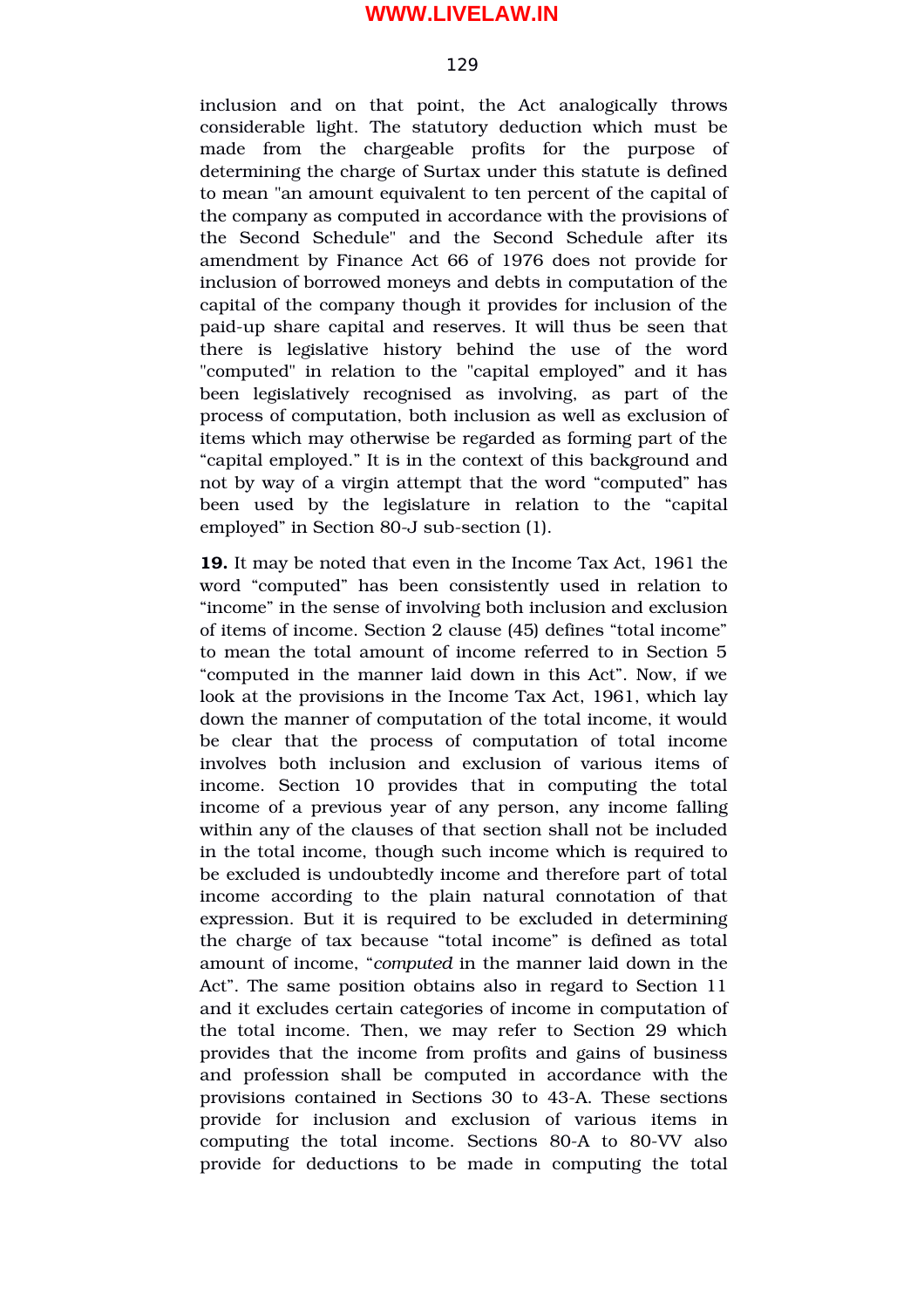#### 130

income and under sections such as 80-HH, 80-JJ and 80-O, even an item which indisputably forms part of income of an assessee, is required to be excluded in computing the total income chargeable to tax. No one has ever argued and indeed it is impossible even to conceive of such an argument, that when Section 2 clause (45) defines total income as the total amount of income computed in accordance with the provisions of the Act, what is indubitably part of income cannot be excluded in the computation. However, the argument of Mr. Palkhivala was that in the case of definition of "total income" the exclusion of items of income in the process of computation is provided for by the legislature itself and is not purported to be done by any rule-making authority. The legislature, stated Mr. Palkhivala, can cut down the width and amplitude of the expression "total amount of income" by expressly providing that particular item or items shall be excluded in the computation of the total amount of income, but the Rulemaking authority cannot do so, because by doing so, it would be derogating from the provisions of the statute. Now we have already pointed out that since the expression "capital" employed" has a variable meaning which in a given case may or may not include borrowed moneys, the Central Board of Revenue, could, in exercise of its rule-making power, exclude borrowed moneys in computation of the "capital employed" and in doing so, it would not in any way be acting contrary to the mandate of the statute. But the point which we wish to emphasise here, while referring to the definition of "total income" in Section 2 clause (45), is that the word "computed" have been used by the legislature as comprehending within its scope not only inclusion but also exclusion of certain items of income which are admittedly and without doubt, part of the income of the assessee. We find that even in some of the subsections of Section 80-J the word "computed" has been used in the same sense as involving both inclusion and exclusion. The second proviso to sub-section (4) of Section 80-J provides that "where any building or any part thereof previously used for any purpose is transferred to the business of the industrial undertaking, the value of the building or part so transferred shall not be taken into account in computing the 'capital employed' in the industrial undertaking". So also Explanation 2 to the same sub-section enacts in so many terms that in a case falling within its scope and ambit, "the total value of the machinery or plant or part so transferred shall not be taken into account in computing the 'capital employed' in the industrial undertaking". Then again, the Explanation to subsection (6) of Section 80-J makes a similar provision for exclusion of "total value of the building machinery or plant or part so transferred" in computing the "capital employed" in the case of business of a hotel. It will thus be seen that, even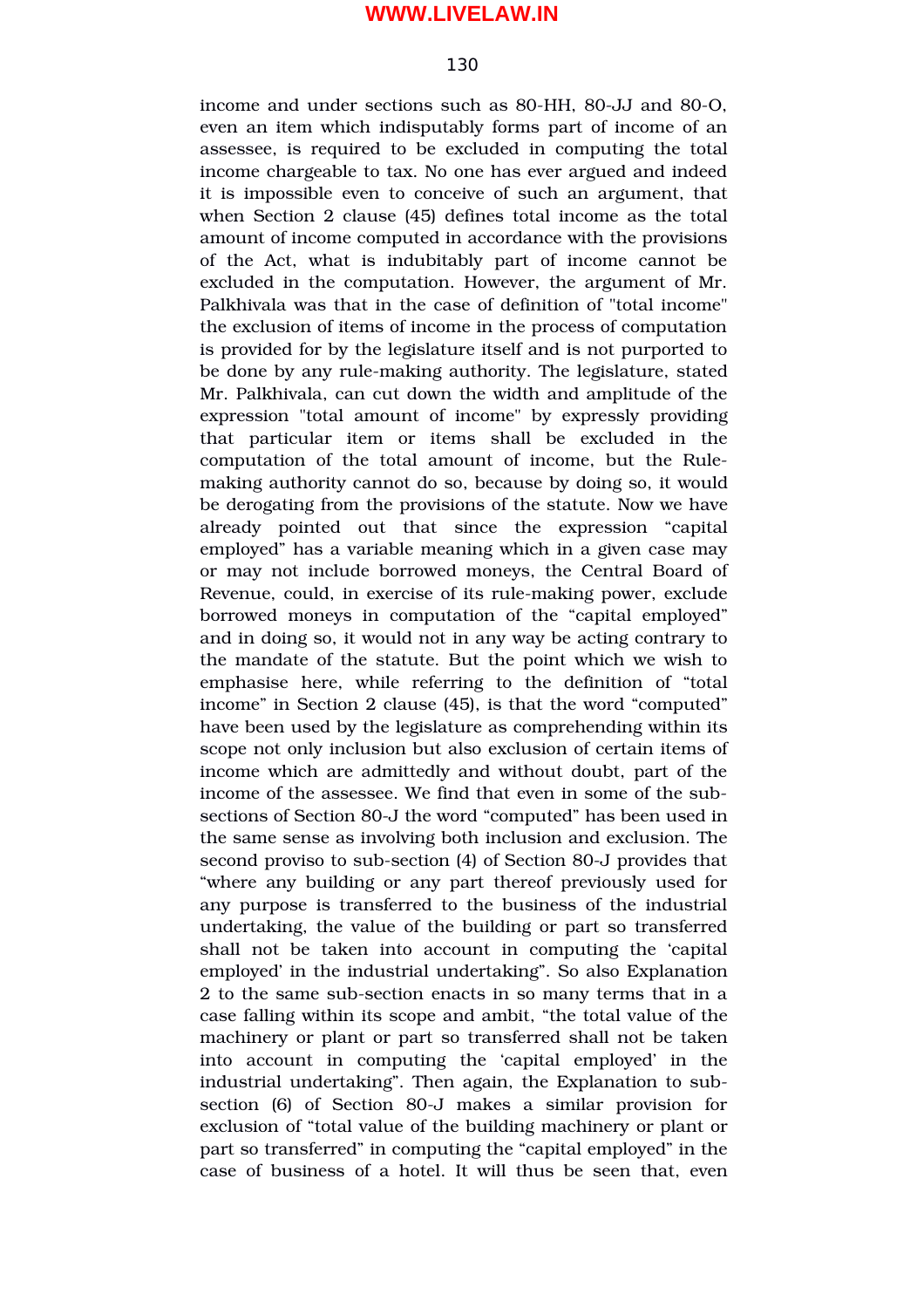#### 131

according to these provisions in Section 80-J, the process of computation of the "capital employed" can legitimately exclude item or items which are plainly and indubitably part of the "capital employed". Of course the exclusion enacted by these provisions is made by the legislature and not by the Rulemaking authority, but again, if we may emphasise, the point is not whether an exclusion is made by the legislature or by the Rule-making authority but whether such exclusion is implicit in the process of computation so as to be comprised in it. And on this point not only the provisions of the Excess Profits Tax Act, 1940, the Business Profits Tax Act, 1947, the Super Profits Tax Act, 1963 and the Companies (Profits) Surtax Act, 1964 but also the various provisions of the Income Tax Act, 1961 referred to by us, clearly indicate that the word "computed" has been used by the legislature in sub-section (1) of Section 80-J as involving not only inclusion but also exclusion of items which may otherwise be regarded as falling within the expression "capital employed". It is left by the legislature to the Central Board of Revenue as rule-making authority to prescribe the manner in which the "capital" employed" shall be computed and in so prescribing, the Central Board of Revenue may include or exclude items which may be regarded as forming part of the "capital employed"."

**181.** This Court has considered the matter given the provisions contained in section 80J of the Income Tax Act and has observed that capital employed has variable meanings. It has been legislatively recognised both inclusion as well as exclusion of the items, which may otherwise be regarded as forming part of the capital employed. Thus, the expression computation has not been used in the 2011 decision to include those very items from the purview of the definition of gross revenue, which have been held to be covered by this Court to be part of gross revenue. According to the 2011 judgment, whether the demand is in terms and conditions of the licence agreement and, in particular, the definition of adjusted gross revenue, could have been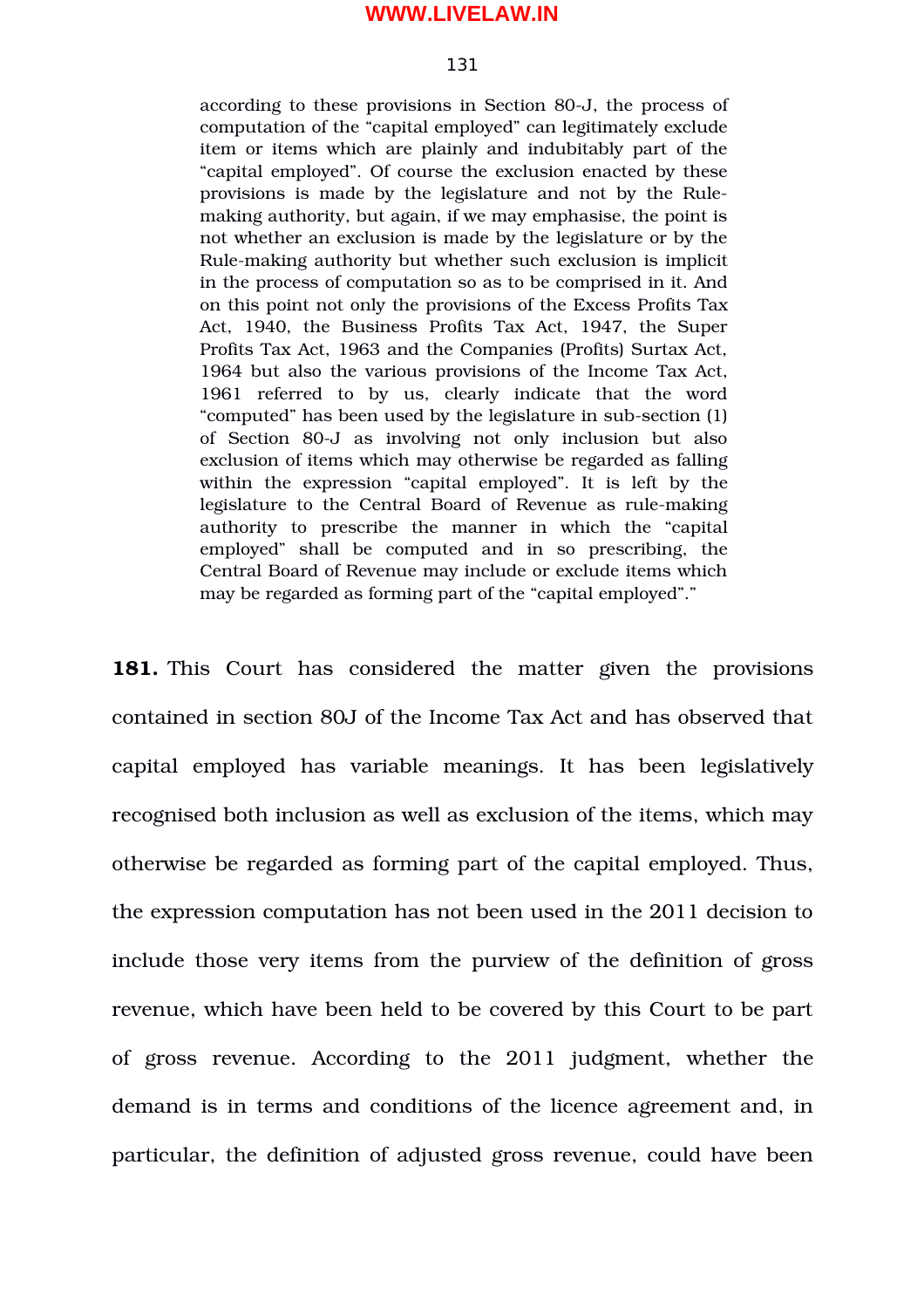#### 132

seen. The TDSAT could also view the facts and material based on which demand has been raised, but it was not permissible to exclude the items which are included in the definition of gross revenue, as is sought to be done. Be that as it may. We have examined all the submissions which have been raised on merits again, uninfluenced by the plea of res judicata/constructive res judicata, and we have found no merit in the submissions which have been raised. Thus, we refrain from burdening the judgment with the decisions cited at the Bar concerning *res judicata* and *constructive res judicata*.

# **In re: Levy of interest, penalty, and interest on penalty:**

**182.** Levy of licence fee is provided in clause 20.2. In case of any delay in payment of licence fee beyond the stipulated period would attract penalty at the rate, which would be 2% above the Prime Lending Rate (PLR) of the State Bank of India. As per clauses 20.5 and 20.8, if the licensee does not pay the demand, consequences would follow. The clauses are extracted hereunder:

> "20.5 Any delay in payment of Licence Fee payable or any other dues payable under the LICENCE beyond the stipulated period will attract interest at a rate which will be 2% above the Prime Lending Rate (PLR) of State Bank of India existing as on the beginning of the Financial Year (namely  $1<sup>st</sup>$  April) in respect of the licence fees pertaining to the said Financial Year. The interest shall be compounded monthly and a part of the month shall be reckoned as a full month for the purposes of calculation of interest. A month shall be reckoned as an English calendar month.

> 20.8 In case, the total amount paid as quarterly Licence Fee for the 4 (four) quarters of the financial year, falls short by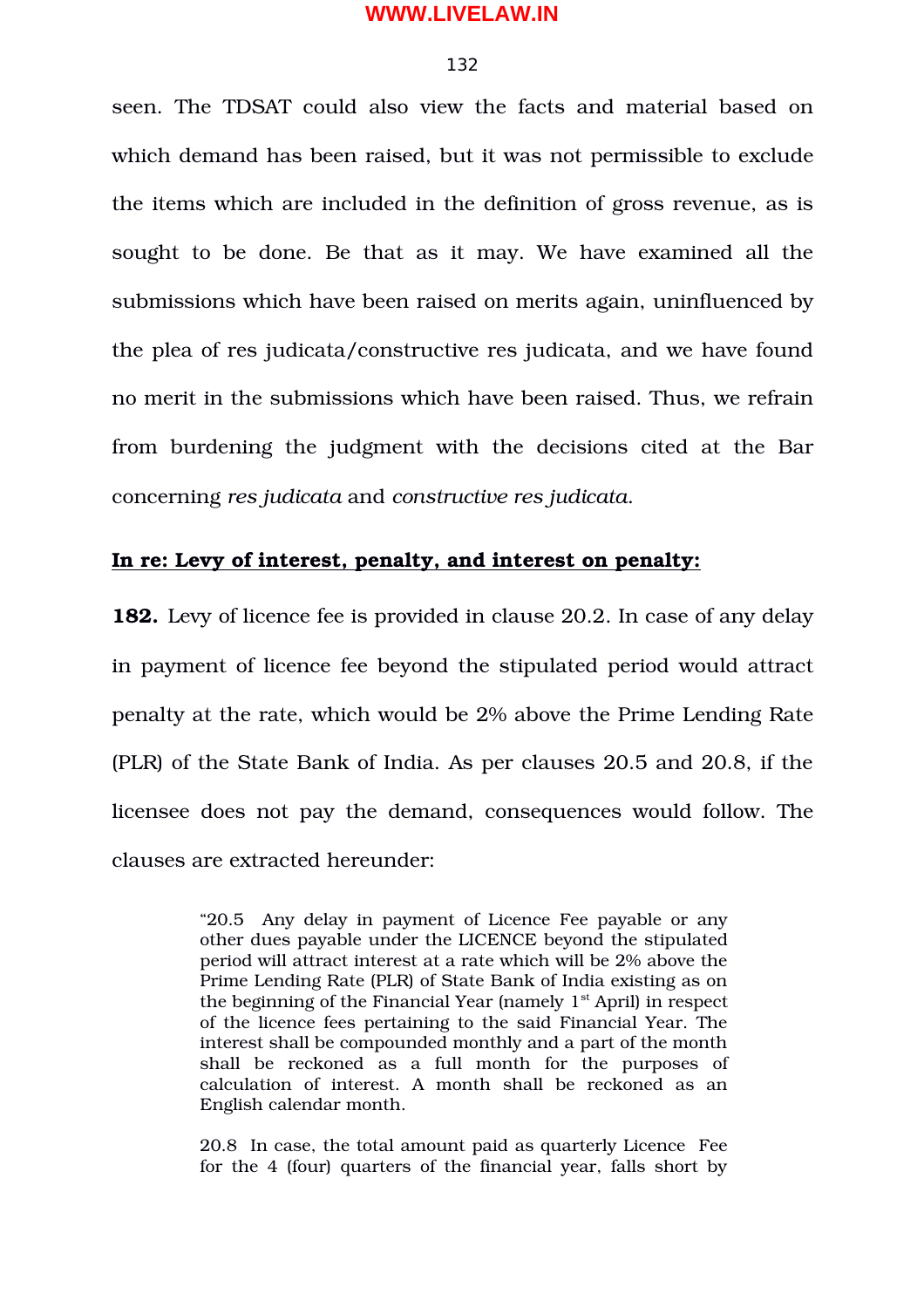#### 133

more than 10% of the payable Licence Fee, it shall attract a penalty of 50% of the entire amount of short payment. However, if such short payment is made good within 60 days from the last day of the financial year, no penalty shall be imposed. The amount of penalty shall be payable within 15 days of the date of signing the audit report on the annual accounts, failing which interest shall be further charged per terms of Condition 20.5."

**183.** It is apparent that in case licence fee is not paid as per clause 20.2, the agreement is that the outstanding will attract interest at the rate of 2% above the Prime Lending Rate of the State Bank of India existing as on the date of the beginning of the financial year, that is first of April. The interest shall be compounded monthly. Under clause 20.8, the penalty is to be paid in case the total amount paid as quarterly licence fee falls short by more than 10% of the payable licence fee, it shall attract a penalty of 50% of the entire amount of short-payment. A grace period of 60 days is granted, otherwise, it will carry the interest. The amount of penalty shall be payable within 15 days of the date of signing the audit report, failing which interest shall be charged as per terms of clause 20.5.

**184.** Whether interest and penalty have to be levied or not is to be gone into on the facts and circumstances of the case.

**185.** The TDSAT has held that it would not be appropriate to levy interest as well as the penalty. In case interest has to be levied, it has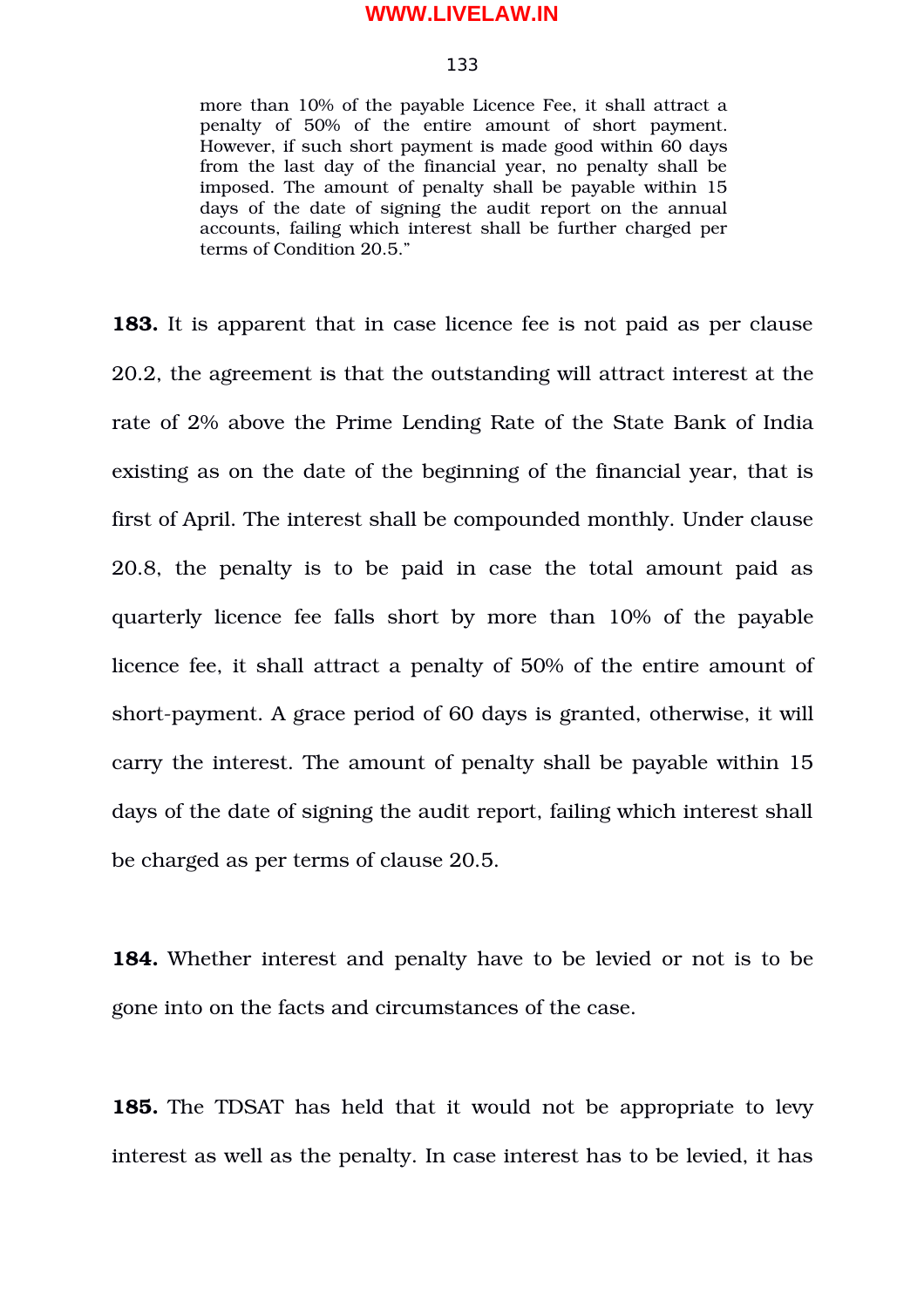#### 134

to be collected at a nominal amount. The TDSAT has not specified the same.

**186.** DOT submits that as per the terms and conditions of the agreement, interest has to be paid for delayed payment. The contract has been entered into, and the rate of interest has been fixed therein. It is not for the court to modify the same and penalty clause is also attracted considering the nature of the objections raised as to the very definition of gross revenue whereas parties have fully understood the meaning of gross revenue and the regime of revenue sharing was highly beneficial, and they have earned revenue and failed to share the same as compared to the fixed fee regime. Thus, it was incumbent upon the licensees to make payment of interest and penalty as agreed.

**187.** The licensees submit that when once this Court passes an order in the present appeals, it will have to be given effect to as to which items can be included or excluded in the gross revenue. It is only if the demand is not then paid within the stipulated period; the question of payment of interest would arise. It is further submitted that the penalty is for failure to pay the demand within the specified period. Penalty requires mens rea, contumacious conduct, or deliberate disregard of the person's statutory liability. Parties are in litigation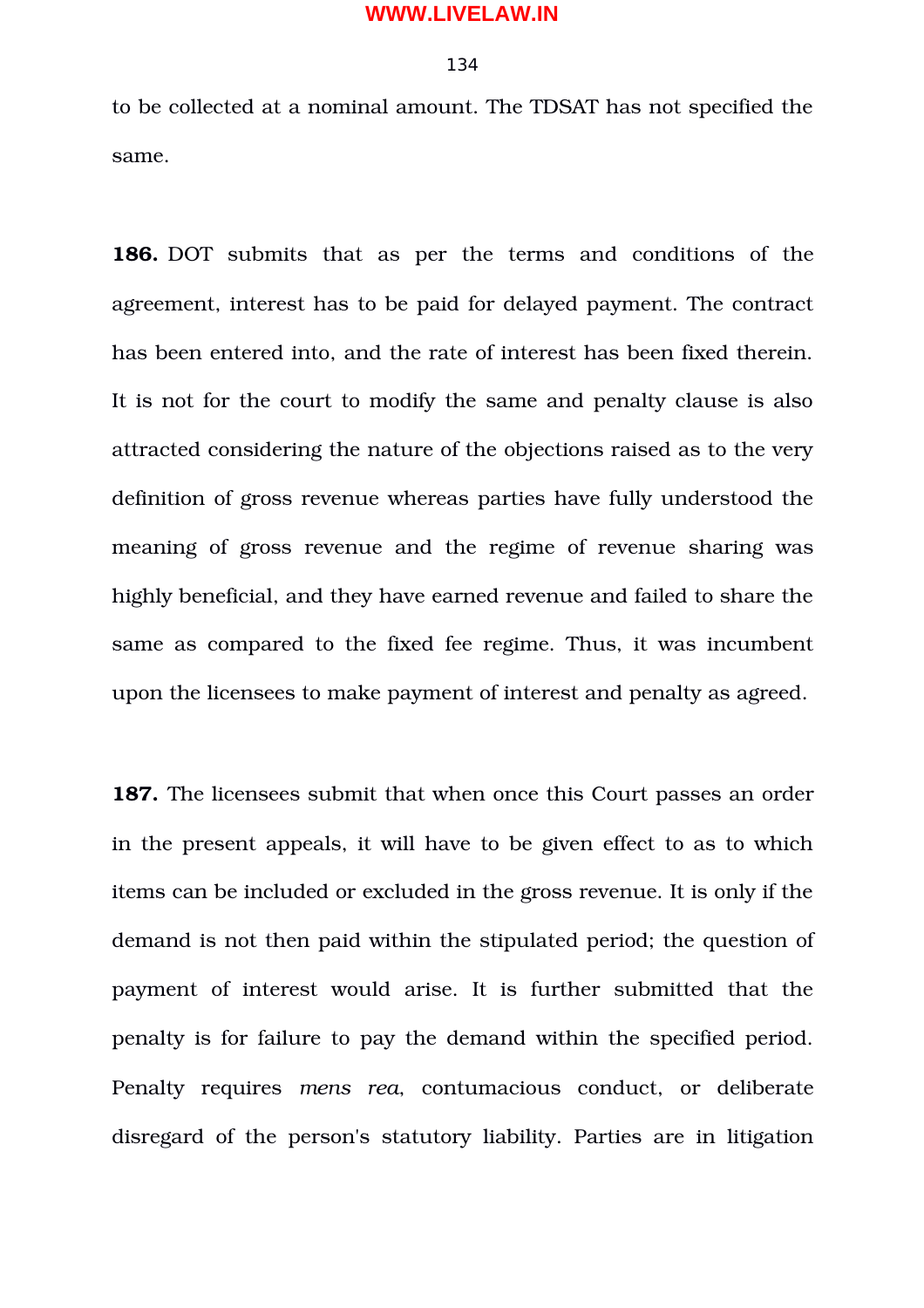#### 135

since 2003. TDSAT decided on the validity of definition in the year 2007. After that, this Court passed judgment in 2011 and remitted the case to TDSAT. TDSAT has again decided concerning certain items in favour of the licensees, and throughout litigation, demands were stayed by this Court/TDSAT. Disputes are bona fide disputes. The licensees have paid about 80% of the demand raised by DOT, and the instant dispute pertains only to 20% of the demand on which stay was in operation. Under section 74 of the Indian Contract Act, compensation must be only reasonable compensation. DOT has also levied penalty and interest on penalty. In the absence of deliberate refusal to pay, no penal consequences like penalty can be imposed. It is also submitted that a fiscal contract/agreement is to be construed strictly, and if there is a doubt, the same needs to be interpreted in favour of the assessee. Non-payment was neither deliberate nor under defiance of any law. The licensees have placed reliance on:

A. *Hindustan Steel Ltd. v. State of Orissa*, 1969 (2) SCC 627, in which following observations are made:

> "8. Under the Act penalty may be imposed for failure to register as a dealer — Section 9(1) read with Section 25(1)(a) of the Act. But the liability to pay penalty does not arise merely upon proof of default in registering as a dealer. An order imposing penalty for failure to carry out a statutory obligation is the result of a quasi-criminal proceeding, and penalty will not ordinarily be imposed unless the party obliged either acted deliberately in defiance of law or was guilty of conduct contumacious or dishonest, or acted in conscious disregard of its obligation. Penalty will not also be imposed merely because it is lawful to do so. Whether penalty should be imposed for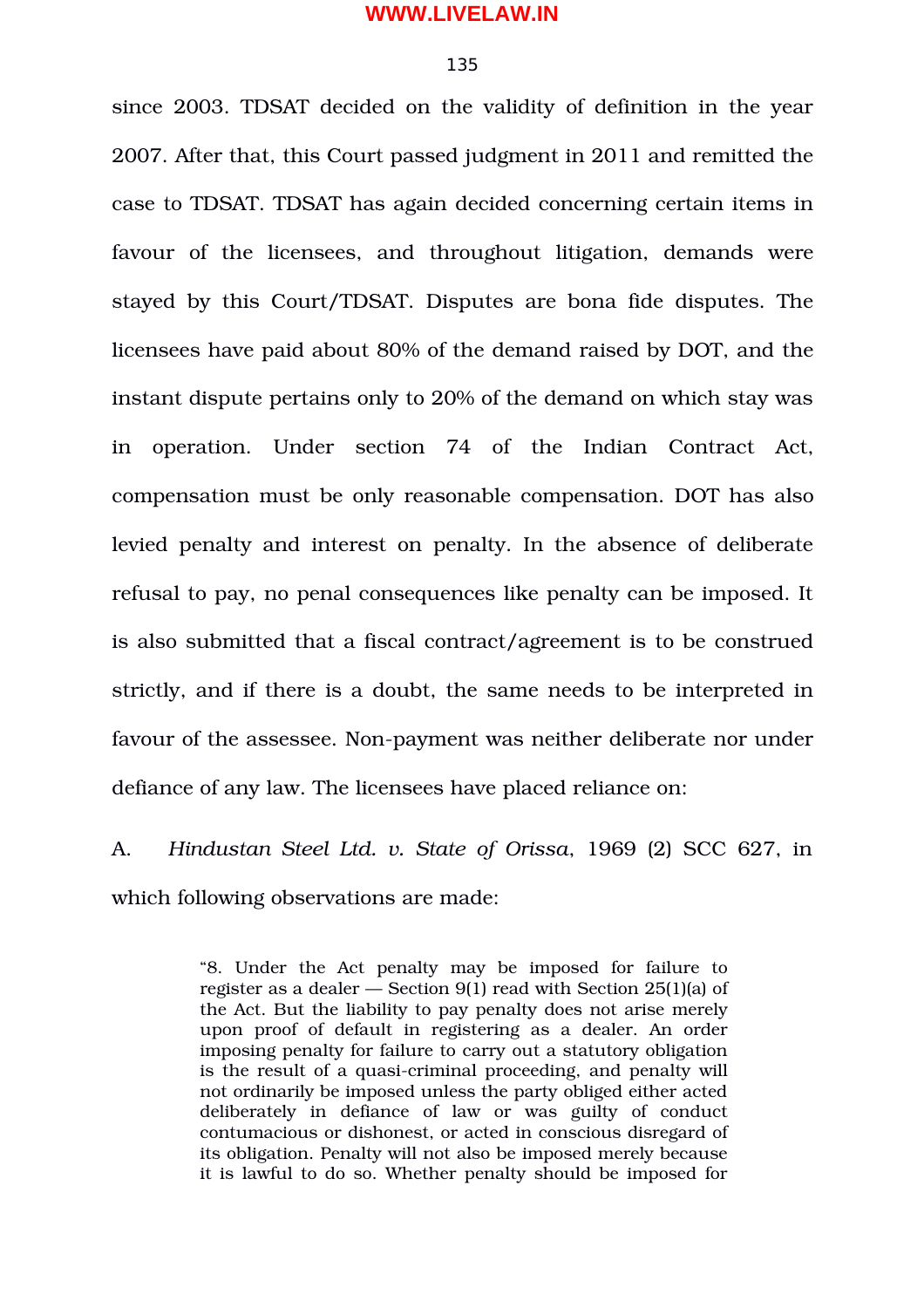#### 136

failure to perform a statutory obligation is a matter of discretion of the authority to be exercised judicially and on a consideration of all the relevant circumstances. Even if a minimum penalty is prescribed, the authority competent to impose the penalty will be justified in refusing to impose penalty, when there is a technical or venial breach of the provisions of the Act or where the breach flows from a bona fide belief that the offender is not liable to act in the manner prescribed by the statute. Those in charge of the affairs of the Company in failing to register the Company as a dealer acted in the honest and genuine belief that the Company was not a dealer. Granting that they erred, no case for imposing penalty was made out."

# B. *Akbar Badrudin Giwani v. Collector of Customs*, 1990 (2) SCC

203,

**"60.** In the present case, the Tribunal has itself specifically stated that the appellant has acted on the basis of bona fide belief that the goods were importable under OGL and that, therefore, the appellant deserves lenient treatment. It is, therefore, to be considered whether in the light of this specific finding of the Customs, Excise  $\&$  Gold (Control) Appellate Tribunal, the penalty and fine in lieu of confiscation require to be set aside and quashed. Moreover, the quantum of penalty and fine in lieu of confiscation are extremely harsh, excessive and unreasonable bearing in mind the bona fides of the appellant, as specifically found by the Appellate Tribunal.

**61.** We refer in this connection to the decision in *Merck Spares* v. *Collector of Central Excise & Customs, New Delhi*, (1983) 13 ELT 1261 (CEGAT), *Shama Engine Valves Ltd.* v. *Collector of Customs,* (1984) 13 ELT 533 (CEGAT), *Bombay* and *Madhusudan Gordhandas & Co.* v. *Collector of Customs, Bombay* (1987) 29 ELT 904, wherein it has been held that in imposing penalty the requisite mens rea has to be established. It has also been observed in *Hindustan Steel Ltd.* v. *State of Orissa*, (1969) 2 SCC 627, by this Court that: (SCR HN p. 753)

"The discretion to impose a penalty must be exercised judicially. A penalty will ordinarily be imposed in cases where the party acts deliberately in defiance of law, or is guilty of contumacious or dishonest conduct, or acts in conscious disregard of its obligation; but not, in cases where there is a technical or venial breach of the provisions of the Act or where the breach flows from a bona fide belief that the offender is not liable to act in the manner prescribed by the statute."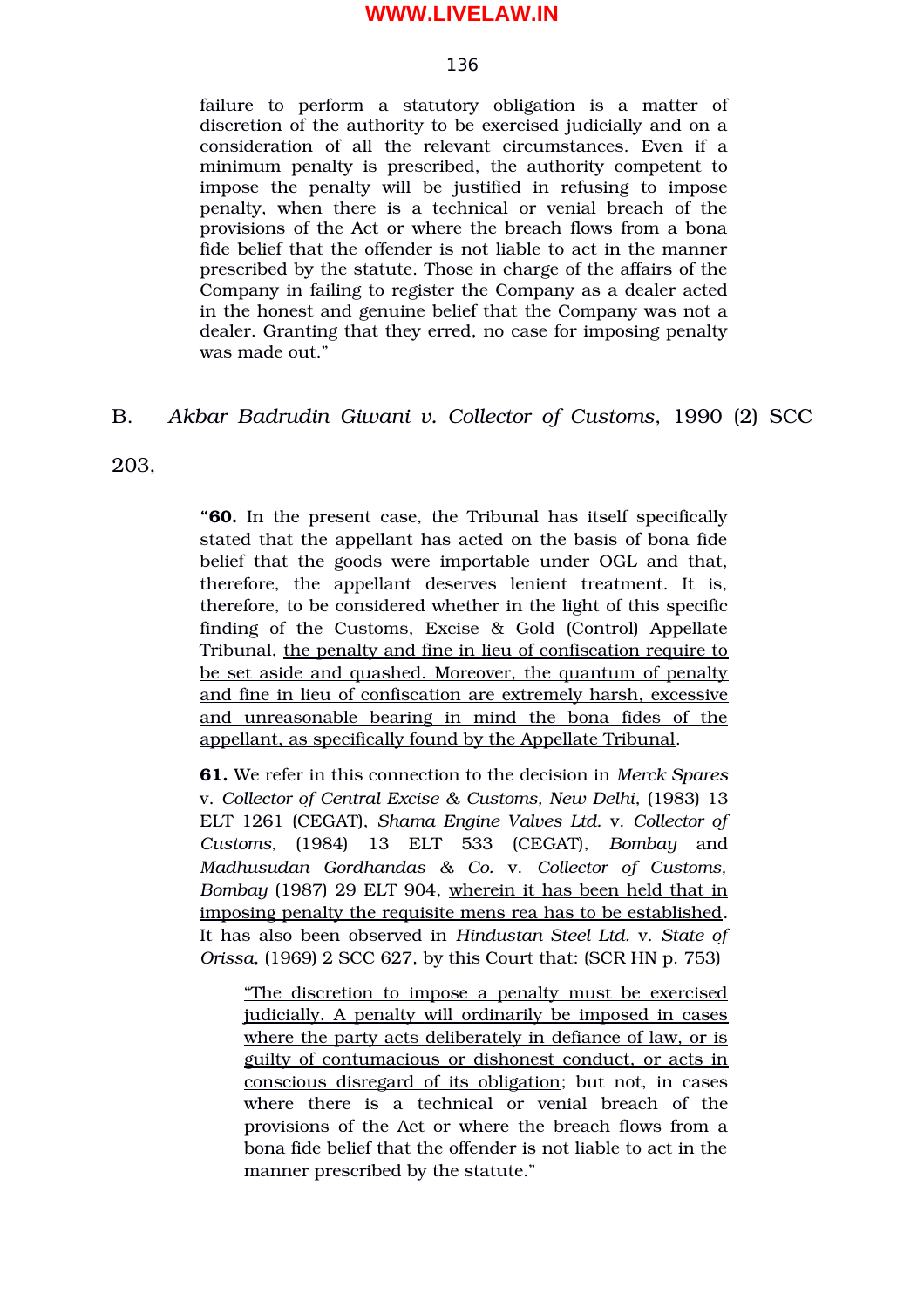#### 137

**62.** In the instant case, even if it is assumed for argument's sake that the stone slabs imported for home consumption are marble still in view of the finding arrived at by the Appellate Tribunal that the said product was imported on a bona fide belief that it was not marble, the imposition of such a heavy fine is not at all warranted and justifiable."

(emphasis supplied)

C. *Jaiprakash Industries Ltd. v. Commissioner of Central Excise,*

*Chandigarh*, 2003 (1) SCC 67, para 8.

**"8.** In this case, there was a divergent view of the various High Courts whether crushing of bigger stones or boulders into smaller pieces amounts to manufacture. In view of the divergent views of the various High Courts, there was a bona fide doubt as to whether or not such an activity amounted to manufacture. This being the position, it cannot be said that merely because the appellants did not take out a licence and did not pay the duty the provisions of Section 11-A got attracted. There is no evidence or proof that the licence was not taken out and/or duty not paid on account of any fraud, collusion, wilful misstatement or suppression of fact. We, therefore, set aside the demand under the showcause notice dated 3-5-1993."

(emphasis supplied)

D. In *Tecumseh Products India Ltd. v. Commissioner of Central*

*Excise, Hyderabad*, 2004 (6) SCC 30, it was held as under:

"7. But, insofar as the application of extended period of limitation provided under Section 11A is concerned, we do not think that the Tribunal is justified because it was not clear as to whether if any part is used for the purpose of repairing a machinery would amount to manufacture. In fact, the Tribunal on a detailed analysis and after going into several processes carried out by the appellant, came to the conclusion that the stators which were used in the repairing of the compressors involved manufacturing activity. This circumstance itself shows that there was bona fide dispute between the parties in regard to the question whether stators made ready for the purpose of use of compressors involved any manufacturing activity or not. Therefore, to the extent the authorities invoked Section 11-A of the Act and imposed penal interest and other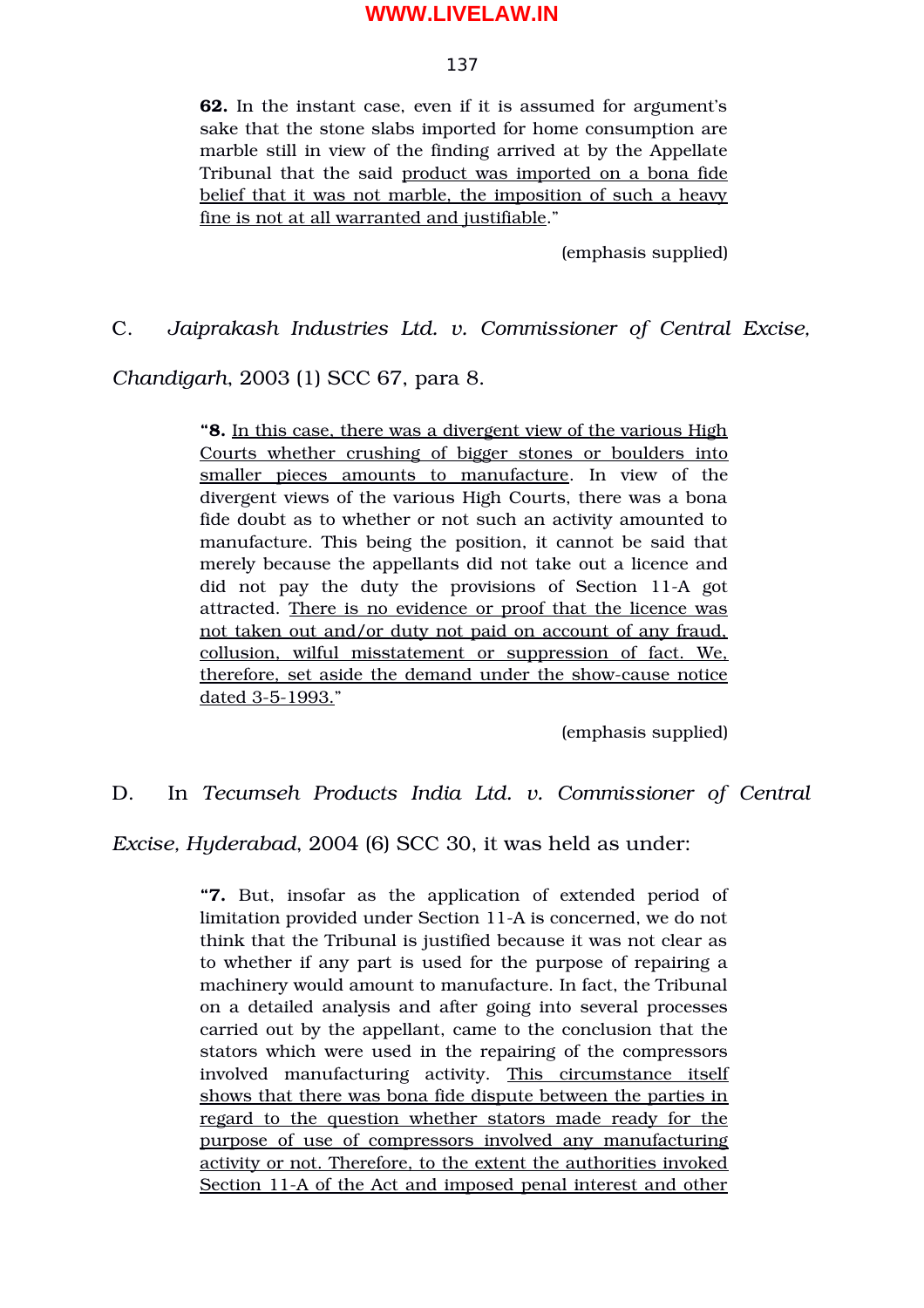#### 138

penalties shall stand set aside and the order made by the Tribunal stands modified to that extent."

(emphasis supplied)

# E. In *J. K. Synthetics Ltd. v. Commercial Taxes Officer*, 1994 (4) SCC

276, following observation has been made:

**"17.** Let us look at the question from a slightly different angle. Section 7(1) enjoins on every dealer that he shall furnish prescribed returns for the prescribed period within the prescribed time to the assessing authority. By the proviso the time can be extended by not more than 15 days. The requirement of Section  $7(1)$  is undoubtedly a statutory requirement. The prescribed return must be accompanied by a receipt evidencing the deposit of full amount of 'tax due' in the State Government on the basis of the return. That is the requirement of Section 7(2). Section 7(2-A), no doubt, permits payment of tax at shorter intervals but the ultimate requirement is deposit of the full amount of 'tax due' shown in the return. When Section 11-B(*a*) uses the expression "tax payable under sub-sections  $(2)$  and  $(2-A)$  of Section 7", that must be understood in the context of the aforesaid expressions employed in the two subsections. Therefore, the expression 'tax payable' under the said two sub-sections is the full amount of tax due and 'tax due' is that amount which becomes due ex hypothesi on the turnover and taxable turnover "shown in or based on the return". The word 'payable' is a descriptive word, which ordinarily means "that which must be paid or is due, or maybe paid" but its correct meaning can only be determined if the context in which it is used is kept in view. The word has been frequently understood to mean that which may, can or should be paid and is held equivalent to 'due'. Therefore, the conjoint reading of Sections 7(1), (2) and (2A) and 11-B of the Act leaves no room for doubt that the expression 'tax payable' in Section 11-B can only mean the full amount of tax which becomes due under sub-sections (2) and (2A) of the Act when assessed on the basis of the information regarding turnover and taxable turnover furnished or shown in the return. Therefore, so long as the assessee pays the tax which according to him is due on the basis of information supplied in the return filed by him, there would be no default on his part to meet his statutory obligation under Section 7 of the Act and, therefore, it would be difficult to hold that the 'tax payable' by him 'is not paid' to visit him with the liability to pay interest under clause (*a*) of Section 11-B. It would be a different matter if the return is not approved by the authority,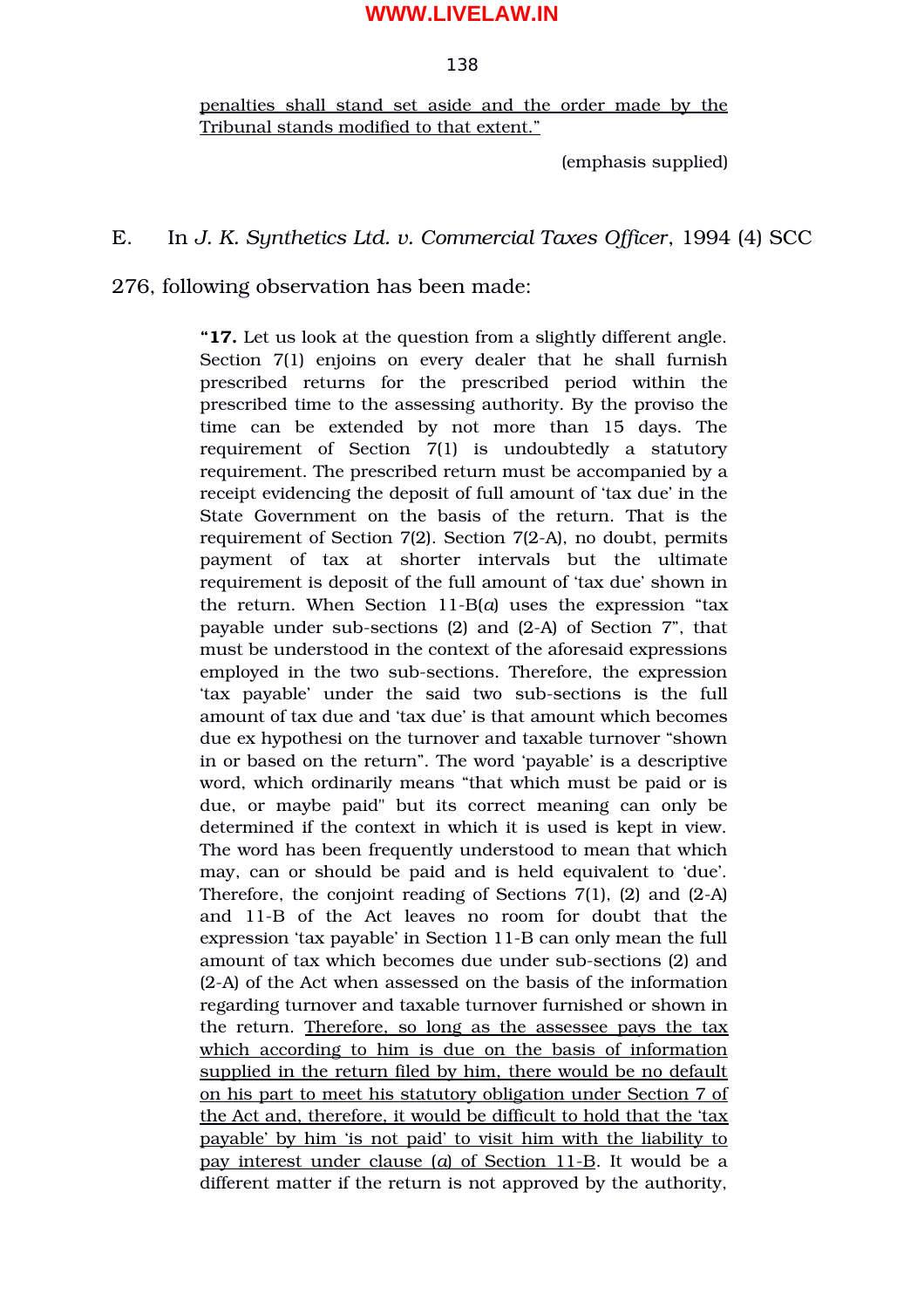#### 139

but that is not the case here. It is difficult on the plain language of the section to hold that the law envisages the assessee to predicate the final assessment and expect him to pay the tax on that basis to avoid the liability to pay interest. That would be asking him to do the near impossible."

(emphasis supplied)

## F. *Kailash Nath Associates v. Delhi Development Authority & Anr*.,

2015 (4) SCC 136, paras 40 & 43

**"40.** From the above, it is clear that this Court held that *Maula Bux v. Union of India, (1969) 2 SCC 554, was not, on* facts, a case that related to earnest money. Consequently, the observation in *Maula Bux* that forfeiture of earnest money under a contract if reasonable does not fall within Section 74, and would fall within Section 74 only if earnest money is considered a penalty is not on a matter that directly arose for decision in that case. The law laid down by a Bench of five Judges in *Fateh Chand v. Balkishan Dass,* (1964) 1 SCR 515, is that *all stipulations* naming amounts to be paid in case of breach would be covered by Section 74. This is because Section 74 cuts across the rules of the English common law by enacting a *uniform principle* that would apply to all amounts to be paid in case of breach, whether they are in the nature of penalty or otherwise. It must not be forgotten that as has been stated above, forfeiture of earnest money on the facts in *Fateh Chand case* was conceded. In the circumstances, it would therefore be correct to say that as earnest money is an amount to be paid in case of breach of contract and named in the contract as such, it would necessarily be covered by Section 74."

(emphasis supplied)

# G. *Central Bank of India v. Ravindra & Ors*., (2002) 1 SCC 367,

paras 38, 55

**"38.** However "penal interest" has to be distinguished from "interest". Penal interest is an extraordinary liability incurred by a debtor on account of his being a wrongdoer by having committed the wrong of not making the payment when it should have been made, in favour of the person wronged and it is neither related with nor limited to the damages suffered. Thus, while liability to pay interest is founded on the doctrine of compensation, penal interest is a penalty founded on the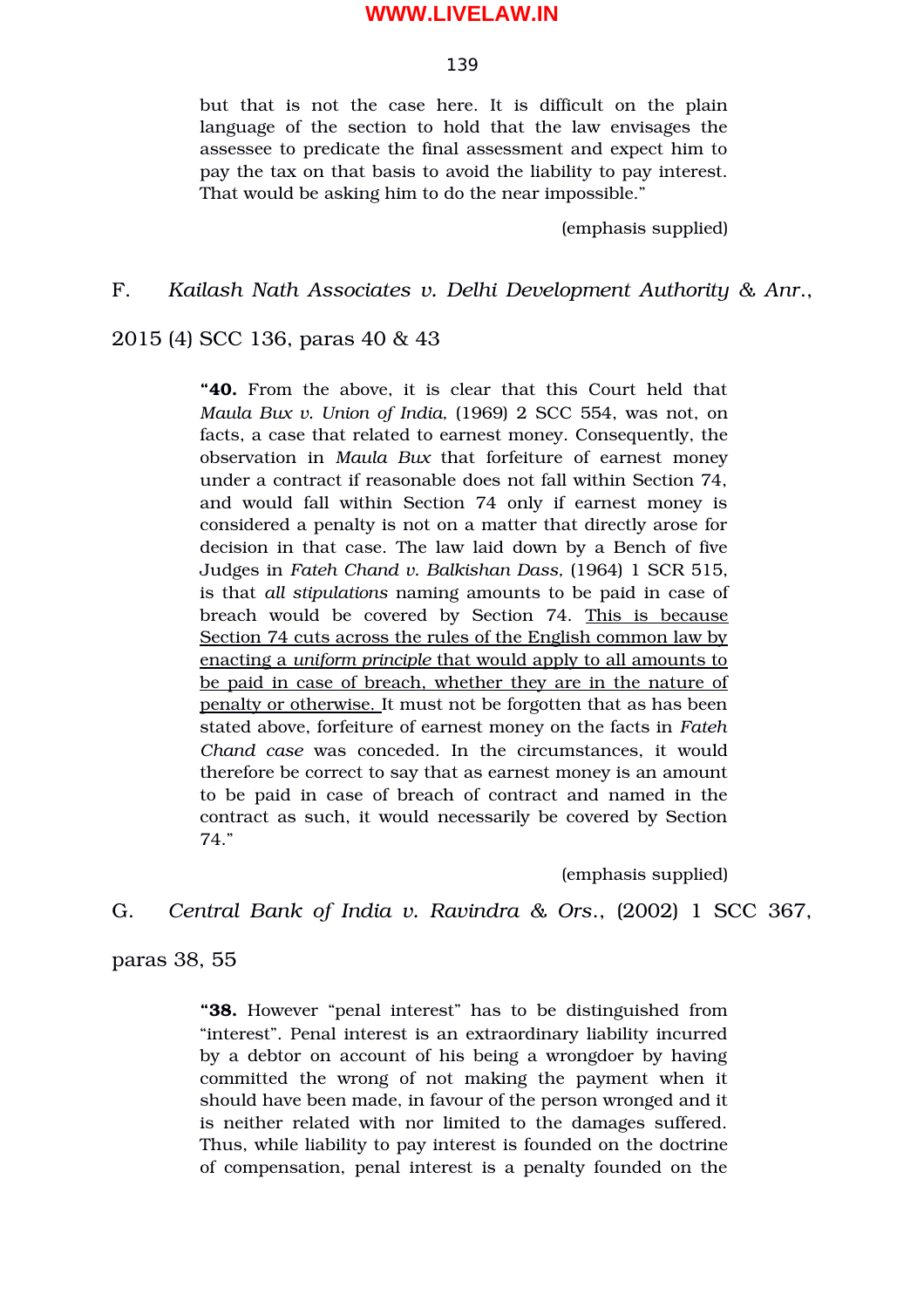#### 140

doctrine of penal action. Penal interest can be charged only once for one period of default and therefore cannot be permitted to be capitalised.

**55.** During the course of hearing it was brought to our notice that in view of several usury laws and debt relief laws in force in several States private moneylending has almost come to an end and needy borrowers by and large depend on banking institutions for financial facilities. Several unhealthy practices having slowly penetrated into prevalence were pointed out. Banking is an organised institution and most of the banks press into service long-running documents wherein the borrowers fill in the blanks, at times without caring to read what has been provided therein, and bind themselves by the stipulations articulated by the best of legal brains. Borrowers other than those belonging to the corporate sector, find themselves having unwittingly fallen into a trap and rendered themselves liable and obliged to pay interest the quantum whereof may at the end prove to be ruinous. At times the interest charged and capitalised is manifold than the amount actually advanced. Rule of damdupat does not apply. Penal interest, service charges and other overheads are debited in the account of the borrower and capitalised of which debits the borrower may not even be aware. If the practice of charging interest on quarterly rests is upheld and given a judicial recognition, unscrupulous banks may resort to charging interest even on monthly rests and capitalising the same. Statements of accounts supplied by banks to borrowers many a times do not contain particulars or details of debit entries and when written in hand are worse than medical prescriptions putting to test the eyes and wits of the borrowers. Instances of unscrupulous, unfair and unhealthy dealings can be multiplied though they cannot be generalised. Suffice it to observe that such issues shall have to be left open to be adjudicated upon in appropriate cases as and when actually arising for decision and we cannot venture into laying down law on such issues as do not arise for determination before us. However, we propose to place on record a few incidental observations, without which, we feel, our answer will not be complete and that we do as under:

(*1*) Though interest can be capitalised on the analogy that the interest falling due on the accrued date and remaining unpaid, partakes the character of amount advanced on that date, yet penal interest, which is charged by way of penalty for non-payment, cannot be capitalised. Further interest i.e. interest on interest, whether simple, compound or penal, cannot be claimed on the amount of penal interest. Penal interest cannot be capitalised. It will be opposed to public policy.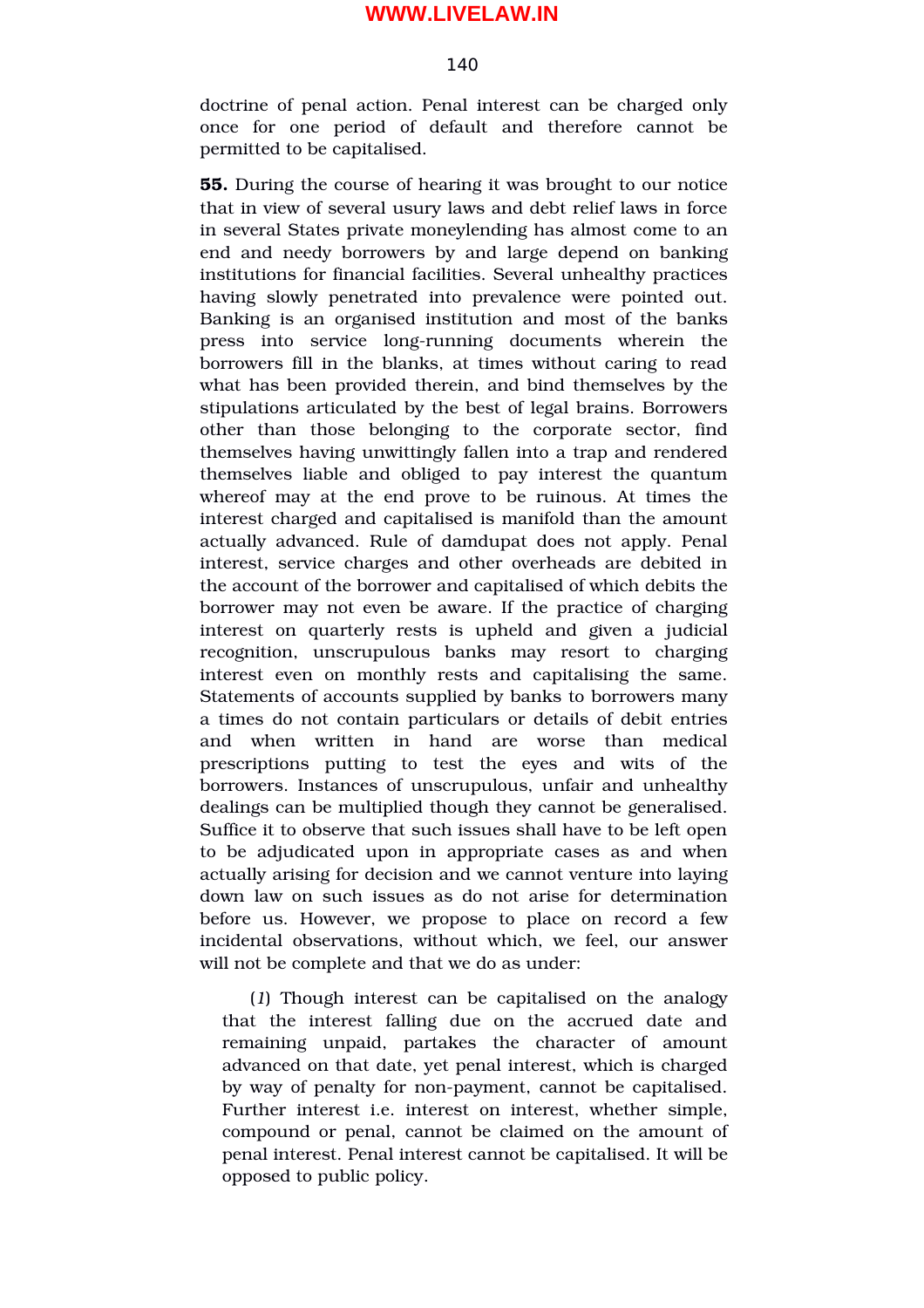#### 141

(*2*) Novation, that is, a debtor entering into a fresh agreement with a creditor undertaking payment of previously borrowed principal amount coupled with interest by treating the sum total as principal, any contract express or implied and an express acknowledgement of accounts, are the best evidence of capitalisation. Acquiescence in the method of accounting adopted by the creditor and brought to the knowledge of the debtor may also enable interest being converted into principal. A mere failure to protest is not acquiescence.

(*3*) The prevalence of banking practice legitimatises stipulations as to interest on periodical rests and their capitalisation being incorporated in contracts. Such stipulations incorporated in contracts voluntarily entered into and binding on the parties shall govern the substantive rights and obligations of the parties as to recovery and payment of interest.

(*4*) Capitalisation method is founded on the principle that the borrower failed to make payment though he could have made and thereby rendered himself a defaulter. To hold an amount debited to the account of the borrower capitalised it should appear that the borrower had an opportunity of making the payment on the date of entry or within a reasonable time or period of grace from the date of debit entry or the amount falling due and thereby avoiding capitalisation. Any debit entry in the account of the borrower and claimed to have been capitalised so as to form an amalgam of the principal sum may be excluded on being shown to the satisfaction of the court that such debit entry was not brought to the notice of the borrower and/or he did not have the opportunity of making payment before capitalisation and thereby excluding its capitalisation.

(*5*) The power conferred by Sections 21 and 35A of the Banking Regulation Act, 1949 is coupled with duty to act. The Reserve Bank of India is the prime banking institution of the country entrusted with a supervisory role over banking and conferred with the authority of issuing binding directions, having statutory force, in the interest of the public in general and preventing banking affairs from deterioration and prejudice as also to secure the proper management of any banking company generally. The Reserve Bank of India is one of the watchdogs of finance and economy of the nation. It is, and it ought to be, aware of all relevant factors, including credit conditions as prevailing, which would invite its policy decisions. RBI has been issuing directions/circulars from time to time which, inter alia, deal with the rate of interest which can be charged and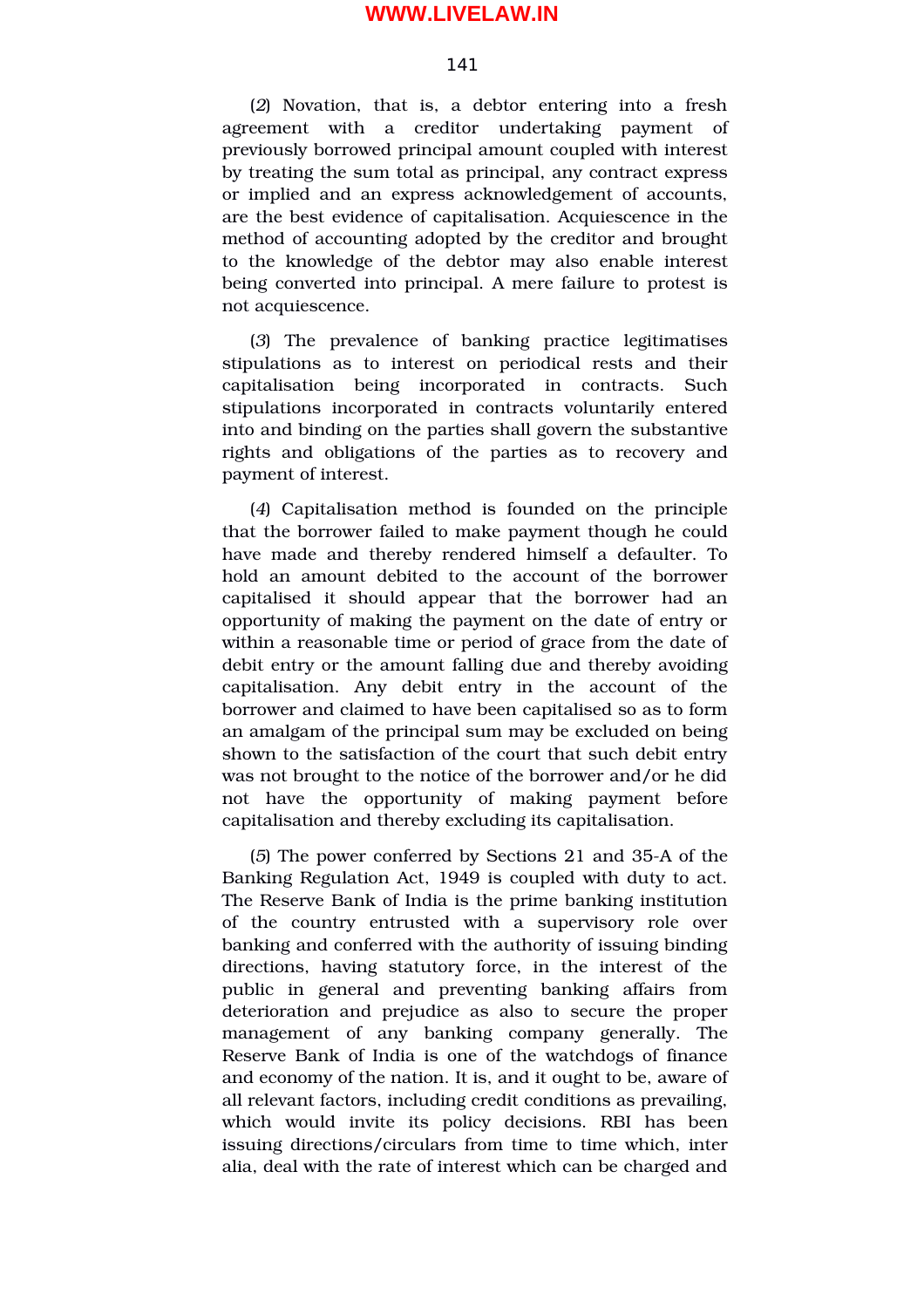#### 142

the periods at the end of which rests can be struck down, interest calculated thereon and charged and capitalised. It should continue to issue such directives. Its circulars shall bind those who fall within the net of such directives. For such transaction which are not squarely governed by such circulars, the RBI directives may be treated as standards for the purpose of deciding whether the interest charged is excessive, usurious or opposed to public policy.

(*6*) Agricultural borrowings are to be treated on a pedestal different from others. Charging and capitalisation of interest on agricultural loans cannot be permitted in India except on annual or six-monthly rests depending on the rotation of crops in the area to which the agriculturist borrowers belong.

(*7*) Any interest charged and/or capitalised in violation of RBI directives, as to rate of interest, or as to periods at which rests can be arrived at, shall be disallowed and/or excluded from capital sum and be treated only as interest and dealt with accordingly.

(8) Award of interest pendente lite and post-decree is discretionary with the court as it is essentially governed by Section 34 CPC dehors the contract between the parties. In a given case if the court finds that in the principal sum adjudged on the date of the suit the component of interest is disproportionate with the component of the principal sum actually advanced the court may exercise its discretion in awarding interest pendente lite and post-decree interest at a lower rate or may even decline awarding such interest. The discretion shall be exercised fairly, judiciously and for reasons and not in an arbitrary or fanciful manner."

**188.** Before considering the applicability of the decisions above, the factual gamut of the case has to be considered. The demand was raised for the first time in the year 2003 despite the fact that the definition of gross revenue was clear, and as is apparent from the correspondence and the agreement reached between the parties, there was no doubt what constitutes gross revenue. Licensees were aware that these items concerning which they have raised the dispute were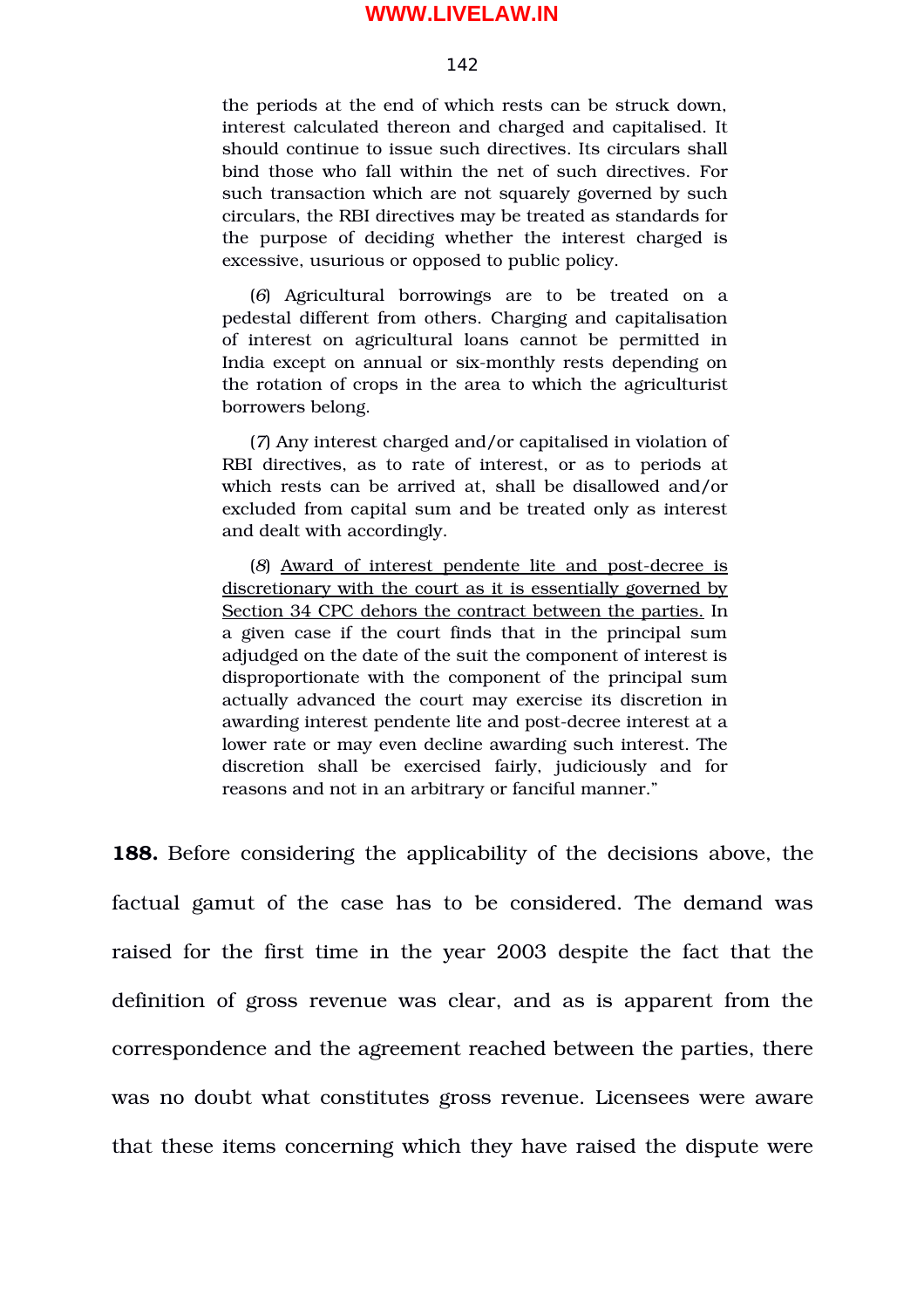#### 143

included in the definition of gross revenue, as such, they had initially questioned inclusion on the basis of the validity of the definition of gross revenue. The challenge was found to be sans any basis by this Court. The objections raised concerning the validity of the gross revenue, were wholly unsustainable and on the face of it, were liable to be rejected, and came to be rejected finally and conclusively by this Court in the year 2011. After that, again the objections have been repeated to exclude those very revenue items which were held to be included once over an effort has been made to get rid of the definition of gross revenue. The objections which have been raised pertained to the definition of gross revenue for which the court held they are part of revenue. Now, relying upon AS-9 standards, an attempt has been made by an indirect method for excluding items, which are expressly included in the definition of gross revenue. Objections are too tenuous, and, as a matter of fact, there was no scope to raise such objections in 2003 itself. Because of the various correspondence which has been referred, it becomes apparent that all these heads are included in the definition of gross revenue, and there is no justification for the licensees to raise the objections and to keep them pending for over two decades.

**189.** Further, the conduct of the licensees has also to be considered in the backdrop of the fact that the regime of revenue sharing was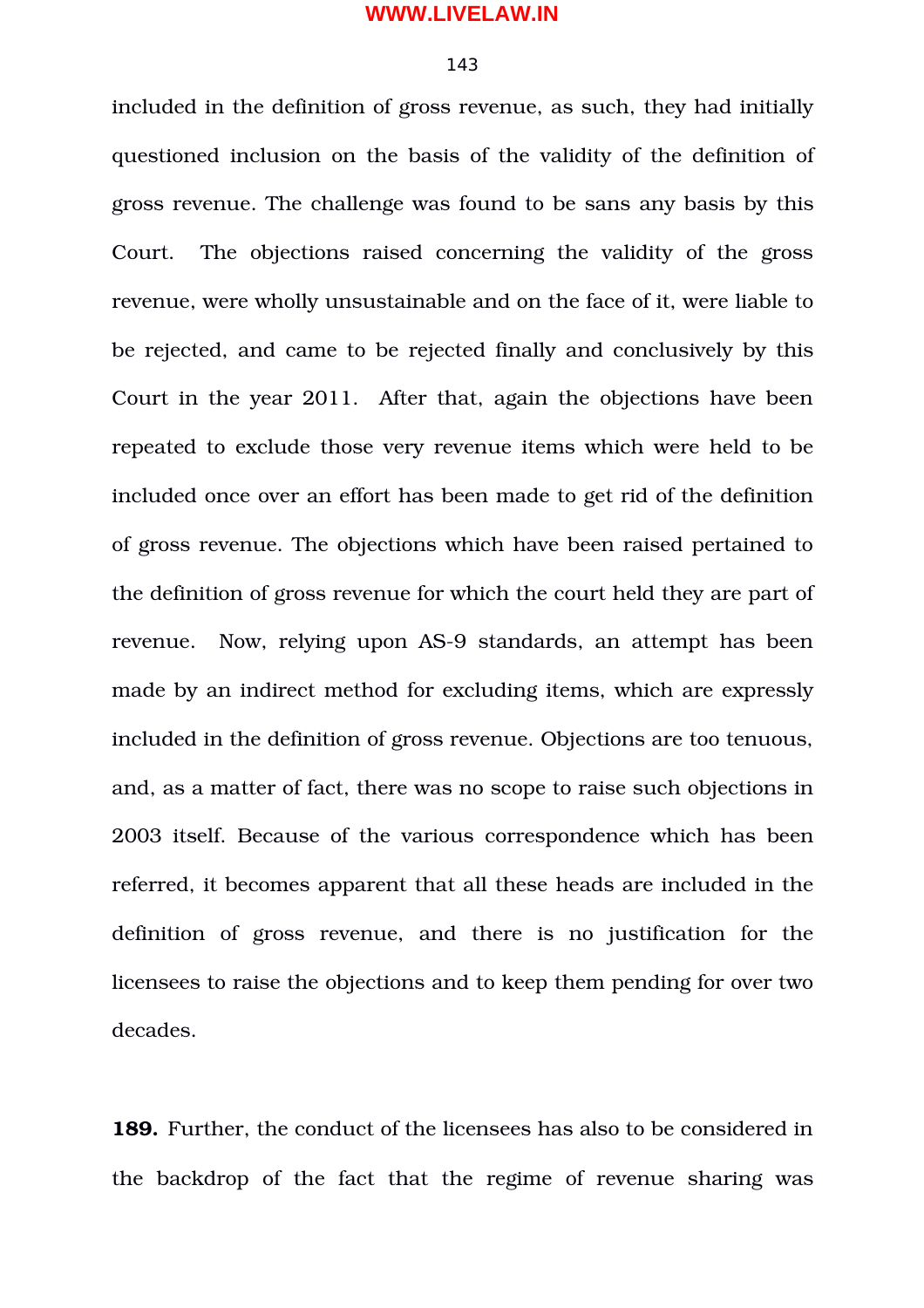## 144

extremely beneficial than the previous regime of the fixed licence fee, and they have tremendously benefited by it as is apparent from the statistics of the revenue earned by the licensees under the revenue sharing regime. When Government has parted with the privilege as to revenue on sharing basis under the license, and an agreement entered into, it ought to have been precisely followed. The conduct of the licensees was highly unfair, and anyhow and somehow, they had attempted to delay the payment. It passes comprehension how they have contended that the demand has to be worked out after this Court renders the decision. Demand had been raised way-back in the year 2003, which is ultimately the subject-matter of the lis. As the objections are baseless and wholly untenable, it cannot be said that there was a bona fide dispute concerning various items. The disputes raised could not be termed to be bona fide at all. They were justified in order to delay the liability and the payment in accordance with the agreement. In this backdrop and what has been held by us, we have to consider whether the interest, penalty, and interest on penalty can be levied or not. Particularly since it is the revenue sharing regime and the Government has been deprived of the benefit of revenue which it would have earned but for granting the privilege which it has parted with in favour of the licensees.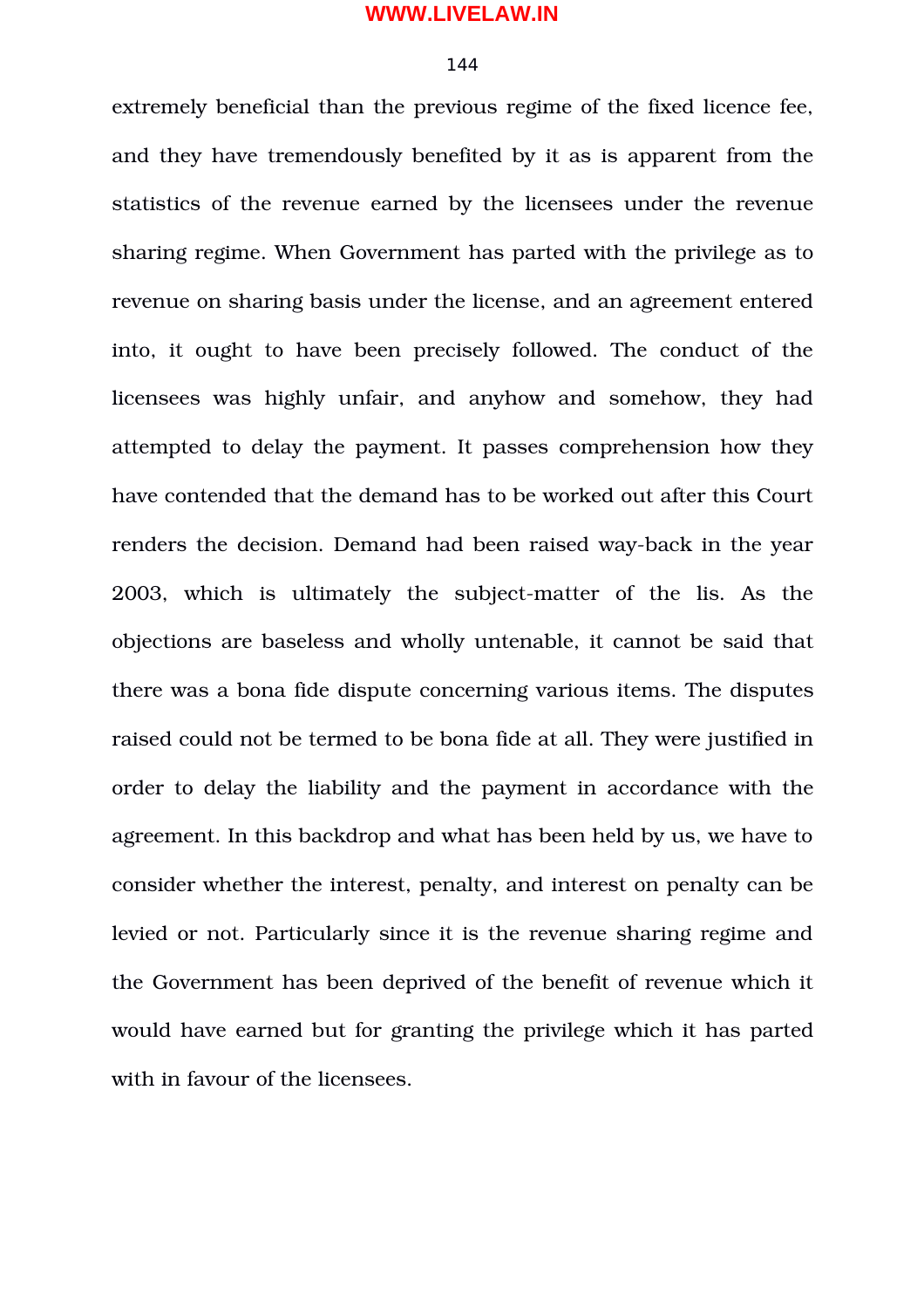#### 145

**190.** In *M/s. Everest Industrial Corporation & Ors. v. Gujarat State Financial Corporation*, (1987) 3 SCC 597, this Court held that the rate of interest payable on the principal amount due under the court's order passed under section 32 of the State Financial Corporations Act, 1951 would be as stipulated in the contract as the provisions of section 34 CPC are not attracted, order under section 32 being not a decree, liability to pay contractual rate of interest cannot be disowned, merely because of absence of direction for payment of interest in order under section 32. This Court has held:

> "**6.** If as held by this Court the proceeding instituted under Section 31(1) of the Act is something akin to an application for attachment of property in execution of a decree at a stage posterior to the passing of the decree no question of passing any order under Section 34 of the Code would arise since Section 34 of the Code would be applicable only at the stage of the passing of the decree and not to any stage posterior to the decree. It may also be mentioned here that even under the Code the question of interest payable in mortgage suits filed in civil courts is governed by Order 34 Rule 11 of the Code and not by Section 34 of the Code which may be applicable only to cases of personal decrees passed under Order 34 Rule 6 of the Code. The High Court was right in holding that interest would be payable on the principal amount due in accordance with the terms of the agreement between the parties till the entire amount due was paid as per the order passed under Section 32 of the Act. We hold that the decision of the Karnataka High Court, referred to above, which has applied Section 34 of the Code to a proceeding instituted under Section 31(1) of the Act is not correctly decided."

> > (emphasis supplied)

**191.** In *Punjab Financial Corporation v. Surya Auto Industries*, (2010) 1

SCC 297, the Court held that when the terms of the agreement have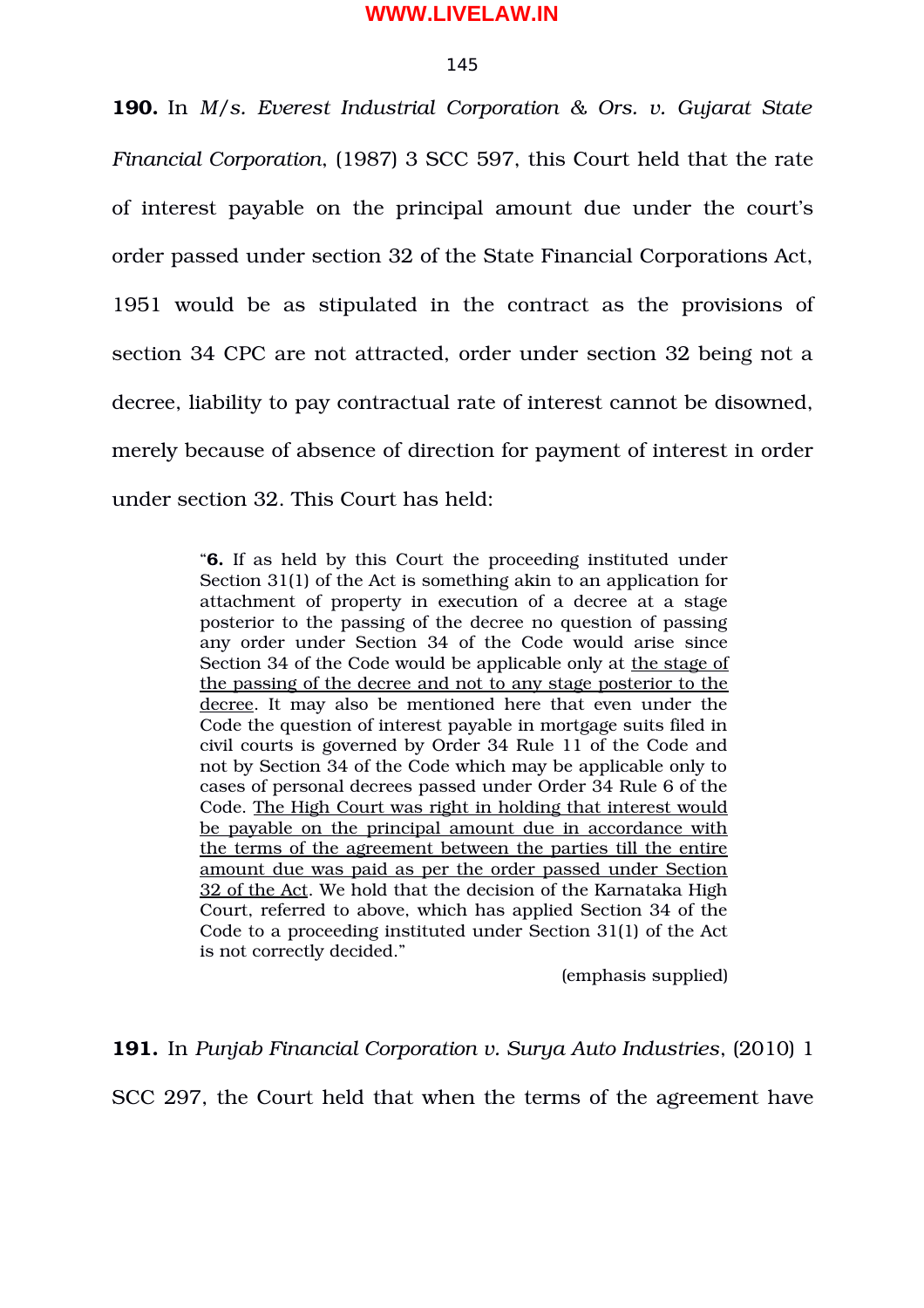### 146

not been questioned, contractual rate of interest cannot be altered.

The Court has observed thus:

"**25.** The High Court also committed serious error in declaring that the appellant Corporation will be entitled to charge simple interest at the rate of  $10\%$  w.e.f. 1-4-2003 i.e. after the expiry of six months from the date of taking over of the unit. Undisputedly, the respondent had not challenged the terms of loan agreement. Therefore, the High Court could not have suo motu altered the terms of agreement and directed the appellant to make fresh calculation of the outstanding dues and allowed the respondent to pay the amount as per fresh demand by selling the mortgaged property. This approach of the High Court is ex facie contrary to the law laid down in *U.P. Financial Corpn.* v. *Gem Cap (India) (P) Ltd.,* (1993) 2 SCC 299 and *Haryana Financial Corpn.* v. *Jagdamba Oil* Mills (2002) 3 SCC 496."

(emphasis supplied)

**192.** In *Hindustan Steel Ltd. v. State of Orissa* (supra), relied on by licensees the matter was of imposition of penalty in a quasi-criminal proceeding that penalty will not ordinarily be imposed unless the party obliged either acted deliberately in defiance of law or was guilty of conduct – contumacious or dishonest, or acted in conscious disregard of its obligation. Penalty to be imposed is exercised by judicial discretion. The ratio of the case, it is not attracted for the reason that in the instant matter, it is the contractual rate of interest and penalty agreed to which cannot be said to be arduous in any manner. The rate of interest has been agreed to and particularly since it is a revenuesharing regime, and the licensees have acted in conscious disregard of their obligation. Thus, on the anvil of the decision above also, they are liable to pay the dues with interest and penalty. There is no discretion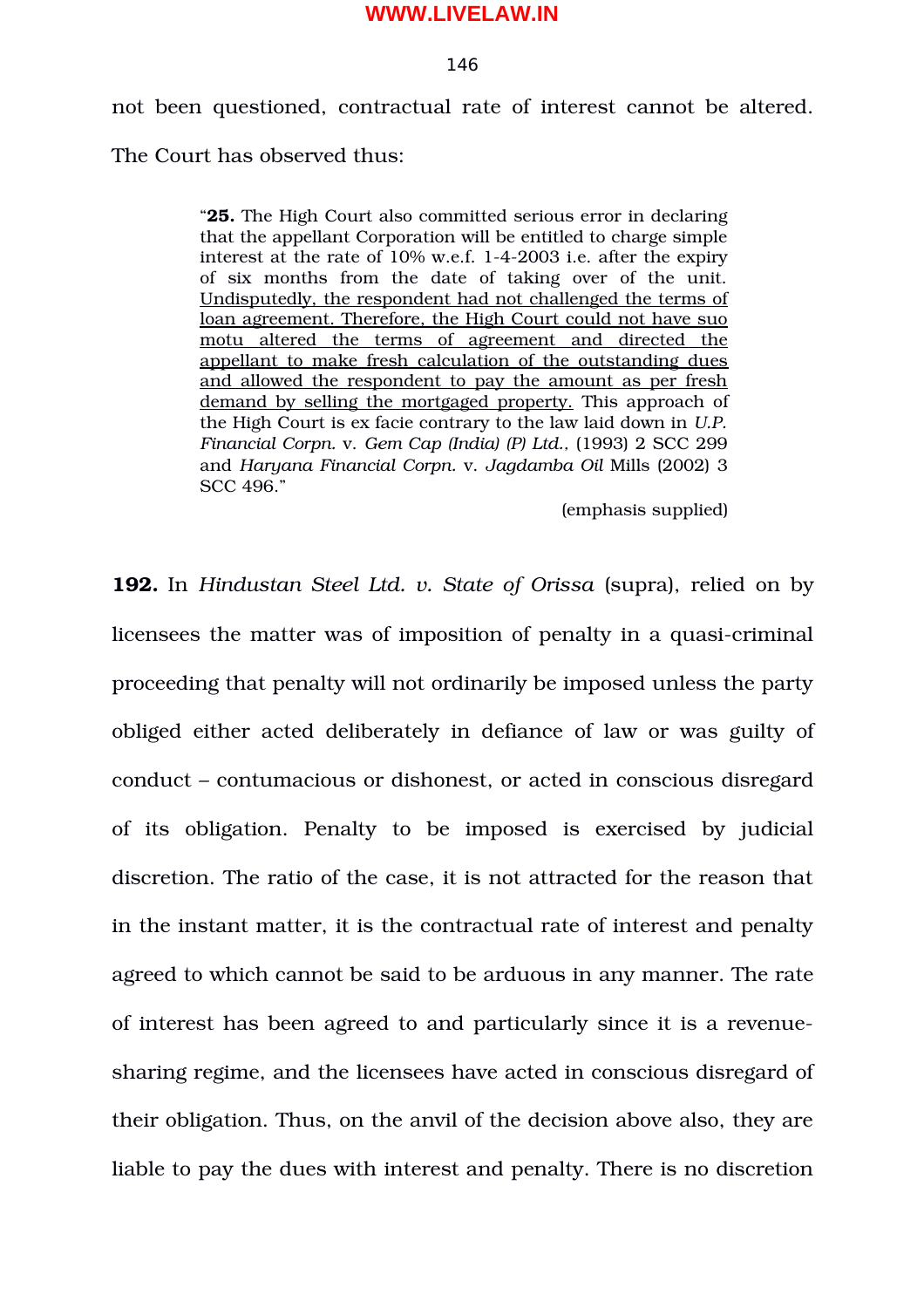#### 147

to vary the penalty. It is 50% of the amount which is in short-fall which cannot be said to be unreasonable and that too, two grace periods have been given in clause 20.8 to make payment of the same. As it is the agreed term and cannot be said to be arbitrary, the ratio of the decision is not attracted. Reliance has also been placed on *Akbar Badrudin Giwani v. Collector of Customs* (supra), wherein the dispute was bona fide. It was a case of exercise of power by the tribunal while imposing a penalty and fine instead of confiscation. There is no such discretion available when the parties have agreed in default what amount is to be paid. It automatically follows that it is not to be determined by licensor once over again. Parties (licensor and licensees) are bound by the terms and conditions of the contract. There is no enabling clause to vary either the rate of interest or the penalty provided therein and even if permissible it is not called for to vary interest or penalty fixed under the agreement in the facts and circumstances of the case. The decision mentioned above was concerning discretion to impose the penalty. Here, there is no such discretion, and considering the conduct of conscious disregard, the decision rather negates the submission than espousing the same.

**193.** Reliance has been placed on *J.K. Industries Ltd. & Anr. v. Union of India & Ors*., (supra) and *Tecumseh Products India Ltd.* (supra). In both the cases, duty was not paid under the provisions of section 11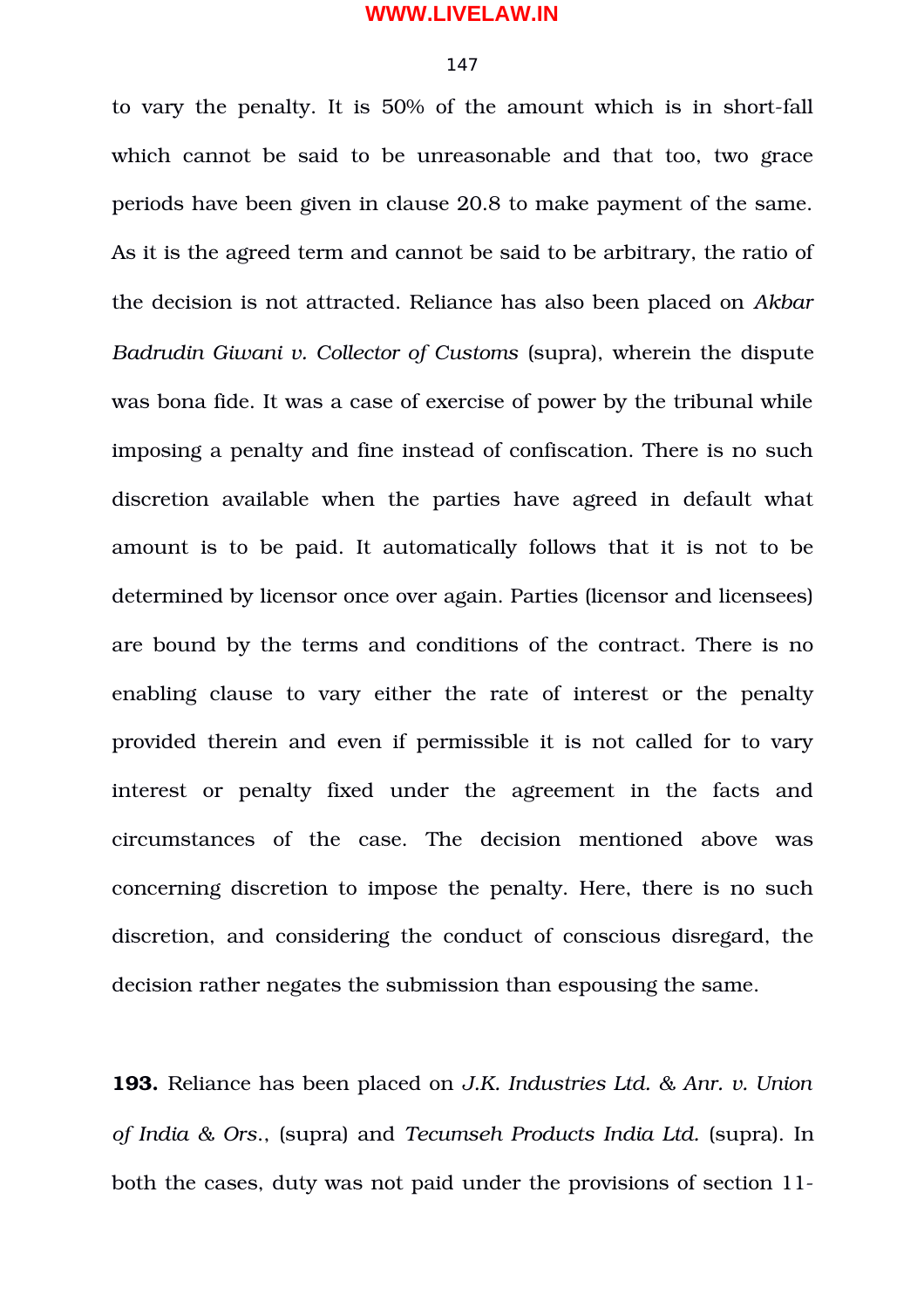#### 148

A. There were divergent views of the High Courts. It was not found to be a case of fraud, collusion, wilful misstatement, or suppression of facts. Thus, the action of the imposing penal interest under section 11A and other penalties were set aside as there was a bona fide dispute. In the present case, there is no bona fide dispute, and it is not appropriate to vary the interest or the penalty. That has to be worked out from 2003 and not after the decision to be passed by this Court. Facts in *J K Synthetics Ltd.* (supra) were different. In that case, the assessee had paid the tax based on information supplied by him in the return. Thus, it was held that it would not be proper to levy interest under clause (a) of section 11B. In the instant case, the demand had been raised by the licensor, and after that, untenable objections have been raised which had no foundational basis, and the licensees have taken inconsistent stands. Earlier they had questioned on the ground that these items were wrongly included in the definition, now they are contending that the same are not part of the definition in agreement.

**194.** Reference has also been made to the decision in *Kailash Nath Associates* (supra). In that case, there was forfeiture of earnest money. The factual matrix of the instant case is different. The case was dealing with the court's power to grant reasonable compensation when the amount fixed in the contract is like a penalty; only reasonable compensation can be awarded. Whether or not actual damage or loss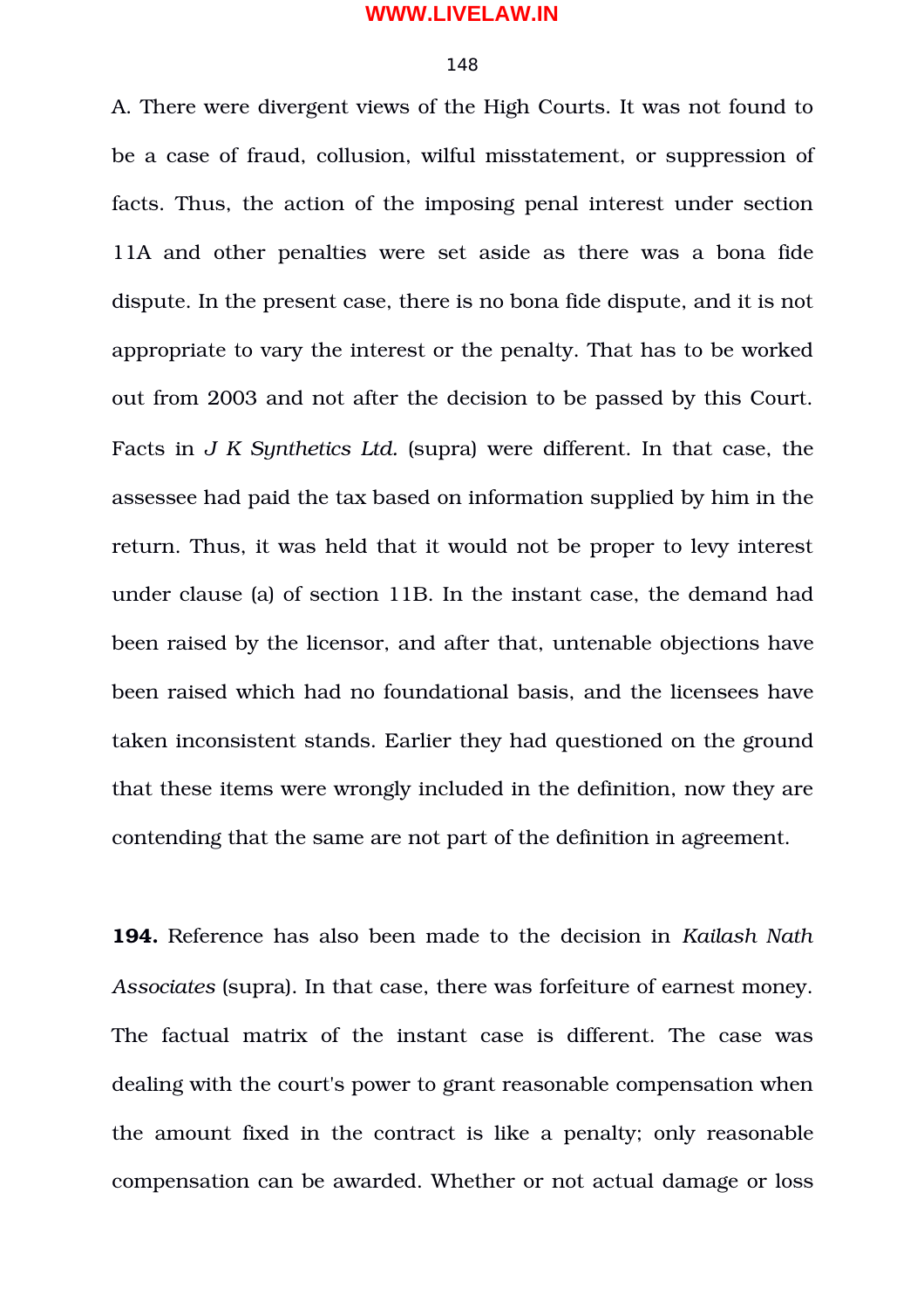# 149

is proved, has to be considered. It is only in cases where it is possible to prove actual damage or loss, such proof is not to be dispensed. It is only in cases where damage or loss is difficult or impossible to prove that the liquidated amount named in the contract can be awarded. In the instant case, it is quite reasonable amount of the penalty in case of default in payment of the amount. The term cannot be said to be unconscionable. As the Government has been deprived of the revenue and the licensees have been benefited by revenue sharing regime, in spite of that, they have not shared the revenue. They are bound by the stipulation, which is found to be quite reasonable in the facts and circumstances of the case.

**195.** In *Central Bank of India v. Ravindra*, (supra), this Court considered the question of award of payment of interest and has held that there is nothing wrong with the party voluntarily entering into the transaction as to stipulation, for payment of compound interest ,at reasonable rates and authorising the creditors to capitalise the amount on the amount remaining unpaid so as to enable interest to be charged on the accrued rate on the interest component of the capitalised sum for the succeeding period. Interest, once capitalised, sheds its colour of interest and becomes a part of the principal to become a debt as has been observed thus: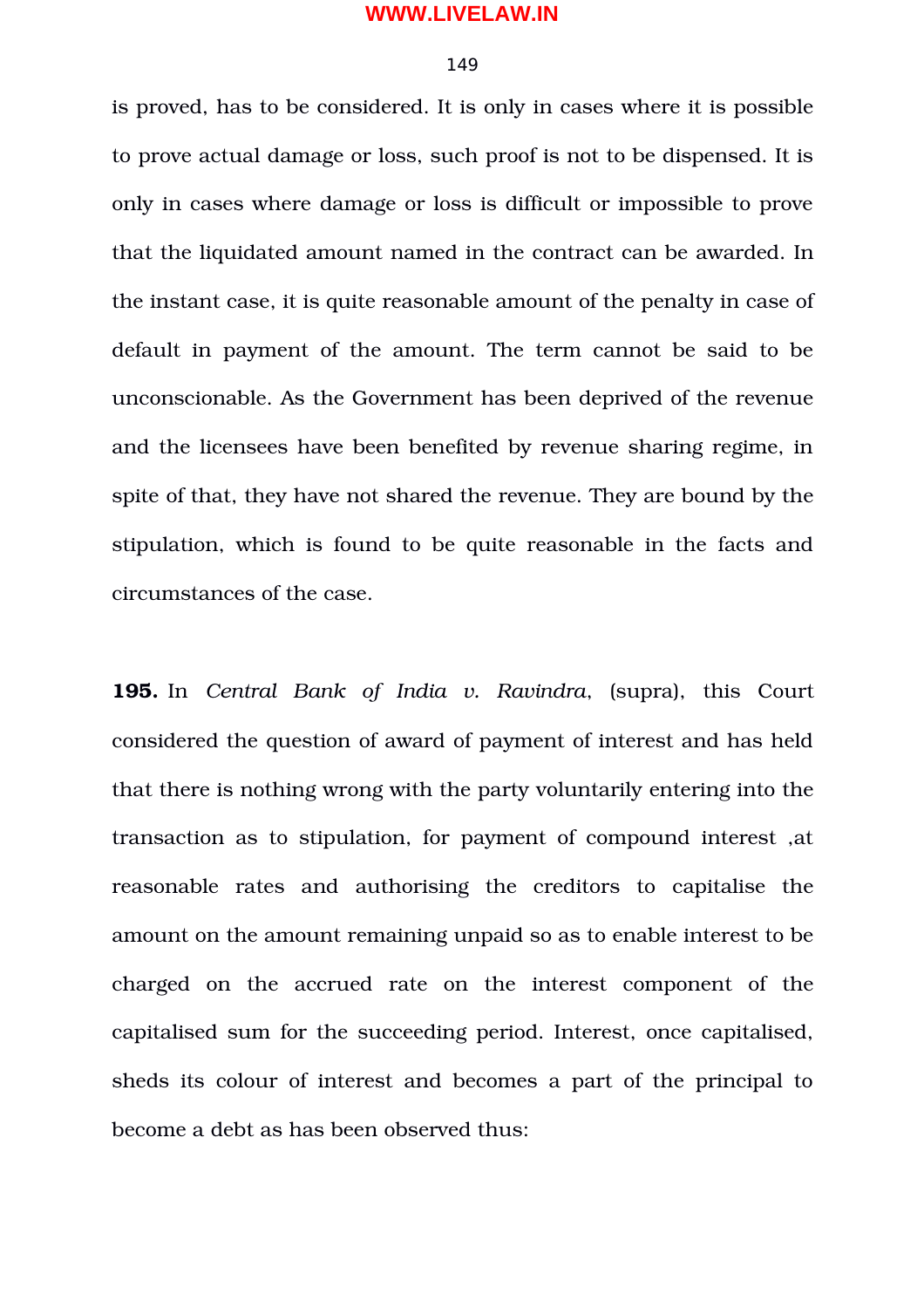#### 150

**"36.** The English decisions and the decisions of this Court and almost all the High Courts of the country have noticed and approved long-established banking practice of charging interest at reasonable rates on periodical rests and capitalising the same on remaining unpaid. Such a practice is prevalent and also recognised in non-banking moneylending transactions. The legislature has stepped in from time to time to relieve the debtors from hardship whenever it has found the practice of charging compound interest and its capitalisation to be oppressive and hence needing to be curbed. The practice is permissible, legal and judicially upheld excepting when superseded by legislation. There is nothing wrong in the parties voluntarily entering into transactions, evidenced by deeds incorporating covenant or stipulation for payment of compound interest at reasonable rates, and authorising the creditor to capitalise the interest on remaining unpaid so as to enable interest being charged at the agreed rate on the interest component of the capitalised sum for the succeeding period. Interest once capitalised, sheds its colour of being interest and becomes a part of the principal to bind the debtor/borrower.

**44.** We are of the opinion that the meaning assigned to the expression "the principal sum adjudged" should continue to be assigned to "principal sum" at such other places in Section 34(1) where the expression has been used qualified by the adjective "such", that is to say, as "such principal sum". Recognition of the method of capitalisation of interest to make it a part of the principal consistently with the contract between the parties or established banking practice does not offend the sense of reason, justice and equity. As we have noticed, such a system has a long-established practice and a series of judicial precedents upholding the same. Secondly, the underlying principle as noticed in several decided cases is that when interest is debited to the account of the borrower on periodical rests, it is debited because of it having fallen due on that day. Nothing prevents the borrower from paying the amount of interest on the date it falls due. If the amount of interest is paid there will be no occasion for capitalising the amount of interest and converting it into principal. If the interest is not paid on the date due, from that date the creditor is deprived of the use of the money, and which it would have made if the debtor had paid the amount of interest on the date due, the creditor needs to be compensated for deprivation. As held in *Pazhaniappa Mudaliar* v. *Narayana Ayyar*, AIR 143 Mad 157, the fact situation is analogous to one as if the creditor has advanced money to the borrower equivalent to the amount of interest debited. We are, therefore, of the opinion that the expression "the principal sum adjudged" may include the amount of interest, charged on periodical rests, and capitalised with the principal sum actually advanced, so as to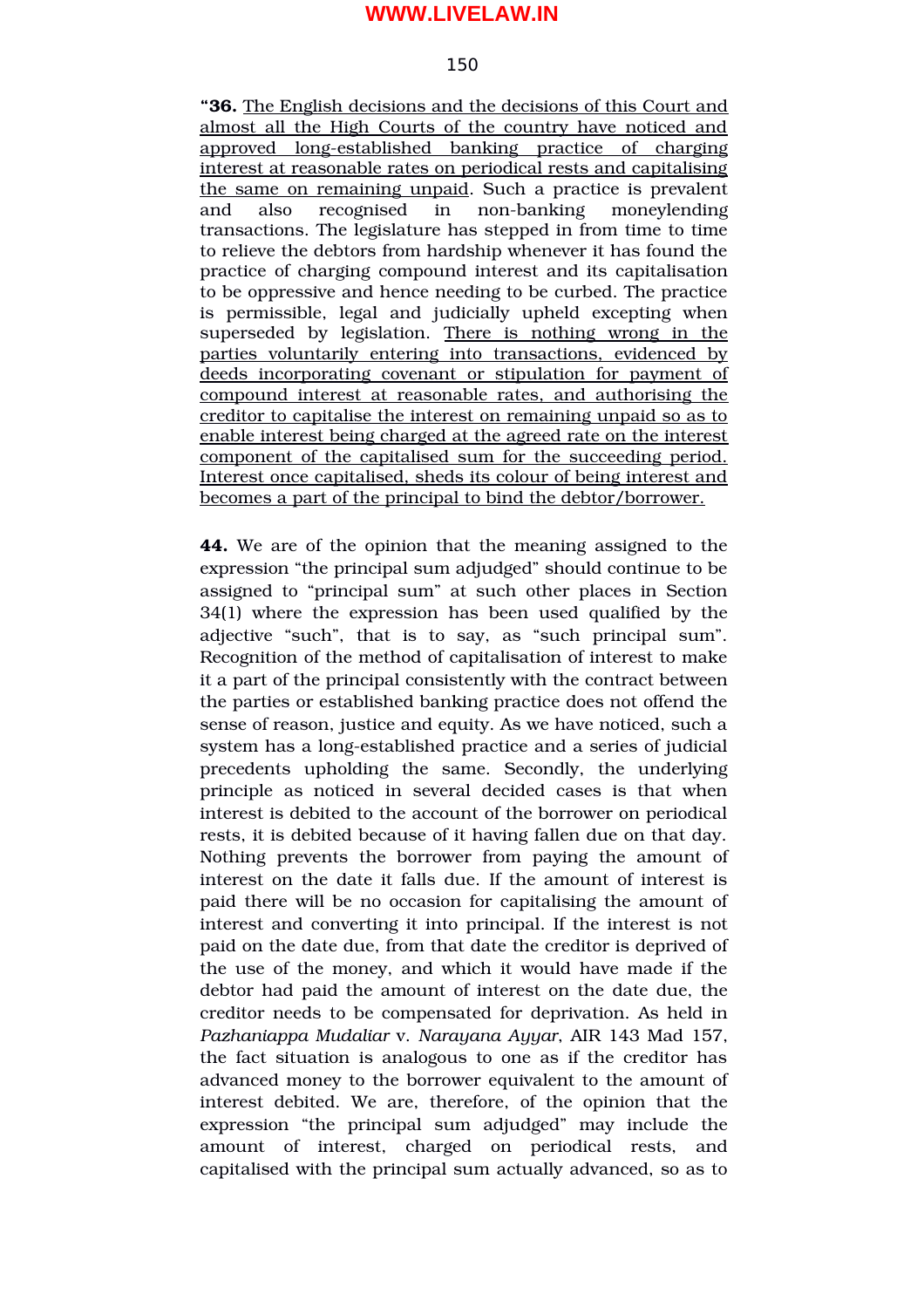# 151

become an amalgam of principal in such cases where it is permissible or obligatory for the court to hold so. Where the principal sum (on the date of suit) has been so adjudged, the same shall be treated as "principal sum" for the purpose of "such principal sum" — the expression employed later in Section 34 CPC. The expression "principal sum" cannot be given different meanings at different places in the language of same section, i.e. Section 34 CPC.

(emphasis supplied)"

**196.** Concerning penal interest, this Court in *Central Bank of India v. Ravindra* (supra) has observed that the penalty is founded on the doctrine of penal action. Penal interest can be charged only once for one period of default, and therefore cannot be permitted to be capitalised.

> *"55. (1*) Though interest can be capitalised on the analogy that the interest falling due on the accrued date and remaining unpaid, partakes the character of amount advanced on that date, yet penal interest, which is charged by way of penalty for non-payment, cannot be capitalised. Further interest i.e. interest on interest, whether simple, compound or penal, cannot be claimed on the amount of penal interest. Penal interest cannot be capitalised. It will be opposed to public policy."

**197.** It is not levy of penal interest, which is involved in the instant case. Thus, based on the decision mentioned above, we find that when there is contractual stipulation, the interest can be levied and compounded.

**198.** Resultantly, we are of the considered opinion that interest and penalty have rightly been levied. Once an amount of shortfall has not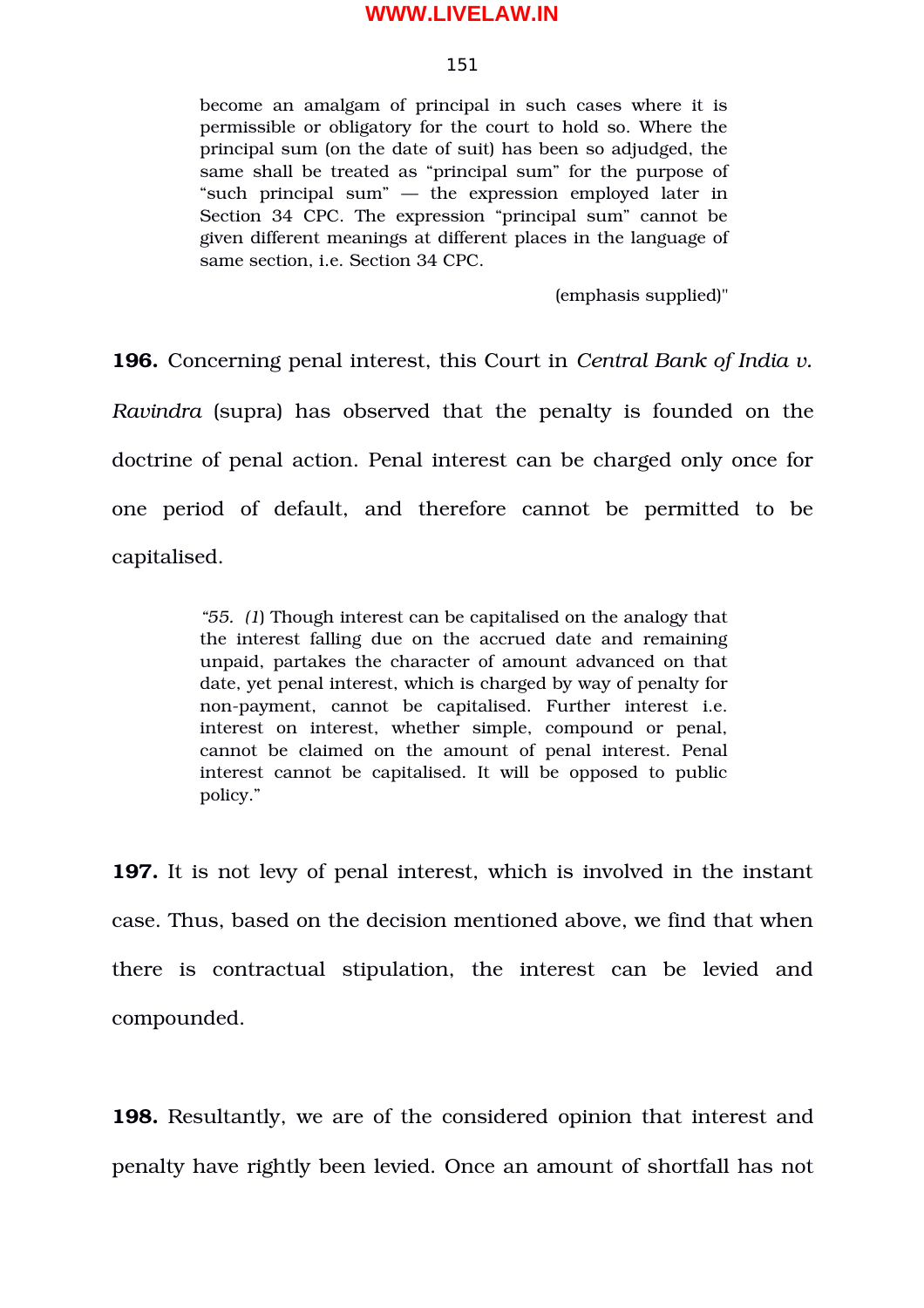#### 152

been paid, it has to carry 50% of the penalty on defaulted amount, as agreed. Thus, we find no substance in the submission that interest, penalty, and interest on penalty cannot be realised. It is as per the agreement. In the facts and circumstances, we find no ground to reduce the same, considering the nature of untenable objections raised on behalf of the licensees, which were in fact either barred by *res judicata* or constructive *res judicata* but as this Court had remitted the matter to TDSAT to find that demand was based on proper interpretation of licence. Matter was remitted after giving finding on inclusion of the various heads in the definition of gross revenue. Even as per the case of licensees they were not validly included in definition, now reprobating that, stand has been taken that they did not form part of revenue which is not permissible. No litigant can be permitted to reap fruits on such inconsistent and untenable stands and litigate for decades in several rounds which is not so uncommon but is disturbing scenario projected in very many cases. We have examined the matter upon merits and then aforesaid conclusion indicates frivolous nature of objections.

**199.** In the result, the appeals of licensees are dismissed and filed by DOT, are accordingly allowed in view of the findings recorded.